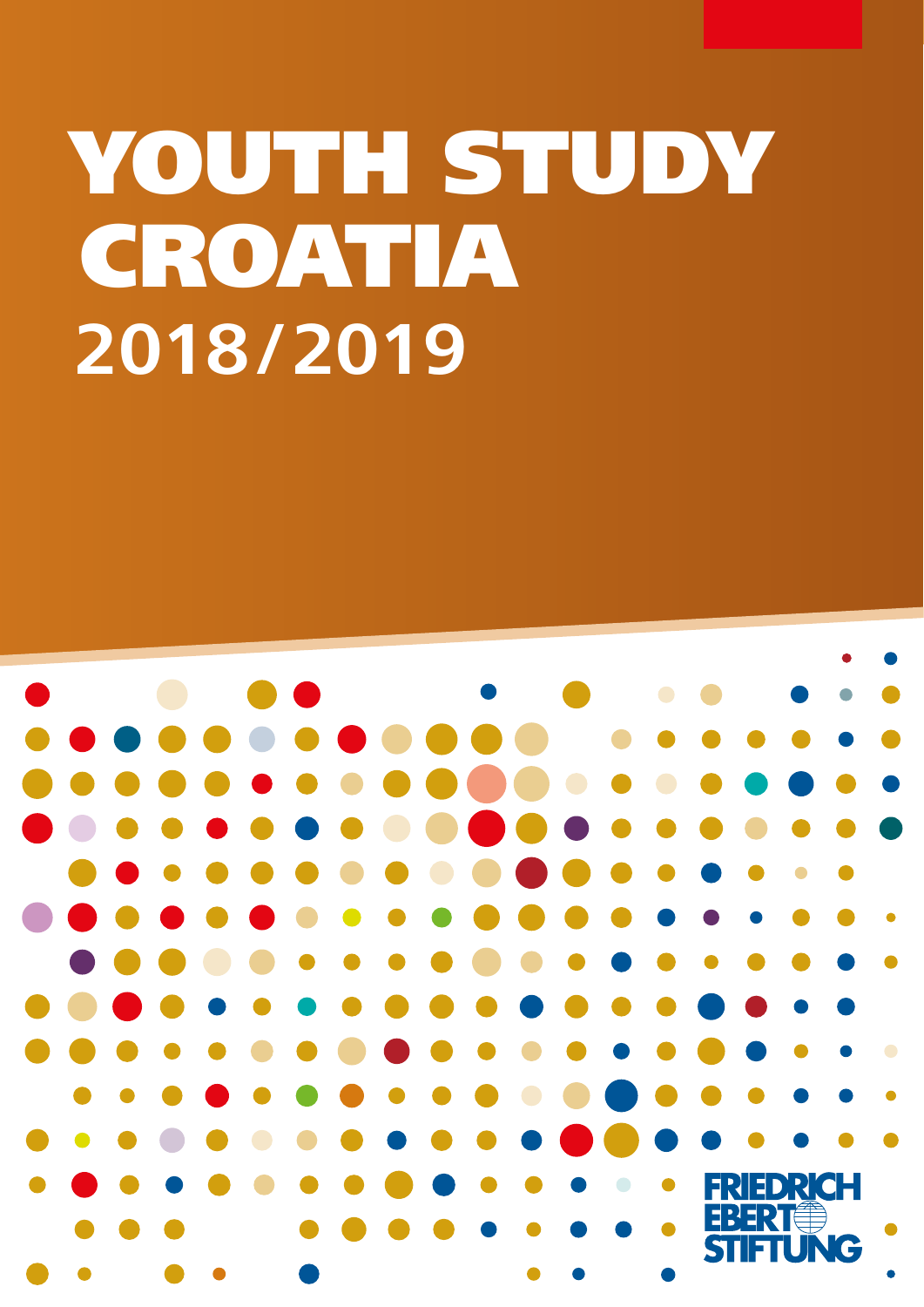#### THE FRIEDRICH-EBERT-STIFTUNG

The Friedrich-Ebert-Stiftung (FES) is the oldest political foundation in Germany, with a rich tradition in social democracy dating back to 1925. The work of our political foundation revolves around the core ideas and values of social democracy – freedom, justice and solidarity. This is what binds us to the principles of social democracy and free trade unions.

With our international network of offices in more than 100 countries, we support a policy for peaceful cooperation and human rights, promote the establishment and consolidation of democratic, social and constitutional structures and work as pioneers for free trade unions and a strong civil society. We are actively involved in promoting a social, democratic and competitive Europe in the process of European integration.

#### YOUTH STUDIES SOUTHEAST EUROPE 2018/2019:

"FES Youth Studies Southeast Europe 2018/2019" is an international youth research project carried out simultaneously in ten countries in Southeast Europe: Albania, Bosnia and Herzegovina, Bulgaria, Croatia, Kosovo, Macedonia, Montenegro, Romania, Serbia and Slovenia. The main objective of the surveys has been to identify, describe and analyse attitudes of young people and patterns of behaviour in contemporary society.

The data was collected in early 2018 from more than 10,000 respondents aged 14–29 in the above-mentioned countries who participated in the survey. A broad range of issues were addressed, including young peoples' experiences and aspirations in different realms of life, such as education, employment, political participation, family relationships, leisure and use of information and communications technology, but also their values, attitudes and beliefs.

Findings are presented in ten national and one regional study and its accompanying policy papers, which have been published in both English and the respective national languages.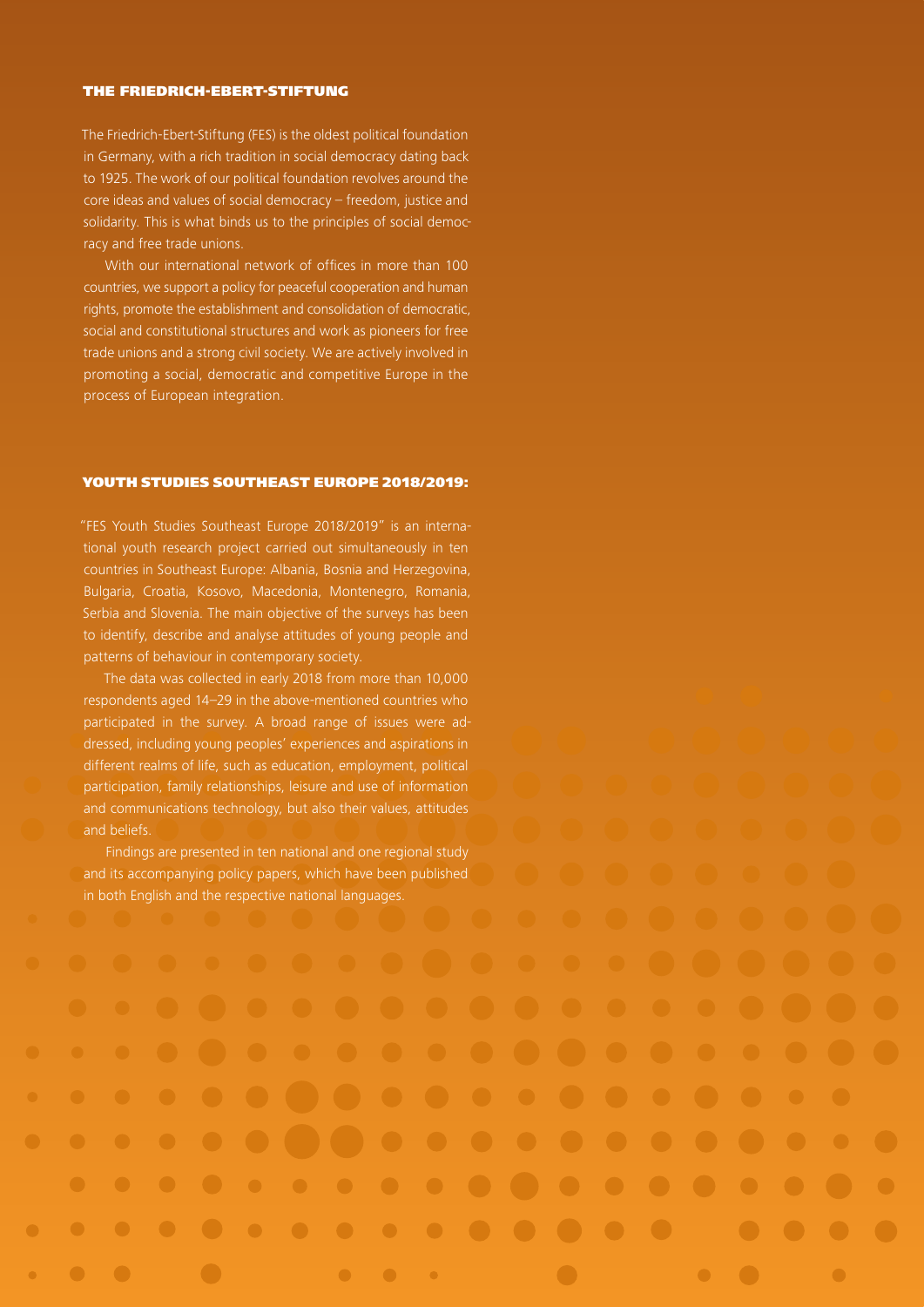### YOUTH STUDY CROATIA 2018/2019

Anja Gvozdanović, Vlasta Ilišin, Mirjana Adamović,<br>Dunja Potočnik, Nikola Baketa, Marko Kovačić

| 1                       |                                                                                                                                                                                                                                      |  |
|-------------------------|--------------------------------------------------------------------------------------------------------------------------------------------------------------------------------------------------------------------------------------|--|
| $\overline{2}$          |                                                                                                                                                                                                                                      |  |
| 3                       |                                                                                                                                                                                                                                      |  |
| $\overline{\mathbf{4}}$ |                                                                                                                                                                                                                                      |  |
| 5                       | <b>Education</b> 21                                                                                                                                                                                                                  |  |
| 6                       | <b>Employment</b> 27                                                                                                                                                                                                                 |  |
| $\overline{\mathbf{z}}$ |                                                                                                                                                                                                                                      |  |
| 8                       |                                                                                                                                                                                                                                      |  |
| $\overline{9}$          |                                                                                                                                                                                                                                      |  |
| 10                      | Leisure and lifestyle <b>Manual Elisabeth Contract Contract Contract Contract Contract Contract Contract Contract Contract Contract Contract Contract Contract Contract Contract Contract Contract Contract Contract Contract Co</b> |  |
| 11                      |                                                                                                                                                                                                                                      |  |
|                         |                                                                                                                                                                                                                                      |  |
|                         |                                                                                                                                                                                                                                      |  |
|                         |                                                                                                                                                                                                                                      |  |
|                         |                                                                                                                                                                                                                                      |  |
|                         |                                                                                                                                                                                                                                      |  |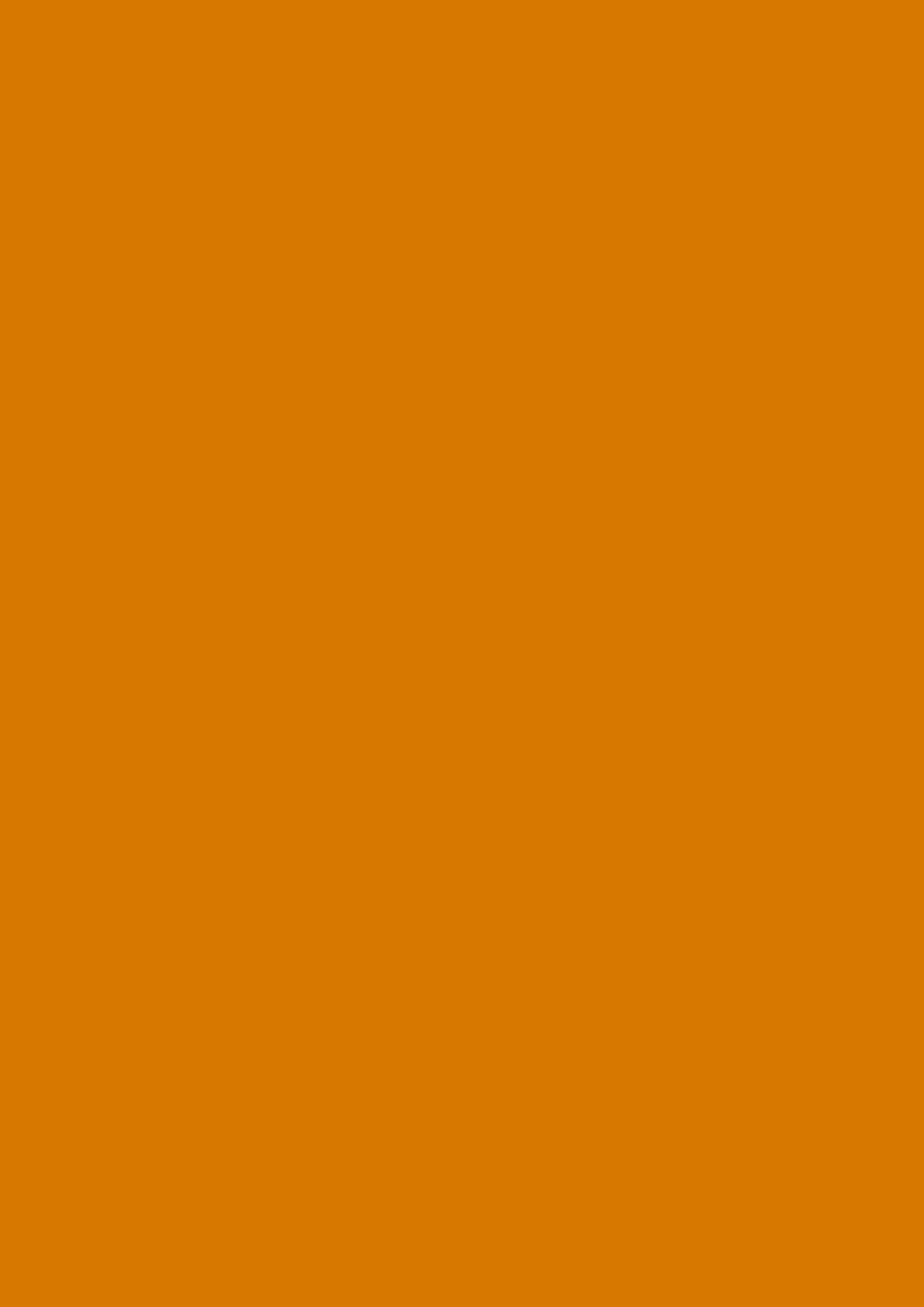### INTRODUCTION

On their way to adulthood, young people encounter many challenges that accompany the process of taking on permanent social roles. This complex process is shaped by various forces which ultimately determine its success. It is primarily influenced by individual aspirations and efforts of young people to self-actualise in their chosen social roles, in line with their individual abilities and with how they envision their lives. Successful assumption of social roles does not depend solely on young people, their values, potential, and aspirations, but also on the society in which they live. Transition from youth to adulthood is also shaped by society's expectation of young people to successfully internalise dominant social values and behaviours which will contribute to social stability and continuity, but also to the growth of developmental and other capacities of a given society. Socially conditioned circumstances are often the ones that determine the pace and quality of joining the world of adults. In other words, individual life choices take place within the framework of an existing social structure and socioeconomic as well as sociocultural defaults which determine the opportunities and resources available to young people (Ilišin and Spajić Vrkaš 2017). In addition, optimal social integration faces new challenges due to dynamic shifts characteristic of all contemporary societies, including Croatian. These social shifts have a particularly strong effect on the population which is in the process of learning and acquiring ways to navigate and self-actualise in the competitive world of adults. There is therefore a need for continuous study of young people with respect to many social areas (from family, employment and leisure time to politics) in order to gain as holistic an insight as possible into the social position, needs, and interests of youth.

Recent findings of youth research in Croatia (Ilišin et al. 2013; Ilišin and Spajić Vrkaš 2017) indicate an overall decline in the social position of youth when compared to the position of generations at the end of the twentieth century. Most young people tend to respond to these unfavourable conditions by withdrawing into their private spheres and further distancing themselves from the social-political and public spheres. Familial and individual resources have been identified as the most trusted sources of support when facing challenges, while greater and better-quality involvement is awaited from social actors expected to ensure adequate conditions for a successful transition from youth to adulthood. Young people approach long-term insecure and unpredictable social circumstances pragmatically, choosing individual solutions at their disposal, and expressing confidence in their own capabilities and life strategies. In addition, studies have detected tendencies that could be interpreted to indicate a decline in enthusiasm and aspirations of youth in the context of economically and socially unstable conditions. In line with the value- and ideology-related turmoil in Croatian society, a value polarisation has been identified between traditional and modernist orientations among youth. Furthermore, research indicates that youth are a heterogeneous group, and that a key differentiating factor among them happens to be their level of education, which affects not only their social status, but their patterns of behaviour, values, and attitudes as well.

The above is a summary of youth-research findings just before Croatia joined the European Union. Croatia has now been a member state for five years, during which more opportunities have opened up or become (seemingly) more available to young people. Moreover, youth respondents of the 2004 study thought that it would be their peers who would gain the most from Croatia's EU membership (Ilišin and Radin 2007). While it might still be too early to unequivocally say whether the expectations of the previous generation were justified or not, this study is a first step in that direction.

In addition to a methodology overview, the sociodemographic characteristics of youth and the conclusion, the contents of this Report include chapters analysing the attitudes, behaviours, and values of youth in relation to the following areas of life: family, education, employment, values, politics, mobility and leisure.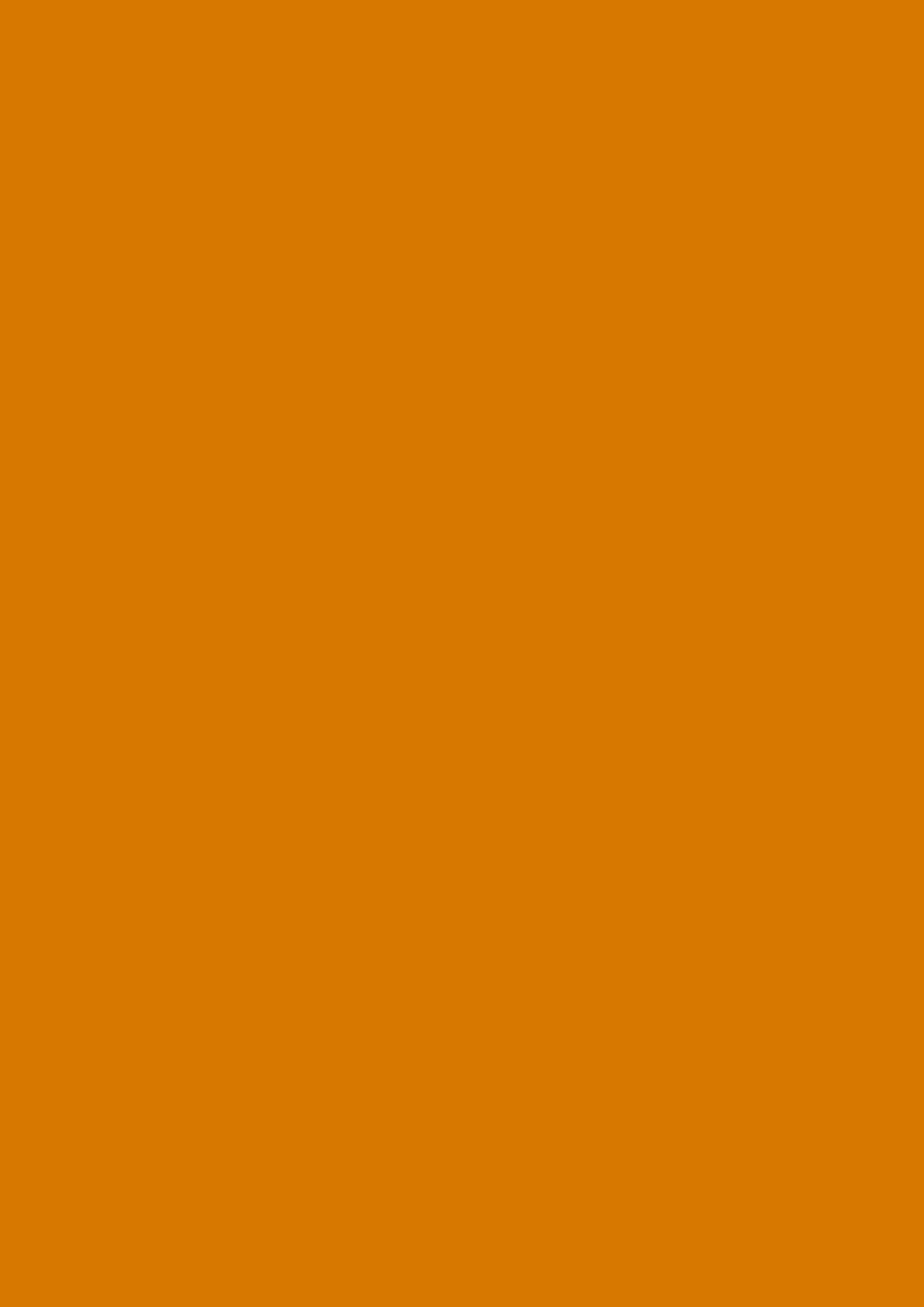## METHODOLOGY

This study presents the findings of the *FES Youth Studies Southeast Europe 2018* empirical research for Croatia as the second joint research project conducted by the Institute for Social Research in Zagreb (ISRZ) and the Friedrich Ebert Stiftung (FES) in Zagreb. The study was conceptualised and conducted as part of an international youth research project, simultaneously carried out in ten countries of southeast Europe and the western Balkans: Albania, Bosnia and Herzegovina, Bulgaria, Croatia, Kosovo, Macedonia, Montenegro, Romania, Serbia, and Slovenia.

The main objective of the study is to identify, describe, and analyse youth attitudes and patterns of behaviour in contemporary Croatian society. The study also aims to establish tendencies and dynamics of youth attitudes in comparison with the 2012 study carried out by FES and ISRZ (Ilišin et al. 2013).

A standardised questionnaire with closed questions was used for data collection, with the option of including up to ten questions specific to youth in individual countries included in the study.

The youth sample was stratified in terms of the size of counties and places of residence, as well as age and gender, comprising a final 1,500 respondents between the ages of 14 and 29 from the entire country. The survey was carried out during January, February, and March 2018 using the CAPI method, with the average interview being 56 minutes long. The field research was conducted by research agency Hendal from Zagreb. The data was entered into an SPSS database, and weighting to the population values was conducted according to the age and gender structure within each strata (region and type of community).

The statistical processing involved a univariate (response distribution), bivariate (correlation; chi-squared test; t-test; variance analysis), and multivariate analysis (factor analysis), depending on the type of variable and the needs of the analysis.

The analyses also assessed intra-generational differentiations with regard to gender, age, and respondents' levels of education as well as those of their fathers; depending on the topic and related theoretical expectations, other sociodemographic characteristics were used, such as socioeconomic status, the number of books within a household, religious self-identification, and the like. Interpretation only took into account differences of statistical significance at the level of probability equal to or less than 0.01.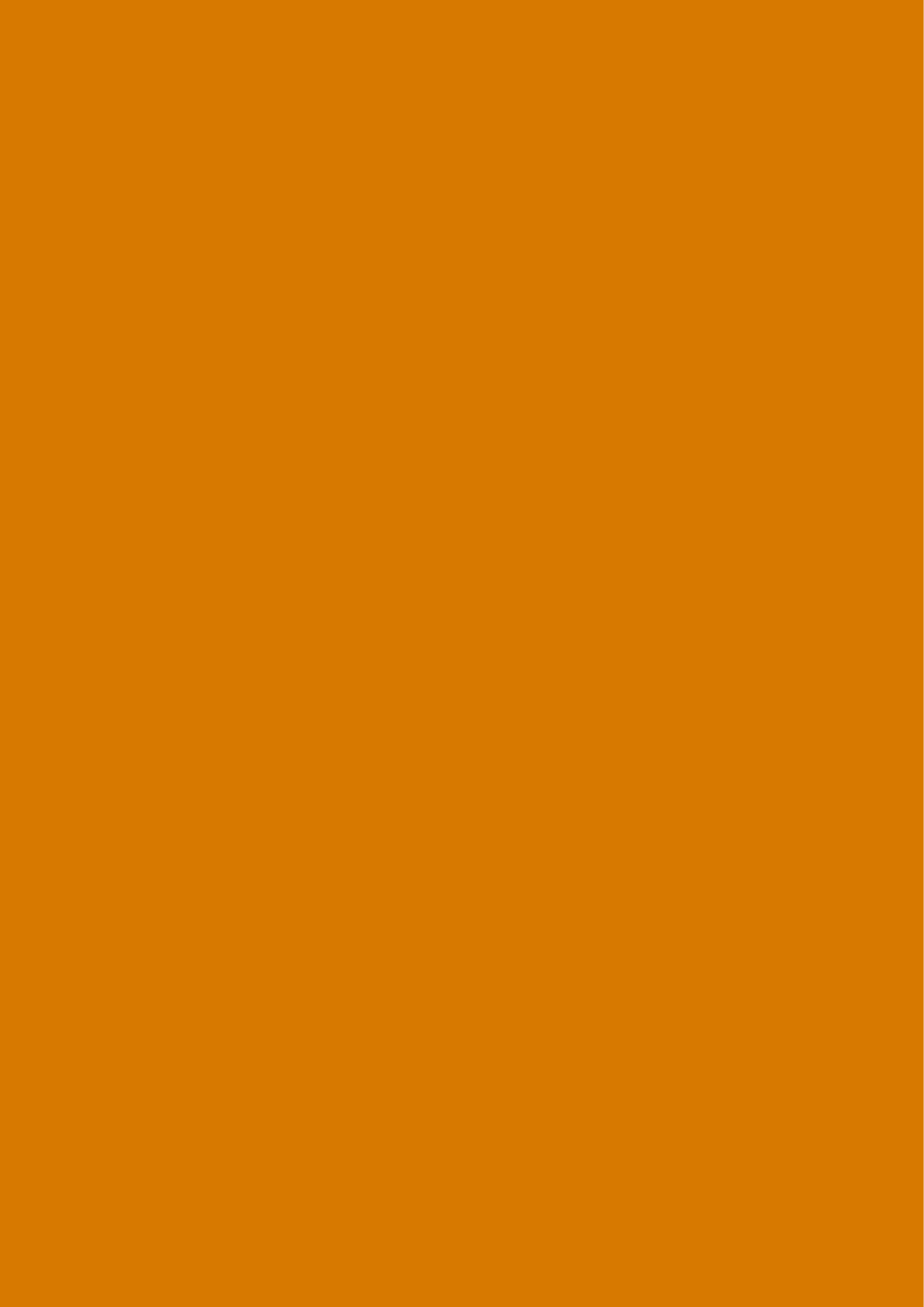## SOCIODEMOGRAPHIC CHARACTERISTICS OF YOUTH

#### **AGE, GENDER AND RESIDENTIAL STATUS**

The average age of study participants was 22: as reflected in their share in the population, the youngest (14 to 19) and the oldest age cohort (25 to 29) each accounted for 35 per cent of the sample, whereas the 20–24 age cohort accounted for 31 per cent.

Given that the youth sample was representative with regard to gender, type of community/residential status and region, it consisted of 51 per cent female and 49 per cent male participants from Northern Croatia (23 per cent); Dalmatia (20 per cent); Zagreb (18 per cent); Istria, Gorski Kotar and Primorje (11 per cent); and Lika, Kordun and Banija (eight per cent). With regard to residential status, respondents were from rural areas (39 per cent), towns (37 per cent), Zagreb (16 per cent), and macroregional centres such as Split, Osijek, and Rijeka (nine per cent). In terms of their subjective estimates, most respondents described their place of residence as urban (46 per cent), followed by rural (40 per cent), and finally by a little over one-tenth of youth describing where they lived in terms of different proportions of both rural and urban elements: nine per cent saw their place of residence as more rural than urban, whereas five per cent thought it more urban than rural.

#### **EDUCATION AND SOCIOECONOMIC STATUS**

The social status of respondents is often determined by the educational level of their parents, which impacts their attitudinal and behavioural characteristics as well. Youth whose parents attained a four-year, upper-secondary-level education (e.g. upper-secondary-level grammar schools, *gimnazije*) make up the commensurately largest share of all participants, with more mothers (41 per cent) achieving this level of education than fathers (33 per cent). The second-largest group includes participants whose parents completed a vocational upper-secondary-level education (27 per cent mothers, 33 per cent fathers) and participants whose parents completed various degrees of higher education, with slightly more fathers (27 per cent) than mothers (24 per cent) in this status. The lowest percentage of participants comprises youth with parents of lowest levels of education, that is, (un)completed lower-secondary-level school, with mothers being slightly more represented than fathers in this respect at seven and five per cent, respectively.

Although the participants' level of education did not vary much from the previous round of research (Ilišin et al. 2013), certain changes were detected in the levels of education of participants' parents (Figure 3.1). A relative increase was noted in the share of participants whose parents completed three-year vocational upper-secondary-level schools as well as a drop in the share of those whose parents completed a four-year upper-secondary-level education. At the same time, the new round of research saw a higher share of participants with higher-education-level parents.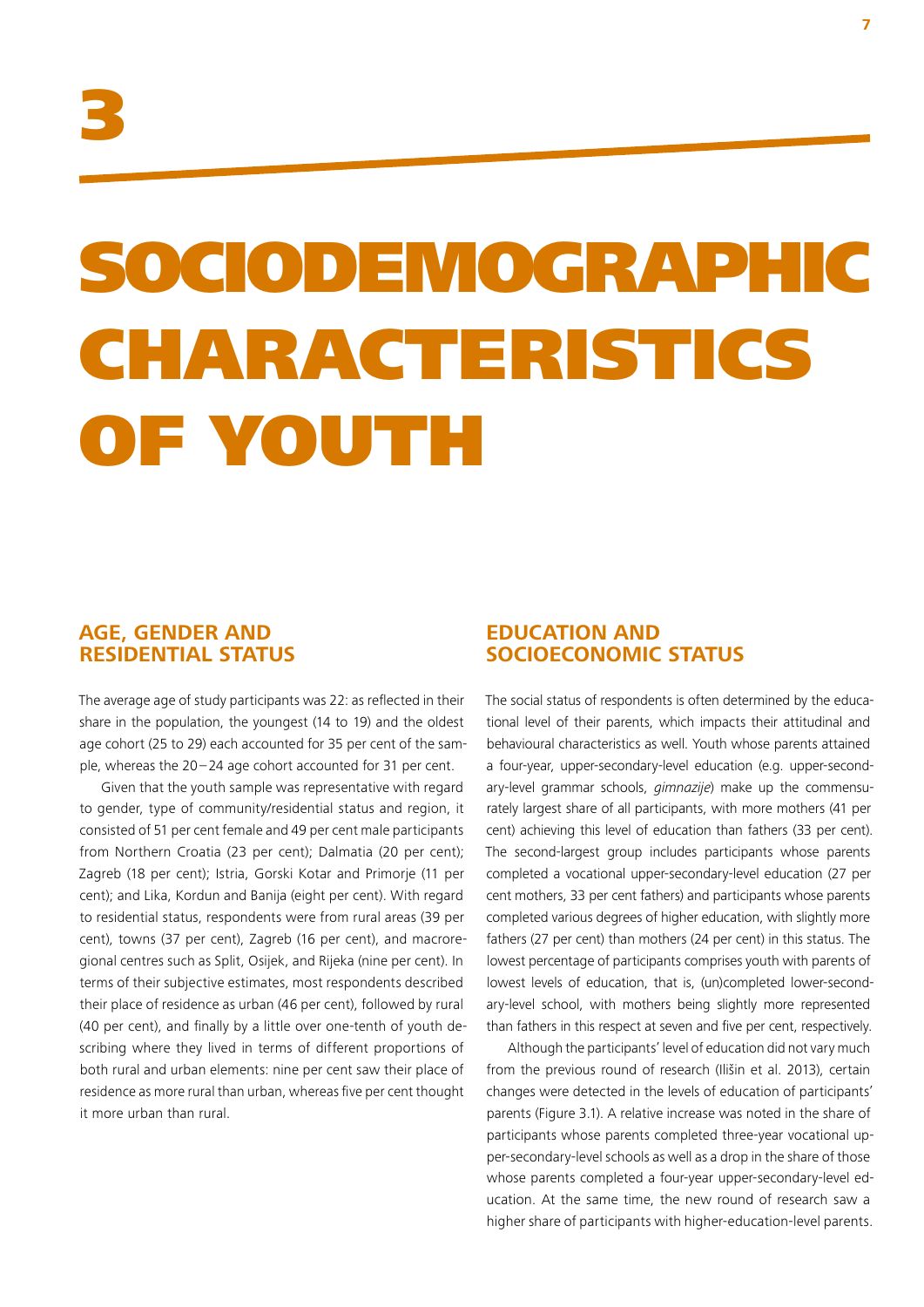An analysis of the correlation between the level of education of participants and the level of education of their parents places Croatia among those societies with low social mobility (Matković 2011; Potočnik 2011, 2014; Hodžić 2014; Baranović 2015; *Income, Social Inclusion and Living Conditions 2014*), which implies that young people face extremely slim chances of attaining higher levels of education, and consequently a higher social standing, than those of their parents. In other words, stable patterns of social reproduction are entrenched in Croatian society, rendering existing demarcations between social classes or socioeconomic categories highly impermeable. This finding was confirmed by the latest round of research: namely, there is a significant and positive correlation between the education levels of participants



and the education levels of their parents ( $\chi^2$ =218.40;  $\chi^2$ =203.34),<sup>1</sup> where half the participants who have completed a higher education degree have parents with the same level of education, whereby among the higher-education-level participants only a mere ten per cent have mothers, and six per cent fathers, with the lowest levels of education. In other words, the educational achievements of youth significantly correlate with the educational status of their parents.

Since real or personal property is a potential indicator of the economic resources of participants, i.e. of their primary families, study participants were given the opportunity to disclose whether, and in what quantities, they and/or their parents owned any items in a wide price range, from a mobile phone to real estate<sup>2</sup> (table 3.1).

Although this instrument is not entirely compatible with the content of Eurostat's measurement of material deprivation, $<sup>3</sup>$  it is</sup> possible to extrapolate the share of respondents who are materially deprived. The lion's share, or 84 per cent, of respondents accordingly own a minimum of one item out of seven or more (out of the total ten – Table  $3.1<sup>4</sup>$ ). Bearing in mind that the study indicators were not identical to those of Eurostat, a highly cautious conclusion can be drawn that the sample contained 16 per cent of materially deprived youth, $<sup>5</sup>$  or six per cent of severely material-</sup> ly deprived youth who did not own a minimum of three/four items from the questionnaire. In comparison, and noting the difference in methodology, according to Eurostat's data (which to a certain extent corresponds to the above) the share of the materially deprived population of 15–29 years of age was 14 per cent, which is close to the estimated average share of the same category in the EU (16 per cent), $<sup>6</sup>$  whereas the share of severely materially</sup> deprived youth amounted to 13 per cent in Croatia, which is significantly higher than the nine per cent EU average.<sup>7</sup>

Despite material deprivation, which is somewhat present (16 per cent of participants did not own at least three items from the questionnaire), as few as two per cent of the study participants described their financial situation as insufficient to meet basic living expenses. In other words, two per cent of participants lacked the means to pay for basic utilities and food or could afford food and utilities, but not things like clothing and footwear. A relative majority of 39 per cent stated that they had enough financial resources to provide for food, clothing and footwear, but not enough to afford more expensive things like a refrigerator or a television set. Almost as many youth (38 per cent) stated that they could afford the more expensive items, but not as expensive as a car or a flat, whereas 18 per cent said that they were able to afford everything necessary for a good standard of living.

There was, expectedly, a significant positive correlation between both these indicators of economic status (rho=0.3). In other words, those with greater financial means also owned more things.<sup>8</sup> There was also a significant positive individual correlation between both indicators and the education levels of respondents and that of their fathers, where a higher education level of the parent significantly contributed to obtaining a better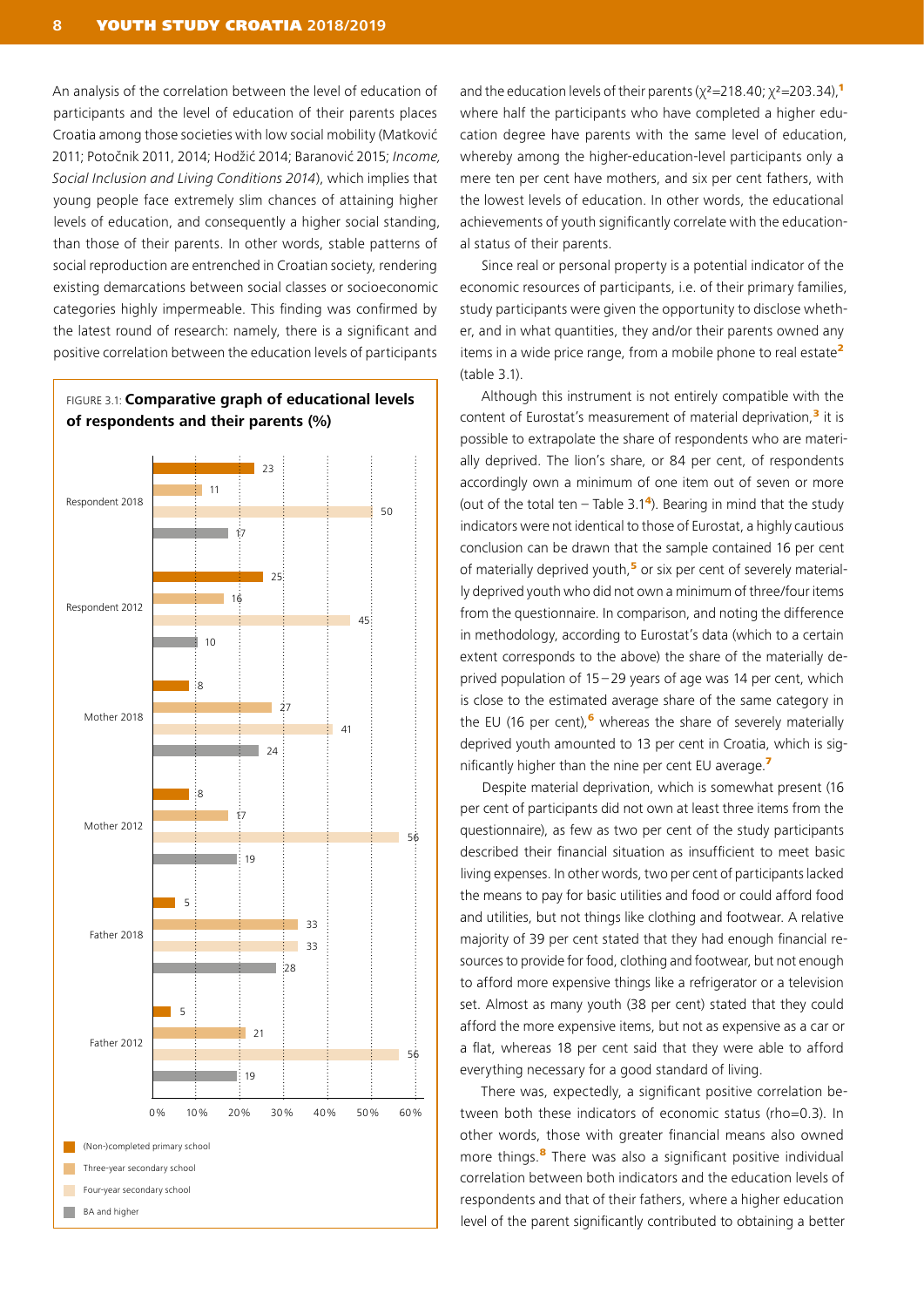|                                | <b>None</b> | 1  | $\overline{2}$ | 3 and more     |
|--------------------------------|-------------|----|----------------|----------------|
| A washing maschine             |             | 86 | 11             | 2              |
| A house or apartment           | 3           | 82 | 12             | $\overline{2}$ |
| An internet connection at home | 5           | 80 | 11             | 4              |
| A car                          | 9           | 61 | 26             | $\overline{4}$ |
| A personal computer or laptop  | 3           | 57 | 29             | 10             |
| A dishwasher                   | 42          | 50 | 6              |                |
| An air conditioner             | 49          | 41 | 7              | $\overline{2}$ |
| A bicycle                      | 23          | 36 | 28             | 12             |
| A motorbike                    | 80          | 17 | $\overline{2}$ |                |
| A mobile phone                 | 0           | 14 | 18             | 67             |

#### TABLE 3.1: **Material ownership in participants' households (%)**

financial and material status. With regard to the study participants, a considerable difference was noted between the economic status of those who had attained a higher education level and those who had completed three-year upper-secondary-level schools. Namely, the material ownership indicating material well-being was much higher among higher-education-level participants (F-ratio=15.58) than among those with a three-year upper-secondary-level education, as was their level of financial security (F-ratio=7.79). The participants' material status was also positively correlated with their fathers' level of education (F-ratio1=26.12; F-ratio2=14.56), where participants with the lowest-educated fathers reported the highest degree of material deprivation. These findings are consistent with European analyses that indicate a strong correlation between the educational status of parents and the socioeconomic status of youth: at the EU level, 31 per cent of children with lowest-educated parents are affected by severe material deprivation, as opposed to ten times less (three per cent) children with higher-education-level parents experiencing severe material deprivation (*Being Young In Europe Today 2015*).<sup>9</sup> These findings are an indication of the mutual relationship between one's educational, social, and material status, but also of the existing system of social reproduction.

The socialisation of children and youth is marked by the cultural resources of the families in which they grew up, or are growing up. These cultural resources, or cultural capital (Bourdieu 1977), are determined by status and class patterns which are often unconsciously "inherited" or internalised by young people on their way to adulthood. Thus, youth with a higher level of cultural capital<sup>10</sup> (higher level of cultural knowledge, cultural preferences, or cultural goods ownership) also tend to have greater academic success and pursue tertiary education more often (Košutić 2017). The study also included the number of books in a family household as one of many possible indicators of cultural capital: one-quarter of Croatian youth grew up in a household with up to ten books, whereas 20 per cent grew up with between ten and twenty books. The share of households containing 21–30

books, as well as those with 31–50 books, was 13 per cent each. About one-tenth of youth had 50–100 books at their disposal, while just over one-tenth grew up with more than 100 books.<sup>11</sup> As expected, this indicator was positively and significantly correlated with the fathers' level of education (F-ratio=21.19), but also with the education level of the respondents themselves (F-ratio=38.45), which implies that a higher level of family cultural capital indicates a higher economic status of families (which is confirmed by the significant correlation between this cultural capital indicator and material goods ownership (rho=0.315)), which in turn correlates with a higher level of social competence acquired by young people in the process of education.

Quality of life is related to the characteristics of one's living space, such as the number of rooms in the house/flat in which young people grow up. On average, study participants' family homes had three rooms and four household members (participants included), and most participants (76 per cent) had their own rooms within their households. This percentage is considerably lower than in the previous round of research, when 91 per cent of participants reported having a room of their own. The chances of young people having a room of their own diminished considerably if they lived with a greater number of household members (t=7.58), particularly siblings ( $\chi^2$ =35.98), but also their own children ( $x^2$ =7.61), and if their fathers had lower levels of education ( $\chi^2$ =14.60), which definitely suggests a correlation between more comfortable living space and family socioeconomic status. Nevertheless, a room of one's own is merely one of many indicators of one's quality of living; on its own, it is not a sufficient indicator of relevant trends. Eurostat data should therefore also be considered, $12$  according to which the overcrowding rate for Croatia's general population amounted to 41 per cent in 2016. In other words, this means that two-fifths of Croatia's population lived in households with insufficient living space, which is double the EU average (17 per cent). Even so, data suggests a mild downward trend in Croatia's household overcrowding rate, from 45 per cent in 2011 to 41 per cent in 2016.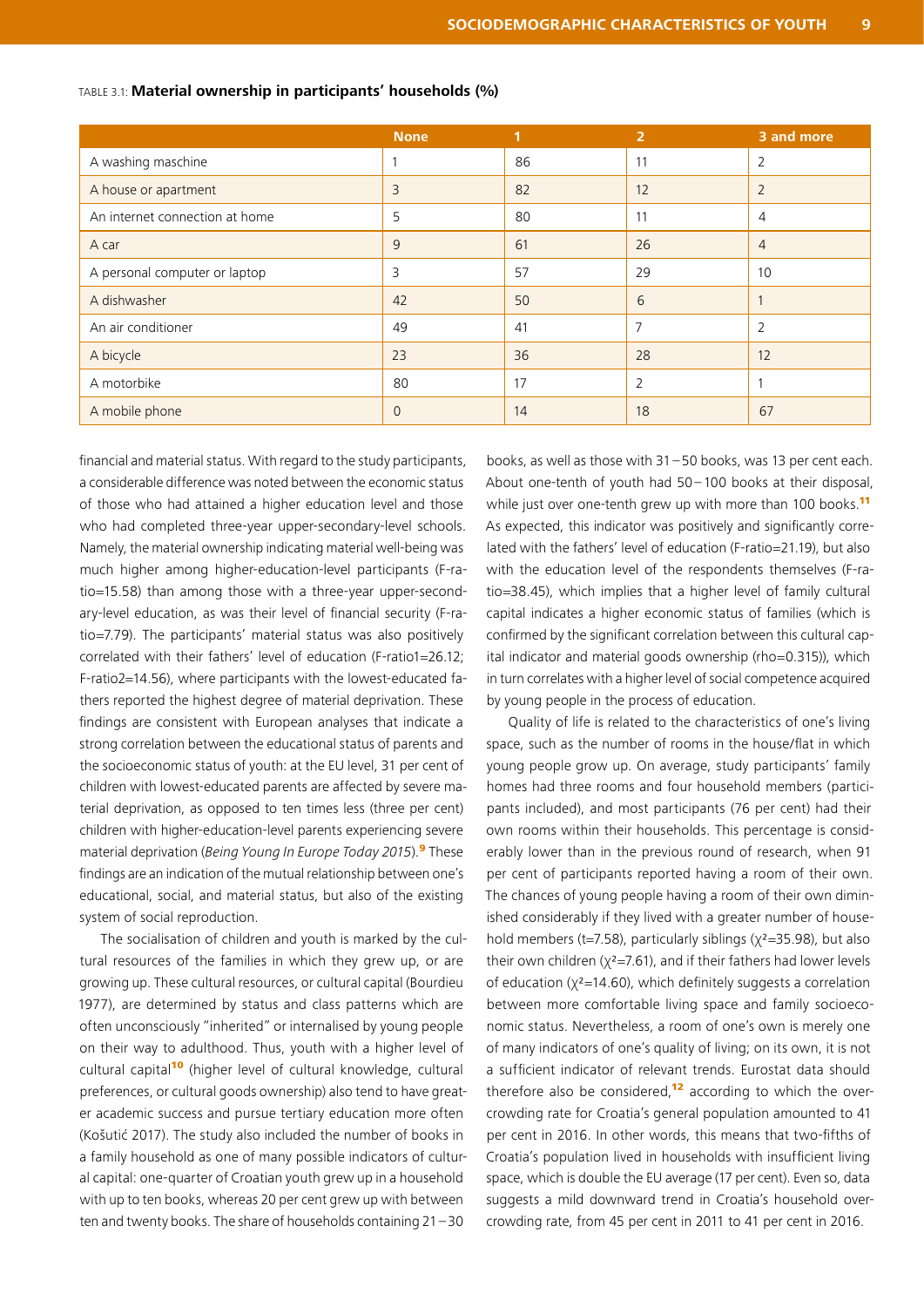#### **NATIONALITY AND ETHNICITY**

Almost all respondents declared themselves as ethnic Croats (97 per cent), and 98 per cent had a Croatian passport/citizenship. Most respondents' parents had both been born in Croatia (90 per cent), while ten per cent had parents who were born elsewhere, seven per cent of whom were born in Bosnia and Herzegovina. Almost all respondents' parents (95 per cent) were also ethnic Croats.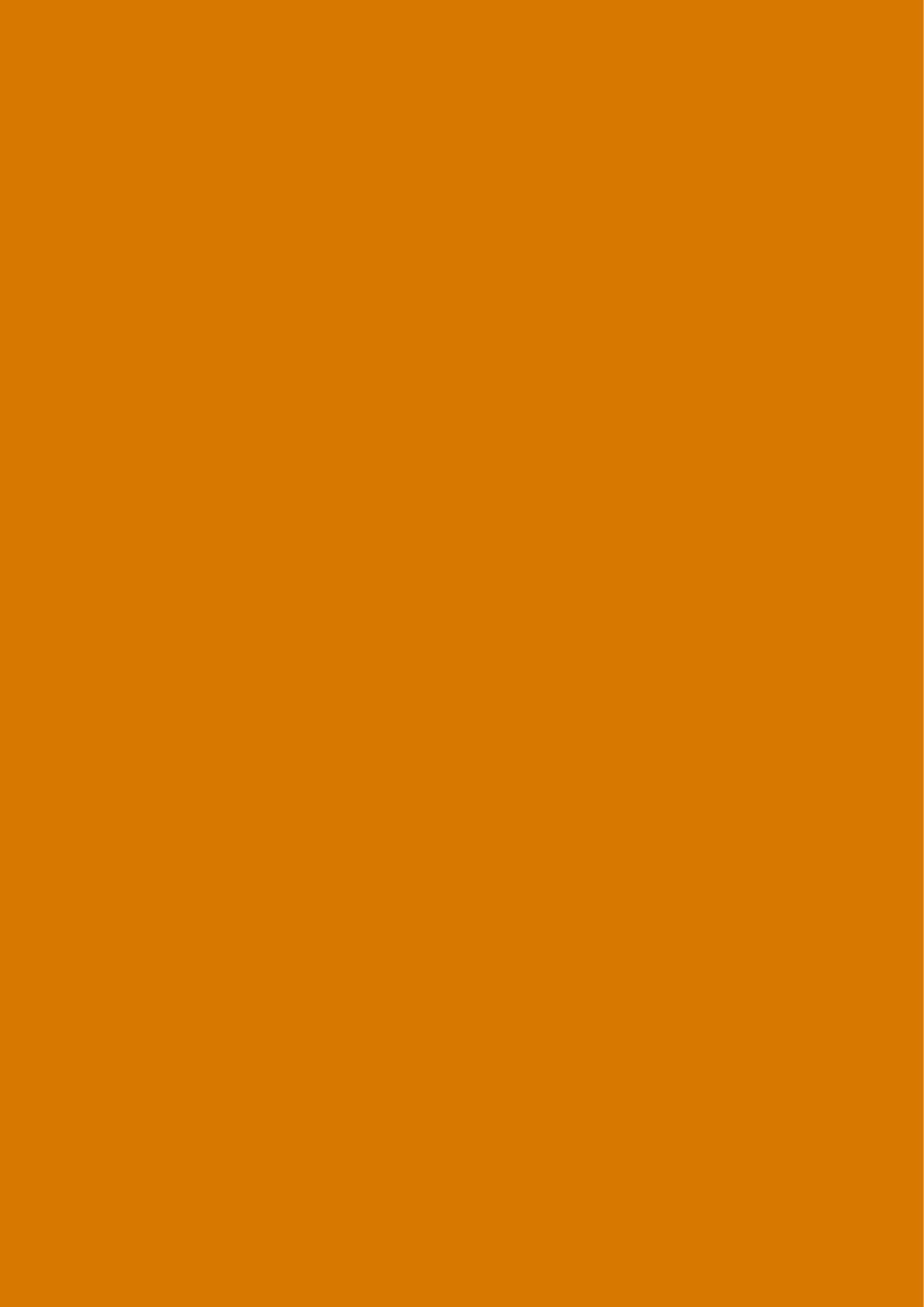

## FAMILY AND FRIENDS

#### **KEY FINDINGS**

- A large majority of Croatian youth live in households with their closest family members. Four-fifths of youth live with their mothers, two-thirds with their fathers, just over a half with their siblings, and one-tenth live with their extended family members, grandparents. One-fifth of youth live with their partners/spouses. Three-fifths live in four-member and three-member households, and one-quarter of youth live in households of five or more members.
- Almost three-quarters of participants live in their parental homes, one-fifth live on their own, and one-quarter would prefer to live on their own if their financial circumstances allowed it.
- Young people endorse the values of their families; most get along well with their parents and would raise their own children in the same way they were raised themselves.
- Young people trust marriage: four-fifths envision their future as married and with children. Alternatives other than marriage are rare in future expectations of Croatian youth.
- With regard to gender roles, women express less acceptance of traditional, patriarchal attitudes than men with lower levels of education, who are more accepting of these attitudes.

#### **INTRODUCTION**

The family is a primary social institution which performs different functions: from the socialisation of children and maintaining intimate connections among its adult members, to providing its members with economic and emotional support (Hammond, Cheney and Pearsey 2015). The family is also a source of social

identity, as children are born into the social class of their parents, with their racial, ethnic, and religious identities, all of which affect their life outcomes, depending on their position in the social hierarchy (Barkan 2011).

The structural shifts that have occurred in modern families no longer presuppose a traditional model of the male provider, which started to taper off in Croatia back in the socialist period, when women had a fairly straightforward opportunity to take the position of a second, and most often secondary, family provider. After the 2008 recession put an additional strain on the management of most citizens' family resources, cutting back on basic life expenses went against female labour, which can contribute to or save family resources in various ways during such times of crises. Given that family structure depends on broader social influences, research has identified broader demographic factors as indirect causes of family shifts, such as depopulation and population ageing (Gelo, Akrap and Čipin 2005).

The average marriage age has been steadily increasing, women have been postponing childbearing, and the liberalisation of women's social status, that is, the reduction in discrimination and gender-based labour segregation (Topolčić 2008), has broached multiple questions regarding the division of domestic and family labour. The traditional assignment of the majority of housework and childcare to women still prevails in Croatia (Topolčić 2001; Gelo, Smolić and Strmota 2011; Bouillet 2014). However, when it comes to the perception of family obligations and family life, youth attitudes are shifting toward detraditionalisation and individualisation (Bouillet 2014: 52), which affects their own family plans. Longitudinally speaking, the percentage of students perceiving family obligations as positive is declining as they are perceived more as a burden, especially among women.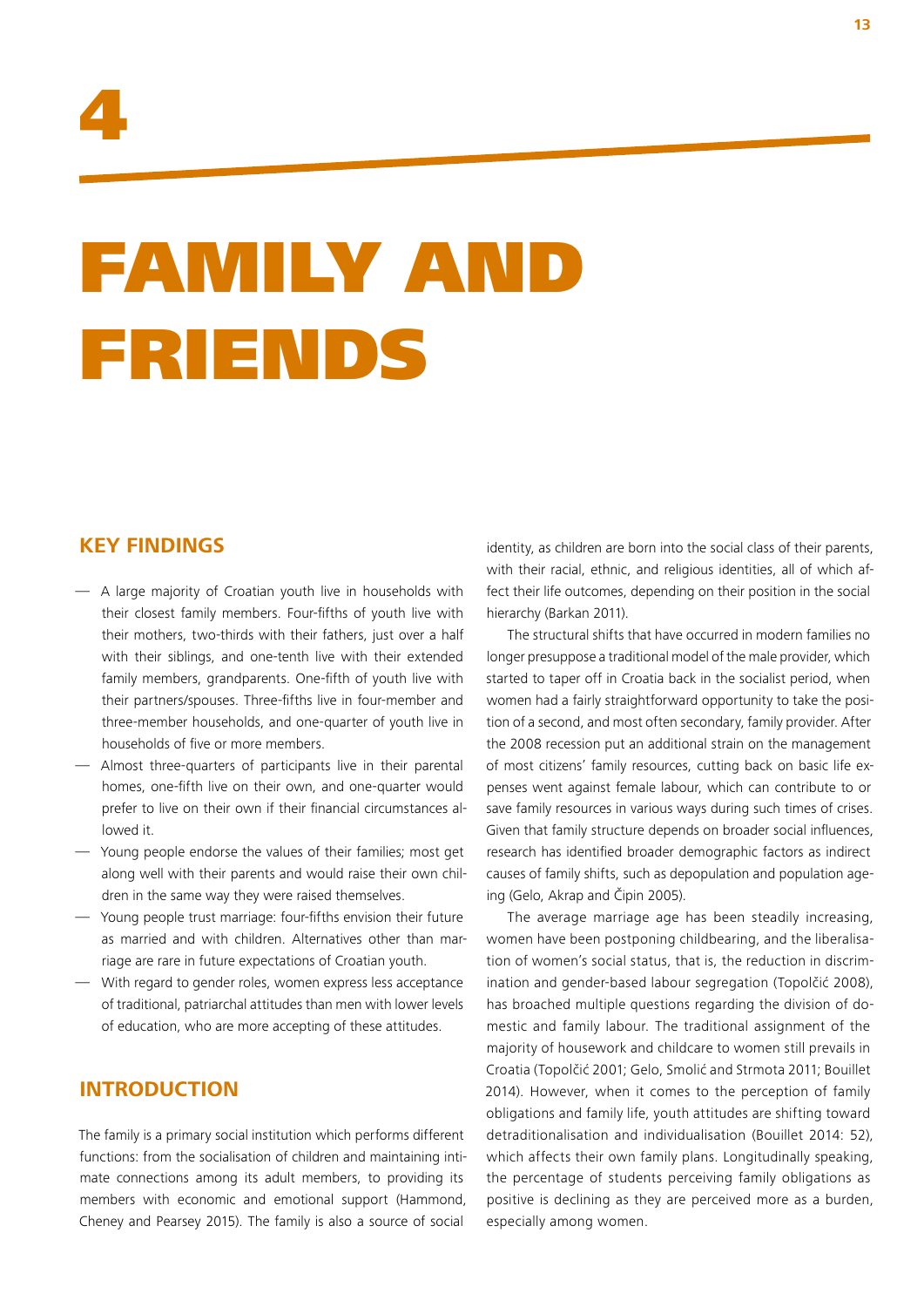Interestingly, young people are sceptical of traditional families, but at the same time find themselves relying not only on their own resources, but on the economic, social, and cultural capital of their parents (Ilišin 2014). Compared to other European countries, Croatian youth rank highest in terms of leaving the parental home (at 30 years of age or older): three rounds of longitudinal research (1999, 2010, and 2013) found that three-quarters of Croatian youth still lived with their parents (Potočnik 2017: 62). In interpreting these findings, it is important to note the "housing dependence of youth," caused by high unemployment, difficulties in obtaining bank loans, as well as unfavourable tenancy conditions; the latest data suggests that the pattern of youth dependence on their families is being perpetuated in Croatia (Potočnik 2017).

#### **HOUSEHOLDS, LIVING WITH PARENTS, AND THE HOUSING SITUATION OF YOUTH**

Croatian youth tend to live in households with their mothers (77 per cent) and fathers (69 per cent), siblings (55 per cent), and partners/spouses (19 per cent). 12 per cent of the participants in the study were living with their children, while 11 per cent were living with their grandparents. At the time of research, four per cent were living by themselves, two per cent were living with their friends and other relatives, while one per cent of youth were living with "someone else." Evidently, Croatian youth mostly live together with their parents and siblings, whereas more traditional, extended forms of households with grandparents or other relatives are less common<sup>13</sup>. According to available research data, youth who live on their own tend to be over 25 years of age  $(y^2=40.71)$ , whereas younger respondents tend to live together with their families. Respondents with the highest levels of education (bachelor's degree or higher) live on their own more often than others ( $\chi^2$ =21.63). Participants living with their partners/ spouses tend to be older, over 25 years of age  $(x^2=35.54)$ , most probably having completed or in the process of completing their education process (higher education and three-year upper-secondary school education) ( $\chi^2$ =143.26), whose fathers had (not) completed a lower-secondary level of education ( $\chi^2$ =16.04). Also, older participants ( $x^2$ =288.87) with a three-year upper-secondary education tend to live with children more often  $(y^2=78.59)$ , indicating that they were more agile in starting families than other youth groups, and that their process of becoming independent started earlier than that of other youth groups. They also tend to come from families where fathers have an (un)completed lower-secondary education  $(\chi^2=13.38)$ .

Most youth tend to live in four-member households (36 per cent), followed by households with five or more members (25 per cent), and those with three members (24 per cent). The least number of young people live in two-member (11 per cent) or one-member households (four per cent). On average, Croatian youth households have 3.8 members, which is considerably higher than the EU-28 average of 2.3 members (*People in the EU 2018*), but also higher than the Croatian household average of 2.8 members in 2011 (*Hrvatska u brojkama 2015*). Furthermore, according to 2016 data, the two most common types of household in the EU comprised one or two members, accounting for two-thirds of European families (*People in the EU 2018*), which suggests that the structure and size of households of Croatian youth greatly differ from those of the EU average. In fact, Croatia tops the EU household-member numbers, as opposed to Sweden, which has the least number of members per household (1.9) (*Euronews 2017*). The number of members in youth households in Croatia far exceeds both the Croatian and the EU average, which is, among other things, an effect of their remaining in their parental homes for a long time. The youngest study participants (14 to 19 years of age) tended to live in larger households of four, five or more members, which distinguished them from other age groups (F-ratio=52.81). For the most part, youth living in the largest families had an (un) completed lower-secondary, or three-year upper-secondary education (F-ratio=42.38). Households with five or more members more often included participants of lower social status or fathers with an (un)completed lower-secondary education, as opposed to participants living in four-member households, whose fathers tended to have attained four-year upper-secondary education or higher education levels. One-member and two-member households mostly consisted of youth with the highest levels of education, which probably also suggests that they had embarked on living independently  $(y^2=38.10)$ .

Consistently with their generation, most youth (up to 19 years of age) had both parents still living (90 per cent), while eight per cent had a deceased father, and one per cent each had a deceased mother or father. Within the group with both parents still living, the majority comprised the youngest participants ( $x^2$ =45.06) and those with an (un)completed lower-secondary school education  $(y^2 = 30.05)$  whose fathers' education level is higher than an (un) completed lower-secondary school (χ<sup>2</sup>=11.91).

Almost three-quarters of youth were living in their parental homes (Figure 4.1), continuing the trend identified by the longitudinal analysis of housing status of youth carried out from the late 1990s to 2013 (Potočnik 2017: 62). The findings of Eurostat (2018) confirm such a trend where the percentage of youth living with their parents maintained its upward trend from 2010, rising from 69 per cent to 72 percent in 2016. On the other hand, in the EU-28 in 2016 the average per cent of young people (18–34 years of age) who were living with their parents was considerably lower (48 per cent). This also confirmed the dependent status of youth and their late process of emancipation in Croatia (Ilišin and Spajić Vrkaš 2017), especially in comparison to that of their peers in the  $EU^{14}$ .

The reason why most Croatian youth live with their parents is evident from the following motivation: 69 per cent of participants stated that it was the simplest solution, compared to 56 per cent in 2012. One-quarter would prefer to live on their own if their finances allowed it, as opposed to 33 per cent in 2012. It is therefore apparent that young people choose to live with their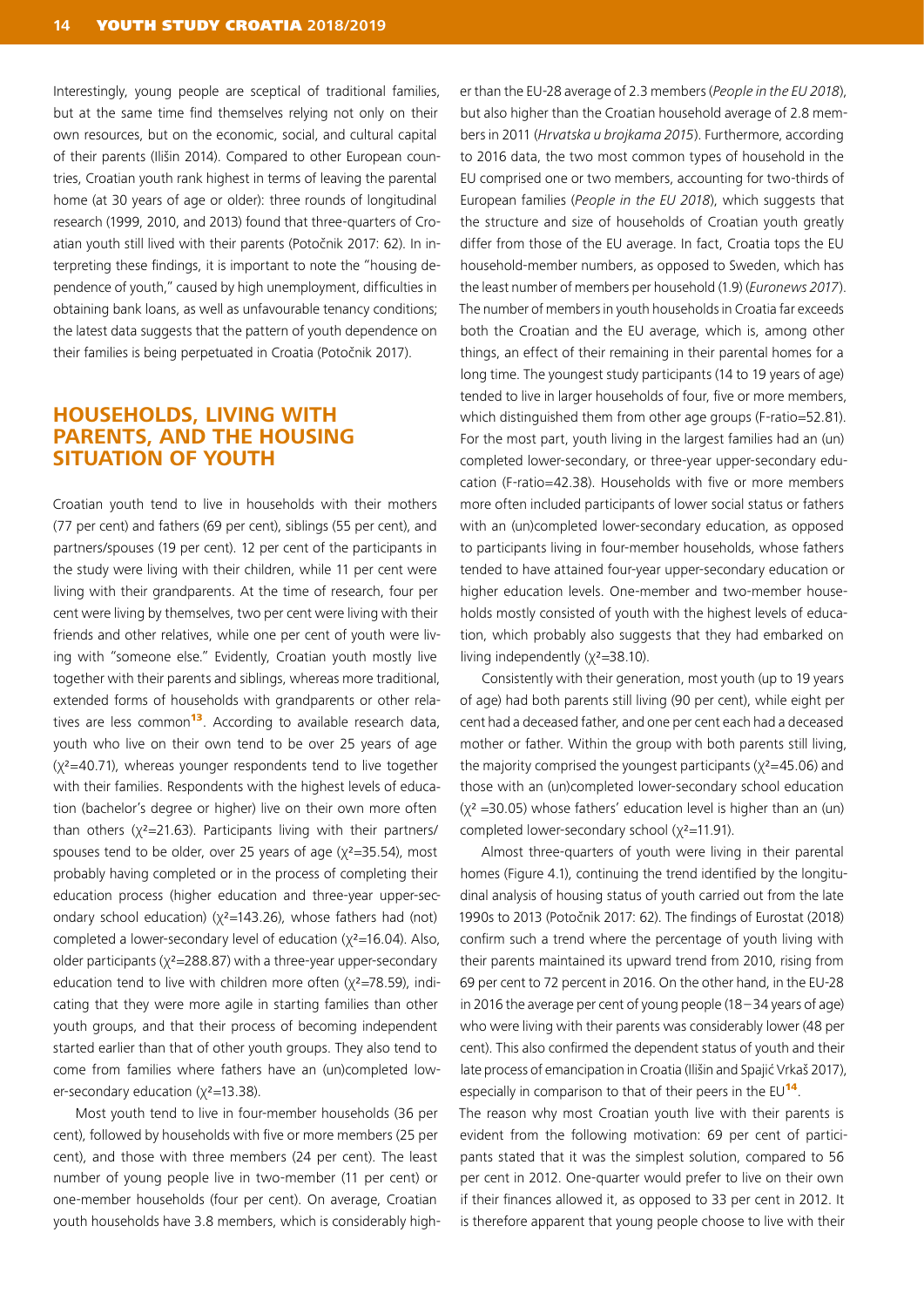

parents for practical reasons, but also because of the culture of living: a number of southern European countries, including Croatia, presuppose multigenerational households, a concept unimaginable in northern cultures. Also, compared to 2012, when four per cent of youth stated that they would pursue independent living if their parents were to agree, a mere one per cent shared this sentiment in 2018. Most youth who found living with their parents to be the simplest and most comfortable solution tended to be 19 or younger, whereas older respondents would mostly prefer to live on their own if they had sufficient financial means (χ<sup>2</sup>=85.77). Respondents with the highest levels of education and those with a completed three-year upper-secondary education would more often prefer to live on their own, finances permitting (χ<sup>2</sup>=99.49), while respondents with a completed lower-secondary education considered it simplest and most comfortable to live with their parents.

#### **FAMILY VALUES**

The following section examines one way to establish an inter-generational shift or a shift in value stability, demonstrating whether and to what extent the youth population accepts the values of their parents. According to the study results, 55 per cent of youth got along with their parents despite "sometimes [having] differences in opinion," whereas 34 per cent claimed to "get along very well" with their parents. These results are almost entirely consistent with those from the 2012 round of research, when 55 per cent of youth "got along" with their parents (despite occasional differences in opinion), and 31 per cent claimed to "get along very well." These results suggest that young people in fact agree with their parents when it comes to many values and norms, including the value spectrum of preserving family tradition, acquisition of wealth, social prestige, social advancement, maintaining togetherness and warmth in the family home, etc. (Golubović 1981, after Milić 2007). It is fair to say that there is a stability when it comes to internalising and abiding by family values, and that there is an unmitigated intergenerational value transmission in place. This is also corroborated by the fact that only eight per cent of Croatian youth reported arguing often with their parents, while no more than one per cent claimed to have a very conflictual relationship with their parents. The 2012 round of research found a slightly higher number of youth arguing often with their parents (12 per cent), while two per cent claimed their relationship with their parents was very conflictual. Male participants seemed to find it easier to become involved in conflicts with their parents ( $\chi^2$ =13.07) or to express a contrary opinion, while female participants tended to be more loyal to family values. These results can be interpreted by differences in gender socialisation, which, as it is well-known, demands more placid, gender-appropriate behaviour from girls, while stimulating boys to be more free and assertive. Furthermore, acceptance of family values in this spectrum is indicative of how gender roles were distributed in the family (gender-based chore distribution, inter-generational relationships, child-raising methods, etc.).

Parenting styles affect the outcomes of adolescence, especially when it comes to accepting particular forms of risk behaviours. In earlier times, there was generational consensus as parents looked to older generations for child-raising advice (Pernar 2010), whereas today's parents greatly rely on expert assistance in addition to their own insights and beliefs. Parenting styles have different effects on personality development in children, and results show that supportive parenting styles coupled with appropriate control are more suitable for raising youth, and that parental support is correlated with lower levels of depression in adolescents (Aquilino and Supple 2001, citing Ferić-Šlehan 2008).

The variables describing parental styles comprise three items each, which, taken together, describe three types of parenting: authoritarian, authoritative, and permissive parenting styles (Figure 4.2).<sup>15</sup> Percentage shares indicate that around two-thirds of youth have experienced one of the permissive parenting components (e.g. consensus with parents on respecting rules). At the same time, other components of permissive parenting were less common: for instance, frequent or highly frequent parental concern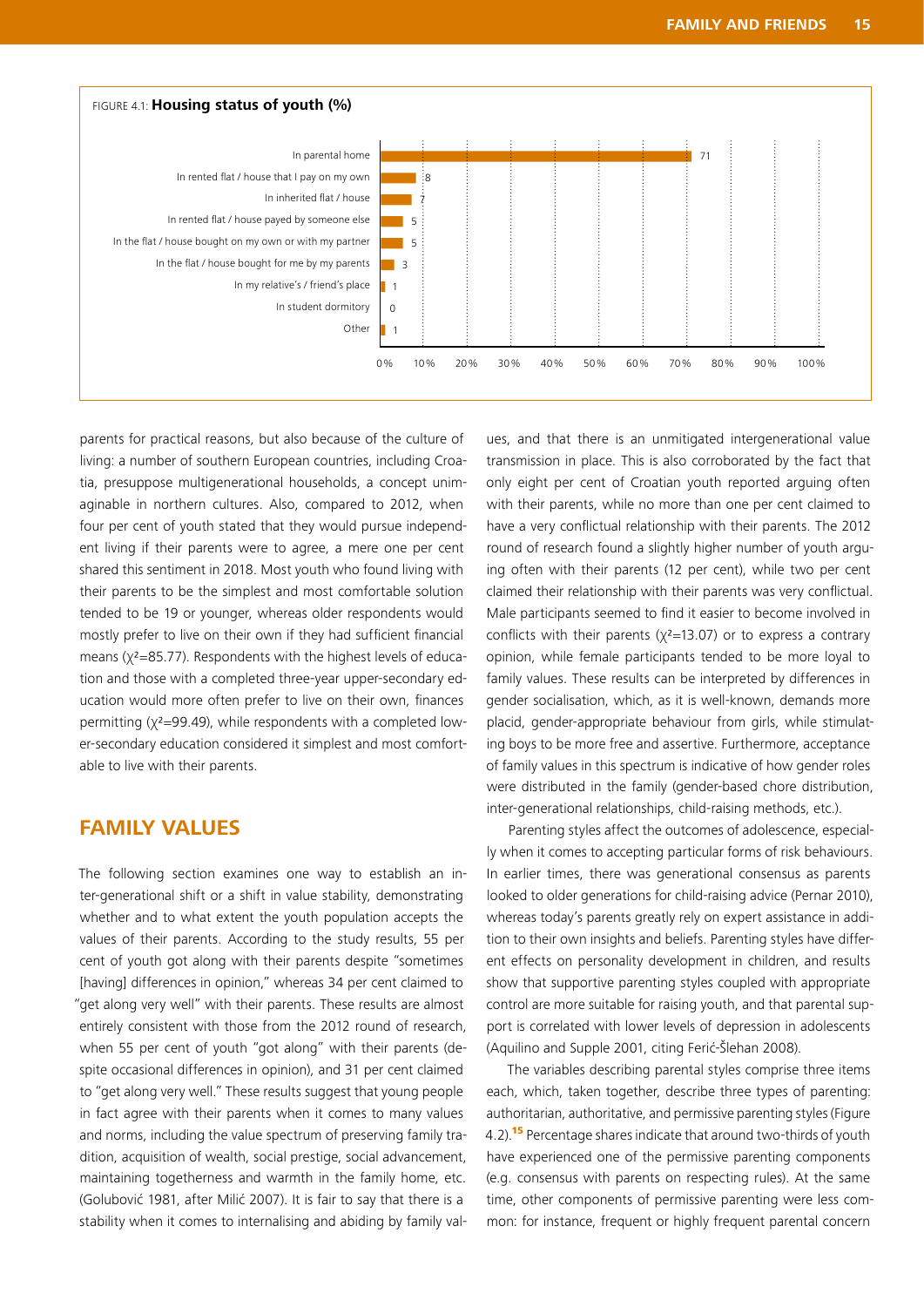

for school performance was correlated with how half the participants were raised, while two-fifths had participated in helping devise the family rules. Authoritarian forms of parenting were correlated with parenting style: for example, two-fifths of participants had experienced shouting, one-fifth had experienced physical violence (face-slapping), while criticism was part of the parenting style among one-third of the participants.

In this round of research, the most prominent parenting style was authoritative (F-ratio=373.46), whereas no significant difference was noted between the other two styles. The authoritative parenting style was more prevalent among female than male respondents (t=5.05), among respondents who had mostly (not) completed a lower-secondary school education (F-ratio=4.65), whose fathers tended to have completed a four-year upper-secondary education (F-ratio=6.83). The authoritarian parenting style was more prevalent among male than female respondents (t=3.28) and participants whose fathers had (not) completed a lower-secondary education (F-ratio=3.96), while permissive parenting was more often experienced by youth who had (not) completed lower-secondary education (F-ratio=5.23) and whose fathers had mostly completed four-year upper-secondary education (F-ratio=8.71).

Acceptance of family values is reflected in the degree of support expressed for how young people might raise their own children versus how they were raised by their parents. Only five per cent of participants stated that their own parenting style would be "totally different," whereas 24 per cent opted for raising their children "differently." One-half would raise their children "almost the same way" as they were raised (50 per cent), while 15 per cent would choose the same style of parenting<sup>16</sup>. Acceptance of family values displays gender differentiation, meaning that female participants were more likely to raise their children "almost the same way" as they were raised themselves, whereas the male participants would adopt a different or completely different parenting style (χ<sup>2</sup>=18.71). Interestingly, "totally different" and "different" were options most frequently chosen by respondents who had completed a three-year secondary education ( $\chi^2$ =35.28), who, as was said above, enter the labour market sooner and are quicker to start families of their own. In contrast, youth with lower-secondary education, but also higher-education-level youth, would choose to raise their children "almost the same way." The level of education of participants' fathers proved to be significant in this respect ( $x^2$ =42.52): those who would adopt completely different and different parenting styles tended to have fathers with lower-secondary education.

The person with the highest influence over an individual's important decisions is their mother (47 per cent), while 30 per cent of participants named their father as assuming this role: while this corroborates the decline of patriarchal authority, it also confirms the importance of the role mothers play as the primary child-care provider, as sharing parental responsibilities has still not caught on in our culture. Namely, fathers are more expected to be successful outside the family home, which in turn shapes parental roles as well (Pernar 2010). These results are consistent with those from 2012, when 43 per cent of participants named their mothers as the parent having the greatest influence, followed to a lesser extent by their fathers (27 per cent). The segment of youth population naming their father as the biggest influence in their lives tended to be male ( $\chi^2$ =15.42), belong to the youngest age cohort (19 years and younger) ( $\chi^2$ =108.53), and most often have the lowest – lower-secondary – level of education ( $\chi^2$ =51.07). The mother was named as the biggest life influence by more female respondents ( $x^2$ =35.86), those from the youngest cohort  $(x^2=112.19)$ , and those with the lowest levels of education  $(x^2=50.68)$ . Among close family members, those with the highest influence were sisters (eight per cent) and brothers (six per cent), followed by an almost negligible influence of grandfathers (two per cent) and grandmothers (one per cent), meaning that the oldest family members, partially due to living separately, have no influence on young Croatians' life decisions. Existing partners or spouses influenced important decision-making in 15 per cent of the cases, while six per cent were influenced by friends. 19 per cent of youth reported making life decisions independently, without anyone's influence. There is a gender divide here as well, as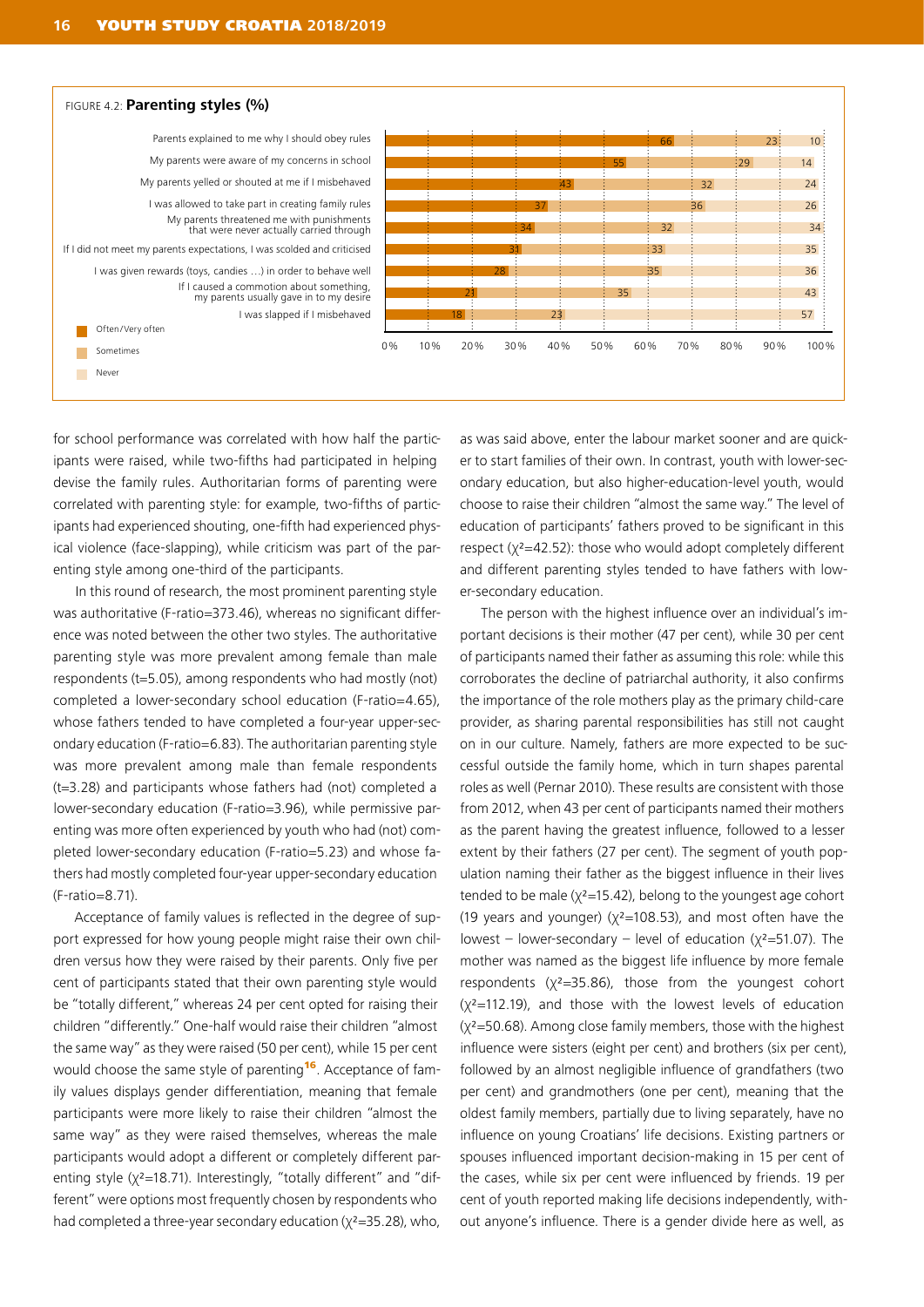female participants tended to make independent decisions less frequently than males ( $x^2$ =19.05). Independent decision-making increases with age, peaking among the 25-and-older cohort; strikingly, however, 74 per cent of youth in this age group still depended on others in making important decisions ( $x^2=67.31$ ). Young people with higher-education degrees tended to be the most independent in making life decisions ( $\chi^2$  =40.21)<sup>17</sup>.

Young people have not lost trust in traditional institutions, namely marriage: they see themselves as being married in the future, with a family of their own (80 per cent) (compared to 76 per cent in 2012), or married without children (two per cent). Domestic partnerships register very low in young Croatians' vision of their future, as no more than three per cent see themselves living in an alternative form of marriage with a partner and family of their own, while the same percentage see themselves in a domestic partnership with no children (at six per cent, this share was higher in 2012). Data would appear to indicate that Croatian youth are out of touch with European trends when it comes to alternative forms of marriage, according to which 15 per cent of EU-28 youth aged 20–29 were living in a civil union.<sup>18</sup> while this figure is only 2.9 per cent in Croatia, but is as high as 18.3 per cent in Sweden or 14.3 per cent in France (*Eurostat 2015*).

A minority of youth (three per cent) see their future as single and without children (compared to six per cent in 2012), whereas one per cent see themselves as future single parents. Marriage is the hoped-for future across the board for those respondents whose fathers attained a three-year upper-secondary or higher education levels, while participants most likely to cohabitate have fathers with an (un)completed lower-secondary education  $(\chi^2=26.40)^{19}$ .

For a happy life, Croatian youth found it equally important to "live in a good country" (83 per cent) and to have the right spouse or partner (82 per cent). These results suggest that one of the most important personal choices is equated with the future of the country and the importance of structural circumstances for youth who are merely on the verge of actual social integration. Further, 77 per cent of Croatian youth find happiness in the idea of having children, which indicates that the majority want to self-actualise as parents, whereas "having a lot of friends" registered lowest in this sequence (70 per cent): although important, friendship was not considered to be the most important factor for a happy life when compared to family life. The importance of choosing a life partner for a happy life was mostly reported by women, followed by men to a lesser degree, making gender differentiation significant in this respect ( $\chi^2$ =9.96), as well as in the case of having children, which was more important to female than to male respondents ( $\chi^2$ =10.31). Having a spouse was mostly important to respondents whose fathers had completed a three-year upper-secondary education ( $\chi^2$ =36.87), as was having children ( $\chi^2$ =44.84). With regard to friendship, this was held to be most important by the youngest age cohort ( $\chi^2$ =22.89), mostly those who had (not) completed a lower-secondary education ( $x^2$ =26.12). Living in a good country correlated solely with the fathers' level of education

 $(x^2=36.13)$ , making this issue the least important for those whose fathers had the highest levels of education, and consequently a probability of greater socioeconomic opportunities as well.

#### **MARRIAGE, PARENTHOOD, AND PATRIARCHAL VALUES**

As is well-known, the average age of marriage has increased with the modernisation of society and increased education levels and employment of women. When asked about the most appropriate age for men and women to marry, study participants reported varying average ages: 26 years for women and 29 for men, although Figure 4.3 shows that the most represented category was  $25-29$  years of age for women, and 30 for men<sup>20</sup>. Female respondents estimated the most appropriate age of marriage for women to be higher (M=26.63) than male respondents (M=25.99) (t=3.41), whereas the youngest respondents also had lower estimates for the most desirable age of marriage for women (F-ratio=8.45). Respondents with the highest levels of education thought women should marry at a later age (F-ratio=7.41) compared with respondents with lower levels of education.

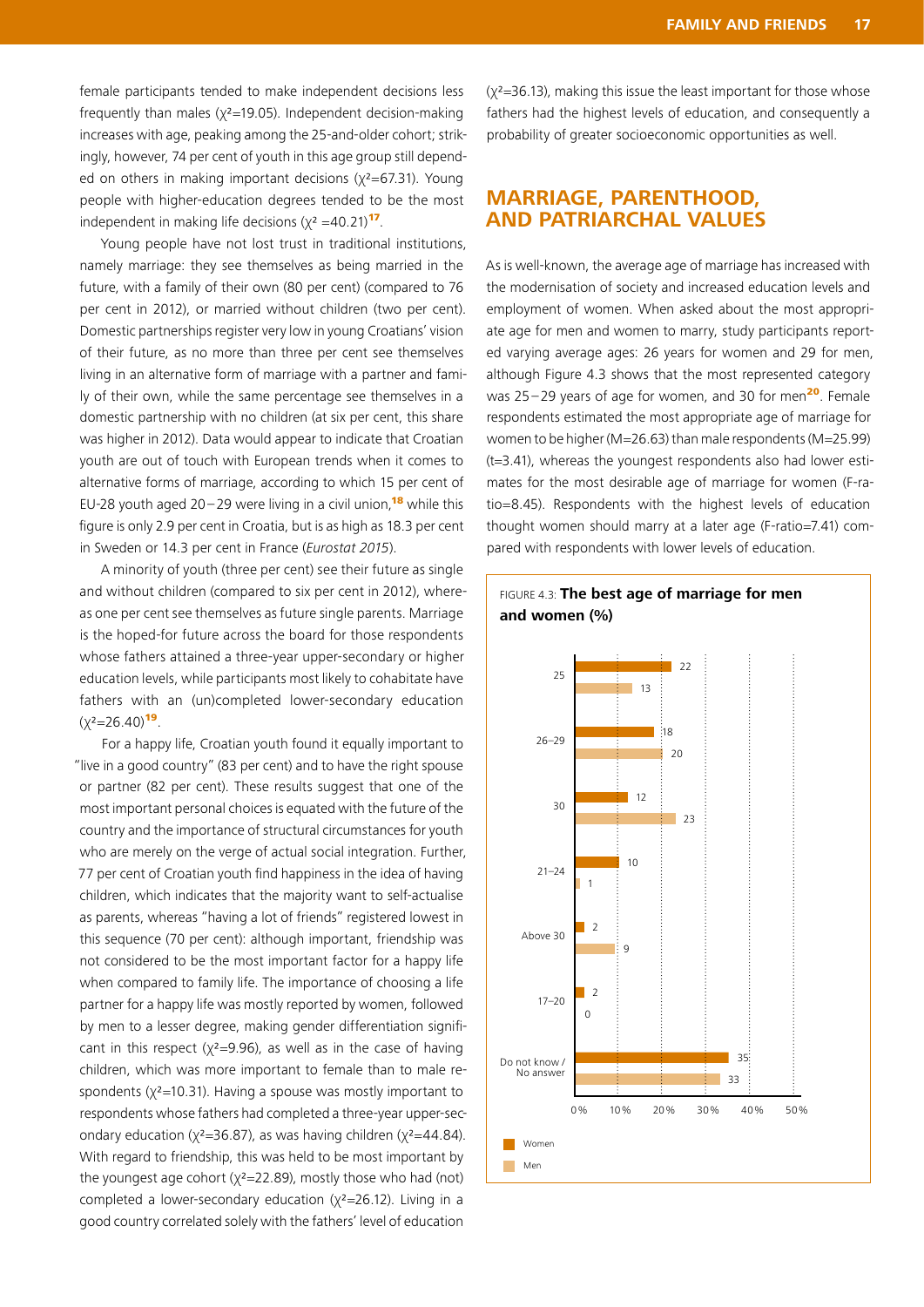

Gender did not prove significant with regard to opinions on the best age of marriage for men, but age did: the highest appropriate marriage age for men (M=29.02) was stated by the oldest age cohort (25 years and older) (F-ratio=9.42) and by the highest-educated cohort of participants, which differed greatly on this issue compared to other educational groups (F-ratio=9.93).

Most young Croatians were not parents at the time of research (83 per cent), and those who were parents tended to have between one and four children, or one to two on average (M=1.45). Respondents with children often came from the oldest age cohort  $(y^2=282.12)$  and had completed a three-year upper-secondary education or higher education degrees (χ<sup>2</sup>=83.35). Most youth parents had fathers who had (not) completed a lower-secondary education ( $\chi^2$ =14.59). With regard to planning to have children, respondents intended to have a minimum of one child and a maximum of five; on average, they planned to have two (M=2.19). The 25-and-older age cohort tended to plan for one child  $(y^2)$  $=$  25.58), while the central age cohort (20–24) more often planned for three or more children. Young people who intended to have more than three children were more likely to have fathers with a three-year upper-secondary education, whereas two children was mostly the plan envisaged by participants who had completed a four-year upper-secondary or higher education ( $\chi^2$ =32.59). Respondents had either had or planned to have a child at a minimum of 16 years of age and a maximum of 37, the average age being  $28^{21}$  (M=27.56).

The choice of one's life partner would appear to indicate a predominance of post-modern values, with almost 90 per cent of youth citing the importance of a partner's personality, with common interests between partners figuring close behind (Figure 4.4). The 2012 study produced similar findings, when 88 per cent of youth stating that the personality of their future partners was important, with common interests receiving the same rating. Interestingly, 71 per cent of youth evaluated their life partners according to their physical appearance (compared to 73 per cent in 2012), whereas educational level, despite being cited as important, received a far lower rating at 47 per cent (54 per cent in 2012). The economic standing and religious beliefs of their spouses were

deemed important by over 40 per cent of youth. The importance of national/ethnic origin and family approval of one's spouse scored between 30 and 40 per cent importance, with the spouse's nationality/ethnicity being scored five per cent higher, and family approval eight per cent lower compared to the 2012 round of research. The least importance was attached to the potential spouse's virginity (26 per cent). Considering that this received a response ranking it as important or very important by ten per cent of participants in 2012, conservative attitudes appear to be on the rise in this respect.

Three patterns emerged on the scale of importance in choosing one's spouse:<sup>22</sup> *traditionalism*; *socioeconomic capital*; and a *psychological motivation pattern*. The first, or *traditional* pattern, was least common among the oldest age cohort, and most common among the youngest cohort (F-ratio=4.47) and participants who had (not) completed a lower-secondary education (F-ratio=16.46). The *socioeconomic capital* pattern scored higher among female respondents (F-ratio=2.56), those from the youngest age cohort (F-ratio=12.77), and those with the lowest education (F-ratio=15.90). Acceptance of this pattern correlated significantly with fathers' level of education, with this being more salient among respondents whose fathers had attained higher education degrees, followed by four-year upper-secondary education (F-ratio=9.92). The third pattern of *psychological motivation* was more popular among women (t=2.56), respondents with a completed three-year upper-secondary education and those with the highest education levels (F-ratio=4.43), and finally among participants whose fathers had (not) completed a lower-secondary level of education (F-ratio=5.65).

According to research findings (Figure 4.5), around one-tenth of young participants disagreed when it comes to an equal distribution of household labour between men and women, while one-third were undecided, and 60 per cent considered sharing household labour desirable $23$ . As many as 40 per cent of youth agreed with the proposal that men should be the only providers in the family, with 30 per cent being undecided and just as many disagreeing. This example demonstrates that the idea of a male family provider is still very much affirmed, and that this model is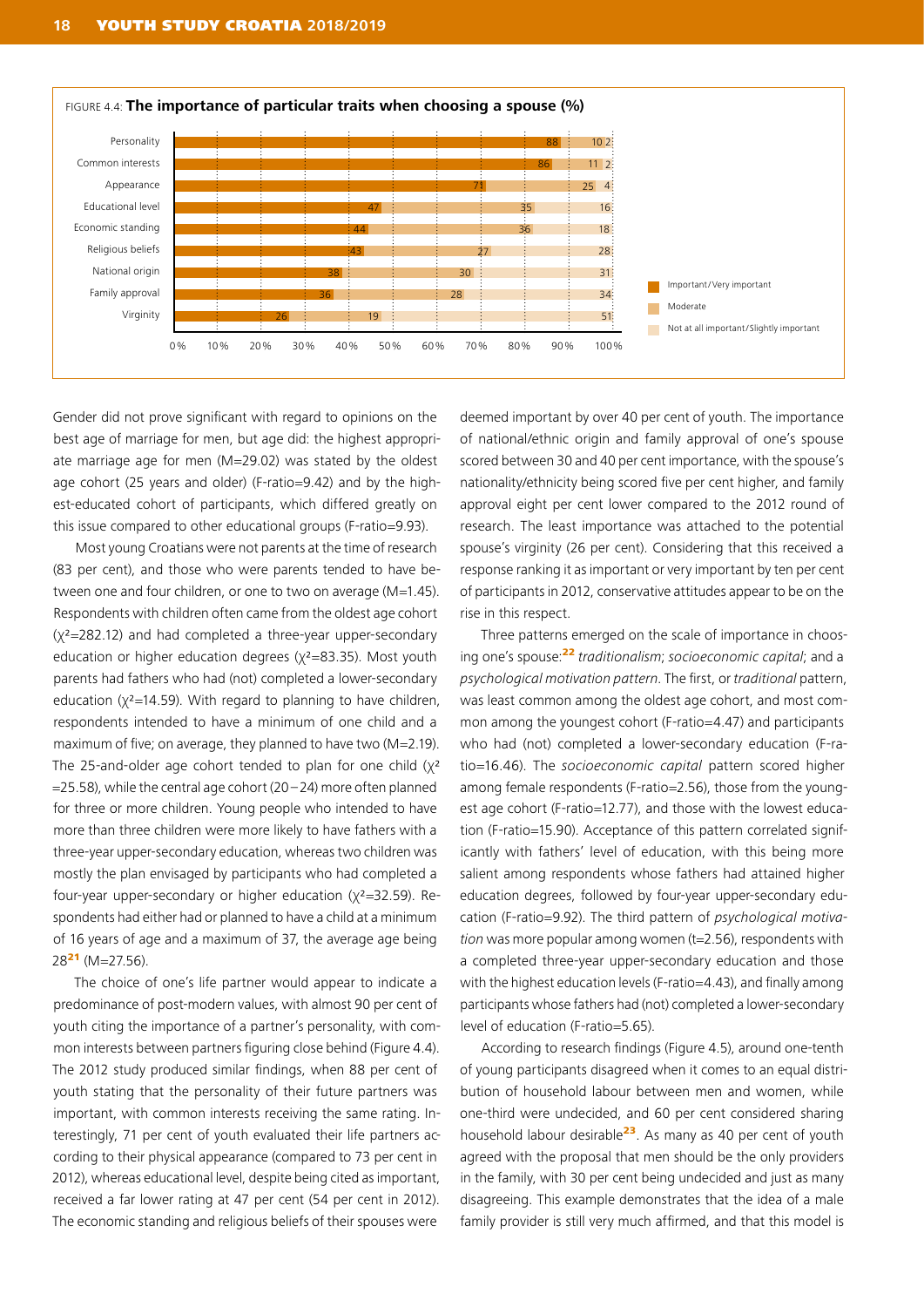

firmly entrenched in our culture and youth values. As many as 40 per cent of young respondents accepted essentialist stereotypes, according to which women are more predisposed to work with people, as are teachers, nurses, etc., than to pursue technical and IT occupations; one-third of participants were undecided, while 30 per cent disagreed.

Factor analysis established one factor referred to as *patriarchalism*. <sup>24</sup> This pattern was more accepted by male rather than female study participants (t=9.80) and by those with three-year upper-secondary-level education, followed by (un)completed lower-secondary-level education (F-ratio=27.80). In particular, study respondents with a three-year upper-secondary-level education were more prevalent among respondents with a high acceptance of this pattern, differing considerably from respondents with higher education, whereas participants who had (not) completed lower-secondary-level education differed significantly in terms of great acceptance of patriarchalism from their counterparts who had completed four-year upper-secondary-level education or obtained higher-education degrees. Evidently, the rejection of patriarchalism for the most part depends upon gender and education status: this conclusion has also been corroborated by other studies (Adamović and Maskalan 2017).

#### **FRIENDS**

The choice of friends is highly important in young people's lives, as it relates to peer groups in which adolescents mature and build their identities. The extent to which young people are willing to establish close relationships with people from sociocultural backgrounds different from their own is an indicator of their level of inclusiveness and social capital. The largest number of youth have friends with a different social status (74 per cent), followed by those of a different religion (67 per cent). Also, more than half form friendships with people of different ethnicities (59 per cent), while every second young person has friends who speak a different language (Figure 4.6).

The level of education of participants' fathers proved to be the most significant characteristic when it came to friendships with individuals from other sociocultural groups among all characteristics: linguistic (F-ratio=23.15); ethnic (F-ratio=14.65); religious (F-ratio=28.09); and social status (F-ratio=29.05). No other sociodemographic variable proved significant, which leads to the conclusion that the decision to form close relationships with "others" is significantly influenced by the family values and social background of the study participants.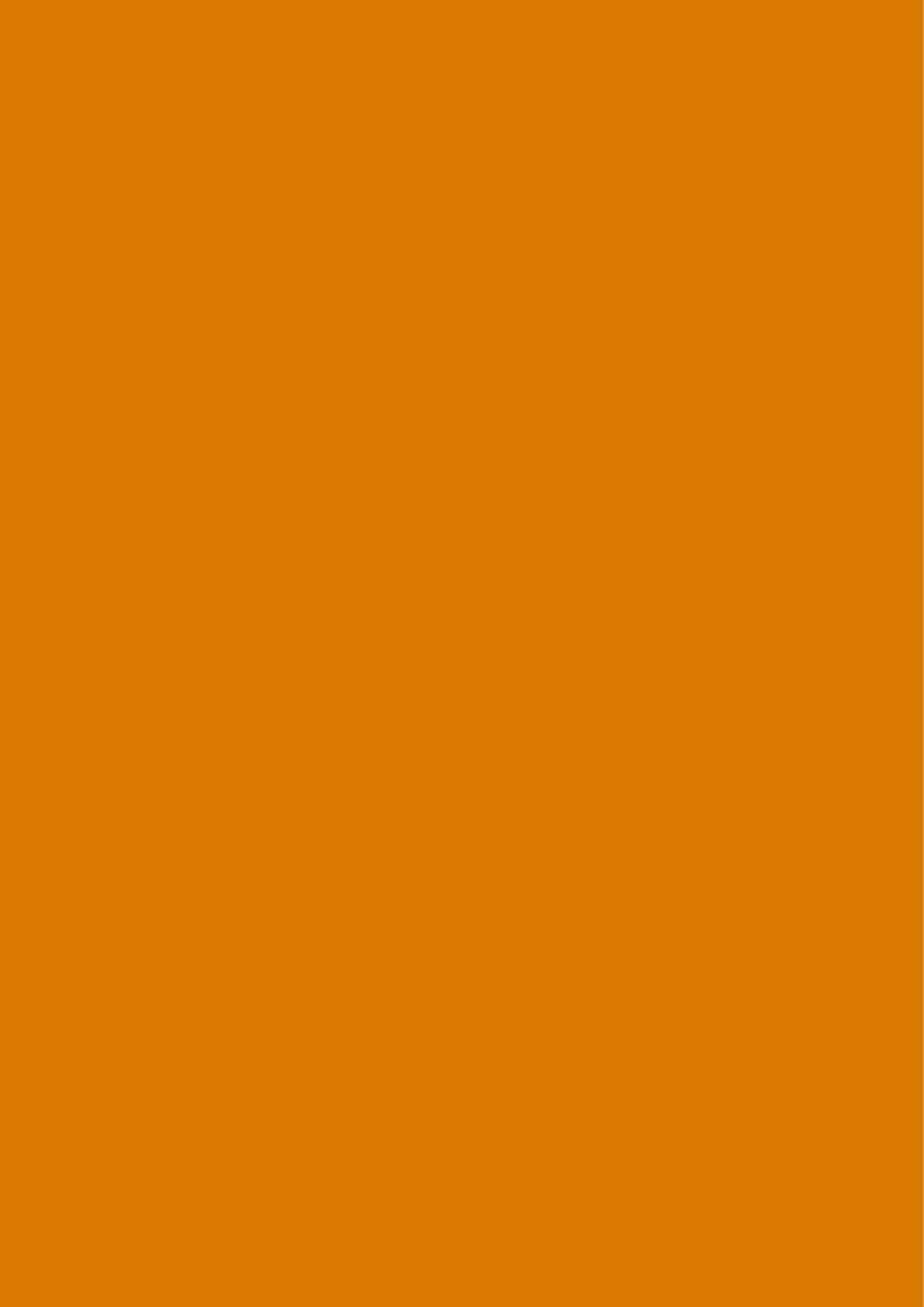## EDUCATION

#### **KEY FINDINGS**

- As few as five per cent of Croatian youth believe that exams are never bought at their educational institutions, which indicates a pervasive perception of corruption in the educational sector.
- Higher average grades are more commonly achieved by youth who invest more time in studying and those who perceive less stress.
- An individual's level of education is significantly correlated with the financial situation in a given household as well as its number of books, which, consistently with previous research and existing theoretical assumptions, is indicative of the importance of family cultural capital and socioeconomic status in young people's educational achievements.

#### **INTRODUCTION**

In recent years, there have been discussions on reforming Croatia's primary and secondary education. The goal of the Comprehensive Curricular Reform is to modernise ways of teaching and shift from a conception of education as an internalisation of knowledge toward the concept of learning outcomes. The reform process was initiated after the all-encompassing Strategy for Education, Science, and Technology was adopted in 2014. In the sphere of tertiary education, the most important reform move has been joining the Bologna Process. The Bologna Declaration was signed in 2001, and the new programmes were implemented starting with the 2004–2005 academic year. Around ten years after implementation, discussions began on the need to revise what had been achieved and to further harmonise higher educational programmes. The fact that reform processes are needed in the sphere of Croatian education is also suggested by other indicators. Namely, according to the *Global Competitiveness Report 2017-2018* of the World Economic Forum (Schwab

2017), Croatia ranked 60th out of 137 countries in the fifth policy domain (pillar), which covers higher education and training. A positive aspect of Croatia's system is the education enrolment rate, which amounts to 98 per cent in secondary education (ranked 55th), and 69 per cent in tertiary education (ranked 27th). Another strength of the system is its low drop-out rate of 2.8 per cent for the 18–24 age cohort in 2016 (European Commission 2017).<sup>25</sup> However, in terms of the quality of its education system, Croatia ranked 112th and as low as 130th in terms of training and professional development of teaching staff (Schwab 2017). Furthermore, Croatia has eight public and two private universities as well as numerous universities of applied sciences and university colleges of applied sciences in its tertiary sector. However, Croatian universities have low global rankings, usually with the University of Zagreb or the University of Split being the leading institutions, depending on the year and the particular ranking.

Schooling and education account for a large part of young people's everyday lives, and the importance of this segment is accordingly reflected in youth research. Youth education studies have so far focussed on different aspects, comprising different levels of education. Specific topics that have been highlighted include the quality of education, the perception of education as part of an individual's personal development, and the influence of socioeconomic factors on academic success during various phases of education.

Despite a substantial share of youth claiming to be dissatisfied or only somewhat satisfied with the quality of education in Croatia, other studies have shown that only a minority of the participants perceived the schooling and educational system to be the most important current issue in Croatian society. The share of such individuals rose from six to eight per cent between 1999 and 2013 (Ilišin and Radin 2002; Ilišin 2005; Ilišin and Spajić Vrkaš 2017). On the other hand, young people are convinced that the quality of education can be improved, and Croatia's joining the EU was perceived as a realistic possibility for this goal (Ilišin and Radin 2002; Ilišin 2005; Ilišin et al. 2013; Ilišin and Spajić Vrkaš 2017).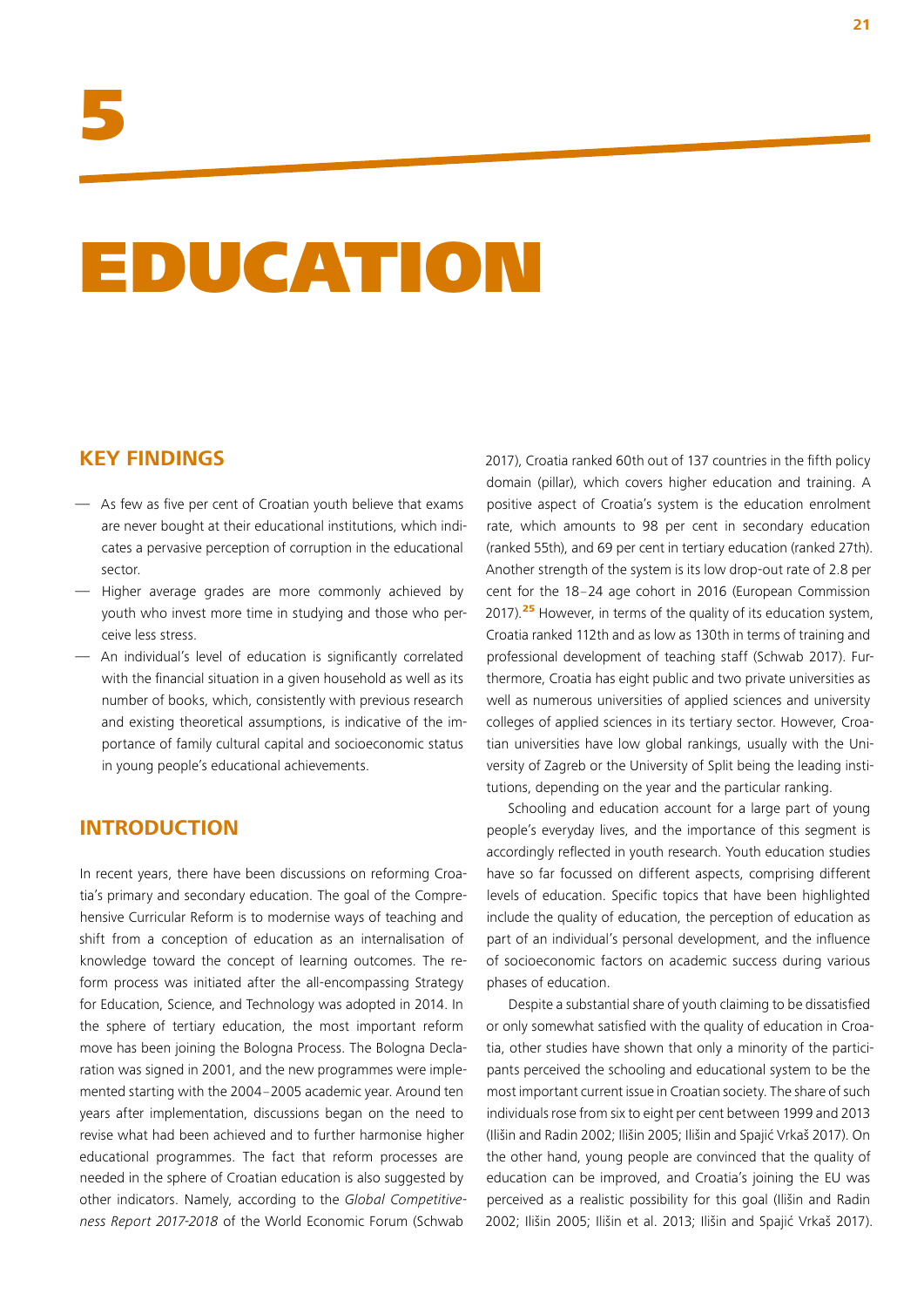Nevertheless, Croatia's EU accession process saw a decline in the conviction among young people that joining the Union would contribute to a better quality of education in the country (Ilišin and Spajić Vrkaš 2017).

#### **EDUCATIONAL STRUCTURE AND ASPIRATIONS**

In terms of educational structure, two per cent of study participants had an (un)completed lower-secondary education, 60 per cent had an upper-secondary education, while 17 per cent attained some level of higher education. Compared to 2012, there has been a two-per cent drop in the first group. Also, the share of higher-education-level participants has increased from 10 per cent in 2012. As is evident from their educational aspirations, recent years have seen an increase in the number of youth aspiring to complete a higher-education degree: namely, only one per cent wanted to complete a lower-secondary education, and 38 wanted to stop at an upper-secondary education. Finally, as many as 61 per cent aspired to attain some level of higher education. Research results were consistent with the lack of acknowledgment that both public discourse and the labour market have for undergraduate degrees (bachelor's degrees, BA): only ten per cent of Croatian youth wanted to complete their educational process at this level. On the other hand, as many as 35 per cent of respondents aspired to complete a master's degree and seven per cent a doctoral degree; in this respect, female respondents more often expressed a desire to complete different levels of higher education ( $\chi^2$ =28.25). The increased share of population who have attained higher education and youth aspirations toward completing higher education are potentially the result of Croatia's efforts to reach the goals it set with regard to the percentage of population with higher education and promoting the so-called knowledge society. However, despite the rising numbers of higher-education-level citizens and aspirations of young people toward higher education, it should be emphasised that "the rate of tertiary education attainment in Croatia has been on the rise in the past ten years, but began to stagnate in 2014. The share of citizens with higher education aged 30–34 was 29.5 per cent in 2016, far below the EU average of 39.1 per cent as well as Croatia's national 35 per cent target before 2020" (European Commission 2017: 8). In this respect, the high share of the young population in tertiary education (69 per cent) and their expressed desire to attain a higher-education degree should contribute to achieving this national goal and reaching the EU average. Furthermore, Croatia's youth are also exceptionally optimistic about their educational aspirations: as many as 81 per cent were certain that they would achieve their desired level of education.

#### **QUALITY OF EDUCATION**

In terms of assessing the quality of education in Croatia, 41 per cent of respondents claimed to be satisfied, 22 per cent were not satisfied, and 37 per cent were somewhat satisfied (Figure 5.1). In other words, the average score on a 1-to-5 scale with regard to the quality of education was 3.2. These assessments are for the most part consistent with those from 2012 (Ilišin et al. 2013), but it should be noted that there was a six per cent drop in the "somewhat satisfied" category, mostly to "not satisfied at all." These findings suggest that the educational system has not seen any improvements in the past six years, but continued to generate a moderate level of (dis)satisfaction in young people. This opinion of young people on the mediocre quality of the education system is corroborated by World Economic Forum indicators as well, where Croatia ranked 112th out of 137 countries in terms of education quality (Schwab 2017).



FIGURE 5.2: **Youth perception of the prevalence of buying grades and exams at institutions of higher education (%)**



Especially worrying in this respect is perceptions regarding the prevalence of corruption in education. As many as 48 per cent of Croatia's young people namely agreed with the statement that exams are bought at Croatian institutions of higher education, whereas merely five per cent were convinced that it never happens (Figure 5.2). A similar indicator emerged in the 2012 round of research, when almost half the participants were convinced that grades or exams were bought, with this perception rising among students of higher education (Ilišin et al. 2013). It should be noted that the 2012 questionnaire used a four-point scale,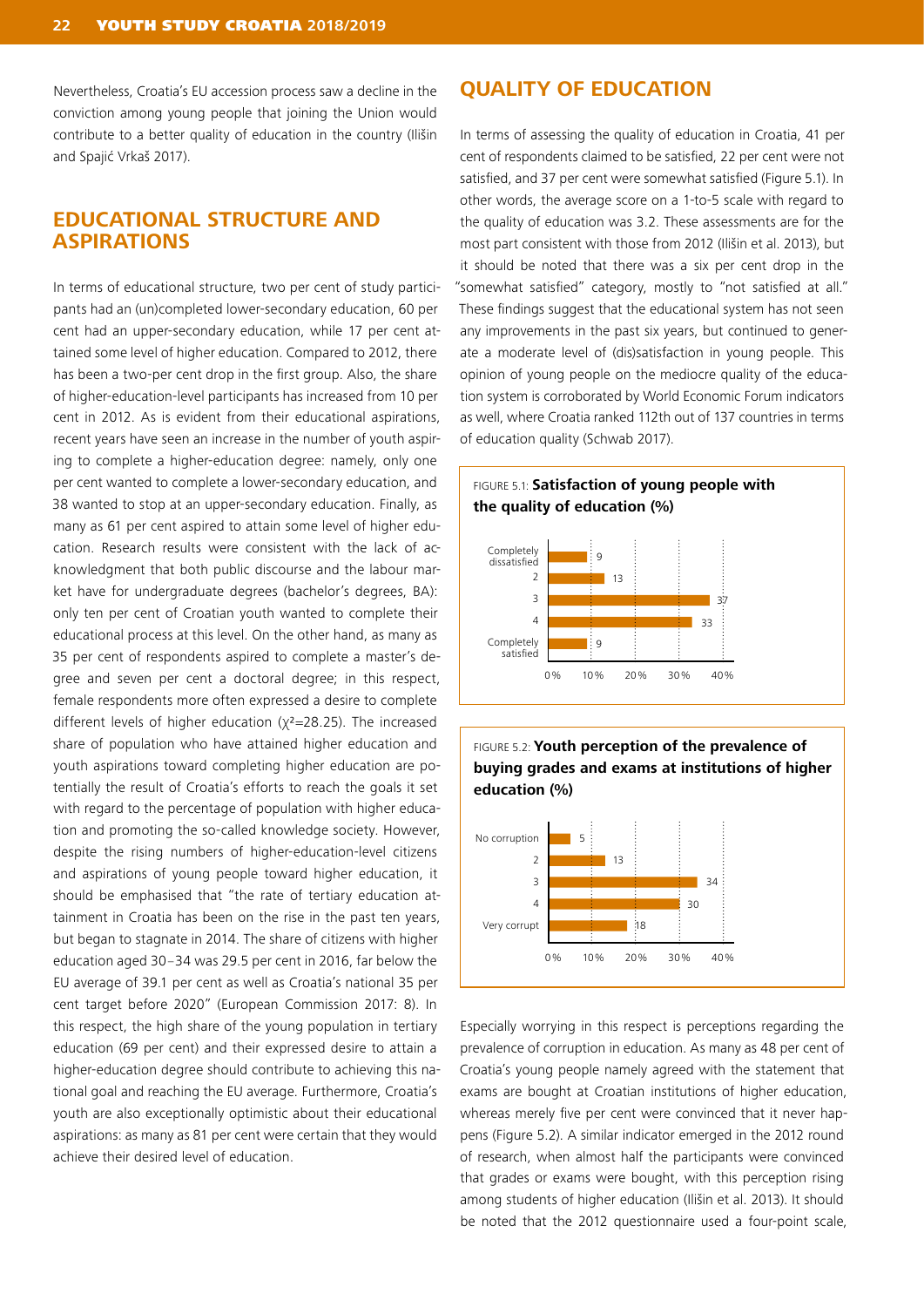whereas the latest study used a five-point scale. Of course, although this perception of corruption does not necessarily prove the existence of this level of corruption in education, it is surely related to overall trends in society and to the opinion, shared by 50 per cent of youth, that achieving success in Croatian society requires one to bribe influential people, that is, corruption.

Since other studies (Spajić Vrkaš and Potočnik 2017) have shown that young people consider education useful primarily in achieving a better standard of living and secure employment, this broaches the question of how adapted they think the education and training system is to the labour market. In this respect, the latest round of research has shown that a little over half of Croatian youth (51 per cent) believe that the country's education and training system was not well-adapted to the labour market. This attitude was corroborated by 2016 data, according to which the employment rate for those aged 20–34 who had completed their education one to three years prior to the research (ISCED 3–8) was 72.5 per cent, compared to the EU average of 78.2 per cent (European Commission 2017). Also, "the unemployment rate for tertiary graduates decreased in 2016 compared to the 2013 peak, from 11.3 per cent to 7.8 per cent, but still ranked fourth in the EU for this group of countries, behind Spain, Cyprus, and Portugal" (European Commission 2017: 8). However, when compared to youth populations in other countries that participated in the FES study, Croatia has the smallest share of young people who consider the education system to be out of touch with the labour world. How youth prepare for the job market can also be observed in the apprenticeship or internship opportunities available to them: 49 per cent of youth stated that they took part in these activities during their education process. Compared to 2012, apprenticeship and internship participation has expanded by around 30 per cent, which is an interesting finding as no major structural changes were introduced between the two rounds of research in the education system itself in terms of organisation or participation in such programmes. It should also be noted that internships and apprenticeships are more common among youth enrolled in three-year upper-secondary schools than they are among four-year upper-secondary schools or students of higher education ( $x^2 = 148.54$ ), which is to be expected given the specific nature of their education. Another factor related to the quality as well as the utility of education in achieving a better living standard and secure employment is youth perception of how easy it will be to find a job after they complete their formal education. When we examine the subsample of respondents who are still in the process of completing their education (N=675), as many as 35 per cent predict that it will be difficult to find a job after their process of formal education is completed; this opinion may be a repercussion of the above-mentioned European Commission data on high jobless rates among young people with degrees from tertiary education. Although attitudes of Croatian young people toward finding jobs after formal education were no different than those of their peers in other countries that participated in the FES research, it should be noted that Croatia, in comparison to the EU countries, had the greatest share of young

people who predicted that it would be very difficult for them to find work after completing their formal education. Despite these views on the quality of education, corruption in education, and the education system being ill-adapted to the labour market, data on mobility in the study indicates that only six per cent of Croatian youth identify education as a main reason to potentially move abroad, and that merely a few have taken concrete steps toward this goal. Thus, five per cent of respondents stated that they had contacted potential schools or universities, while two per cent had secured funding.<sup>26</sup>

#### **STRESS RELATED TO EDUCATION**

School activities and requirements are a common cause of stress among pupils and students: this was evident in the subsample of youth who were still in the process of completing their education. In this respect, only 11 per cent of respondents felt their everyday lives in schools or institutions of higher education to be easy and stress-free. In contrast, as many as 42 described their everyday lives at school and studying as hard and stressful. Taking into account the additional 47 per cent who saw their education-related everyday lives as "hard and stressful to some extent," Croatian youth appear to view their education as a burden, with only one in nine students experiencing no stress relating to it. Compared to 2012, the share of youth who did not find their education process stressful diminished from 14 per cent to 11 per cent in 2018. The biggest changes were noted in terms of a drop in the percentage of respondents who described their education-related everyday lives as "hard and stressful to some extent" (57 per cent in 2012, compared to 46 per cent in 2018), and the rising share of those who described it as "quite hard and stressful (22 per cent in 2012, compared to 34 per cent in 2018). Worries about taking tests and getting bad grades were above-average among Croatian students compared to the OECD average, whereas other stress-related aspects (fear of examinations despite being well-prepared; tension when studying for an exam; being nervous when unable to complete a school assignment) were below the OECD average (Braš Roth, Markočić Dekanić and Markuš Sandrić 2017). Accordingly, Croatian youth had the lowest share of "very easy and stress-free" responses among the ten countries participating in this round of research. The next ranking behind Croatia's 11 per cent was Slovenia at 19 per cent of stress-free youth students, whereas all other countries scored above 20 per cent<sup>27</sup>.

#### **EDUCATION AND SOCIOECONOMIC STATUS**

The last research aspect to be discussed here concerns the correlation between socioeconomic status, academic success, and the decision to continue one's education. In this respect, PISA 2015 (Braš Roth, Markočić Dekanić and Markuš Sandrić 2017) high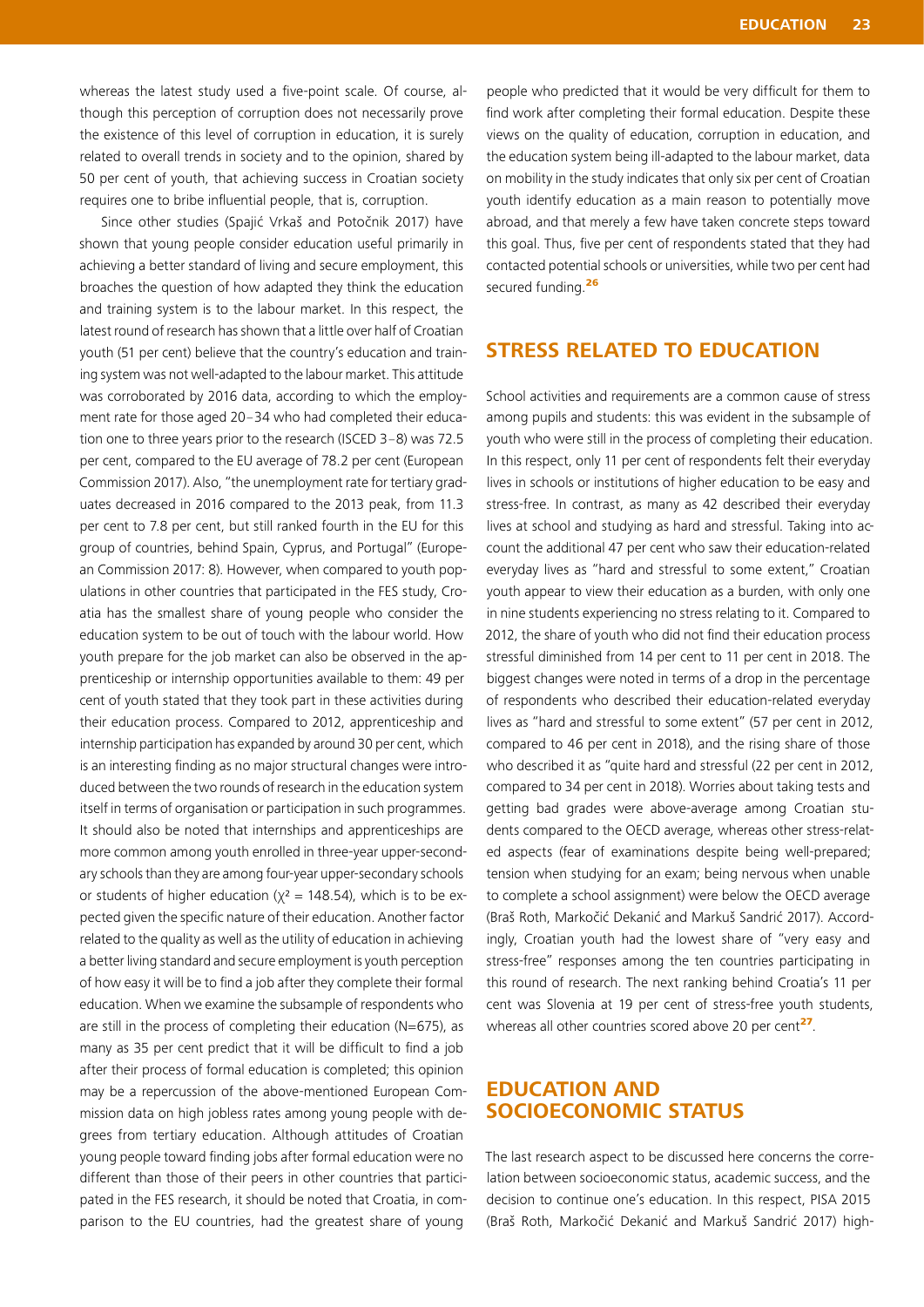lighted the link between underprivileged socioeconomic status and lower levels of personal motivation and ambition among pupils. This was particularly evident in expectations regarding completion of tertiary education. As few as 13 per cent of pupils from underprivileged backgrounds expected to complete their studies at an institution of higher education, as opposed to two-thirds of their counterparts from more privileged backgrounds. Social and economic aspects of families play a role in pupils' academic success, as students from higher-level socioeconomic backgrounds tend to be more successful (Košutić, Puzić and Doolan 2015).

The findings relating to the correlation between socioeconomic background and various educational aspects, such as academic success, are also observable at the level of higher education. The period between 1999 and 2010 thus saw "a major increase in the probability of enrolment success in higher education for children of parents who have completed higher education, accompanied by a drastic decrease in the probability of enrolment in higher education for children whose parents had lower levels of education" (Potočnik 2014: 91). Meanwhile, the number of students in Croatia rose from 91,874 in the 1999–2000 academic year to 148,616 in 2010–2011<sup>28</sup>.

The results of this round of research were consistent with previous findings, inasmuch as it was possible to compare particular aspects with regard to the questionnaire items examined. The highest education levels were achieved more often by female respondents ( $x^2$ =19.89). Young people whose parents had higher levels of education (mothers' level of education: χ<sup>2</sup>=203.34; fathers' level of education:  $\chi^2$ =218.40) tended to achieve the same themselves, whereas those whose parents had (not) completed lower-secondary education were more likely not to go above that level themselves. Furthermore, differences were noted in educational levels with regard to the household financial situation as well as the number of books that respondents had in their households. Those who could afford a higher standard of living were more likely ( $\chi^2$ =35.38) to complete tertiary education (35 per cent) than those coming from less privileged material backgrounds, who tended to complete four-year (60 per cent) and three-year upper-secondary schools (27 per cent). Also, respondents who had fewer books at their disposal, which is an indicator of cultural capital, were more likely to complete lower levels of education ( $x^2$ =92.73). These findings are indicative of previously established trends: there is a clear need to level the playing field and enable young people to achieve their desired levels of education (most, in fact, aspire to obtain degrees at the level of higher education) regardless of their socioeconomic background. Such an approach would primarily require wellthought-through mechanisms to enable young people to receive the necessary financial support throughout their education.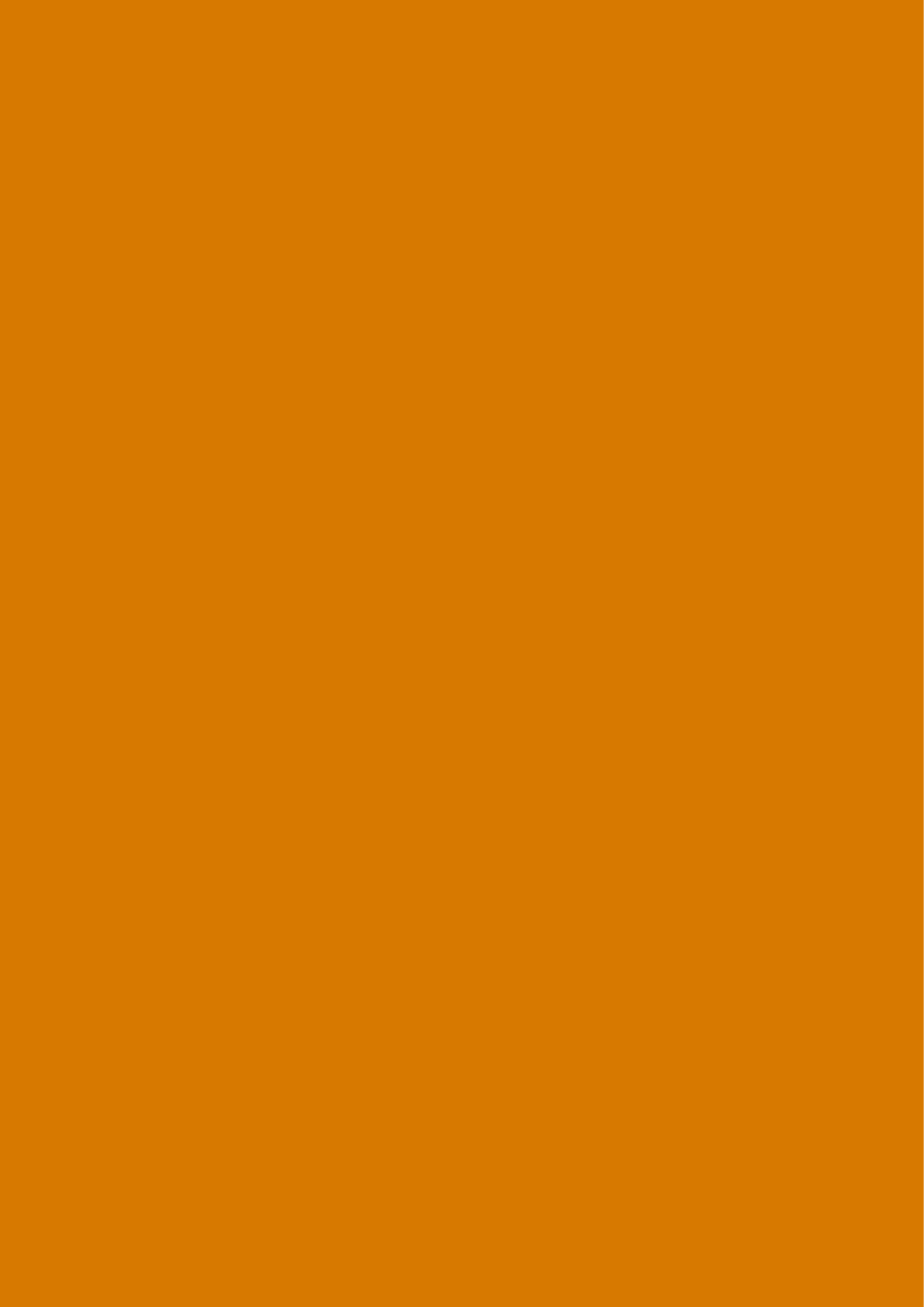## EMPLOYMENT

#### **KEY FINDINGS**

- Most Croatian youth are not employed, and those who are usually have permanent full-time jobs (22 per cent) and work 40-plus-hour weeks (51 per cent of working youth). The greatest number work in their field of education and training (36 per cent), as well as in the private sector (nearly eighttenths of youth).
- Most youth (93 per cent) believe that they were unable to get the job they desired because of bad grades. When employed, the largest share would prefer to work in the private sector (50 per cent), 41 per cent in the public sector, while the rest would want to work in international or civil society organisations.
- Most youth think that success in finding a job requires connections with powerful people, influential friends, having adequate level of education or expertise, and luck.
- Job elements valued by young people in accepting jobs reflect the current labour market situation: most youth want secure employment, enough free time, and career opportunities, while the least number aspire to work with people and contribute to society.

#### **INTRODUCTION**

The growing flexibility of the labour market, conducive to the rise of precarious forms of employment and coupled with the expansion of higher education and increased emigration of youth (Potočnik and Adamović 2018), suggest a need to study young people entering the labour market as a population at risk. Young people face a greater probability that they will change their jobs more frequently than their older colleagues and that they will join the category of underpaid, short-term jobs which might provide them with short-term training programmes at best (Caliendo and Schmidl 2016). According to I. Tomić (2015: 35), the costs of

youth unemployment for individuals and society on the whole can be calculated by distinguishing between individual costs (lower wages, lower chances of long-term employment, lower pensions and a greater frequency of poverty) and social costs, which take "[…] the form of reduced effectiveness of public spending on education and training, erosion of the salary tax base, increased social welfare costs, as well as potential public protests and social unrest, and the so-called brain drain in the form of emigration of higher-education-level youth, which takes a toll on a country's potential long-term economic growth." Additionally, the impossibility of making long-term financial plans and moving out of one's parental home $^{29}$  affect the quality of life, potentially initiating a vicious circle of poverty and marginality for Croatia's young population (Potočnik and Spajić Vrkaš 2017).

At the EU level, Croatia ranks low in terms of youth employment at merely 41 per cent of working population between 15 and 29 years of age,<sup>30</sup> compared to almost three-quarters in the Netherlands and two-thirds in Austria. Moreover, Croatia ranks a dubious "first" in European in terms of unemployment (with a 22 per cent jobless rate among the  $15-29$  age population)<sup>31</sup> together with Greece, Spain, and Italy. The most vulnerable youth subgroup is the so-called NEETs (young people not in employment, education or training), which accounts for exactly one-fifth of Croatian youth between 20 and 24 years of age.<sup>32</sup>

The phase when people join the labour market, preceding actual employment, involves things such as job-searching, and tends to be even more stressful for young people than starting actual work; they often remain in this phase for up to a year. According to Eurofound research results (2017), Croatia ranks at the head of the list in terms of negative indicators and time spent searching for a job: long-term unemployment among youth stands at 40 per cent. With regard to finding a job in Croatia and the qualities identified as key to success, Croatian youth tend to rely on their own qualities, that is, the level of their education and training (47 per cent) as often as they rely on intervention by "higher-ups," i.e., using connections and acquaintances, including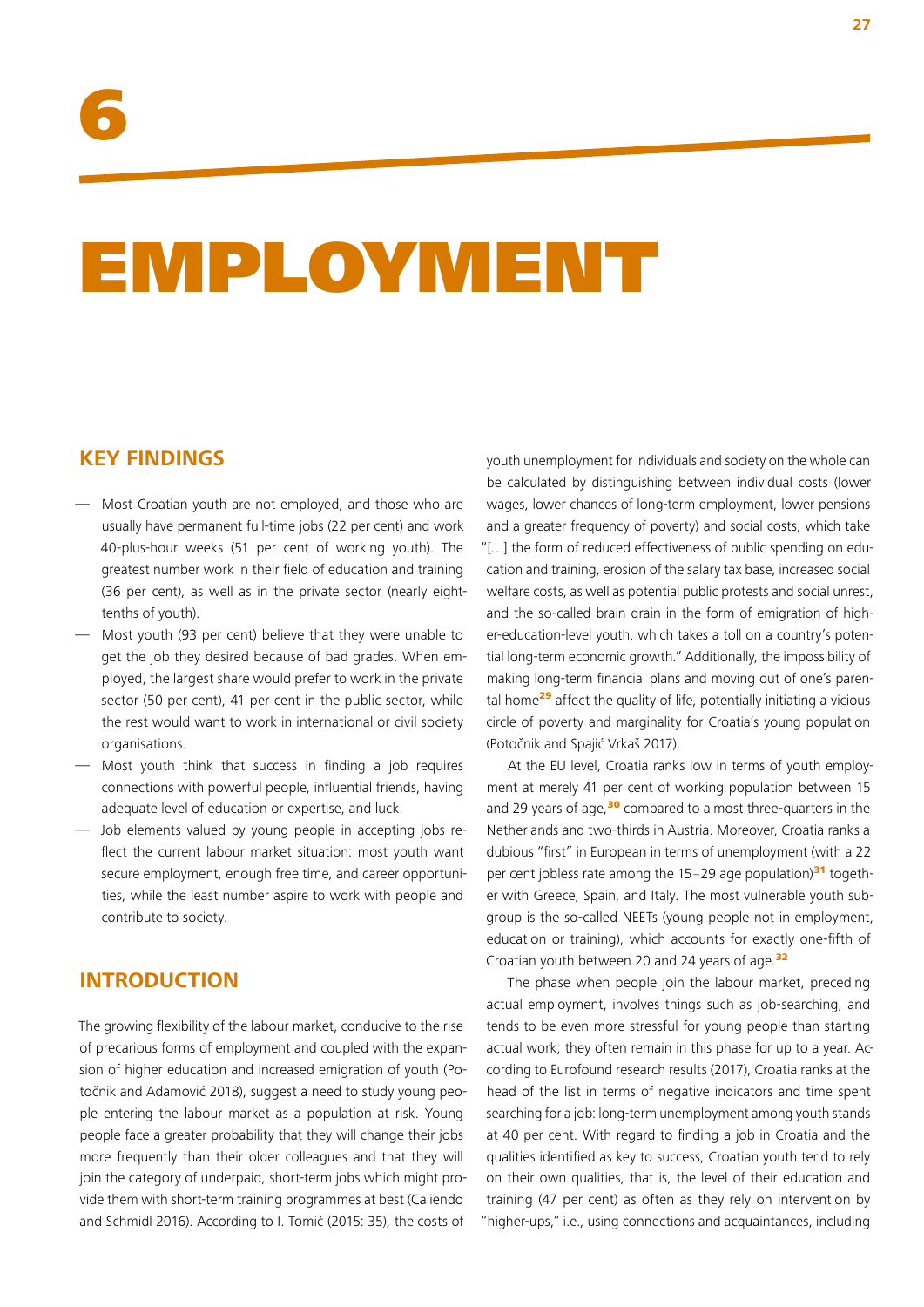political intervention (44 per cent). Interestingly, in 2012 as few as ten per cent of the participants espoused a fatalistic outlook, believing luck to be the paramount factor in finding a job. The 2012 research also examined reasons for accepting potential job offers, and indicated a clear dominance of extrinsic motivation, as over four-fifths of youth preferred a high income and job security. This preponderance is understandable in the context of the economic crisis, which peaked out in 2012, with as few as 18 per cent of young people claiming an intrinsic motivation of accepting a potential job offer (that is, working with likeable people and job satisfaction).

The economic crisis, which has persisted for a full decade, is having a deep impact on the social position and perspectives of Croatia's population. In this respect, young people tend to be affected by their own, often unfavourable, status, as well as by the status of parental families, which have faced impoverishment along a broad front, with their "rainy-day reserves" having been depleted. This situation increases the risk of youth not becoming a social resource and a link in a successfully functioning system of intergenerational solidarity, but instead becoming a social problem, which could have a long-term, deleterious impact on the development and growth of Croatian society and economy. An aggravating circumstance in this respect is that young people tend to be marginalised rather than targeted by measures to truly better their situation while strengthening their participation in the social, economic, and political spheres.

#### **YOUTH IN THE LABOUR MARKET**

Young people have their own specificities when it comes to the labour market and employment. After outlining major tendencies and analysing some of the results achieved by youth in the labour market in the Introduction, this section provides a more detailed analysis of those elements to help us assess how successful young people are in the labour market. As is to be expected, Croatian youth still for the most part remain outside the job market due to their age (Figure 6.1), with only around one-fifth having stable jobs, i.e., permanent contracts. Compared to 2012, when 29 per cent stated that they were working part-time or temporarily, we can conclude that there has been an increase in the number of young people working, be it part-time or full-time.

With regard to their current working status, young people differed in terms of their age ( $\chi^2$ =53.09), level of education  $(x^2=68.20)$ , and level of fathers' education  $(x^2=62.60)$ . Completely in line with expectations, the largest share of those in full-time permanent employment was found among the oldest cohort of youth who had completed four-year upper-secondary or higher education. Next, youth with fathers who had attained higher education were least likely to be working at permanent full-time jobs, unlike those whose fathers had lower levels of education and who made up the largest share of permanently employed youth, while respondents whose fathers had completed vocational uppersecondary education were most likely to engage in temporary work. Youth with fathers who attained higher-education levels were for the most part still pursuing their education, as children of higher-education-level parents made up the greatest share of the student population and were consequently unable to obtain permanent jobs. In terms of the differences among those having permanent jobs, contract-based employment was on average more prevalent among the two younger cohorts, members of who were also more likely to have completed a three-year upper-secondary education. Since they tend to join the job market by their early twenties at the latest, vocationally-trained youth also fulfilled the criteria for permanent employment earlier than their peers. The average active young job-seeker was 19 years old and had the lowest level of education, whereas youth who were not working or looking for work were identified as probable pupils since they tended to come from the youngest subgroup and have the lowest levels of education.

Youth remain off the job market mostly because they are engaged in full-time education; however, there is a group who would like to join the job market but are unable to do so for several reasons. In the section addressing obstacles to employment, our questionnaire featured three multiple-choice questions, with the first response being chosen by 93 per cent of respondents who were unable to obtain their aspired job "because of bad school grades." Next in line was a shortage of appropriate jobs in the geographical region of respondents' schooling (87 per cent), whereas 75 per cent were unable to obtain their desired job because their level of education was too low. In terms of obstacles to employment, young people were identified as a relatively homogenous group since no personal traits were noted as statistically significant in their responses.

Working hours are an element of employment which greatly determines the satisfaction with one's job and the ability to organise other everyday activities in the life of an individual. Figure 6.2 presents data on the average work-week among youth in 2012 and 2018, indicating a significant increase in the number of those working above the average 40-hour week. Differences in average working weeks were noted with respect to fathers' levels of education  $(y^2=33.19)$ , where work-weeks of 39 hours or less were most prevalent among youth 19 or younger, and least prevalent among those aged 25–29. The average, 40-hour, working week was most common among youth aged 25–29, and least common among those 19 or younger. Jobs with overtime working hours, with a 41-50-hour working week, were for the most part stated by those 19 or younger, while those working far above the weekly average, i.e. 51 hours or more, came most often from the 25–29 age cohort.

The ability to find a job within one's field of education and training is the next most important element that determines how satisfied individuals are with their jobs. As featured in Figure 6.3, a relatively stable two-fifths of Croatian youth worked in their profession, with a slight rise since 2012 in the number of those whose jobs were close to their profession. In this respect, differences were explained solely by age ( $\chi^2$  = 29.15) and were in the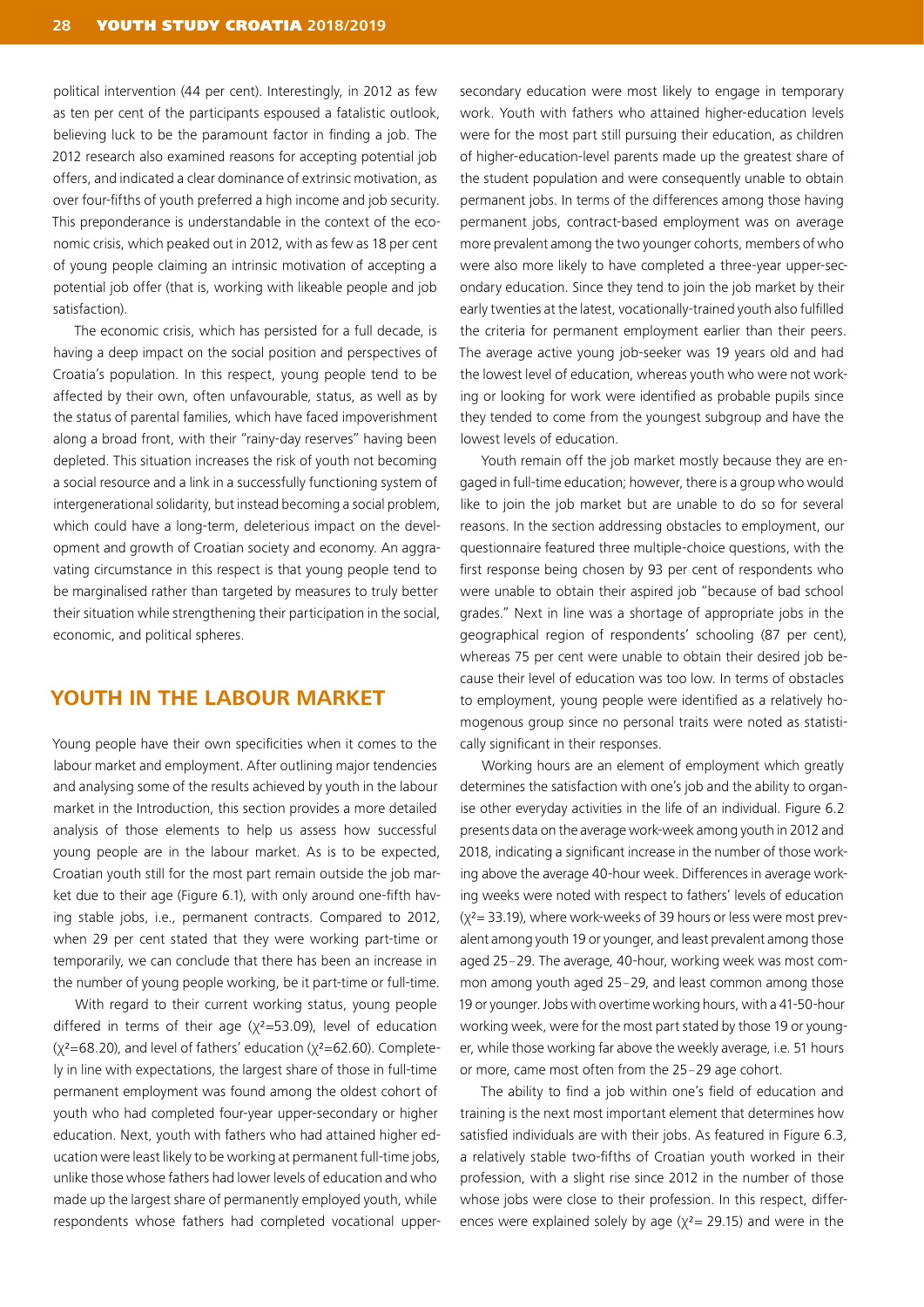



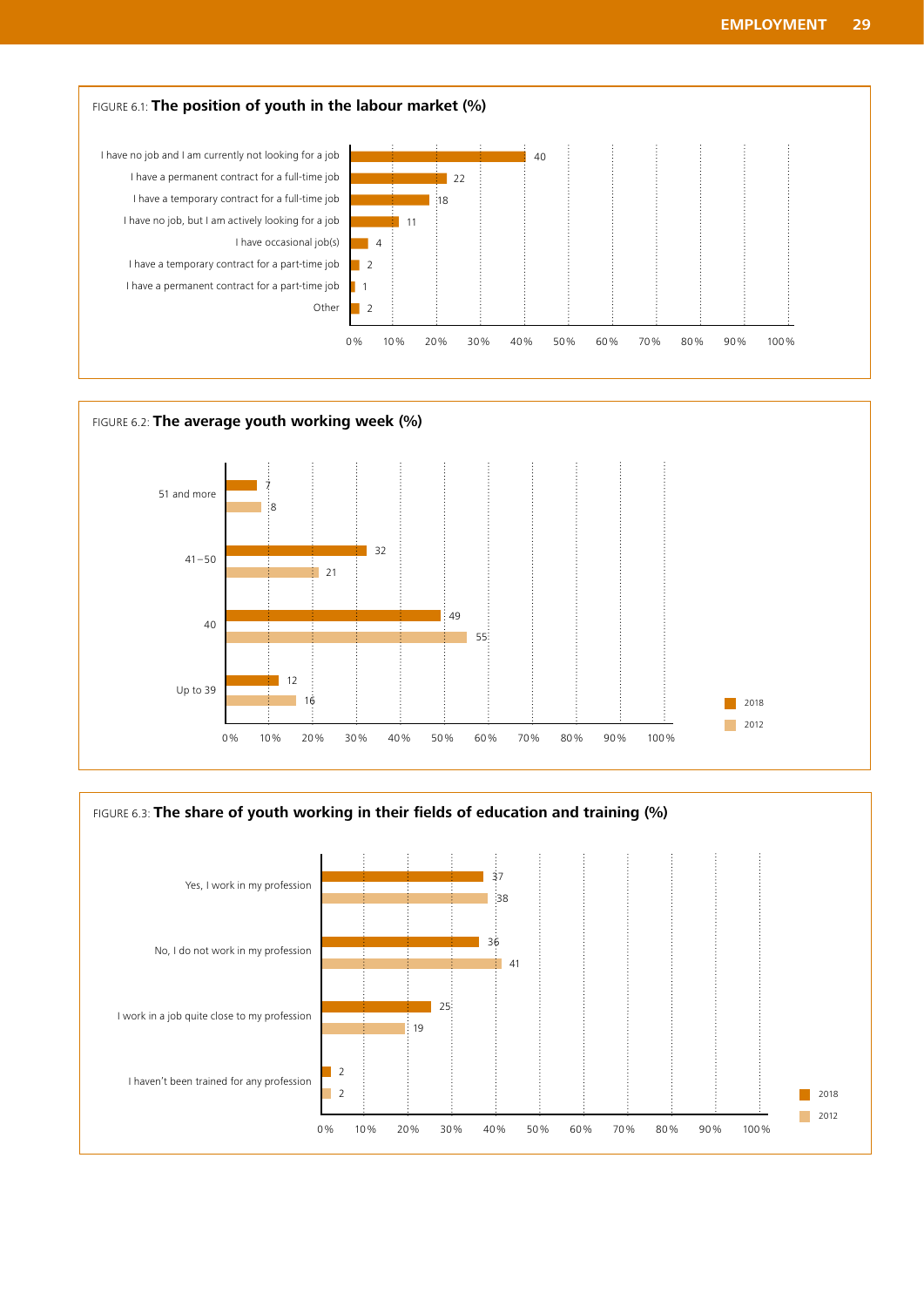expected direction. The greatest number of those working in their field of education and training were in the oldest age cohort (25- 29), with the lowest number coming from the youngest age cohort (14-19). It is important to note that the 2018 research indicated that 17 per cent of young people had jobs that required a lower level of education than their's, while 80 per cent had jobs that matched their level of education, and three per cent were working at jobs which required a higher level of education. No significant correlation was found between sociodemographic characteristics and the compatibility between respondents' jobs and their levels of education.

Study respondents provided information on sectors of their employment, resulting in an unsurprising pattern: the private sector was dominant with 76 per cent of youth, followed by the public sector with 20 per cent of young people, while other organisations accounted for less than five per cent. Gender  $(x^2=17.98)$  and level of education  $(x^2=27.24)$  explained statistically significant differences, namely that the public sector employed more young women (those with degrees at the higher-education level), whereas the private sector employed a significantly greater number of young men who had completed vocational-education levels.

One form of working, albeit unpaid by default, is volunteer work. In this category, seven per cent of study respondents had volunteered in the 12 preceding months, most of them<sup>33</sup> at their school/university (35 per cent), in their sports or musical association (34 per cent) or youth organisation (18 per cent), while ten per cent of youth performing voluntary work had made personal arrangements, i.e. volunteering informally. Compared to the 2012 round of research, numbers of young volunteers dropped by six per cent. Compared to other countries participating in the research, Croatia ranked last in terms of voluntary work by young people in the preceding 12 months.

#### **YOUTH PREFERENCES AND FUTURE IN THE LABOUR MARKET**

In terms of employment sector, this round of research confirmed previously identified patterns of youth preferences, finding that the number of youth who wanted to work in the public sector was twice as high as the number of those actually working in that sector, while the number of youth who would prefer to work in the private sector was 30 per cent less than the number of those actually working for private companies. Interestingly, there has been a considerable rise in the share of youth preferring to work in the private sector and a decline in preference for international organisations, whereas the share of those aspiring to work in the public sector has remained at a stable two-fifths (Figure 6.4). Another interesting finding was that the share of respondents undecided about their preferred job sector decreased in the six years between the previous and latest rounds of research, which can be interpreted as an indication of better knowledge of the labour market among youth and a keener awareness of their professional aspirations.

Employment sector preferences were found to correlate significantly with gender ( $\chi^2$ =33.24), age ( $\chi^2$ =19.09), level of education ( $\chi^2$ =31.24), and sector of current employment ( $\chi^2$ =146.12). In average terms, the public sector was coveted by female respondents in the youngest age cohort with higher education degrees and who were already working in the sector, as the preferred working environment. The private sector was preferred predominantly by male respondents in the oldest age cohort with threeyear upper-secondary education, who for the most part were already working in the sector. International organisations were the preferred sector for the 14–19 age cohort with lower levels of education. Previously identified desires to continue working in their current sector can be explained by job satisfaction and

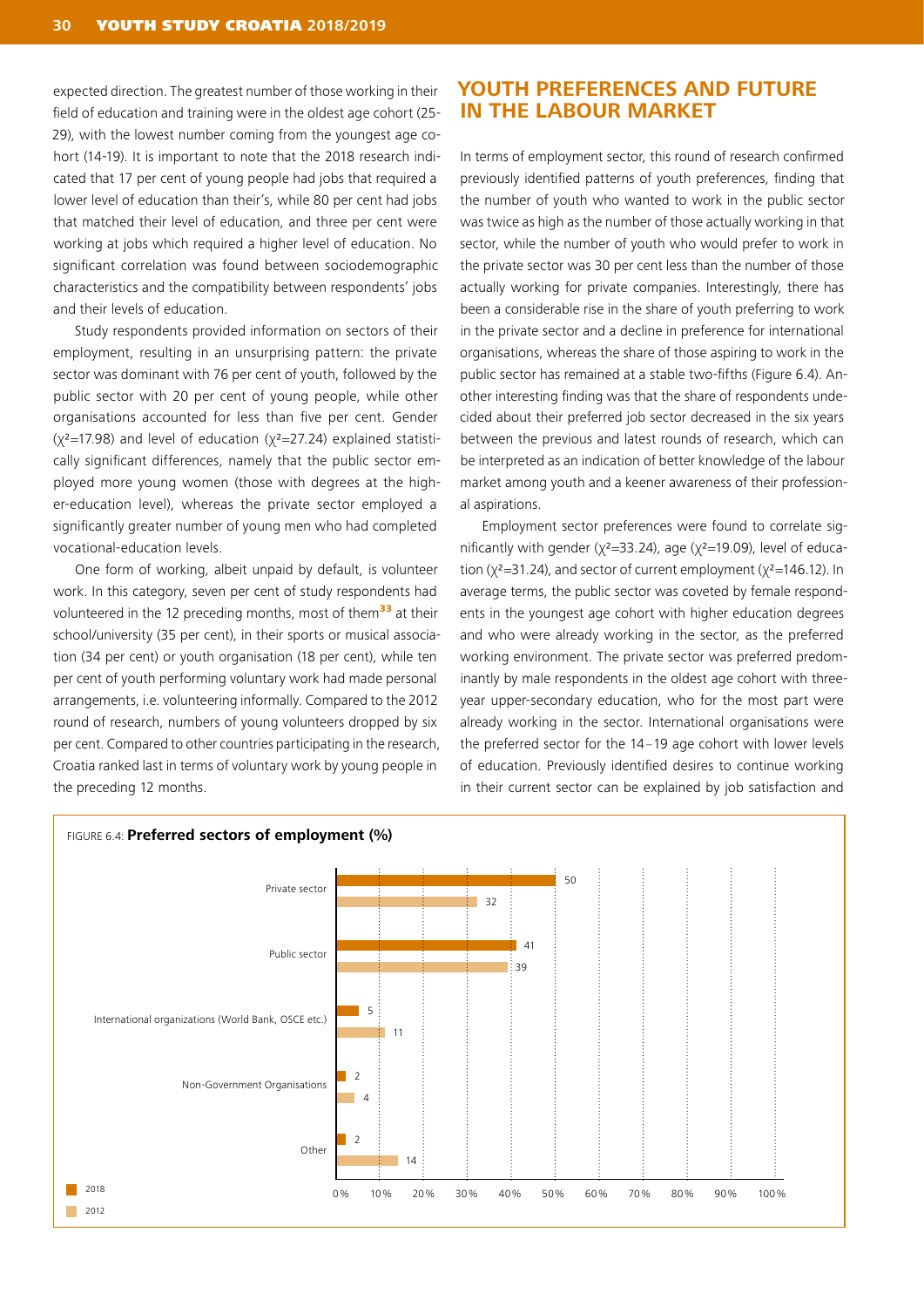"sector socialisation," that is, the inclination of youth not to leave their "comfort zone." Young people formulate their job-seeking strategies depending on how they perceive their employability and the channels available to influence job-application outcomes. It is therefore interesting to attempt an insight into how they value elements which might play a crucial role in finding a job. Consistently with sentiment among the general public, young Croatians attach great importance to elements which might be described as "corrupt behaviour:" finding a job through people in positions of power and through friends and family connections. Only then, albeit with a marginal difference, do young people value expertise and level of education, which are closely followed by "luck." To put this in concrete terms, 79 per cent of Croatian youth considered it important to have connections with people in power to secure a job, while 78 per cent assigned the same importance to influential friends, 74 per cent to an adequate level of education or expertise, and 72 per cent to luck. In addition, slightly over half (51 per cent) of Croatian youth consider political party membership or international experience to be a ticket to the labour market as well. While there is partial overlapping in the ranking of these elements compared to 2012, it should be noted that the perception of importance of one's level of education rose by several percentage points, while the perceived importance of "luck" in landing a job jumped considerably to outrank political party membership. The one element that was not included in the 2012 questionnaire – the experience of education or work abroad – was perceived as being important in finding a job by about half of the respondents. The last element in the ranking was regional background, perceived by 34 per cent of youth as a personal trait which might be a limitation (or an advantage) on the job market.

Intriguingly, youth perceptions of how important the above-mentioned factors are in finding a job differ in terms of their fathers' level of education, with factors being ranked in inverse proportion to the fathers' education. In other words, young people consider influential friends (χ<sup>2</sup>=33.42), luck (χ<sup>2</sup>=55.71), connections with people in positions of power ( $\chi^2$ =27.75), political party membership ( $\chi^2$ =32.18), and regional background  $(x^2=26.08)$  to decrease in importance the higher their fathers' level of education. This can be interpreted by the systemic obstacles encountered in their schooling, early life and adolescence, as well as by family experiences which are passed on to children through socialisation. In this respect, obstacles to success, including finding employment, were more strongly perceived by young people with fewer family resources than by those whose resources, consistently with their fathers' higher levels of education, tended to be more substantial.

The assessment of the expertise component in the questionnaire resulted in a distribution which tended to show that this was more highly valued by young women than young men  $(\chi^2=15.32)$ and by respondents with lower levels of education ( $\chi^2$ =9.35). As a facilitating factor in obtaining a job, "luck" ranked similarly  $(y^2=16.80)$ : this was most important for youth with vocational education, and least important to young people with four-year

upper-secondary-level education. We can assume that this group mostly comprised students who had not yet had a taste of the job market, i.e., who had not experienced a situation where not being able to find a job would make them consider luck to be a relevant factor. Interestingly, the young population tended to be commensurately homogenous with regard to perceiving education as relevant, as only gender proved to be a differentiating factor ( $\chi^2$ =9.49), while a greater proportion of young men considered education not to be important in finding a job. As was to be expected, perceptions of international experience as a job factor differed in terms of levels of education ( $\chi^2$ =27.53) and age  $(\chi^2=11.05)$ : international work and study experience was held in high esteem by the largest share of youth with lower education and those from the youngest age cohort, and by the smallest share of youth with three-year upper-secondary-level education among the oldest cohort.

In the context of youth often facing precarious work options which might further erode their social position, having a choice of employment could be considered a lucky circumstance. The previous round of research identified income/salary as the most desirable job characteristic among Croatian youth, followed by job security, job satisfaction and, finally, working with likeable co-workers. The latest research findings, however, suggest that youth job preferences are influenced by precarious work conditions: close to nine-tenths of respondents named job security as the most desirable job characteristics, followed by having enough leisure time apart from work. However, patterns also emerged which could be related to self-actualisation: eight-tenths of youth aspired to having a job where they would have opportunities to advance and have a sense of achievement, which they found important to accomplish with likeable co-workers. More precisely, the elements most valued by young people in accepting potential employment were as follows: job security (89 per cent), enough free time apart from work (83 per cent), opportunities for advancement/career opportunities (80 per cent), sense of achievement (79 per cent), working in a pleasant environment (78 per cent), income/salary (73 per cent), working with people (65 per cent), and the possibility of doing something valuable for society (62 per cent).

In terms of youth characteristics, the importance assigned to factors relevant to job acceptance differed in several dimensions. First and foremost, respondents assigned less importance to income/salary the higher the level of education among their fathers  $(x^2=83.80)$ , which is understandable because young people from better socioeconomic backgrounds feel more secure in relying on their families to meet some of their financial needs if their own means should prove inadequate. Another interesting difference emerged in the perceived importance of working in a pleasant environment, as respondents whose fathers had higher levels of education ( $\chi^2$ =38.35) found it less relevant to their job preferences; a possible explanation is that youth from this group had developed characteristics and skills more inclined to competitive environments and individualised work.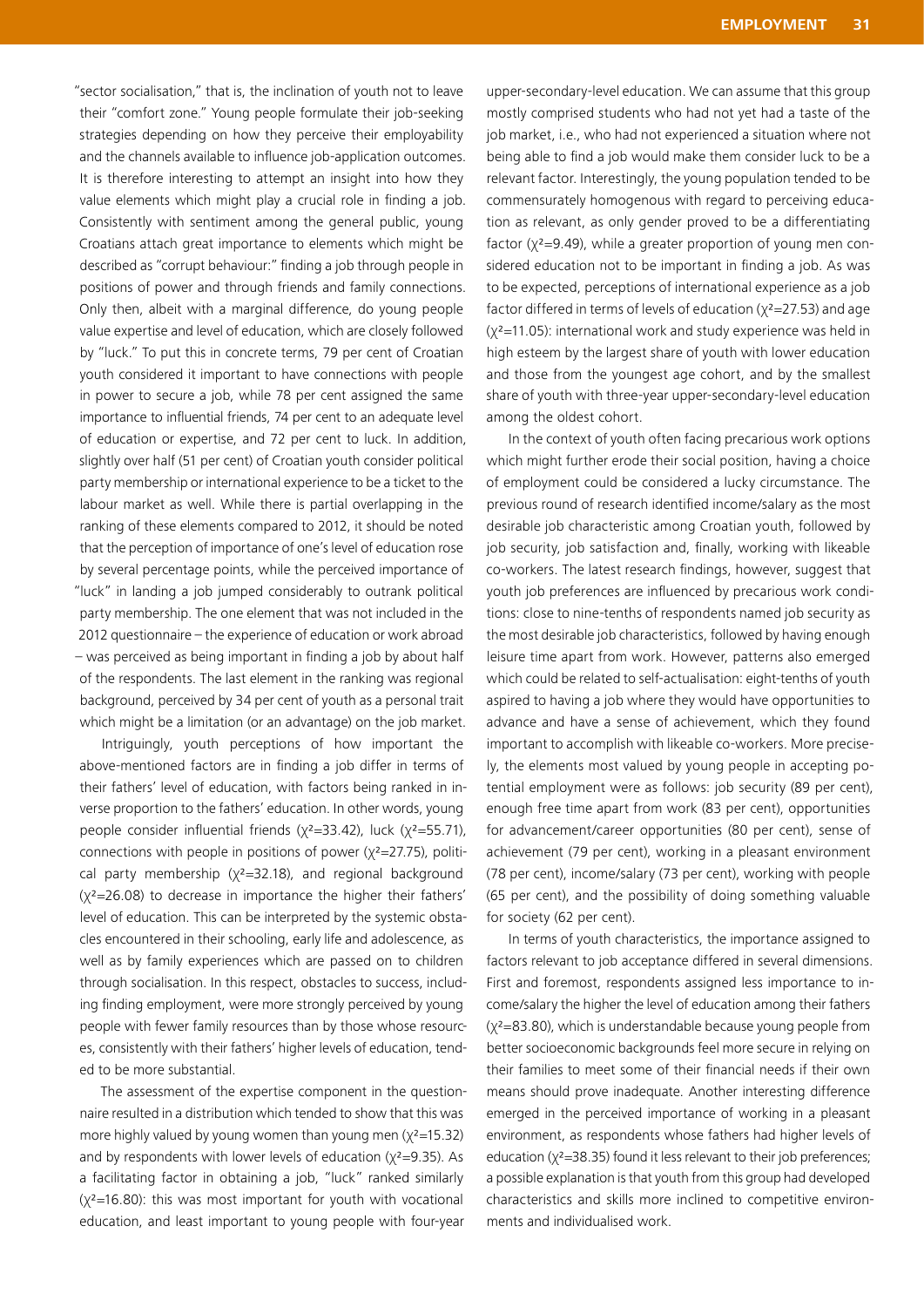Young people attached different degrees of importance to working with people in terms of their level of education  $(y^2=23.70)$ . Working with people was most commonly desired by youth who had completed three-year upper-secondary-level or higher education, and least common among youth who had completed fouryear upper-secondary-level education. The importance of advancement/career opportunities also differed according to levels of education ( $x^2$ =29.91), being slightly more common among higher-education-level respondents. Interestingly enough, a sense of achievement ( $\chi^2$ =31.67) was most pronounced in youth whose fathers had completed a three-year or four-year upper-secondary-level education, and least pronounced with those whose fathers had a lower-secondary-level education. This can be explained by the fact that young people whose fathers had achieved upper-secondary levels of education had the biggest potential to climb the social ladder, that is, they were the most ambitious in terms of upward social mobility; in contrast, those whose fathers were unable to complete upper-secondary-level education tended to have a bleak outlook and were reluctant to aspire to success.

The importance of doing something valuable for society was mediated by fathers' (χ<sup>2</sup>=33.07) as well as respondents' own level of education (χ<sup>2</sup>=23.29): it was slightly more prevalent among higher-education-level youth whose fathers had completed a lower-secondary or three-year upper-secondary education, and least prevalent among youth with vocational education levels. The last observed element which might influence acceptance of a job by young people – having enough free time apart from one's work – was mediated solely by respondents' fathers' level of education  $(y^2=59.56)$ , with the highest percentage of young people having higher-education-level fathers, and the least importance assigned by those whose fathers had lower-secondary education. A potential interpretation of this finding can be found in the value ascribed to leisure time and the level of development and participation in activities requiring more free time. This is often tied to financial capital, or higher education, which is more accessible to higher-education-level parents and therefore potentially has influence in the formation of young people's aspirations.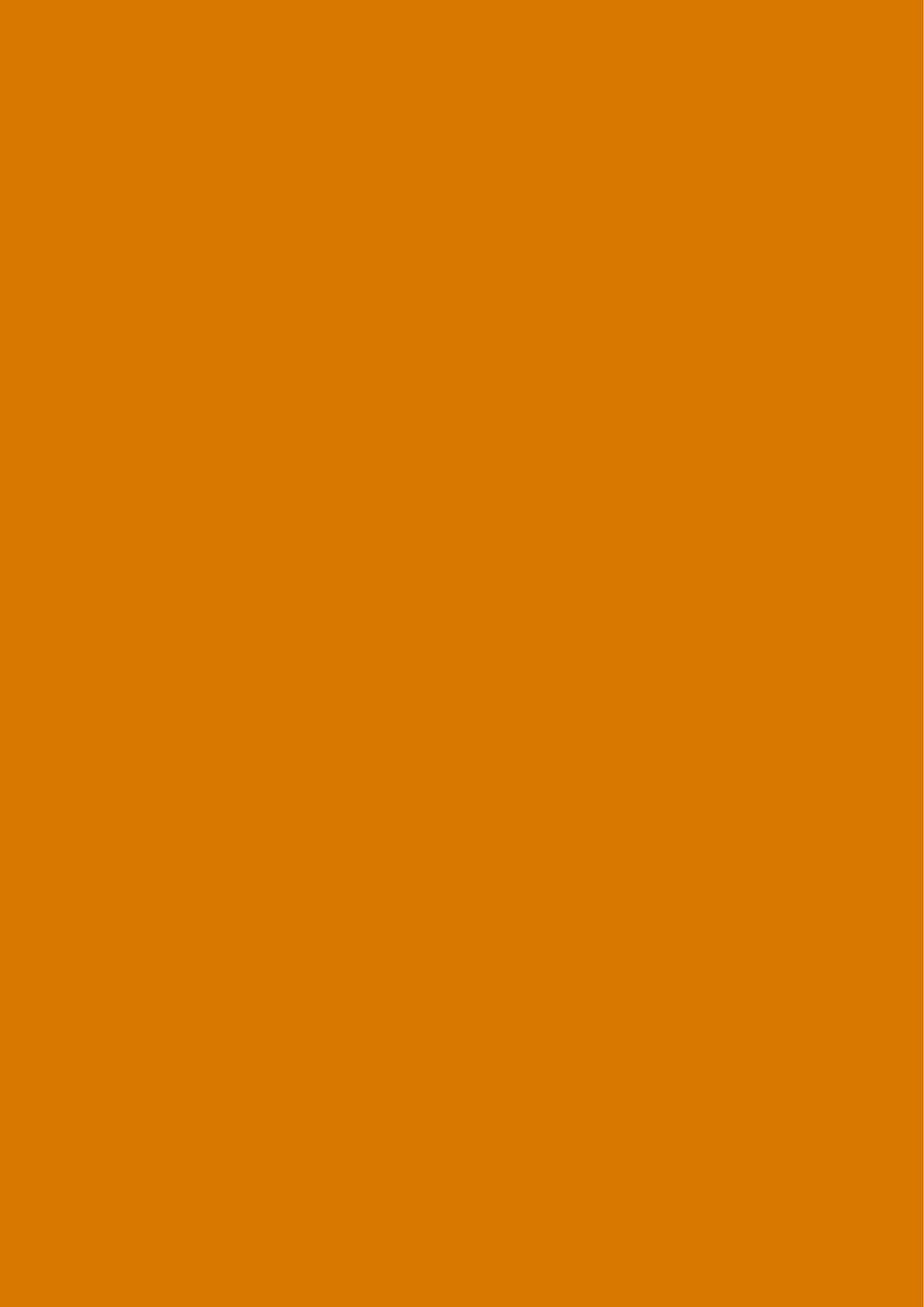# 7

# VALUES

### **KEY FINDINGS**

- The most important value among youth is emancipation, which encompasses the importance of private relations.
- Croatian youth accept nationalism and authoritarianism to a certain degree, and are on average more inclined toward authoritarianism.
- Compared to the 2012 round of research, exclusionary attitudes toward sexual minorities have receded, while national exclusionary attitudes have increased; considerable social distance is still expressed towards homosexuals.
- Despite their concerns or fears regarding immigrants being relatively muted, Croatian youth also seem to be reserved when it comes to Croatia being a country of immigration as well as multicultural. Although almost two-fifths of respondents accept the prospect of Croatian society as multicultural and consider this to be positive, an equal share were nonetheless uncertain as to whether they consider it useful and beneficial for society.
- Generally, young people are likely to justify opportunist behaviour, such as using personal or family connections, which they considered a major factor in achieving social success in Croatian society.

### **INTRODUCTION**

Youth research in Croatia from the late 1990s onwards has identified a relatively stable hierarchy of values, with values relating to the sphere of privacy (the importance of family life and individual autonomy) heading the list, but also values affirming social and professional aspects, like achieving financial security and other means of living a good life and attaining professional success are considered to be fairly important. Following these are values relating to leisure and entertainment, the importance of living according to one's faith, achieving a good standing in society, and

a sense of belonging and loyalty to one's nation. The bottom of the hierarchy is occupied by values associated with participation in the public sphere (political affirmation and media success) (Ilišin and Gvozdanović 2017). Nevertheless, the period between 1999 and 2013 saw mild shifts in the hierarchy of youth values, primarily towards individualism on the one hand, which is consistent with post-materialist tendencies, but also toward materialist, particularly traditionalist, values on the other, which is consistent with the changes in the social-political order and the process of "re-traditionalisation" in contemporary Croatian society (Ilišin and Gvozdanović 2016).

Discussions of value structure and dynamics in Croatian society from the 1990s onwards often problematize the concept of retraditionalisation (Sekulić 2014), which refers to the social process of weakening of modernist value tendencies and concurrent revival of the traditionalist value set. The traditionalist value set is marked by pronounced social conformity, the primacy of the collective (such as family or nation) over the individual, political passivity, a clear division of gender roles, a nationalist outlook, and a strong emphasis on religion (Inglehart and Baker 2000).

The process of retraditionalisation in Croatian society was intensified by the existential insecurity catalysed by the 1991–1995 war of independence (Homeland War) and subsequent economic decline (Županov 1995; Sekulić 2014). The process involved an ethnicity- and religion-based homogenisation of the population in the context of impending threat, ultimately culminating in hostilities (Sekulić 2014). The sense of threat and existential insecurity is the precise social trigger that can somewhat curb internalisation of the (post-) modernist value orientation; however, it does not mean that the level of attained values of emancipation, individualisation, and a critical stance toward hierarchical organisations is being completely eroded. Times of uncertainty and insecurity simply make society more susceptible to traditionalist patterns that provide a sense of structure and order, as well as to what Inglehart refers to as the "authoritarian reflex" (1999), which is conducive to the need for a strong leader. Retraditionalisation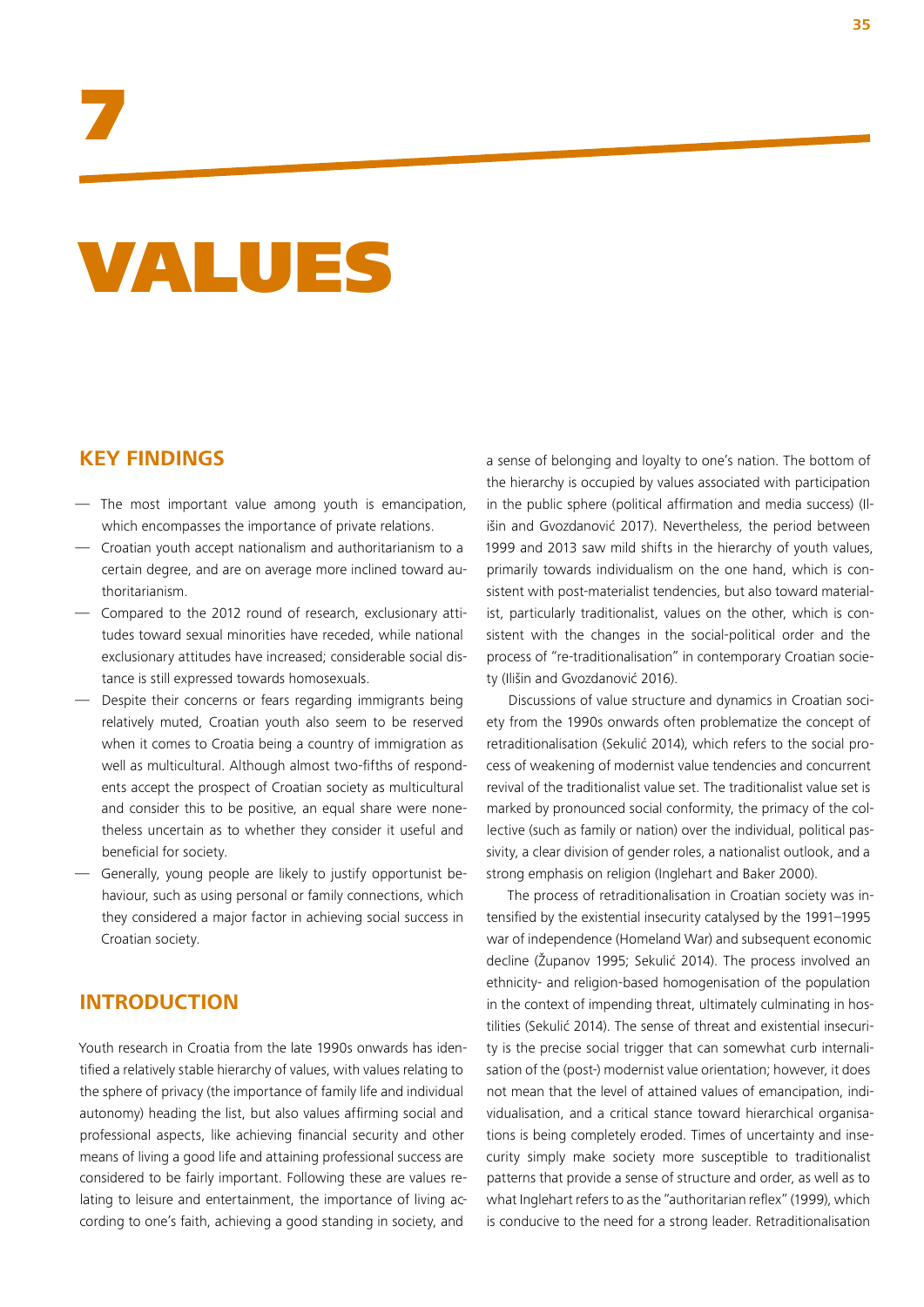has thus entailed, in an ideal-type sense, a *renewal* of traditionalist values such as increased religiosity and nationalism followed by the political activism of religious elites and "spiritual renewal" (Županov 1995; Sekulić 2011; 2014).

### **RELIGIOSITY AND RELIGIOUS PRACTICE**

Before we present dynamic aspects of religiosity or religious self-identification of Croatian youth, here are some basic data on their confessional identities. Consistently with the general population distribution, Croatian youth predominantly state that they are Roman Catholic (88 per cent), whereas seven per cent claimed to not be affiliated with any religion.<sup>34</sup> Although almost 90 per cent of respondents identified themselves as Roman Catholic, two-thirds (69 per cent) stated that they were religious, 22 per cent were undecided, and eight per cent were non-religious<sup>35</sup>. This suggests that confessional belonging is not necessarily related to, nor does it imply, religiosity, but that being affiliated with Catholicism is understood more as an integral part of one's cultural – national – identity. The high religiosity of youth is compatible with that of their parents, as 83 per cent of respondents described their parents as religious: $36$  in this respect, the intergenerational transmission of values is taking place without significant disruption, at least in terms of religiosity.

Fewer respondents practised their religion than identified themselves as Catholic and religious. Almost half the respondents stated that God was important in their lives, and 44 per cent attended mass once a month or more. The religiosity scale correlated significantly with gender, social competences and social background.<sup>37</sup> In this respect, female respondents ( $t=5.73$ ), respondents with lower-secondary-level education (F-ratio=11.88), and respondents whose fathers had the lowest levels of education (F-ratio=5.21) expressed significantly higher levels of religiosity.

### **PERSONAL VALUES**

Assigning various levels of importance to particular (life) goals and aspirations is an indicator of value hierarchy, and the structure of these values reveals the value orientations of youth. In this respect, the values of Croatian youth predominantly exhibited elements of an emancipatory value set, such as independence, loyalty to friends and partners, assuming responsibility, and having a successful career (Figure 7.1). In addition, the hierarchy of values was headed by childrearing aspirations, which are part of the traditionalist matrix and an element of the materialist value orientation such as appearance (having good looks).

Ranked at the bottom of the values scale were various types of public and social affirmation such as participating in citizens' initiatives and political engagement, which were deemed important by 25 and 15 per cent of youth, respectively. The variables

assessed were grouped into four factors.<sup>38</sup> The first factor can be described as *emancipatory-relational*, since it comprises elements like independence, responsibility and a successful career, but also the importance of quality relations in one's inner circle (friends and partners), which given the fact that it implies the importance of privacy and close relations within primary groups could conceptually belong to the traditionalist matrix as well. The second factor is that of *family traditionalism*, which includes aspirations toward marriage and children. The remaining two factors refer to the relevance of *socio-political activity* and *materialism and status symbols*. In this respect, the largest share of respondents expressed emancipatory-relational values (M=4.3), followed by those of family traditionalism (M=4) and materialism (M=3.6). Consistent with research to date on youth values (Ilišin and Gvozdanović 2017), socio-political activity was on average irrelevant to Croatia's youth  $(M=2.7)$ <sup>39</sup>. Traditionalist (family) values were more important to female respondents (t=4.41), religious respondents (F-ratio=62.62), and those from a lower social status (fathers with a three-year upper-secondary-level vocational education) (F-ratio=5.78). Endorsement of material values wanes with maturation. Thus, the youngest cohort (14-19 years of age) (F-ratio=26.46) and the lowest-educated respondents (F-ratio=9.15) were significantly more inclined to material values, as were those who identified themselves as religiously undecided in contrast to non-religious respondents (F-ratio=12.31). Higher-education-level youth were far more inclined toward the dimension of socio-political activity, as opposed to respondents who had completed three-year upper-secondary-level education (F-ratio=14.44).

Furthermore, psychological categories of feeling concerned or worried about certain (negative) things or phenomena may imply the relevance of social factors which may remove those concerns (e.g. worry expressed about poverty might imply that a respondent highly values, or has a need for, material security).

Generally speaking, respondents expressed some level of concern regarding all the phenomena featured in the questionnaire (Figure 7.2), and a majority of respondents worried about threats at the microsocial level: existential (in)security, in the material sense as well as health wise. For example, slightly more than half the respondents were very concerned about not being able to get a job (53 per cent), which is unsurprising given that unemployment, especially long-term, implies not only financial insecurity, but a hindrance to social integration and affirmation. If we look back to the value that young people found most important at the individual level – independence – it comes as no surprise that their biggest worry is the potential lack of access to the precondition for independence, namely having a job. Serious health problems, which were a significant concern for slightly less than half of Croatia's youth (45 per cent), portend similarly negative repercussions for youth independence. Following these, the ranking was dominated by fears relating to the macrosocial level, that is, social phenomena such as social justice, increased poverty, pollution, and corruption, all of which were moderate concerns for the majority of respondents (37-44 per cent). One-third of youth were very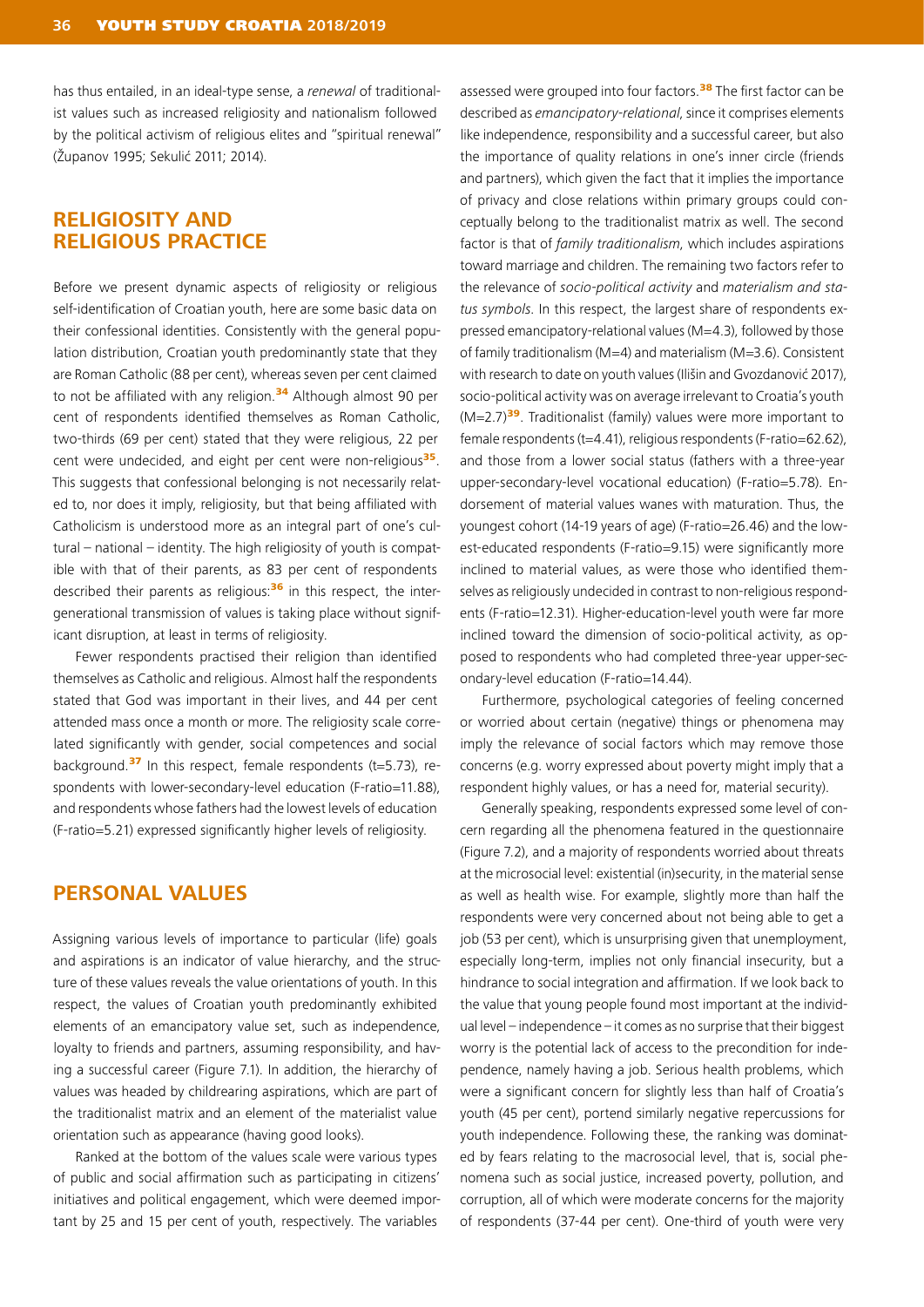

FIGURE 7.2: **Youth concerns regarding particular life situations and social phenomena (microsocial and macrosocial concerns) (%)**



concerned about negative situations at the microsocial level, such as being a victim of physical violence or robbery. With slightly less intensity, a relatively high share of youth were still concerned about a potential war breaking out (37 per cent) and terrorism (33 per cent). On the other hand, a relative majority (37 per cent) were least concerned about too many immigrants and refugees.

The variables assessed were formed along two latent dimensions,<sup>40</sup> both of which comprised a combination of concerns relating to both social levels. The first factor was thus related to *a fear of various forms of violence*, and the second to *a fear of socioeconomic decline*, <sup>41</sup> with the latter being slightly more pronounced.<sup>42</sup> From the perspective of needs, the respondents could be said to acknowledge the importance of (physical) safety, their own as well as for society in general, but also the importance of

social justice and economic security. Female respondents, lowest-educated respondents, and religious respondents expressed significantly more concern regarding the first dimension of violence (t=3.46; F-ratio=11.58; F-ratio=10.34), whereas the second dimension of fear of socioeconomic decline was significantly correlated with the respondents' degree of maturation, thus meaning the oldest age cohort (25-29) (F-ratio=9.22), but also those with degrees at the level of higher education (F-ratio=9.17) and those with fathers who had attained higher education (F-ratio=4.35) were more intensely concerned by such negative social processes and phenomena<sup>43</sup>.

In terms of how they perceived their future, youth tended toward optimism: 64 per cent believed that their lives would improve ten years down the line, whereas 25 per cent did not believe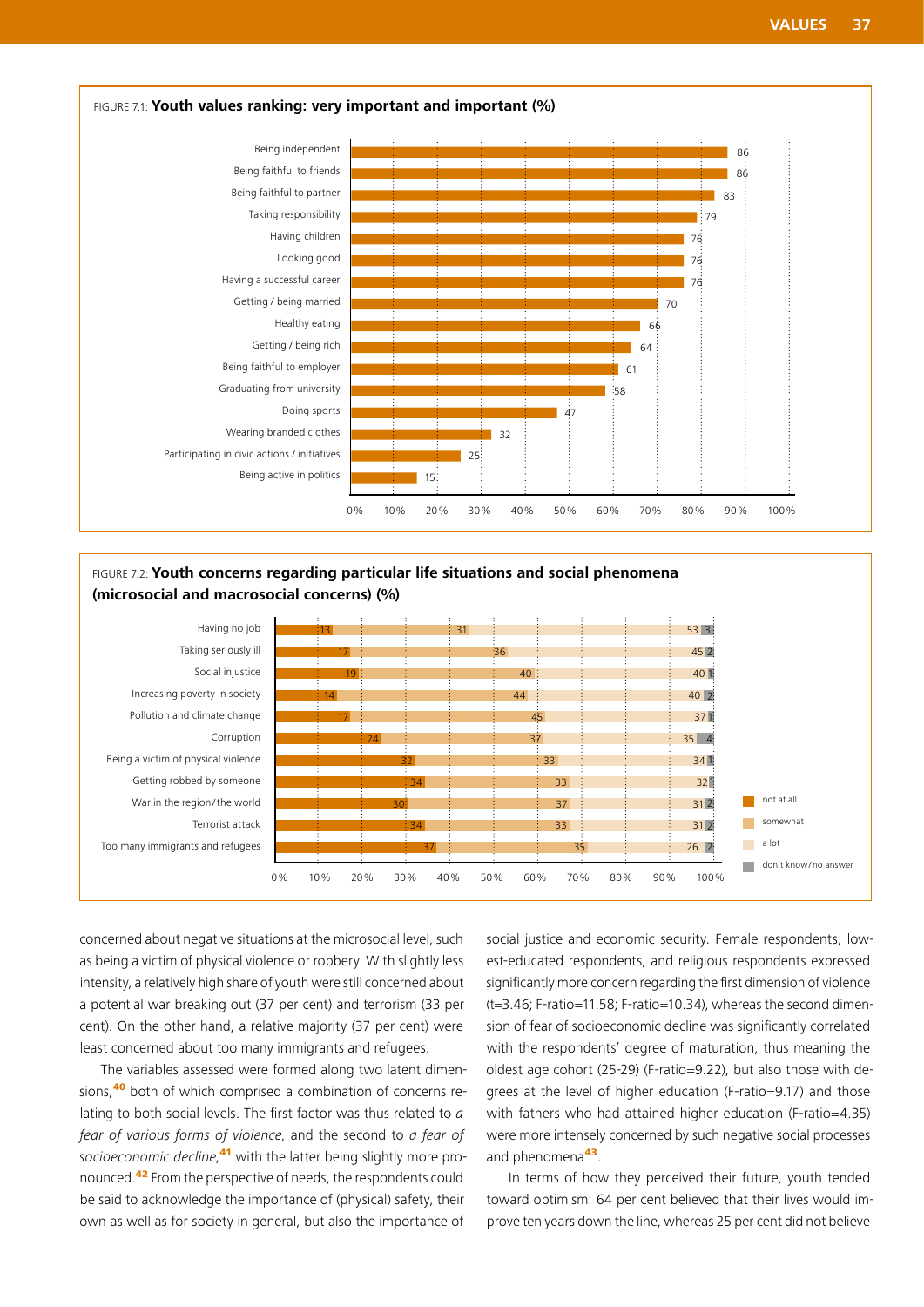that the future held any significant changes for the better or worse in store. Two per cent were pessimistic about their future, and eight per cent had no idea on the matter. Compared to the previous round of research in 2012, personal optimism seems to have dropped by slightly over ten per cent, prolonging the downward trend among Croatian youth (llišin and Spajić Vrkaš 2017). Interestingly, the last five-year period did not see an increase in personal pessimism, but a rise in the share of youth who believed their future would be the same as their present (from 14 to 25 per cent). With regard to their future, young people were differentiated in terms of age and their fathers' level of education. Namely, the oldest age cohort (25–29) were significantly less optimistic  $(y^2=13.26)$  than the younger cohorts (14–19 and 20–24 years of age), while a cautious attitude of expecting their future to be no different from their present was common among respondents with tertiary-educated fathers  $(y^2=14.42)^{44}$ .

In sum total, it can be said that a lower socioeconomic status of one's family contributes to general dissatisfaction with life, but does not dampen positive expectations regarding one's future: on the contrary, personal optimism was significantly more frequent among respondents with fathers at the lowest educational level.

### **SOCIAL VALUES: ATTITUDES TO "OTHERS"**

National distance is an indicator of exclusionary nationalist attitudes, which are, in turn, an element of nationalist values, and hence of a traditionalist value orientation (Sekulić 2014). Respondents were asked to state to which extent they would accept particular social and ethnic groups as neighbours (Figure 7.3). The majority of Croatian youth were willing to accept a retired couple (72 per cent), a group of students (72 per cent), a local family with many children (64 per cent), and a family from Western Europe (60 per cent).

On the other hand, around two-fifths (37 per cent) would accept homosexual persons or couples as neighbours, 29 per cent would accept refugees, and 16 per cent would accept a Roma

family. Exclusionary attitudes were highest toward ex-convicts and drug addicts, with no more than nine per cent of respondents claiming they would accept them as neighbours. Compared to the 2012 round of research,<sup>45</sup> the intention and direction of attitudes has shifted somewhat, but not in a one-dimensional way: while tolerance toward homosexuals has improved, it has diminished when it comes to Roma people, $46$  which could suggest a trend toward a simultaneous rise in acceptance of exclusive attitudes towards national minorities and a decline in exclusive attitudes toward sexual minorities.

Variables were structured into two factors,<sup>47</sup> the first being *socially unmarginalised groups*, <sup>48</sup> or unstigmatised groups, and the second comprising various *marginalised groups*. On a scale of 1 to 5 (1 indicating the least, and 5 indicating the highest level of acceptance), the average value on the scale of acceptance of outgroups was 3.9, whereas the average value for marginalised groups was 2.3, clearly demonstrating the difference in the average level of acceptance (or lack of acceptance) of these groups. In this respect, Croatian youth differed in terms of their level of religiosity (F-ratio=18.48), with religious respondents expressing a significantly higher level of exclusionary attitudes than those who identified themselves as religiously undecided or nonreligious. This is in line with theoretical expectations as well as existing empirical confirmations that exclusionary attitudes towards socially marginalised groups were related to religiosity.

As an element of traditionalism, authoritarianism represents a model for organising the social life of a community by relying on the mutual interaction of three close categories of behaviours and attitudes: submission (to socially established and legitimate authorities), aggression (the intent to "subjugate" others and those with different backgrounds psychologically or physically on the basis of authority), and conventionalism (behaviour rooted in authority-established practices) (Radkiewicz 2015, after Altemeyer 1981). The inclination toward authoritarianism, measured by researchers using various so-called F-scales, is often used as an indicator of prevalence of traditionalist values. Since the arithmetic mean of the measured F-scale<sup>49</sup> on the Likert five-point scale was 3.2, the intensity and direction of attitudes toward assessed

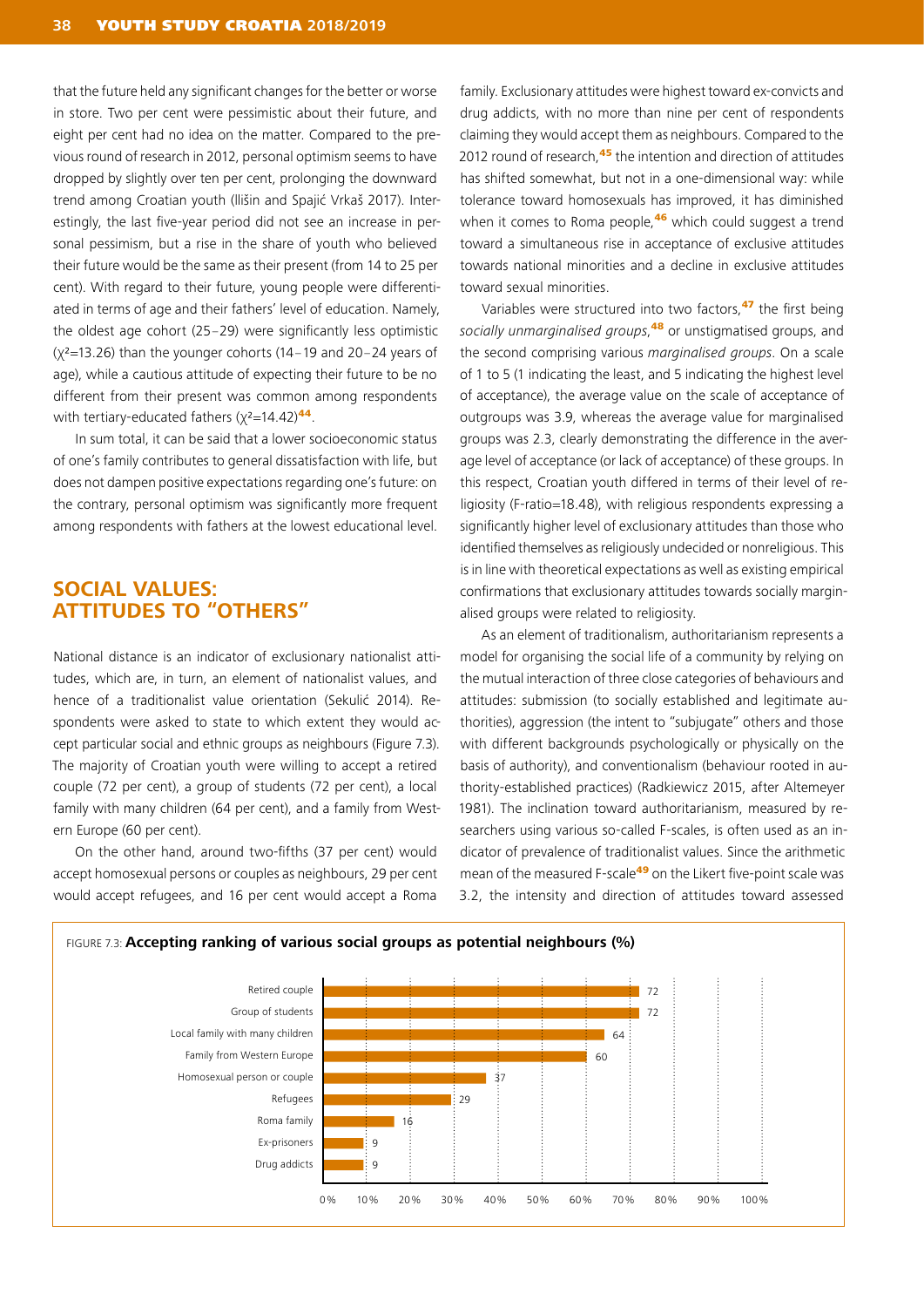

aspects of authoritarianism among Croatian youth could be described as moderate with a tendency toward acceptance, and were especially pronounced in the variable of propensity toward authoritarianism (M=3.5). The authoritarianism scale correlated significantly with the respondents' level of education (F-ratio=7.69), fathers' level of education (F-ratio=5.77), and religious self-identification (F-ratio=12.22). As was to be expected, the acceptance of authoritarianism decreased in a linear fashion the higher the level of education of both respondents and their fathers. On the other hand, authoritarianism was considerably more prevalent among religious respondents than those who identified themselves as nonreligious and undecided.

Despite these moderate tendencies toward authoritarianism among Croatian youth, the same cannot be said about the nationalist value orientation. Thus, the average value of the nationalism scale,<sup>50</sup> which measured to what extent young people were likely to view national belonging through the essentialism prism which prioritises the criterion of origin (ancestry, place of birth, etc.) (Columbus 2006) on a scale from 1 to 5 (1 indicating the least, and 5 indicating the highest level of acceptance), was 2.9, which is a moderate acceptance significantly lower than the acceptance of authoritarianism (t=14.27). Nevertheless, it should be noted that Croatia's youth moderately agreed with the statement that non-Croats living in Croatia ought to adopt Croatian customs and values (M=3.3). As was the case with authoritarianism, the level of education (F-ratio=5.40) and religious self-identification (F-ratio=20.14) were found to significantly correlate with nationalism, and respondents with higher levels of education who identified themselves as non-religious were considerably less likely to espouse this value orientation.

Despite the fact that Croatian youth, as described above, expressed relatively muted concerns or fears with regard to migrants or refugees coming to Croatia (compared to other phenomena listed in the questionnaire), they could also be described as reserved or not having a clearly formulated attitude regarding Croatia as a country of immigration as well as multicultural (Figure 7.4). With

almost two-fifths of the respondents accepting the potential for multiculturality of Croatian society and considering it to be a good thing, an equal share of respondents were nonetheless uncertain of how useful and beneficial it would be for society. This was corroborated by the finding that almost two-fifths of participants were uncertain about the contribution of potential immigrants to Croatian society, both economically and culturally. Moreover, Croatian youth were rather protective of their cultural identity, seeing that every other respondent was of the opinion that fostering national identity should be a major political focus of the government. Still, in terms of attitudes toward foreigners or immigrants, a relative majority (almost 40 per cent) did not consider assimilation to be a propitious path toward social integration, while a third remained undecided. Forming close relationships with people having different social traits was an idea that young Croatians could imagine (63 per cent), all the more so with existing data finding that 60 and 70 per cent, respectively, had friends from different ethnic and religious backgrounds.

These statements were used to specify two factors:<sup>51</sup> the first was *accepting multiculturality*, <sup>52</sup> and the second was *accepting cultural conservatism*. Both factors had similarly equal mean arithmetic values (M=3.1 and M=3.2) on a scale from 1 to 5 (with 1 indicating the least, and 5 indicating the highest level of acceptance), with the cultural conservatism value being slightly higher, but not high enough to be statistically significant. In other words, Croatian youth were equally likely to accept both attitudes toward immigrants, which might suggest a potential value polarisation on this subject. Acceptance of multiculturality increases in tandem with the level of fathers' education (F-ratio=3.94), and identification of oneself as non-religious (F-ratio=21.15), with cultural conservatism being considerably more prevalent among the youngest cohort (14-19 years of age) (F-ratio=7.76), respondents with the lowest levels of education (F-ratio=5.67), and those who identified themselves as religiously undecided and religious (F-ratio=12.23).

Furthermore, the questionnaire assessed whether and to what extent the respondents had themselves been discriminated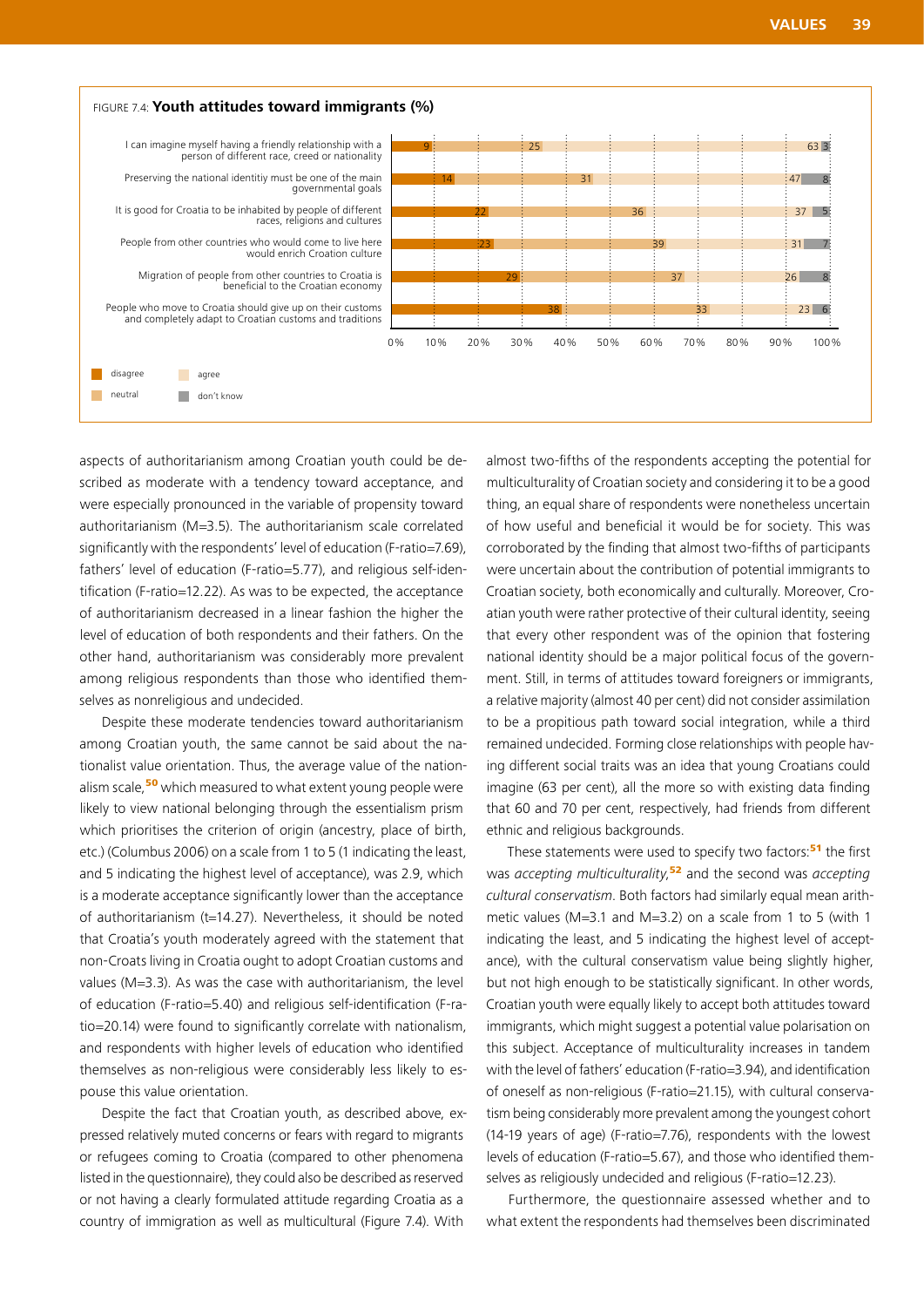

against on the basis of one of their social characteristics. According to their self-assessment, the majority had not been victims of discrimination based on their social and identity traits. In the cases of those who had, discrimination for the most part targeted their social (structural), and after this, their sociocultural characteristics<sup>53</sup>.

### **ATTITUDES TOWARD THE RECENT PAST**

Croatia's war of independence, or Homeland War (its official name), had a profound impact on virtually every aspect of society, including the value structure and dynamics of Croatian society in its entirety. In addition to ethnic homogenisation, the war fuelled a strong reservoir of nationalism in the sphere of values, comprising antagonist attitudes toward the ethnic Serb minority in the country (Sekulić 2014). Also, the predominant public, as well as official, narrative<sup>54</sup> describing the events of the 1990s war had a massive influence on how the Croatian national identity was shaped (Figure 7.5).

First and foremost, the youth population primarily espoused empathy for citizens who were civilian victims of hostilities (65 per cent). Second, every other respondent thought that public discourse was more or less inundated with content related to the Homeland War and that evoking the past should be displaced

by public discussions on the future of Croatia's society. Also, almost half the respondents agreed with yet another attitude present among the public, which is that the recent past ought to be relegated to the discipline of history. Next, almost as many youth (47 per cent) were "protective" and uncritical of the war period and its actors, and of the opinion that all war veterans' demands should be met (by the government) because of their contribution to the founding of the country (Jović 2017), but also that there should be no critical examination of the Homeland War events (45 per cent). Related to this, it comes as no surprise that a high share of study participants (two-fifths) rejected the idea of investigating war crimes committed by members of the Croatian army, which implies that a considerable portion of respondents consider equality before the law to be a relative concept. Similarly, one-fifth supported the idea of censorship or limiting freedom of speech in public debates associated with the Homeland War.

On the other hand, 36 per cent of respondents expressed a lack of interest in the subject of the Homeland War and the country's recent past, with almost as many (35 per cent) considering themselves well-acquainted with events from this period, and a third stating that most of their knowledge of the subject was acquired in their education process. Knowledge and information on various subjects were acquired from close relationships as well: slightly less than a quarter of respondents (23 per cent) discussed the Homeland War with their families. Nevertheless, young peo-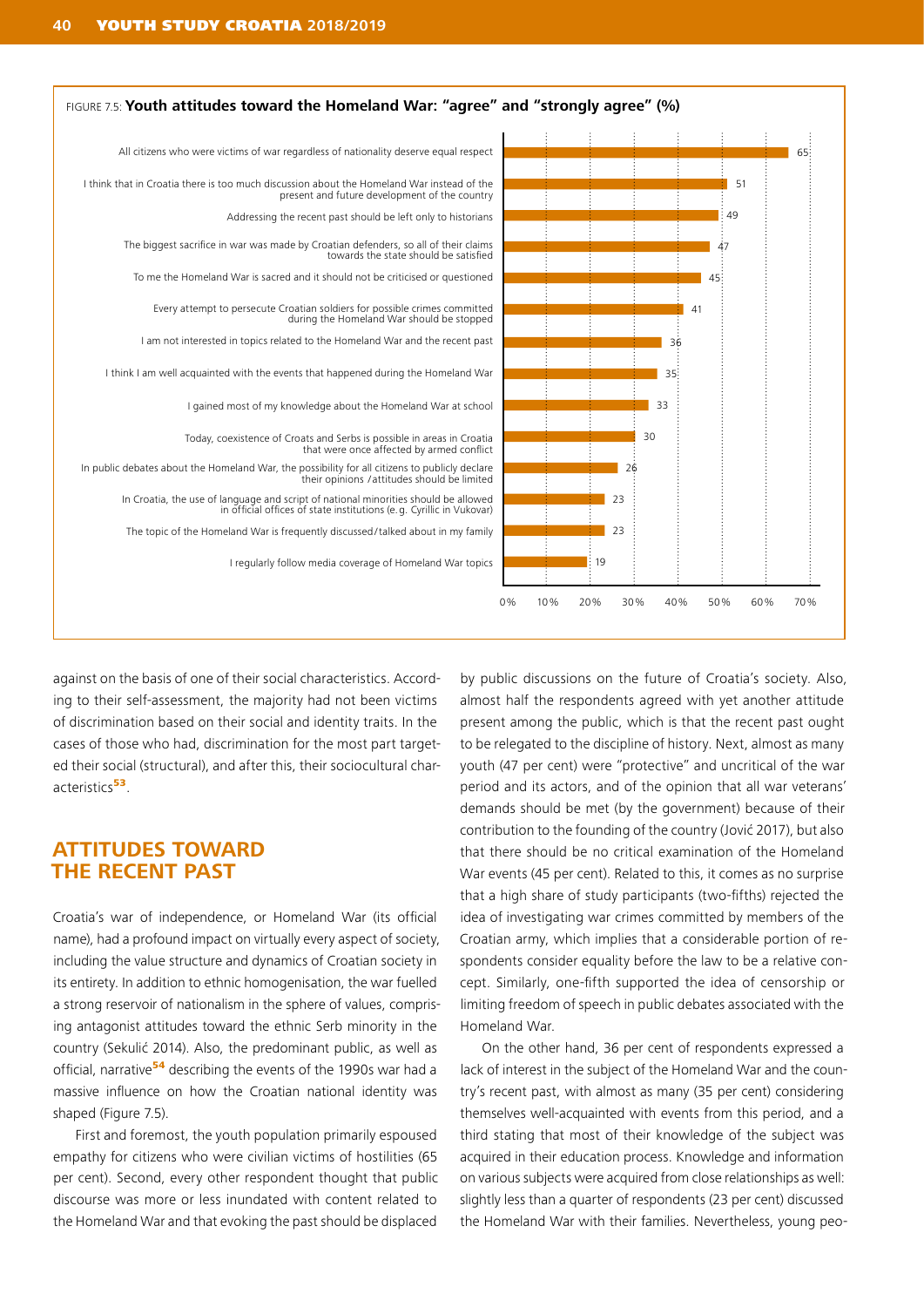ple's use of media sources to get information on this subject was fairly irregular, given that only 19 per cent were habitual followers of media coverage of topics relating to the Homeland War. The idea that Croats and Serbs could now live together in what used to be war-torn areas was espoused by less than a third of respondents (30 per cent), with less than one-fourth (23 per cent) supporting national minority rights to use their own alphabet and language on official institutional premises.

Factoring resulted in two latent dimensions<sup>55</sup>, which were formed on the basis of the most saturated variables: *uncritical attitudes toward the Homeland War* and *deflection from subjects related to the Homeland War*, with, on average, a higher statistically significant acceptance of the former (M1=3.1 and M2=3.0; t=3.58) on a scale from 1 to 5 (1 – "completely disagree;"  $5 -$ "completely agree"). Interestingly, the first dimension was constituted by a set that correlated the uncritical attitude with a higher self-assessment of knowledge, habitual following of media information, and more frequent family conversations regarding the subject of the Homeland War, but also with respect for all civilian victims of war, regardless of nationality/ethnicity. Although the correlation of the latter variable with a refusal to critically examine Homeland War events (and consequently war crimes) could be interpreted as a contradiction, it is not necessarily the case: a possible explanation is that a segment of the youth population perceives or understands civilian victims as resulting almost exclusively from actions of the enemy. The acceptance of this factor decreases linearly with the level of education of respondents (F-ratio=13.12) as well as that of their fathers (F-ratio=10.85), and increases with the level of religiosity (F-ratio=47.1). The latter factor represents a commensurate lack of interest in subjects related to the country's recent past, which correlates with the acquisition of such knowledge during one's education, but also with sociocultural tolerance. Similarly to the previous factor, acceptance of the latter significantly correlated with educational status and religiosity, but in the opposite direction. Thus, this set of attitudes was more espoused by respondents having upper-secondary and higher levels of education (F-ratio=7.67) whose fathers had the same levels of education (F-ratio=5.62) and who were non-religious or religiously undecided (F-ratio=58.66) than among respondents who had completed three-year vocational upper-secondary-level education, had fathers with the same level of education, and identified themselves as religious.

### **CIVILITY AND TRUST**

Civility comprises norms that govern social behaviour in general, emphasising the dimension of "self-regulation" or restraint from actions which might bring short-term benefits or pleasure to the individual (Billante and Saunders 2002). Restraint from actions at the expense of others and with the goal of fulfilling one's own interests has positive implications on the social scale, as widespread civility encourages the establishment of social

relations that surpass primary groups. A decline in civil norms in society gives rise to opportunism, or the rule of short-sighted or pure self-interest impervious to ethical examinations (Elster 2007). Along these lines, this study examined to what extent respondents would consider certain behaviour, uncivil and liberal alike, justified on a ten-point scale (from  $1 -$  "never justified," to  $10 -$ "always justified"). In this respect, the likelihood of justifying the use of connections to get a job (M=5.8) and to get things done more quickly (M=5.7) was average among Croatian youth. On the other hand, respondents were more critical of tax fraud (M=3.5), and giving and accepting bribe (M=3.3), meaning that these were socially less acceptable than using one's connections for one's personal gain. The average value of justifying abortion and homosexuality registered centrally on the scale, with a (mild) tendency towards the positive, justifying pole (M1=5.3, M2=5.1).

Factoring resulted in two dimensions.<sup>56</sup> The first comprised the justification of uncivil or opportunist types of behaviour (tax fraud, using connections to find employment or get things done): in this respect, respondents differed in terms of religiosity, with those who identified themselves as religiously undecided or uncertain (F-ratio=20.82) being significantly more likely to justify such behaviour than religious respondents. The second dimension was an indicator of the level of justification of liberal or conservative values, depending on the pole of justifying or not justifying homosexuality and abortion. The liberal stance toward homosexuality and abortion was more prevalent among female respondents (t=3.55), those who self-identified as non-religious (F-ratio=60.47), and those who had obtained degrees in higher education (F-ratio=9.81), as opposed to a significantly lower support for such types of behaviour found among respondents with lowest-educated fathers (F-ratio=6.78).

In addition to examining to what extent Croatian youth were supportive of (un)civil types of behaviour, it was important to detect their perception of how widespread and accepted these types of behaviour were in Croatian society. In other words, the extent to which certain characteristics or attributes are perceived as desirable for success says a lot about the hierarchy of instrumental values in Croatia (Figure 7.6). Initially, virtually all assessed factors could be described as important for success in Croatian society according to the young population. However, the majority of respondents (74 per cent) considered the use of personal and family connections $57$  as important to success, followed by one's acquired knowledge and skills (67 per cent), indicating that education was perceived as a consequential channel of social promotion. Third place was shared by three factors of success (65 per cent): resourcefulness and cunning, reflecting the perception of the importance of a kind of opportunism, followed by professional responsibility and commitment to work as an indicator of a meritocratic value of success, and finally luck and favourable conditions, suggesting a widespread belief that uncontrollable circumstances and opportunities determined an individual's social success.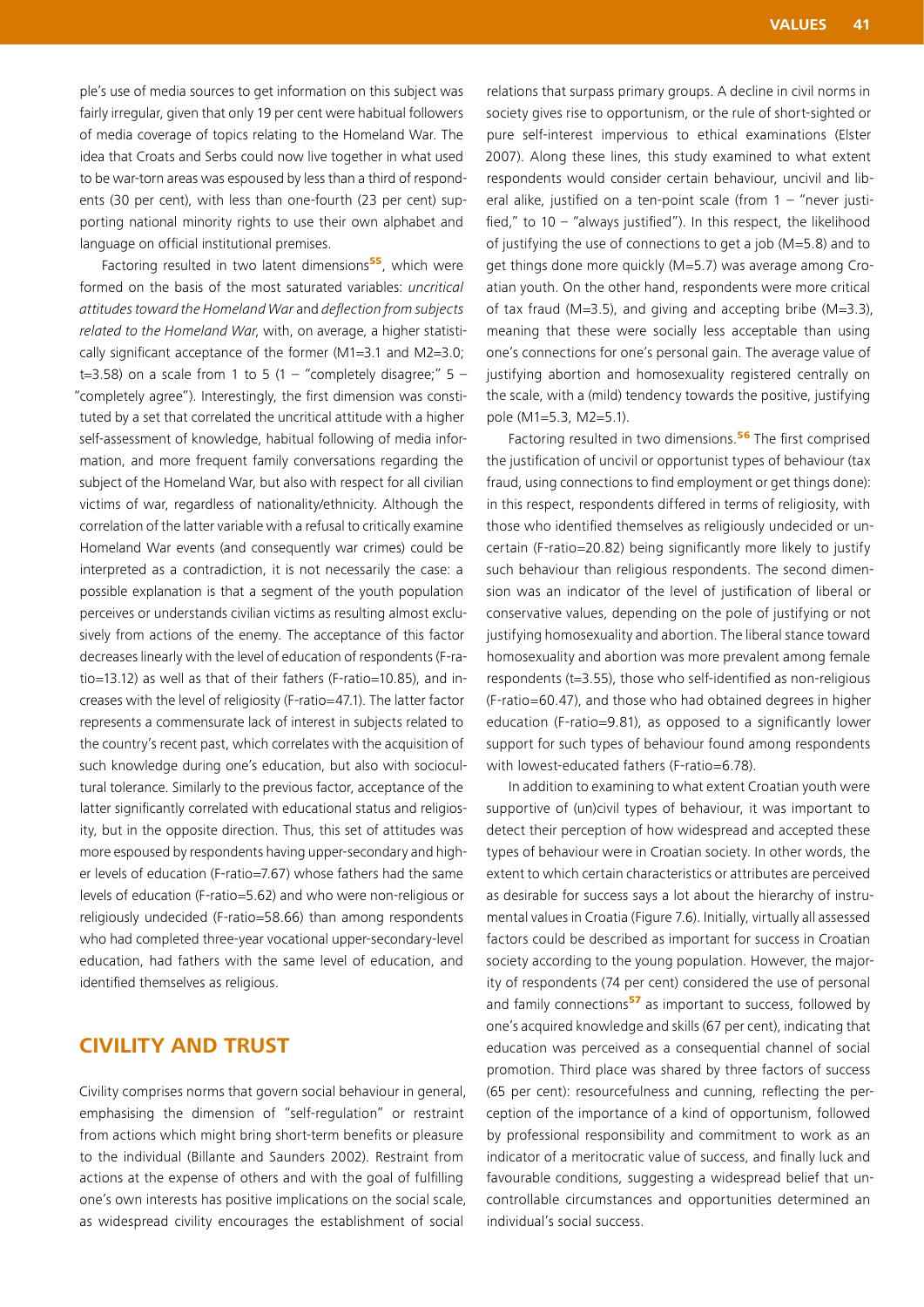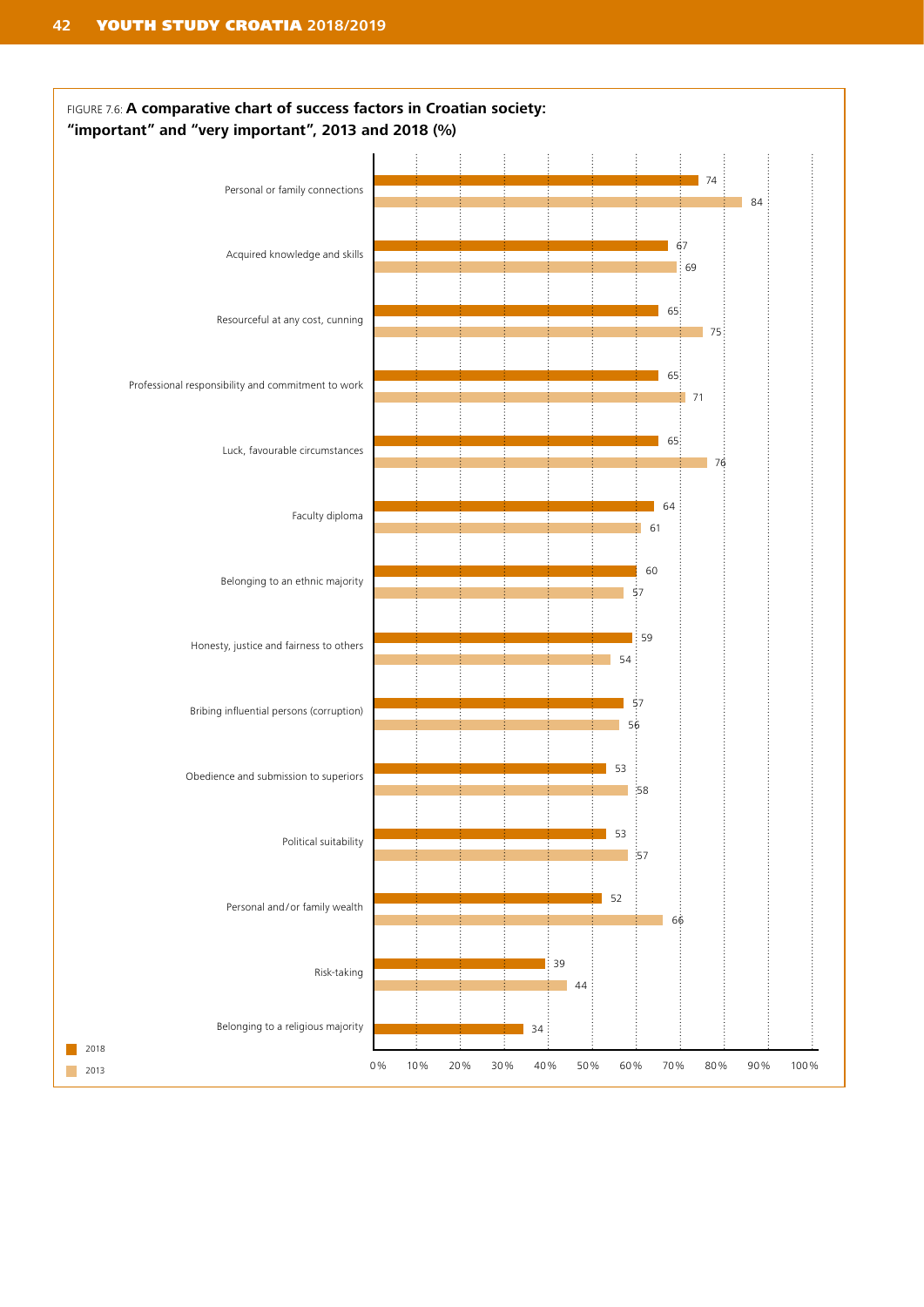The factor structure<sup>58</sup> of assessed variables was three-dimensional: the first factor could be named *majority group belonging and material resources possession*, the second *personal competences*, and the third *uncivil behaviours*. Average values of constructed scales suggest that, on a scale from 1 to 5  $(1 -$  "not at all important,"  $5 -$  "very important"), respondents assigned the greatest importance to personal competences (M=3.8), followed by uncivil behaviours (M=3.6), with the average value of the personal competences factor significantly more accepted than the uncivil behaviour factor (t=-8.77)<sup>59</sup>

The widespread nature of uncivil types of behaviour, or even the very perception of how widespread they are, has negative effects on the economic development of society, but also gives rise to a lack of trust, both of which weaken the potential for successful cooperation between members of society on an individual level, which is a precondition for social and economic progress. On a scale from 1 to 5 (1 representing the least, and 5 the highest, level of trust), the people that youth trust the most are their family (M=4.6), friends (M=4.2), relatives (M=4), and classmates or co-workers (M=3.6). A moderate level of trust was expressed toward people of different nationalities/ethnicities (M=3.3), different religions (M=3.3), followed by neighbours (M=3.2), and finally people with different political convictions (M=3.1). The least amount of trust was placed in political leaders (M=2), who also registered as the only category in the zone of distrust.<sup>60</sup> The structure of trust was two-dimensional:<sup>61</sup> the first factor comprised variables of trust toward social groups outside the circle of primary family and friends and could therefore be named *social trust*; 62 the second factor, *particular trust*, comprised variables of respondents' attitudes toward their circle of family and friends. Social trust was significantly more present among respondents who identified themselves as nonreligious and undecided compared to religious individuals (F-ratio=19.61), followed by respondents who had completed a four-year upper-secondary education compared to those with lower levels of education (F-ratio=11.06). A similar differentiation was observed in terms of fathers' levels of education (Fratio=6.27): respondents with lowest-educated fathers expressed significantly lower levels of social trust.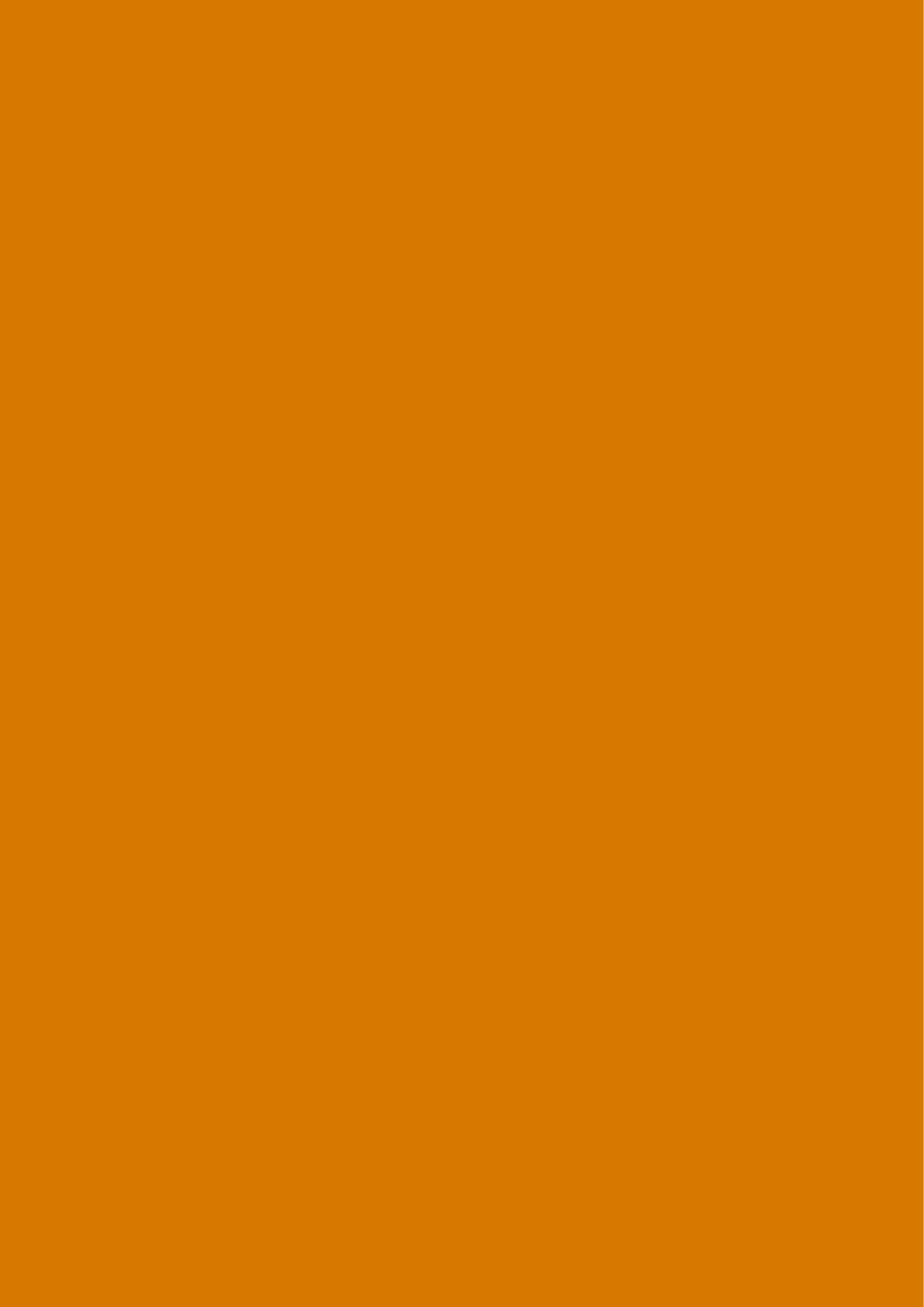# POLITICS AND THE EUROPEAN UNION

### **KEY FINDINGS**

- Croatian youth express a consistent lack of interest in politics: most respondents did not discuss politics with their families, friends, or acquaintances, judging that they did not possess enough political knowledge. Despite the fact that an increasing number of youth use the Internet to keep up with political affairs, their dominant source of information is still television, suggesting that it might be the most influential medium in shaping political attitudes and orientations
- A considerable democratic deficit is present among Croatian youth, corroborated by their political values and political participation. Namely, the majority of young people support democracy as a good form of government, but a considerable share also accept authoritarian rule. This selective acceptance of liberal-democratic values suggests an insufficient understanding of democratic principles and rules, also accompanied by widespread xenophobic attitudes toward immigrants and refugees. On the other hand, political participation of youth is at a commensurately low level, as is their willingness to become more politically active. In this respect, formal political participation is more widespread in some dimensions (such as election turnout) than informal participation, as the majority of Croatian youth have not participated in citizen-led activities
- Three-quarters of Croatian youth want more opportunities to have their voices heard in the political arena, while two-fifths do not think that their generation has enough rights, and as few as one-tenth consider youth interests to be well represented in politics. These observations notwithstanding, fourfifths of young respondents stated that they were not willing to take on any political function
- Croatian youth place the highest level of trust in repressive institutions (armed forces and the police), and the lowest level of trust in local and national government and political parties. Accordingly, they are mostly dissatisfied with the condition of democracy in the country, and do not expect the economy to improve in the following ten years
- The majority of youth consider the European Union to be superior to Croatia with regard to democratic values (with the exception of security). Despite not perceiving any positive political and economic effects of the country's European integration, two-thirds of respondents were of the opinion that Croatia should not leave the EU.

### **INTRODUCTION**

The multidimensional and complex nature of the relationship of youth toward politics expectedly results in a variety of theoretical approaches in researching the phenomenon. One of the most common approaches is based on the concept of political culture, understood as the "cognitive, affective, and evaluative orientations toward the political system in general, its input and output aspects, and the self as political actor" (Almond and Verba 1989: 17). Furthermore, political culture is neither static nor universal, as changes in sociohistorical circumstances cause certain dimensions of the political culture to change in turn, meaning that particular qualities of each individual society and political system help shape the political culture (Inglehart and Welzel 2005; DeBardeleben and Pammett 2009; Sloam 2013).

Studies of citizens' attitudes toward politics in developed democracies over the past few decades have identified the emergence of phenomena assigned various names, such as political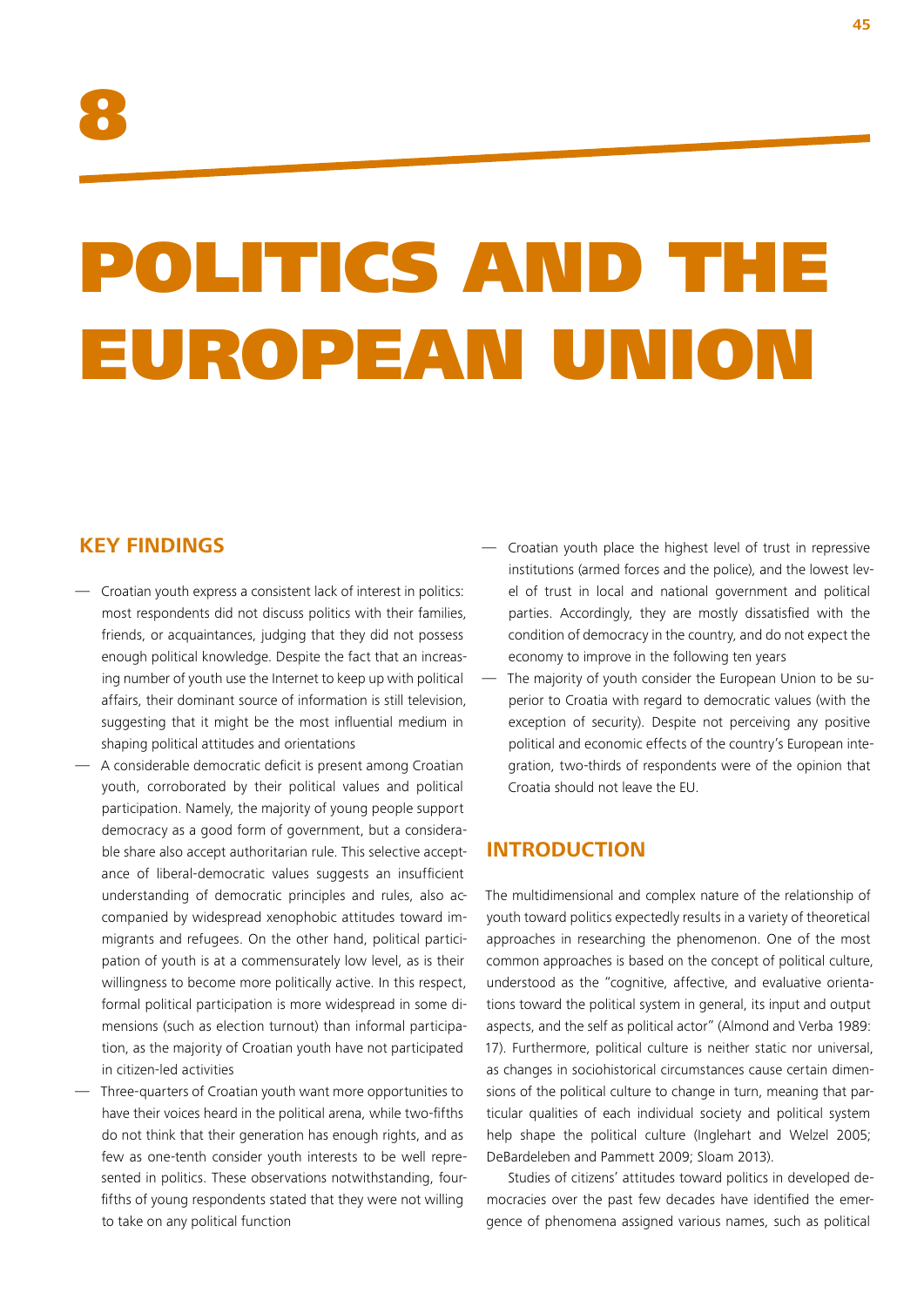saturation, passivity, alienation, apathy, disillusionment, scepticism, cynicism and/or a critical disposition in citizens; what these have in common is the distancing of citizens from politics, primarily in its institutional forms (Norris 2011; Amna and Ekman 2013; Grasso 2016). More precisely, research findings on political participation in institutional (formal, traditional, conventional) politics have shown a decline in participation among all citizens in recent decades; within this trend, the decline of youth participation is especially salient, both in comparison with older segments of the population and with former generations of youth (Norris 2003; Forbrig 2005; Fahmy 2006; Quintelier 2007; Marien et al. 2010; Furlong and Cartmel 2012; Sloam 2013; Grasso 2016). Main indicators of the downward trend in the political participation of citizens – including youth  $-$  in contemporary democracies are primarily the long-term decline in youth election turnout and political party membership, often accompanied by a growing distrust in political institutions. Additional indicators have been identified among youth in terms of their lower interest in politics, lower levels of political knowledge, less frequent party identification, and an even more widespread distrust of political institutions and actors (Forbig 2005; Marsh et al. 2007; Kestilä-Kekkonen 2009; Dalton 2011; Albacete 2014). The distancing of young people from institutional politics is identified as a consequence of broad and deep social transformations, reflected through changes in the sphere of politics and in the process of youth socialisation, as well as their reaction to the way that political institutions and actors function, particularly in terms of how responsive they are to the interests and needs of youth<sup>63</sup>.

No differences were noted between the political tendencies of youth in transition countries and those in established democracies; however, comparative analyses have shown that institutional and non-institutional political participation of youth from post-socialist countries was notably lower than that of their Western-European peers (Cammaerts et al. 2015; Kovačić and Dolenec 2018). These findings also hold true when it comes to the political engagement of Croatian youth, as most indicators of political culture place them in line with their peers in other transition countries in southeast Europe. However, aspects of Croatian youth setting them off from their peers included the lowest level of participation in voluntary activities, the greatest satisfaction with the functioning of democracy in their country, and the least satisfaction with their generational representation in domestic politics and their personal influence on national and local politics (Hurrelmann and Weichert 2015). Croatian youth are also characterised by lower political participation in comparison to young generations in the socialist period, confirming the collapse of youth engagement after the shift in the social-political order (Ilišin and Radin 2002). Intergenerational differences also emerge, as young people are more reluctant to engage in politics and vote than older generations, less inclined to affiliate with or join a political party, more reluctant to accept democratic values, and express less trust in social and political institutions (Ilišin 1999, 2007b).

Integrally speaking, according to the research findings in studies of youth attitudes toward politics in Croatia's transition period, there has been a continuous decline in the already insufficient democratic potential exhibited by Croatian youth (Ilišin et al. 2015). Causes of this trend have been identified to a lesser extent in the democratic deficits inherited from the former totalitarian political system, and to a greater extent in the inadequate functioning of Croatian political institutions and actors as well as the country's long-term economic and social crisis. More precisely, numerous events and processes which have played out since Croatia gained its independence, accompanied by the destabilising effects of crisis have not been conducive to the democratisation of Croatian society, resulting in inadequate political socialisation of the country's youth and furthering their distance from politics.

### **POLITICAL INTEREST AND PARTICIPATION**

In order to gain greater insight into attitudes of young people toward politics, we need to become familiar with their interest in this field of human activity. This research has shown that as many as 62 per cent of Croatian youth have little or no interest at all in general political affairs, while 12 per cent stated that they were interested or very interested. Also, 16 and 15 per cent of respondents voiced an interest in national and local politics, respectively, whereas interest in EU, USA, or Russian politics varied between 12 and eight per cent. On the other hand, the lack of interest in any of these political matrixes varied between 54 and 72 per cent. Based on these data, interest in political affairs seems to have diminished, as in 2012 Croatian politics commanded the interest of 35 per cent of respondents (as opposed to 33 per cent uninterested), and EU politics were a topic of interest for 27 per cent of Croatian youth (as opposed to 40 per cent uninterested)<sup>64</sup>. Factor analysis allowed all the political interests surveyed to be blended into a single factor, while the analysis of variance indicated a general interest in political affairs increasing in tandem with the levels of education of respondents and their fathers: the greatest interest was observed among those with the highest levels of education, and the least among those with the lowest levels of education (F-ratio=15.05; F-ratio=15.40).

Given that the low interest of youth in political affairs is often attributed to how little attention the political arena devotes to the problems and interests of this section of the population, it is important to gain insight into the perception of how well interests of young people are represented in the political life of the country. The research showed that a mere 11 per cent of respondents thought that youth interests were very well or well represented in Croatia's political life, in contrast to 48 per cent who thought otherwise. The perceived unresponsiveness of government institutions to youth had been identified in previous research as well, correlating with opinions that politics are unfair, that young people do not have enough political knowledge and experience, and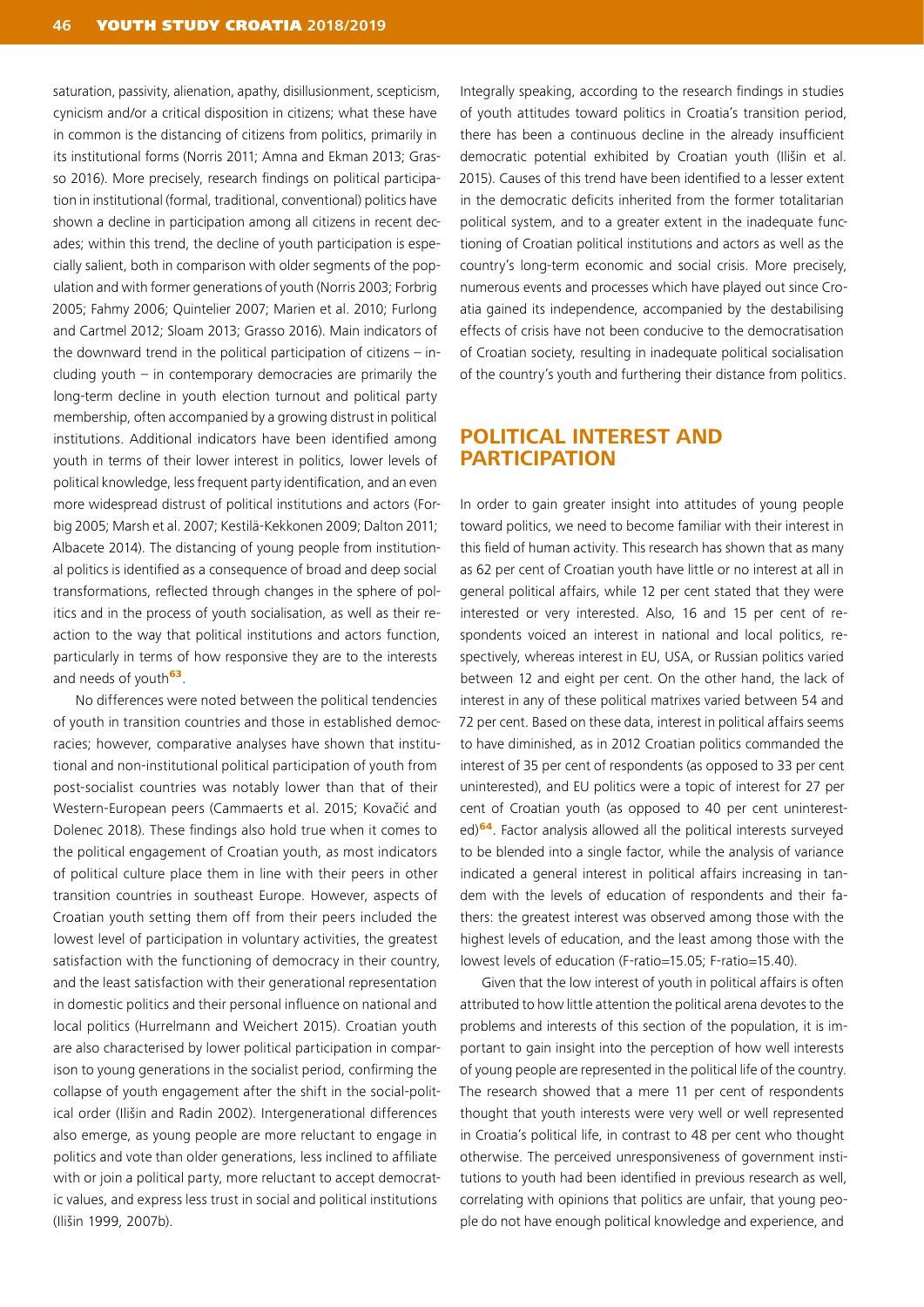

that it is natural that only older people should engage in political affairs (Ilišin and Spajić Vrkaš 2017). The widespread, permanent impression that the needs and interests of young people are neglected, which is a homogenous perception among the population of young people, demonstrates that the government has obviously failed in formulating good youth-oriented policies.

Given the fact that Croatian youth rarely discuss politics with their families and friends, they obviously rely on other channels of finding information on politics. Figure 8.1 presents the ranking of respondents' sources of information regarding political affairs (%). As the data shows, the majority of Croatian youth obtain information on political affairs through television and the Internet, while radio was stated to be the least consulted medium. Interestingly, despite the fact that the Internet was a given when this segment of the population grew up, it was not a primary source of information on politics: as was the case in 2012, television remained the leading source of political information. Internet use did see a slight rise (by three per cent) over the last six years, as did discussions with friends (up five per cent), whereas all other sources declined, especially printed daily newspapers (down 20 per cent). No statistically relevant differences were identified between youth subgroups in terms of their use of the Internet as a source of information on political affairs, but some did emerge with regard to the use of television. Namely, statistically relevant differences in TV-use were noted in terms of respondents' age  $(y^2=224.29)$  and level of education  $(y^2=13.97)$ . Television was thus the most popular source of politics-related information for the oldest and highest-educated cohorts, and least popular among the youngest and lowest-educated respondents. Especially interesting was the finding that youth with higher levels of education preferred social networks as sources of information, unlike those who had (not) completed lower-secondary education ( $\chi^2$ =26.14).

As was noted above, Croatian youth tend to discuss politics with their families, friends, and acquaintances rarely, and a mere fifth got their political information in family discussions. The correspondence, or lack thereof, between the political attitudes of young people and those of their parents is surely related to this finding: there seem to be more similarities than differences in this respect. Namely, 18 per cent of respondents stated that their political opinions aligned with those of their parents to a

very low degree or not at all, 29 per cent that they were somewhat aligned, while 35 per cent claimed to espouse political attitudes that were identical or very similar to those of their parents. This correspondence was greatest among highest-educated respondents ( $\chi^2$ =29.00) whose fathers also had higher-education degrees  $(x^2=31.76)$ .

With regard to ideological self-identification, which was operationalised using a ten-point scale  $(1 - \text{far-left}; 10 - \text{far-right})$ orientation), slightly over one-quarter of respondents could not, or did not, provide an answer. At the same time, 13 per cent positioned themselves as far-left, 49 as centre-oriented, and 11 per cent identified themselves as being on the far right. A telling finding compared to 2012, the number of those unwilling or unable to position themselves ideologically has declined by almost one-half (from 52 to 27 per cent), with a simultaneous downturn (from 5.58 to 5.35 points) among those who position themselves as moderate or far right, which thus remained slightly more widespread than a left-wing orientation. Not unexpectedly, statistical analysis showed that highest-educated youth preferred left-wing options ( $\chi^2$ =18.65), as did the youngest (14-19) and oldest (25-29) age cohorts ( $x^2$ =18.65).

Many studies describe young people's lack of interest in institutional politics, and electoral behaviour is a relevant indicator in this respect. Data from this research shows that Croatian youth are not predominantly uninterested: thus, 41 per cent of respondents voted in the previous election, while a mere 26 per cent did not vote because they chose not to, whereas 30 per cent were too young to vote. The greatest shares among those who did vote came from the oldest age cohort ( $\chi^2$ =35.41) and those with the highest levels of education ( $\chi^2$ =31.85). At the same time, 47 per cent of youth claimed that, if national parliamentary elections were to be held, they would turn out and vote, while 36 per cent stated that they would not vote, and 17 per cent were undecided. Similarly, the oldest  $(x^2=78.22)$  and highest-educated  $(x^2=90.25)$  subgroups were most willing to participate in hypothetical elections, as were respondents with higher-education-level fathers  $(x^2=12.14)$ .

Another important indicator of youth attitudes toward conventional (formal) politics is their (un)willingness to assume a political function. According to the data obtained, 49 per cent of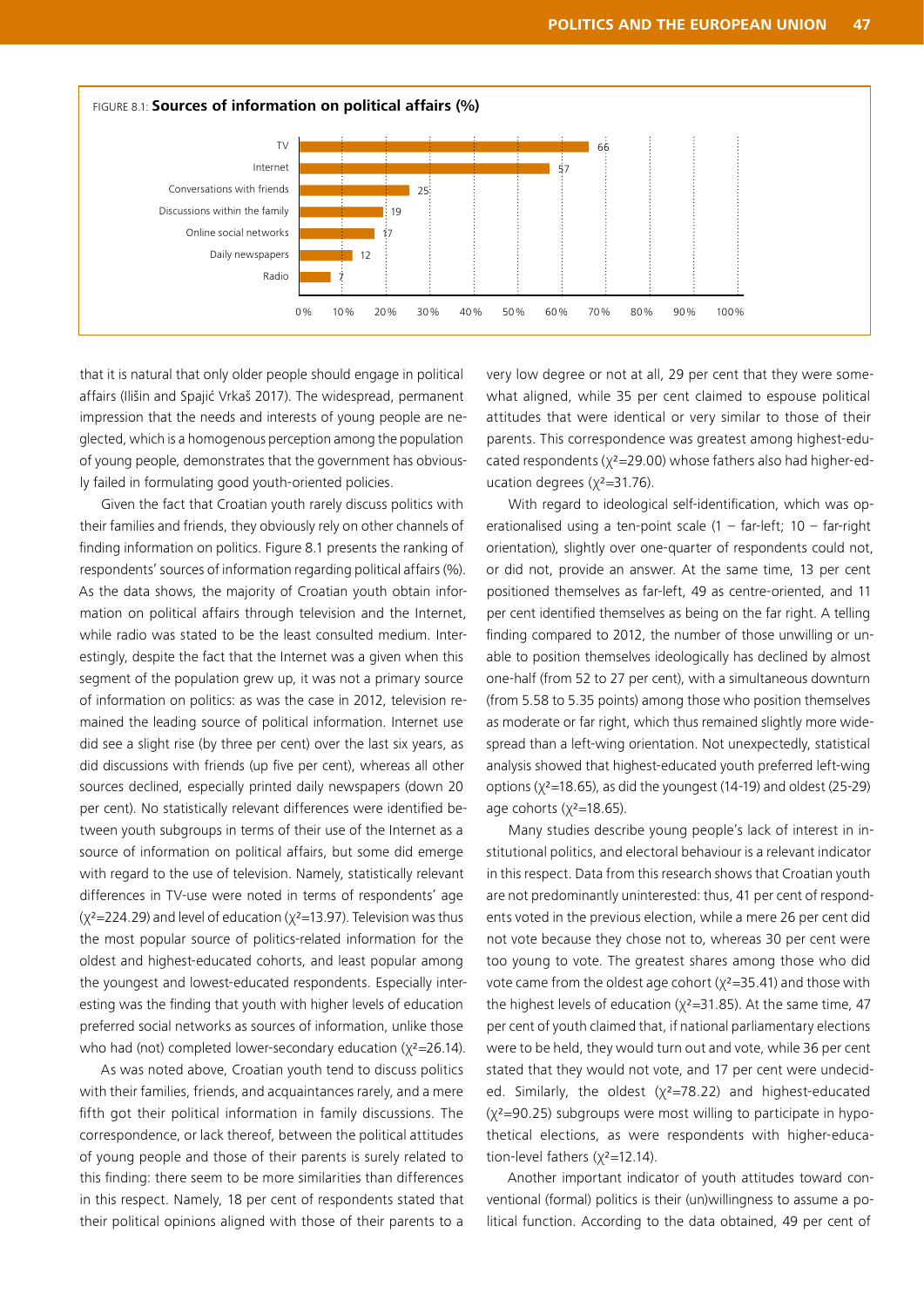| <b>Activity</b>                                                         | <b>No</b> | Not done yet,<br>but would | <b>Yes</b> | Don't know     | <b>No answer</b> |
|-------------------------------------------------------------------------|-----------|----------------------------|------------|----------------|------------------|
| Signed a list with political requests /<br>Supported an online petition | 67        | 12                         | 17         | 3              |                  |
| Participated in a demonstration                                         | 74        | 16                         | 7          | $\overline{2}$ |                  |
| Participated in volunteer or<br>civil society organization activities   | 74        | 22                         |            | $\overline{2}$ |                  |
| Worked in a political party or<br>political group                       | 87        | 9                          |            | $\overline{2}$ |                  |
| Stopped buying things for political or<br>environmental reasons         | 78        | 10                         | 7          | 4              |                  |
| Participated in political activities online/<br>in social networks      | 82        | 9                          | 6          |                |                  |

#### TABLE 8.1: **Informal political participation of youth (%)**

respondents were not at all willing to do so, with another 30 per cent claiming that they probably would not. On the other hand, 20 per cent would probably perform a political function, while a mere six per cent claimed that they would gladly take on such political responsibility (four per cent did not know). This lack of a sense of responsibility to assume a political function was equally prevalent among all youth subgroups included in the research, and was probably caused by thinking that they were not competent enough, doubting that changes were possible, or estimating that their potential efforts in obtaining a political function would be disproportionate to the potential gains.

Youth participation and readiness to get involved in conventional politics was more favourable than their informal political participation (Table 8.1).

As Table 8.1 shows, two-thirds to four-fifths of Croatian youth display no informal political engagement whatsoever; what was even more worrisome was their low willingness to change these percentages. The highest share of youth were willing to participate in voluntary work, but even this share was relatively low (22 per cent). The next highest share were willing to engage in protests. With regard to activities that Croatian youth have participated in, most prominent were online petitions and political demands (at a low level of 17 per cent, however), whereas complete failure was noted with regard to engagement in voluntary activities and civil society organisations (similar to their non-participation in political party engagement). In order to gain more precise insight, factor analysis extracted a single factor, with a 54.55 per cent variance explained. Analysis of variance identified age (F-ratio=17.02) and level of education (F-ratio=22.59) as characteristics affecting differences in political engagement, the result being greater informal political participation among older and bettereducated cohorts.

### **POLITICAL VALUES AND ATTITUDES**

An important dimension of political culture is political values and attitudes, which are an indicator of the democratic potential of the young population. We begin this segment of analysis with our insights into their (non-)acceptance of statements regarding the democratic system and its (lack of) functioning (Table 8.2). The majority of Croatian youth uphold democratic principles and rules, that is, they accept democracy as a good form of government, the need for opposition, and citizens' duty to participate in elections. At the same time, however, most of them also express their dissatisfaction with certain deficits in democracy. On the one hand, this dissatisfaction is generationally motivated, as young people do not think they are given enough opportunity to be heard and that politicians disregard the opinions of youth. On the other hand, they believe that Croatia needs a strong party that would advocate the interests of the common people, while simultaneously endorsing authoritarian government: every second respondent agreed that the country should have a leader who rules with a strong hand for the general good. However, the majority of youth did not agree with the questionnaire statement that under certain circumstances, dictatorship was a better form of government than democracy, nor that there were certain social conflicts which could only be resolved through violence.

At the same time, half the respondents claimed not to know enough about political affairs. Factor analysis grouped attitudes on democracy into three factors: *acceptance of democratic rules* (factor 1), *acceptance of social conflict and dictatorship* (factor 2), and *pointing out democratic deficits* (factor 3).<sup>65</sup> Further analysis showed the youth population to be highly homogeneous, as all subgroups were found to comprise equal shares of *acceptance of democratic rules*, which is a clear indicator of a democratic orientation and respect for institutional democratic rules, and *pointing out democratic deficits*, which, in addition to being dissatisfied with how youth are treated by politicians, incorporates an inclination toward populism and authoritarian forms of rule.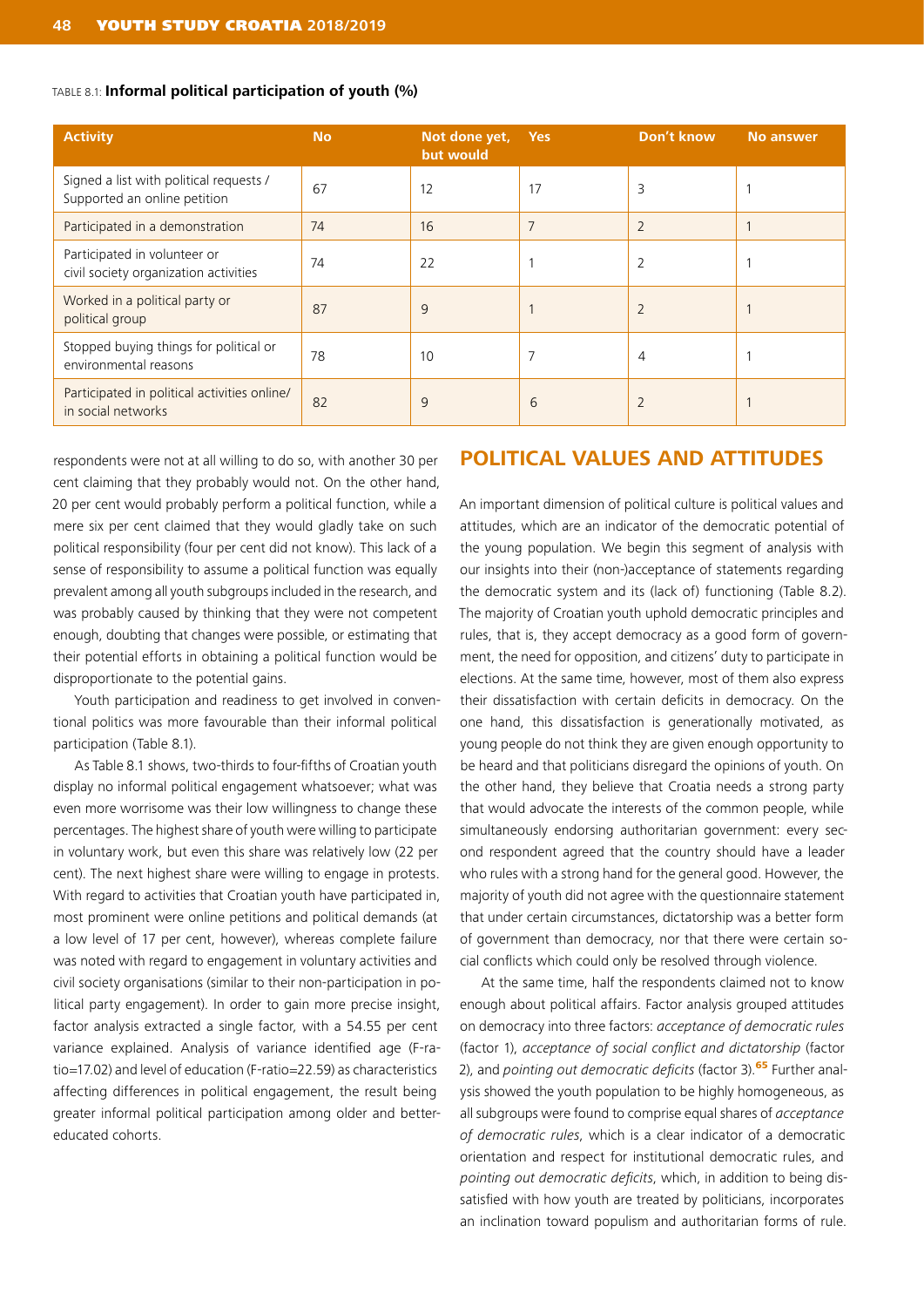#### TABLE 8.2: **Attitudes toward the democratic system (%)**

| <b>Statements</b>                                                                                 | <b>Completely or</b><br>mostly agree | <b>Neutral</b> | <b>Completely or</b><br>mostly disagree | <b>Don't know</b> |
|---------------------------------------------------------------------------------------------------|--------------------------------------|----------------|-----------------------------------------|-------------------|
| Young people should have more possibilities<br>to speak out in politics                           | 73                                   | 18             | 5                                       | $\overline{4}$    |
| Democracy is a good form of government<br>in general                                              | 64                                   | 25             | 7                                       | $\overline{4}$    |
| I don't think politicians care about young<br>people's opinions                                   | 63                                   | 24             | 8                                       | 5                 |
| A strong party representing the common<br>folk in general is what we need in Croatia<br>right now | 62                                   | 22             | 7                                       | 9                 |
| Political opposition is necessary for a healthy<br>democracy                                      | 57                                   | 26             | 9                                       | 8                 |
| It is the duty of every citizen in a democracy<br>to vote                                         | 56                                   | 26             | 12                                      | 6                 |
| We should have a leader who rules Croatia<br>with a strong hand for the public good               | 47                                   | 27             | 18                                      | 8                 |
| Under certain circumstances dictatorship is a<br>better form of government than democracy         | 19                                   | 24             | 49                                      | 8                 |
| I know a lot about politics                                                                       | 19                                   | 27             | 50                                      | $\overline{4}$    |
| There are conflicts in every society which<br>can only be solved by violence                      | 16                                   | 20             | 58                                      | 6                 |

*Acceptance of social conflict and dictatorship* (which comprises the conviction that one knows a lot about politics), as a certain antipode to the democratic orientation, varied with regard to gender (t=–4.55) and fathers' level of education (F-ratio=13.77): it was more prevalent among male respondents, and rejected by those with fathers who had attained the highest level of education.

The findings of this research related to democratic attitudes have shown Croatian youth to espouse considerable democratic potential as well as non-democratic tendencies (which are surely the result of their dissatisfaction with how certain elements of the country's democratic system are functioning). It was therefore not surprising that 36 per cent of Croatian youth were equal parts satisfied and dissatisfied with the general state of Croatian democracy, followed by 29 per cent satisfied and another 29 per cent dissatisfied, whereas six per cent could not tell. This commensurately low level of satisfaction was found to decrease with the age of respondents ( $\chi^2$ =18.23) and their fathers' level of education  $(y^2=23.64)$ , meaning that the most dissatisfied subgroup were the oldest respondents with higher-education-level fathers. How youth feel about a democratic and ordered society can be inferred from their political and social values. Figure 8.2 shows aggregated data for eight values ranked first, second, and third most important to respondents.

The one value that was chosen by the majority of youth was employment (which was also the most common first- and second-ranked value on the list). This ranking is most certainly related

to the socioeconomic situation in Croatia, characterised by a high unemployment rate in recent crisis years. Almost half the respondents chose security, individual freedom, and the economic welfare of citizens as important, and one-third chose human rights. The lowest-ranked values were democracy, equality, and rule of law, indicating that Croatian youth did not think highly of certain fundamental values of a liberal-democratic order<sup>66</sup>.

Political values of youth can also be deduced from their opinions on how social relations ought to be ordered and organised. The majority of respondents thought that the government should take more responsibility for ensuring that everyone is provided for (77 per cent), that the income of the poor and the rich ought to be made more equal (75 per cent), and that, in the long run, hard work usually pays off in terms of a better life (67 per cent). The statement that government ownership of business and industry should be increased was supported by 44 per cent, and rejected by 20 per cent of youth. The statement that competition is harmful because it brings out the worst in people was supported by 24 per cent, and rejected by 43 per cent of respondents. Participants with lower-level-education fathers were more likely to support socially sensitive ideas on closing the gap between the income of the rich and the poor ( $\chi^2$ =58.06) and the government ensuring that every member of society's needs are met  $(\chi^2=55.01)$ . Furthermore, respondents who had completed lower-secondary and vocational upper-secondary education  $(x^2=26.74)$  and those whose fathers had lower levels of education ( $\chi^2$ =17.16) were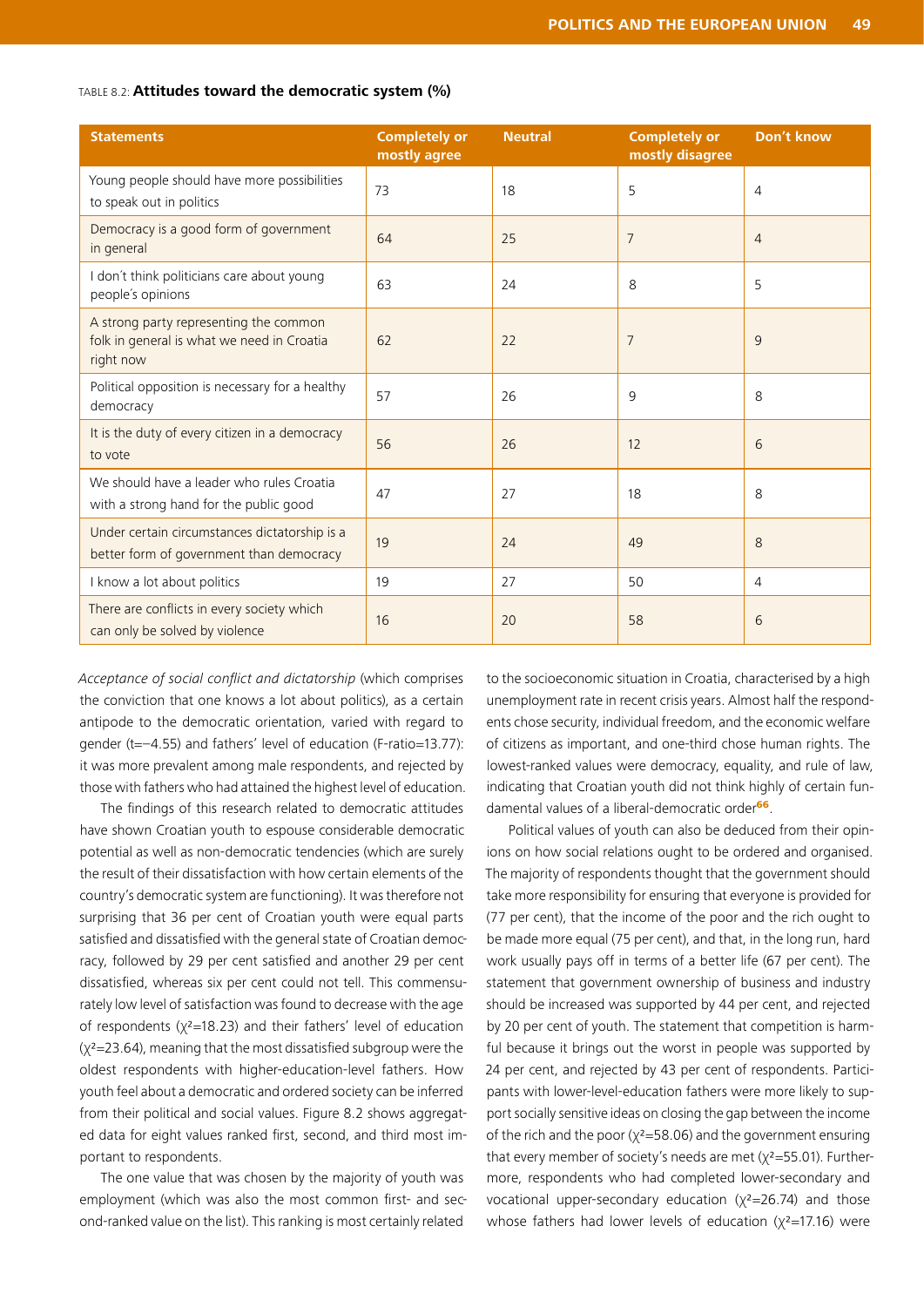

considerably more likely to support the idea of increasing the number of government-owned businesses and industries. These findings suggest a correlation between less privileged social backgrounds and egalitarian and etatist ideas.

The above-mentioned sensitivity of youth with regard to social deprivation and inequalities is consistent with their perception of potential discrimination of particular social groups. According to the majority of respondents, there are two social groups in Croatia who do not enjoy enough rights: poor people (54 per cent) and people with disabilities (54 per cent). At the opposite pole, groups perceived as having enough rights included religious people (69 per cent), children (67 per cent), women (63 per cent), national minorities (61 per cent), youth (50 per cent), and homosexuals/LGBT people (50 per cent). Interestingly, a considerably high share of 42 per cent of respondents believe that the young population do not have enough rights, whereas the perception that a group has too many rights was most frequently held with regard to homosexuals/LGBT people (26 per cent), ethnic minorities (20 per cent), and religious people (17 per cent). Croatian youth were homogeneous in terms of their perception of how society treats people with disabilities and children. With regard to women's rights and the rights of homosexual/LGBT people, both were found to be deprived by female respondents ( $\chi^2$ =42.56 and  $\chi^2$ =32.53, respectively) and higher-education-level respondents  $(x^2=32.25$ and  $\chi^2$ =40.46, respectively), as opposed to those who had completed a lower-secondary and vocational upper-secondary education. The opinion that young people did not enjoy enough rights was most prevalent among respondents with three-year vocational upper-secondary-level education ( $\chi^2$ =19.20) with low-educated fathers ( $\chi^2$ =17.00). More than any other group, female respondents perceived ethnic minorities to enjoy the least rights ( $\chi^2$ =9.45), and higher-education-level respondents were most likely to believe that religious people have too many rights ( $\chi^2$ =20.07). Participants from less privileged backgrounds or participants with lower-leveleducation fathers were considerably more likely to consider poor people as not having enough rights  $(x^2=20.07)$ <sup>67</sup>.

The extent to which young people in Croatia are burdened by socioeconomic issues was also corroborated by their ideas regarding which political objectives the government ought to prior-

itise. In this respect, youth perception of government political priorities should be observed in part as an indicator of political values, but also as an indicator of the problems faced by contemporary Croatian society (Figure 8.3).

The top-ranked objectives were those that addressed socioeconomic issues and phenomena that hindered economic and democratic social development of the country. What is more, the top eight objectives were deemed by the majority of respondents to be of highest priority (from 69 per cent in favour of reducing unemployment to 50 per cent in favour of saving the environment). Faced with such competition, issues relating to the development of private enterprise, national identity and security, and fighting illegal immigration were seen as slightly less relevant, as the majority of respondents described these as very important or important. Compared to 2012, the top six ranking objectives were the same in 2018, which suggests that burning social issues have also remained the same, i.e. they have not been resolved. Factor analysis grouped the political objectives examined into two latent dimensions: *ensuring economic and democratic development* (factor 1) and *fostering national security and identity* (factor 2).<sup>68</sup> In terms of *ensuring economic and democratic development*, opinions of young people on political priorities were differentiated with respect to their social background, or their fathers' level of education (F-ratio=12.82), being considerably more prevalent among youth with lowest and lower-secondary levels of education. Apart from this, female respondents (t=2.79) were more likely to endorse a need to *foster national security and identity*.

The outlook regarding a country's overall social development and the quality of its democratic system greatly depends on the modes of functioning and effectiveness of its political and social institutions, which in turn affects the level of trust assigned to these institutions by their citizens. On the whole, levels of institutional distrust among Croatian youth surpass their levels of trust (Figure 8.4).No institution featured in the questionnaire received a level of trust from the majority of young people; within this constellation, respondents were most likely to trust repressive institutions: the armed forces and the police. About one-third trusted religious institutions and volunteer movements, while one-quarter placed their trust in the European Union, media, civ-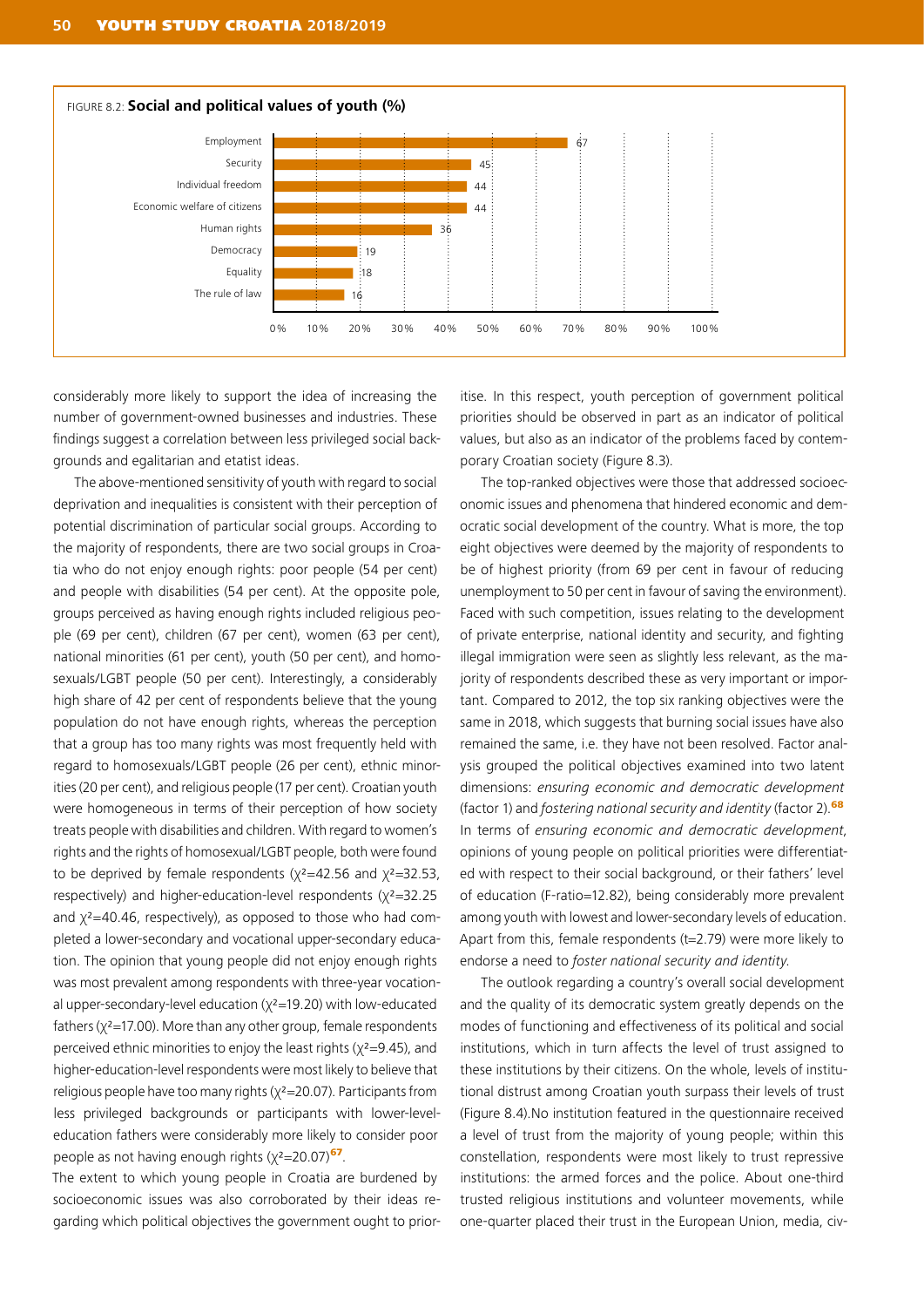



il society organisations, the United Nations, and NATO. All other institutions enjoyed the trust of between one- and two-tenths of respondents. The least amount of trust was given to political parties, the Croatian Parliament, national and local governments (with the addition of the judiciary), all of which also happened to be on the "distrust" end of the scale<sup>69</sup>.

Factor analysis grouped institutional (dis)trust into three factors: *pillars of political and economic power* (factor 1), *civil sector and international organisations* (factor 2), and *repressive, media, and religious institutions* (factor 3).<sup>70</sup> Noticeable differentiation emerged among respondents with respect to trust placed in political and social institutions. Trust in *pillars of political and*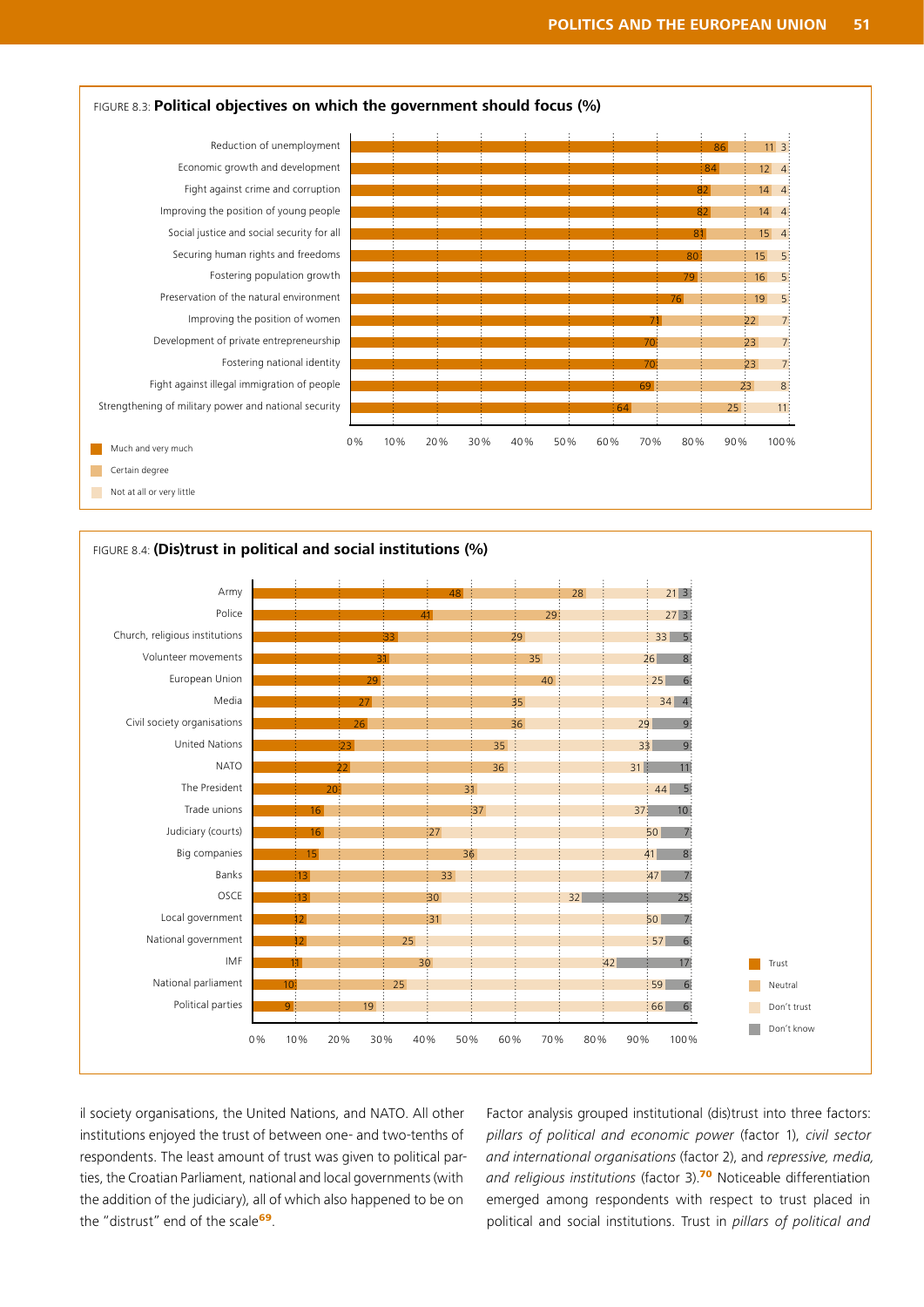*economic power*, or national and local governmental entities as well as financial institutions and large corporations was most prevalent among the youngest age cohort (F-ratio=6.57), who had completed lower-level secondary education (F-ratio=9.57); it was least prevalent among the oldest respondents who had completed three-year upper-secondary-level vocational training, and very pronounced among respondents with highest-level-education fathers (F-ratio=9.60). Above-average distrust of the *civil sector and international organisations* was expressed by young people who had completed three-year upper-level secondary vocational training (F-ratio=5.54). The greatest variation was identified with regard to the *repressive, media, and religious institutions* factor, with above-average levels of trust being espoused by female respondents (t=3.8) and the youngest cohort (F-ratio=9.51) with lowersecondary-level education (F-ratio=9.72), and below-average levels of trust being expressed by the oldest cohort with higher-level educational degrees and same-level-education fathers (F-ratio=4.72).

### **CROATIA IN THE EUROPEAN AND INTERNATIONAL CONTEXT**

The most prominent identity shared by Croatian youth is nationality/ethnicity: 85 per cent of respondents saw themselves as completely or for the most part Croatian. Following this, 80 per cent of respondents view themselves as citizens of their home towns, and 77 as citizens of their regions. Identities beyond national and local borders were slightly less pronounced, but still prominent, as 68 per cent of respondents saw themselves as Europeans, and 59 per cent as citizens of the world. The young population was relatively homogeneous in terms of their stated identities, differentiating these mainly according to the level of their fathers' education. Croatian nationality/ethnicity was thus more prevalent among respondents whose fathers had lowest and lower-secondary levels of education ( $x^2$ =23.71), while the European identity was more common among those whose fathers had completed four-year upper-secondary-level education ( $x^2$ =26.26). The sense of regional identity was far more pronounced among respondents whose fathers had completed three-year upper-secondary-level education ( $\chi^2$ =46.02), while respondents who achieved three-year upper-secondary-level vocational education level tended to identify themselves as citizens of the world to a slightly lesser extent than other subgroups  $(x^2=17.07)^{71}$ .

Even with their pronounced national identity and dissatisfaction with Croatia's international position, a status comparison which comprises to what degree certain democratic values are upheld or achieved in Croatia and the EU (Figure 8.5) shows that Croatian youth are capable of critical observations with regard to their country<sup>72</sup>.

In Croatia's case, the values examined were grouped into two factors: *liberal-democratic values* (factor 1) and *socioeconomic*  values (factor 2).<sup>73</sup> An above-average number of the youngest



respondents (F-ratio=12.51) who had completed lower-secondary and four-year upper-secondary-level education (F-ratio=7.24) felt that *liberal-democratic values* were in good standing in Croatia , as opposed to the oldest respondents who had completed threeyear vocational upper-secondary-level or higher education. Similar tendencies were noted with respect to the perceived actualisation of *socioeconomic values*: this perception was highest among the youngest participants (F-ratio=10.30) who had completed lower-secondary-level education (F-ratio=130.10), and lowest among the oldest and highest-education-level respondents.

As far as the EU goes, the values examined were grouped into a single factor, which can be termed *liberal-democratic and socioeconomic values*. <sup>74</sup> The perception that all these values were in good standing in the EU was shared equally by all subgroups of respondents.

In the mid-2013, Croatia became the EU's 28th Member State; it is now possible to assess the effects of this integration. In the views of young people, the results of Croatia's five-year EU membership are not spectacular. In terms of economic development, 30 per cent of respondents identified positive effects, 40 per cent did not notice any changes, 13 per cent pointed out negative effects, and 17 per cent could not tell. Simultaneously, in terms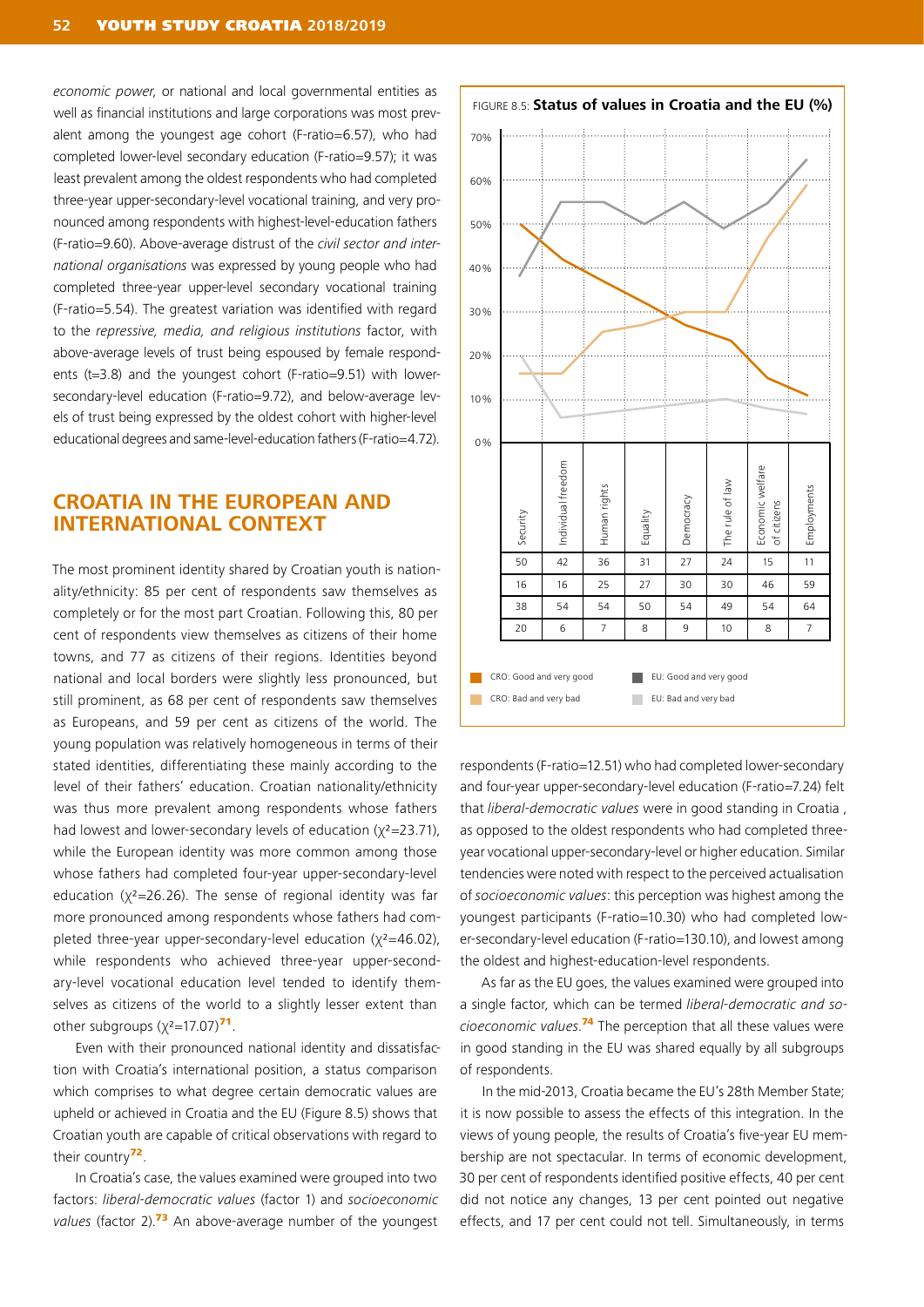| <b>Attitudes</b>                                                                                            | <b>Strongly and</b><br>somewhat agree | <b>Strongly and</b><br>somewhat disagree | <b>Don't know</b> |
|-------------------------------------------------------------------------------------------------------------|---------------------------------------|------------------------------------------|-------------------|
| Better possibilities for travelling and making friends                                                      | 80                                    | 14                                       | 6                 |
| Better knowing of other cultures and religions                                                              | 76                                    | 17                                       | $\overline{7}$    |
| Better protection of human and minority rights in<br>Croatia                                                | 63                                    | 25                                       | 12                |
| Dependency of Croatia on more developed European<br>countries (culturally, politically, economically, etc.) | 63                                    | 24                                       | 13                |
| Faster democratization of society                                                                           | 58                                    | 31                                       | 11                |
| Better realization of Croatian interests in European<br>politics                                            | 57                                    | 31                                       | 12                |
| Better military protection of Croatia                                                                       | 57                                    | 32                                       | 11                |
| Economic exploitation of Croatia                                                                            | 55                                    | 31                                       | 14                |
| Better and higher-quality education system in Croatia                                                       | 54                                    | 38                                       | 8                 |
| Quality and fast economic development of Croatia                                                            | 53                                    | 38                                       | 9                 |
| Higher standard of living of people in Croatia                                                              | 48                                    | 34                                       | 8                 |
| Limiting of Croatian economic development                                                                   | 46                                    | 41                                       | 14                |
| Better possibilities of employment in Croatia                                                               | 46                                    | 46                                       | 8                 |
| Endangerment of national identity of Croatian people                                                        | 41                                    | 47                                       | 12                |
| Violation of Croatian sovereignty                                                                           | 38                                    | 50                                       | 12                |

#### TABLE 8.3: **Perceived effects of Croatia's EU integration (%)**

of political development, 24 per cent noted positive effects, 39 per cent stated they did not perceive any changes at all, 16 per cent felt there had been a negative effect, and 21 per cent could not tell. Although the assessment of economic effects was slightly more favourable than that of political effects, the most important finding is that in both cases two-fifths of respondents did not think that EU integration resulted in any noticeable changes.

These assessments take on a different look when the questionnaire examined concrete effects of integration, spanning various areas of life. In this case, respondents emphasised more, and more frequently, the positive effects of Croatia's integration in the EU (Table 8.3). This perception clashes somewhat with the abovementioned finding, as well as with the fact that Croatia ranks at the bottom of EU Member States' development in terms of the majority of relevant factors, particularly economic development. The discordance is probably the result of the optimism that EU membership would guarantee change for the better, at least in the future, as well as the need to acknowledge that expectations regarding the EU, which had been a prominent aspect of the country's accession process, were at least partially realised when Croatia finally joined the Union.

In a nutshell, the majority of respondents felt that there had been positive effects in the sociocultural and political spheres, whereas socioeconomic changes were perceived to a considerably lesser degree. In concrete terms, Croatian youth identified better opportunities for travel and getting to know other peoples' cul-

tures, better-quality education, a swifter pace of democratisation of society and better protection of human and minority rights as well as better achievement of Croatian interests in the EU, greater military security, and accelerated economic development. Despite this last factor, however, the majority of respondents felt that there had been an increase in Croatia's dependence on developed European countries as well as its economic exploitation. With respect to employment in Croatia, a division emerged between respondents who thought that the situation had improved and those who disagreed. Participants expressed the least level of agreement with the statements that European integration endangered Croatia's national identity and sovereignty: in fact, these were the only questionnaire items on which the majority of respondents disagreed. These assessments are consistent with previous research findings on the expected effects of Croatia joining the EU: there has been a decrease in the perception that both positive and particularly negative changes have occurred<sup>75</sup>. Factor analysis extracted three factors: *positive socioeconomic and political effects of integration* (factor 1); *negative political and socioeconomic effects of integration* (factor 2); and *positive sociocultural effects of integration* (factor 3).<sup>76</sup> The socioeconomic and political benefits of Croatia's European integration were most often noted by respondents with lower-secondary-level education (F-ratio=4.46) and least prevalent among those with three-year upper-secondary-level vocational training; the perception of positive benefits diminishes with age (F-ratio=5.26).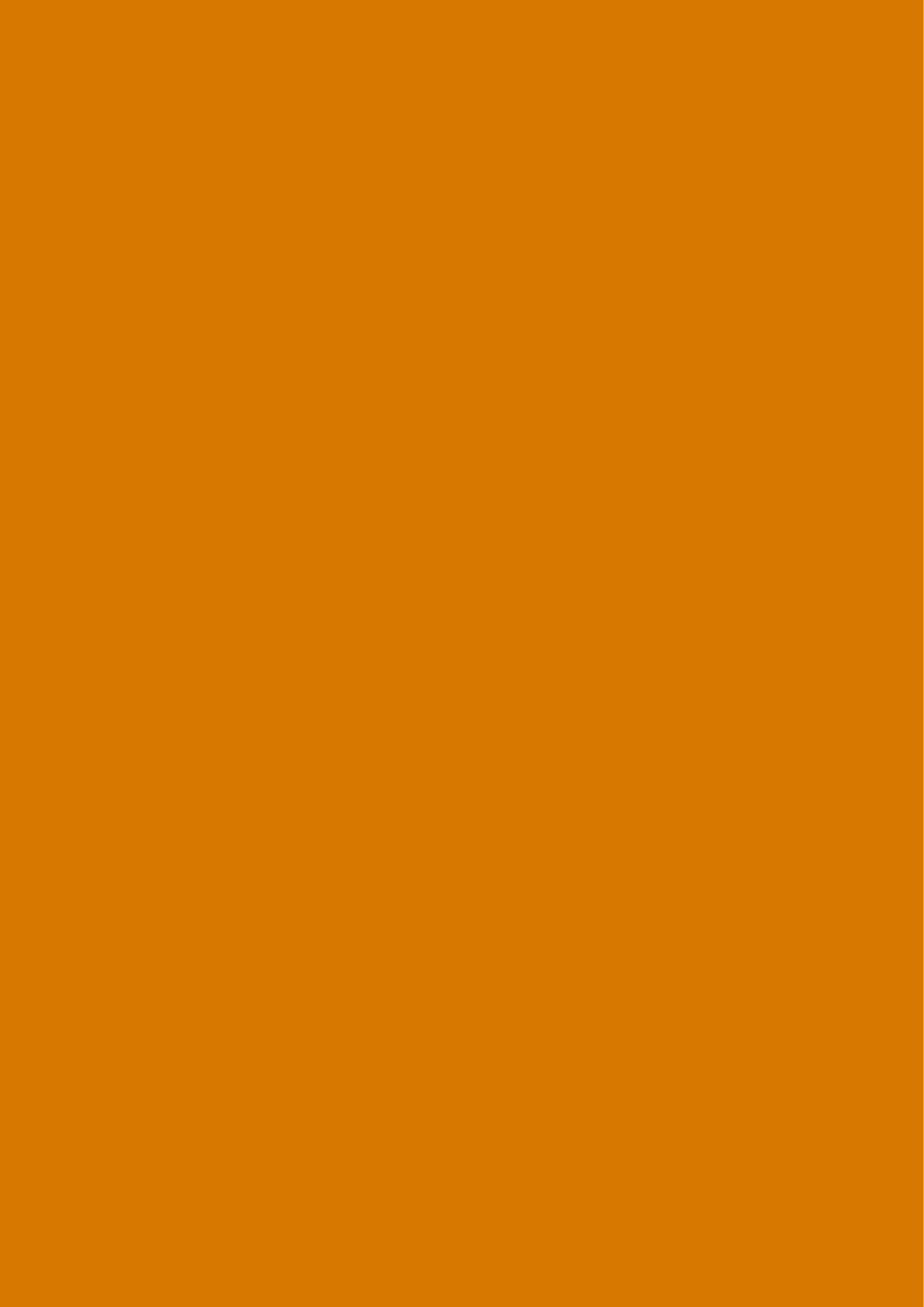# MOBILITY

### **KEY FINDINGS**

- Two-thirds of Croatian youth expressed a desire to emigrate, whereas two-thirds were not at all interested in moving abroad. The majority of respondents expressed a moderate desire to move to another country, while one-tenth stated that this desire was strong or very strong.
- The profile of potential migrants was as follows: a desire to move abroad was mostly expressed by male respondents; a moderate desire to emigrate was more prevalent among respondents with higher-education-level fathers; the strongest desire to emigrate was predominant among respondents from lower-strata social backgrounds and those whose fathers had (not) completed lower-secondary and threeyear upper-secondary-level education. Potential migrants expressing a moderate, strong, and very strong desire to move tended to come from three regions: Lika, Kordun, and Banija; Gorski Kotar and Hrvatsko Primorje; and the Zagreb region. Respondents who have taken concrete steps toward moving abroad tended to be from the older age cohort, most often with four-year upper-secondary-level education, and a very low amount of cultural capital. Those who were interested in leaving soon (within six months or two years) mostly came from the ranks of three-year upper-secondary-level education, whereas those who had completed four-year upper-secondary or higher-education level preferred to move within the following five years.
- Reasons for moving to another country were mostly economic (a higher standard of living, higher income, and better employment opportunities), while slightly more than one-tenth of young people wanted to continue their education abroad.
- Germany was the top country of choice for potential Croatian youth emigrants: if they were to leave Croatia, close to one-third of respondents would pick this country of destination that is so historically popular among Croatians.

— Slightly less than one-half of Croatian youth have a built-in support system in their potential country of immigration, which is an indicator of connections with emigrants that could be of help if they move abroad.

### **INTRODUCTION**

Given the complexity of migration as a phenomenon, it deserves to be studied as a multicomplex sociocultural systems (Richmond 1978), especially in light of the fact that rapid social shifts (war, poverty, insecurity, non-democratic systems, etc.) are invariably linked to a surge in migration flows. The traditional theory of push and pull factors (Lee 1966) and social network theory (Massey et al. 1994) take an individualist approach to migration processes, that is, they are based on a distinction between push and pull factors often used in migration analyses. As such, these theories are particularly useful in interpreting migrations where individuals try to maximise their personal interests. More complex theoretical approaches, in addition to their interest in explaining migration flows through individual motivation, integrate contextual factors into their analyses as well as interrelationship between countries at the centre and those in the periphery (Castles and Miller 1993).

Typical of post-modern societies, hypermobility manifests itself within the European Union, among other ways, in the form of migration of its citizens, rendering national borders more and more permeable (Doherty et al. 2010). Economic prosperity and political stability represent pull factors for immigration from less prosperous EU countries over the long term, and labour markets are liberalised and globalised. At the same time, however, immigrant employment policies are selective and directed at mitigating certain deficits (Eurostat 2017), while work restrictions for Croatian citizens in the European Economic Area (EEA) will remain in place until 1 July 2020 at the latest (Župarić-Iljić 2016).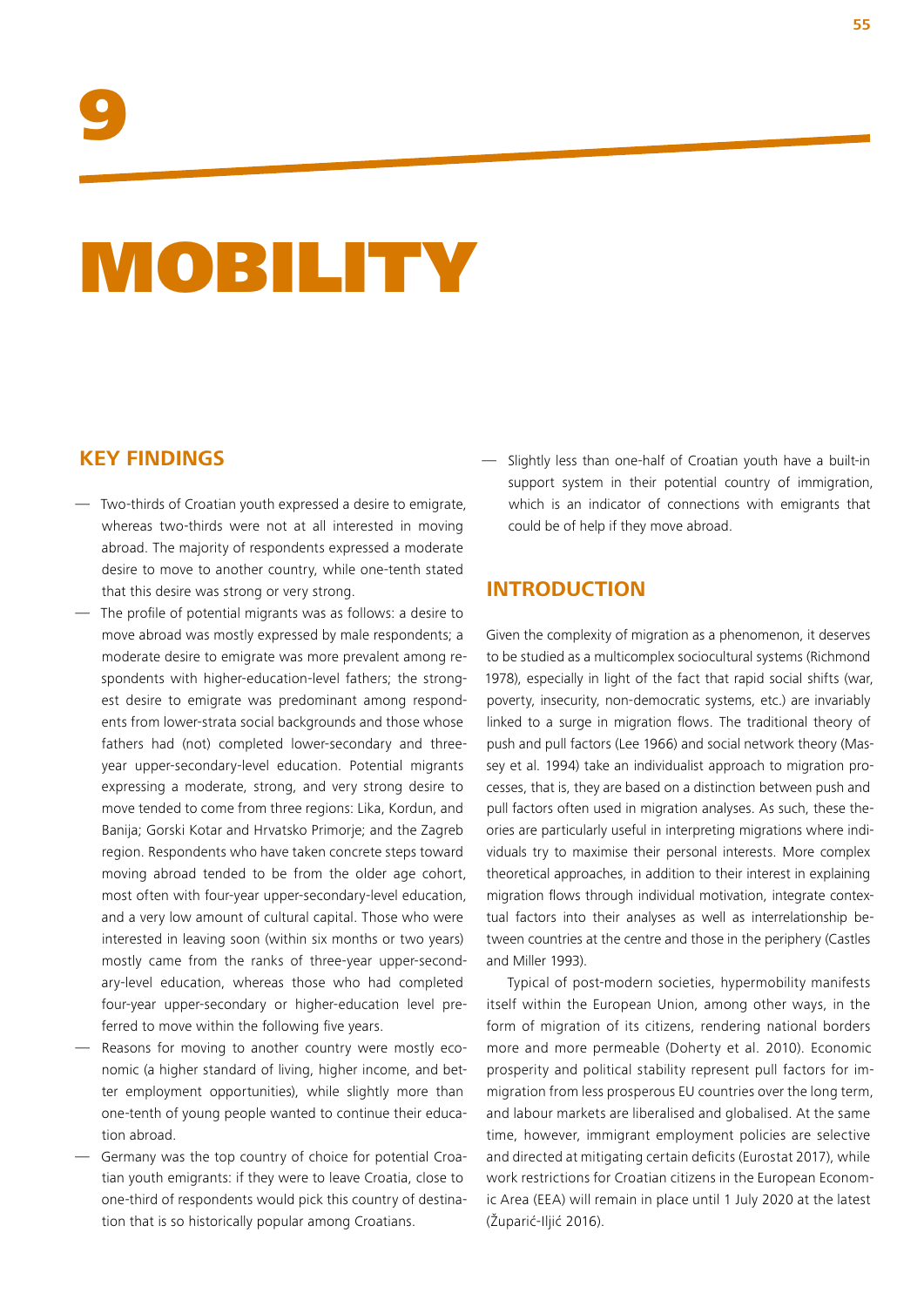While discussions in the previous decade mostly addressed Croatia's brain drain, even to the point of describing it as an academic exodus (Golub 2000, 2003; Adamović and Mežnarić 2003) exceeding "normal" semi-professional mobility, current emigration has intensified further, especially since Croatia joined the EU in 2013. Although Croatia has been depleted of a precious resource for a number of years, losing its highest-educated people to emigration, the fact that wider segments of the population are more interested in emigrating has revitalised issues of demographic loss (Akrap and Čipin 2011) as well as depopulation of certain Croatian regions.

In terms of youth population drain, certain structural factors emerge as prominent: high youth unemployment rates (ranking among the highest in the EU), lack of educational reform, and structural inadequacy of the labour force (Dragun and Relja 2006). These are the three main push factors underlying emigration. In addition, there are a number of general push factors such as adverse economic conditions, decline in living standard, lack of job opportunities within one's field of education and training, long job searches, and pay below what one could expect on the basis of one's qualifications. The pull factors of being able to choose one's position, greater earnings and more favourable entrepreneurial conditions represent stable factors of attraction exerted by many European countries with potential candidates for emigration (Župarić-Iljić 2016: 3).

According to an FES study carried out in countries in eastern Europe and the western Balkans between 2011 and 2015.<sup>77</sup> Croatian youth appear to be less inclined towards geographical mobility than their peers in other countries<sup>78</sup>.

Despite these findings, the number of young people considering emigration with no appealing alternative in Croatia proper is a reason for concern. In this respect, unrelenting youth unemployment, coupled with political instability and growing disenchantment among citizens with the current social, political and economic situation might overcome the fear of the unknown associated with living abroad, potentially fuelling emigration from Croatia even further.

### **EMIGRATION EXPERIENCES**

The emigration experience of studying abroad is a good way for youth to broaden their work and life experience and establish friendships and acquaintances, but it can also be an incentive for emigration (although study-abroad participants, especially scholarship recipients, are more often described as circular migrants) (Adamović and Mežnarić 2003). On the other hand, experience with international education is an indicator of the broader processes of integrating youth in (global European) flows through academic mobility programmes, language courses, internships, and the like. Earlier emigration experience for the purposes of education/training was determined to be the case among five per cent of our research participants. Thus, two per cent of

upper-secondary-level school pupils and students of higher education, respectively, had studied abroad, whereas one per cent of youth had studied abroad for the purposes of vocational education or training. Experience of studying abroad was found mostly among respondents 20 years of age and older ( $\chi^2$ =24.58) and those who were enrolled in or had completed higher education  $(x^2=31.77)$ . They tend to come from families with higher-education-level fathers ( $\chi^2$ =55.90) and households with over 100 books  $(y^2=31.82)$ .<sup>79</sup> An overwhelming majority of respondents (80 per cent) had no experience of education or training abroad and expressed no intention of doing anything about such in the future. A segment of youth was identified (16 per cent), however, who were interested in gaining study-abroad experience in the future despite not having had any at the time of the survey. Respondents who planned to study abroad mostly came from the youngest cohort (19 and younger) and had lower-secondary-level education ( $\chi^2$ =31.77), higher-education-level fathers ( $\chi^2$ =55.90), and families with a great amount of cultural capital  $(x^2=31.82)$ .

In terms of earlier emigration experience, it should be said that a large majority of Croatian youth had no experience of living outside the country longer than six months (95 per cent). Longer stays abroad were mostly noted among respondents 25 years of age or older ( $x^2$ =28.97), those with the highest levels of education or three-year upper-secondary-level education  $(x^2=13.16)$ , and those from families with the greatest amounts of cultural capital  $(\chi^2=14.43)$ .

#### **EMIGRATION ASPIRATIONS**

Compared to the 2012 round of FES youth research in Croatia, youth aspirations to move to other countries dropped by 24 per cent in 2018.<sup>80</sup> Thus, 63 per cent of youth expressed no desire to move in 2018 (Figure 9.1), compared to 39 per cent in 2012. Given that both the 2018 and the 2012 rounds of research solely examined the potential for emigration, we can only speculate and say that respondents who had expressed a strong desire to move abroad in 2012 had done so by 2018, but also that social circumstances have changed, contributing to the concept of moving abroad seeming less attractive.

Figure 9.1 shows the distribution of intensity of the desire or intention of young people to leave the country for a longer period of time. As was noted above, the predominant segment comprises youth who have no intention of emigrating, followed by those expressing a moderate desire to leave (14 per cent). A strong or very strong desire to move abroad was noted by ten per cent of respondents, making them a potentially more solid basis for making the move. It should also be noted that the percentage of those respondents expressing a great interest in moving abroad dropped to 17 per cent, compared to 27 per cent in 2012. A mild interest in moving abroad was voiced by only eight per cent of respondents in 2018. In terms of an expressed intention to leave in the questionnaire, a total of one-third of young people could be said to espouse some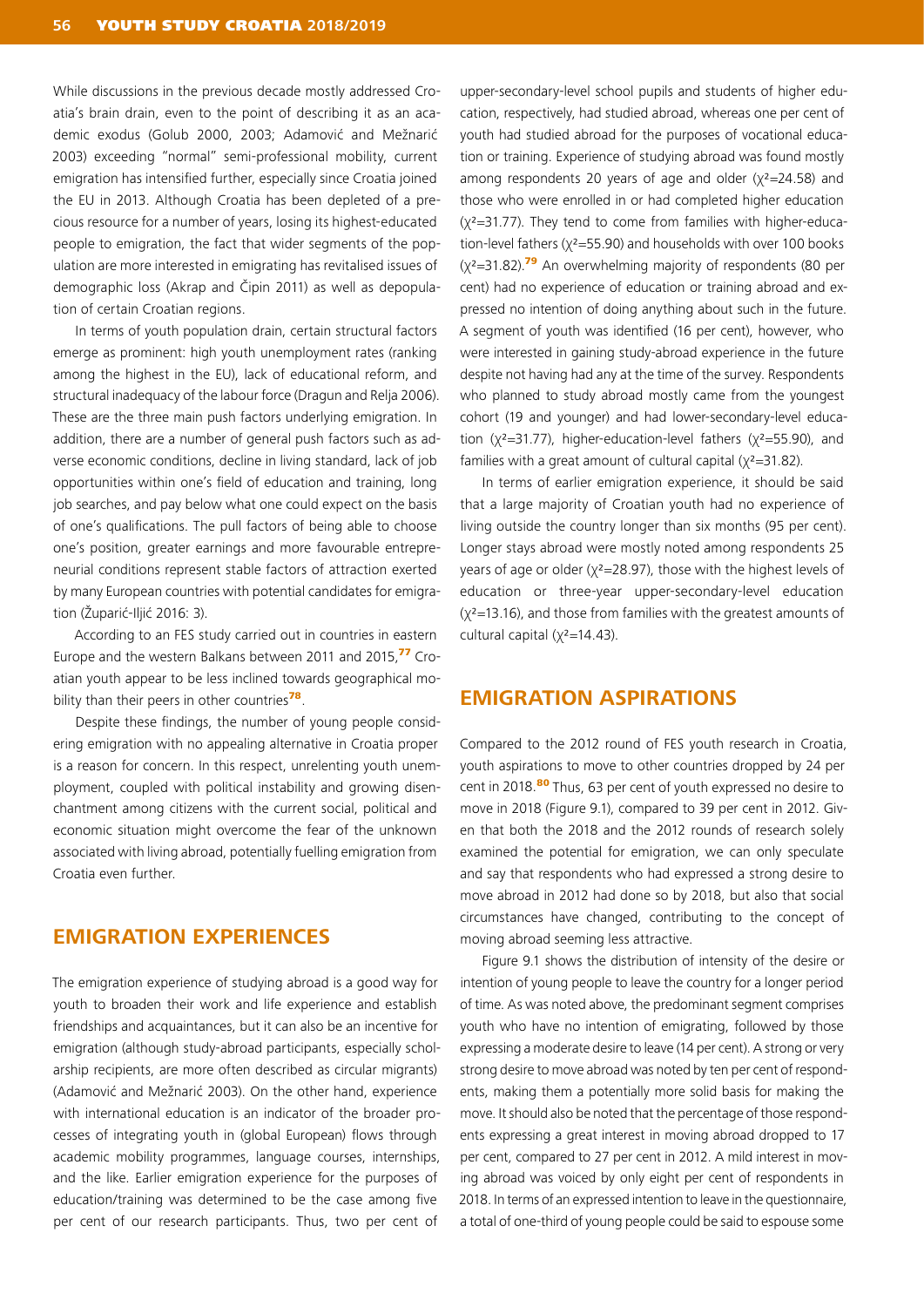

degree of emigration aspiration: this is a high percentage, with a potentially significant socioeconomic impact on society<sup>81</sup>.

The desire to move abroad was expressed mostly by male respondents ( $x^2$ =19.25), who were particularly well-represented among respondents with a strong or very strong desire to leave, whereas female respondents were more prevalent among those who did not intend to emigrate. Fathers' levels of education also proved to be statistically significant in this respect: respondents with a moderate desire to move were significantly more likely to have higher-education-level fathers or fathers who had completed three-year upper-secondary-level vocational training. On the other hand, no particular differentiation according to fathers' levels of education was found among those with a strong or very strong desire to move, besides being slightly more prevalent among those who had (not) completed a lower-secondary and three-year upper-secondary-level education ( $\chi^2$ =31.05). A moderate desire to move abroad was registered among respondents with the greatest amounts of cultural capital, followed by those with low levels ( $x^2$ =40.16). In terms of geographical regions, a moderate desire to move was most common among respondents from the two regions of Lika, Kordun and Banija, and Istria, Gorski Kotar and Hrvatsko Primorje, whereas respondents from Istria and the Zagreb region expressed a strong desire to move abroad  $(x^2=65.79)$ .

A considerable portion of participants who expressed some degree of desire to emigrate were not able to provide an estimated timeline for their potential move, or they did not know when they would make it happen (Figure 9.2).



0% 10% 20% 30% 40% 50%

The most interesting category of respondents was those planning to leave the country in the upcoming six months (nine per cent) because, unlike other participants in the study, they presumably already had concrete plans in place. Among those wanting to leave the country, the highest number were planning to leave within the next five and following two years (a total of 41 per cent) $82$ .

The largest percentage of potential emigrants were uncertain as to how long their stay abroad might be (40 per cent). Next in terms of prevalence were short-term plans, "from one to five years" (14 per cent), and "five to ten years" (11 per cent). The long-term-stay category was chosen by 17 per cent of respondents, with six per cent wanting to live abroad for more than 20 years, and 11 per cent expressing a desire to stay for good. Certainly, the potential drain of youth including those staying abroad for a long period of time can comprise various predictors of this type of move, and the data available in this research is insufficient to explain it. One interesting finding was that five per cent of respondents planned to leave the country for "less than a year," which might include seasonal or temporary employment in neighbouring countries. The short-term option for staying abroad in the questionnaire was predominantly chosen by female respondents (up to a year, and between one and five years' stay), whereas long-term plans (five to ten years, more than ten years and for good) were a more prevalent option among male respondents  $(y^2=19.09)$ , which might be an indicator of seasonal work by women in what are traditionally female-dominated occupations (caretakers, maids, nurses, etc.) in neighbouring countries. The regions of respondents' origin correlated significantly with the aspired length of stay abroad: "less than a year" was most commonly preferred by respondents from Istria, Gorski Kotar and Hrvatsko Primorje, and Dalmatia, whereas Slavonia and Northern Croatia were prevalent in the "one-to-five-years" category. The option to live abroad for more than ten years was the preferred option of Dalmatian respondents, while "for good" was chosen by most respondents from the least developed region of Lika, Kordun and Banija ( $x^2 = 56.75$ ).

With respect to taking concrete steps toward moving abroad, the majority of potential emigrants had not been active (62 per cent), which was to be expected since they were potential emigrants. Nevertheless, actions taken by respondents toward this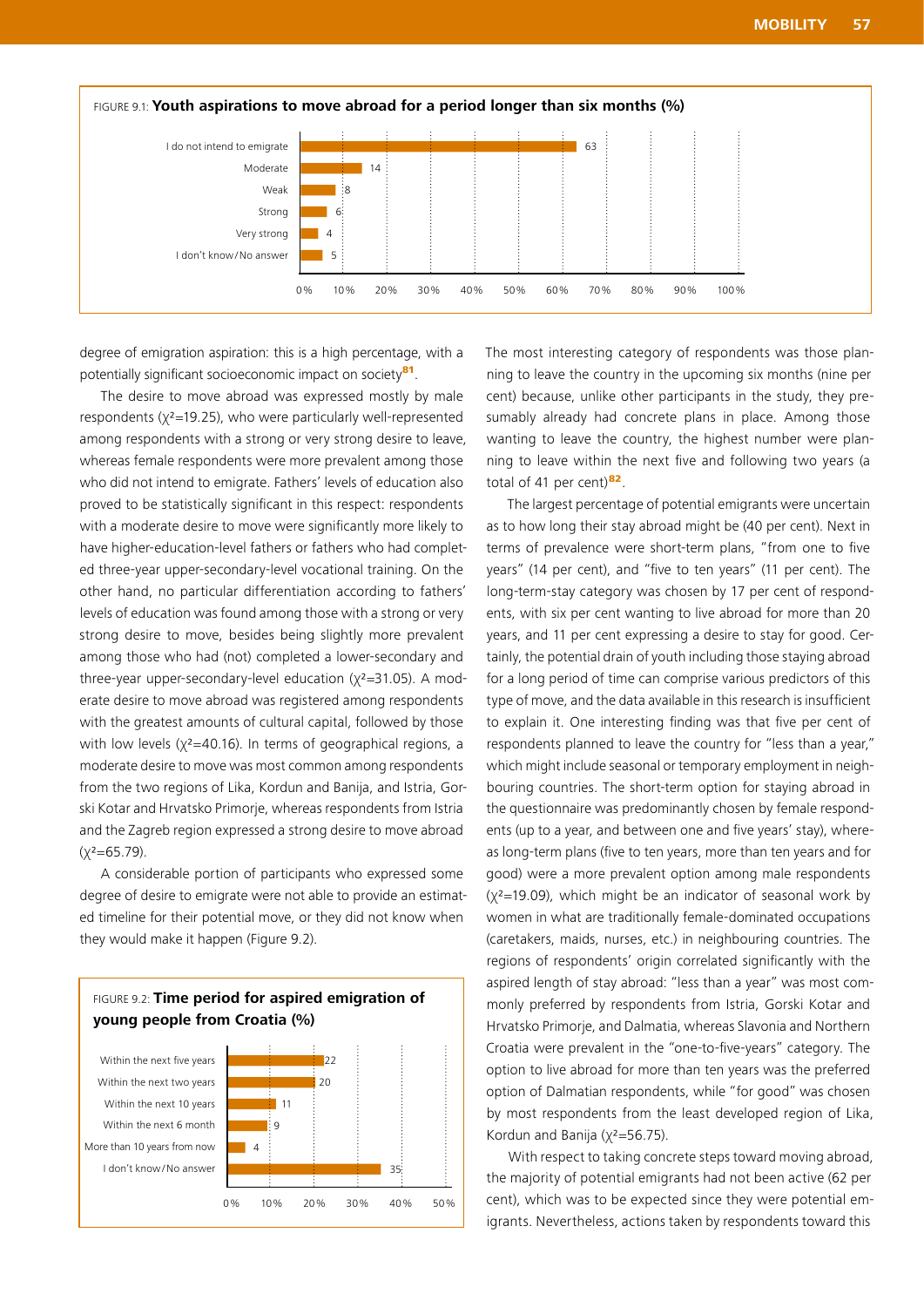goal predominantly included contact with friends and relatives (27 per cent), which suggests connections and networking with emigrants; next was contact with employers (six per cent), and contact with potential universities and schools (five per cent). Two per cent of respondents had contacted embassies, and as many had secured scholarships, which is an indicator of probable academic mobility. This group primarily comprised undergraduate students or higher-education-level respondents  $(y^2=12.60)$ .

Respondents who had taken concrete steps toward moving abroad mostly came from the oldest age cohort (25 and older) (χ2=16.28), most often had a four-year upper-secondary-level education (χ<sup>2</sup>=29.96), and had extremely limited amounts of cultural capital ( $\chi^2$ =15.94). In terms of geographical region, respondents from Dalmatia were the most active in this respect  $(\chi^2=31.16)$ . Similar statistical significances were noted with respect to sociodemographic characteristics of respondents who had contacted family and friends about moving abroad: they also belonged to the oldest age cohort ( $\chi^2$ =18.77), most often had a four-year upper-secondary-level education (χ2=20.43), and came from the regions of Dalmatia and Slavonia ( $\chi^2$ =20.43).

### **MAIN REASONS TO MOVE ABROAD**

Among all the reasons to move abroad, economic factors were clearly predominant: an improved standard of living, better employment opportunities, and higher income thus constituted the most important economic pull factors toward other countries (a total of 68 per cent). In comparison with the 73 per cent response rate citing economic pull factors in the 2012 round of research<sup>83</sup> (improved standard of living and easier employment), the prevalence of economic factors is still highly present in 2018 (Figure 9.3).

The next most popular pull factor in 2018 was better education opportunities: this is a thematically separate pull factor, which has slightly diminished compared to 2012, corroborating the continuity of interest in education abroad by a segment of youth. Cultural diversity and experiencing a different culture did not register as particularly appealing to Croatian youth, and neither did the social and political stability of a potential host country, since these were probably presumed to already exist in the most attractive destinations for emigration. Evidently, few respondents had entrepreneurial interests and would rely on starting their own businesses abroad, or would move to be close to people they cared for. The only push factor among the potential answers featured in the questionnaire, "to escape from an unfavourable situation," was chosen by eight per cent of respondents, only slightly higher than the 11 per cent registered in 2012 (formulated as "to escape the unfavourable situation in Croatia"). In order to further clarify the relevance of push factors presumed to affect emigration potential and to provide a satisfactory explanation regarding the social-political context of moving abroad,



correlations were examined with chosen variables. Respondents whose general outlook for Croatia was bleak were also more inclined to move abroad (r=-.142), as were those who were pessimistic about Croatia's economy in the next ten years ( $r=167$ ). Respondents who were optimistic about their own personal future in the ensuing ten years were also more inclined to emigrate (r=.154). As far as political factors go, respondents who expressed general dissatisfaction with the state of democracy in Croatia (r=-.219), and those identifying themselves as on the left wing of the political spectrum (r=-.100) were also more likely to be interested in emigrating.

Of all sociodemographic variables, only age proved to be statistically significant: the oldest respondents (25 years of age and older) were more likely to leave to improve their standard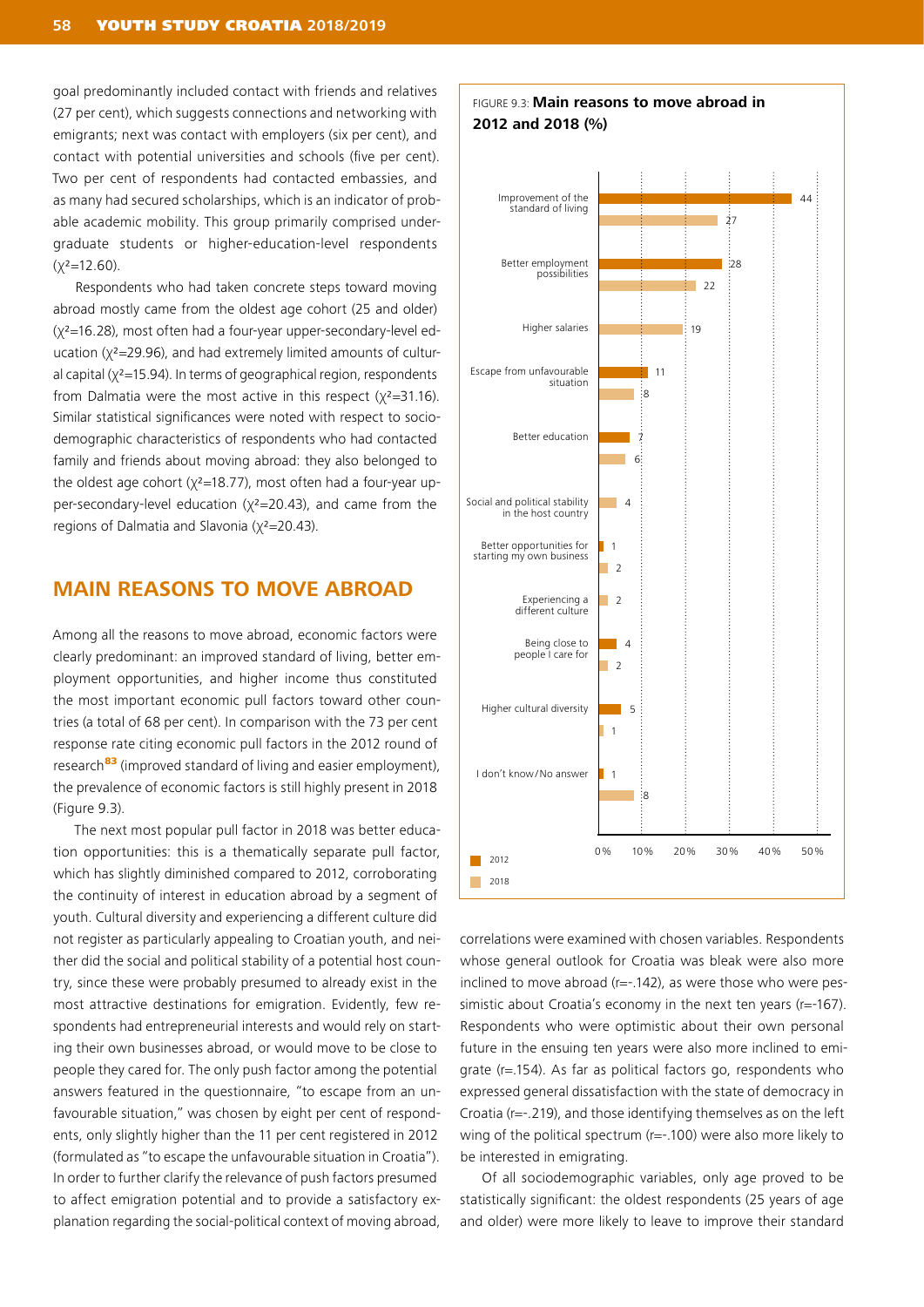of living, while the youngest (19 and younger) were more likely to move for better education and career opportunities ( $x^2$ =22.16), which is consistent with the findings presented above.

### **HOST COUNTRIES**

To date, studies of the emigration potential of Croatian youth (Ilišin et al. 2013; Potočnik and Adamović 2018) have established that young people are likely to consider historically popular countries of destination for Croatian citizens as potential destinations for their own emigration. This primarily means Germany and Austria, but as of late, new channels of emigration to the United Kingdom and Scandinavian countries have also opened up. The top-ranking potential host countries for Croatian youth were Germany (33 per cent), Austria (nine per cent), United Kingdom (eight per cent), Sweden and Switzerland (six per cent each), and the USA (five per cent); other countries were chosen by less than five per cent of respondents each, while 11 per cent of respondents were undecided.<sup>84</sup> This variable is not entirely comparable to the findings produced by the 2012 round of youth research, although Germany ranked at the top even back then (with 20 per cent of respondents), followed by "other EU countries" with 21 per cent, the USA (18 per cent), Australia (ten per cent), and other countries or groups of countries.

The former round of FES youth research (Potočnik and Adamović, 2018) found that Croatian youth had to a certain extent already established support networks in their potential host countries of immigration, and that they also had basic information to find their bearings in new circumstances.

The latest data shows that 44 per cent of Croatian youth have support networks in their potential host countries for emigration, but only a smaller share had enough information to successfully find their way in a new country. Respondents were relatively undifferentiated with respect to their existing support networks in potential host countries: statistically significant correlations were only found with regard to the level of education  $(x^2=35.35)$ , namely in the sense that youth with three-year upper-secondary-level education could expect to rely on such networks to the

greatest extent (62 per cent), and those with lower levels of education to the least extent. This finding was to be expected, given the fact that youth with lower levels of education, that is, youth from the youngest age cohort, were not yet able to build support networks abroad.

As Figure 9.4 shows, slightly less than half the respondents were familiar with conditions in the labour markets of their potential host countries, 45 per cent claimed to be familiar with housing options, while as little as 28 per cent were acquainted with legal requirements governing entry and stay in the country, and as few as 22 per cent were knowledgeable about welfare benefits.

Croatian youth seem to be relatively homogenous in terms of how familiar they are with opportunities and conditions facing immigrants in their potential host countries: differences were noted at the regional level, and only with respect to familiarity with employment opportunities ( $\chi^2$ =28.66) and cultural norms and values (χ2=30.68). Youth from Slavonia felt most prepared to face the labour market in their host countries, while those who felt least prepared came from Lika, Kordun and Banija. Youth from the Zagreb region considered themselves most acquainted with the cultural norms and values of their potential destination countries, while their peers from Slavonia, and Lika, Kordun and Banija ranked lowest in this respect.

Successful acclimatisation in a host country greatly depends on one's knowledge of the local language: our research findings suggest that most Croatian youth could successfully find their way using their language skills. 12 per cent of respondents claimed to be highly proficient in the official language of their top-choice potential host country, 39 per cent claimed to have a good (working) knowledge of the local language, 32 assessed their own communication skills as basic, while 17 per cent stated that they had no knowledge of the host-country language whatsoever.

If their command of the local language of the host country was insufficient, the majority of youth were willing to learn it (80 per cent), 17 per cent were not certain, whereas three per cent were resolutely unwilling to do so.

In the context of the Croatian youth drain to other countries, public discussions (for the most part carried out via Internet

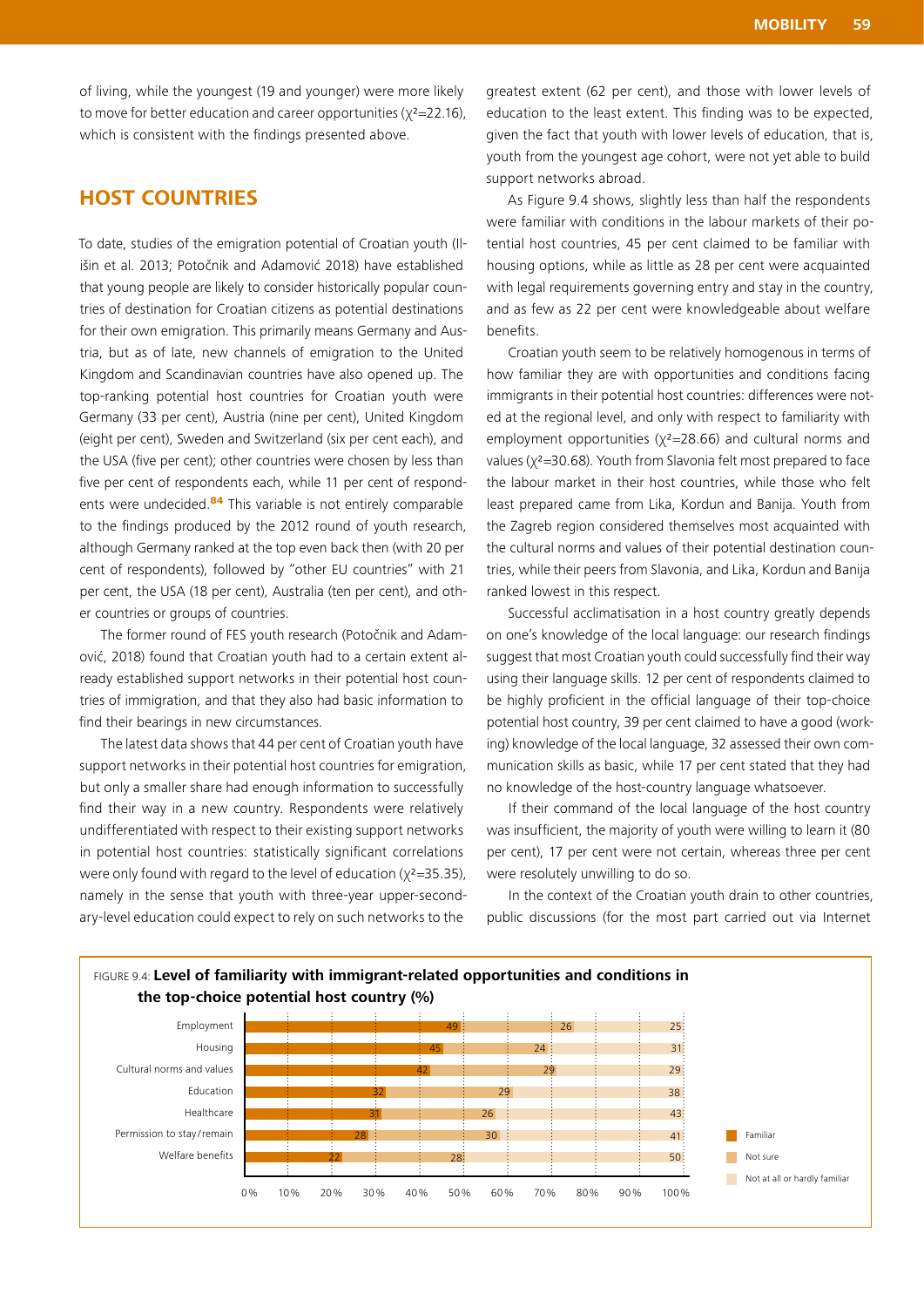portals and print media) often address collateral losses suffered by the country, as well as opportunities and downsides of emigration faced by youth in their countries of destination. Rarely addressed, though, are the ways in which immigrating youth can contribute to the development and prosperity of their host countries: in this respect, it might be useful to provide insight into this aspect of potential emigration. The majority of Croatian youth believed that they could contribute to their potential host countries, namely in the following ways: by demonstrating high job performance (94 per cent), by being loyal citizens (93 per cent), and by transferring and sharing specific knowledge and skills with others (94 per cent). Also, 82 per cent of respondents thought they could contribute to their host countries' scientific or cultural development, while the least share (which was nevertheless a majority) of 68 per cent saw their potential contribution in terms of accepting a job that was less desired by the local population. Respondents' statements on potential contributions to their host countries were fairly homogeneous: the only differentiation noted was the correlation between accepting a job less desired by the local population and their regional background  $(y^2=23.70)$ : this potential contribution was selected by the largest share of youth from Lika, Kordun and Banija (87 per cent), and the least share by youth from Northern Croatia (53 per cent). The regional distribution of youth who selected this option suggests that a willingness to accept jobs unattractive to the local population was more likely among youth coming from regional backgrounds characterised by poor employment options, as opposed to youth from more developed regions with better job options, who were less willing to accept jobs not preferred by their peers in their potential host countries.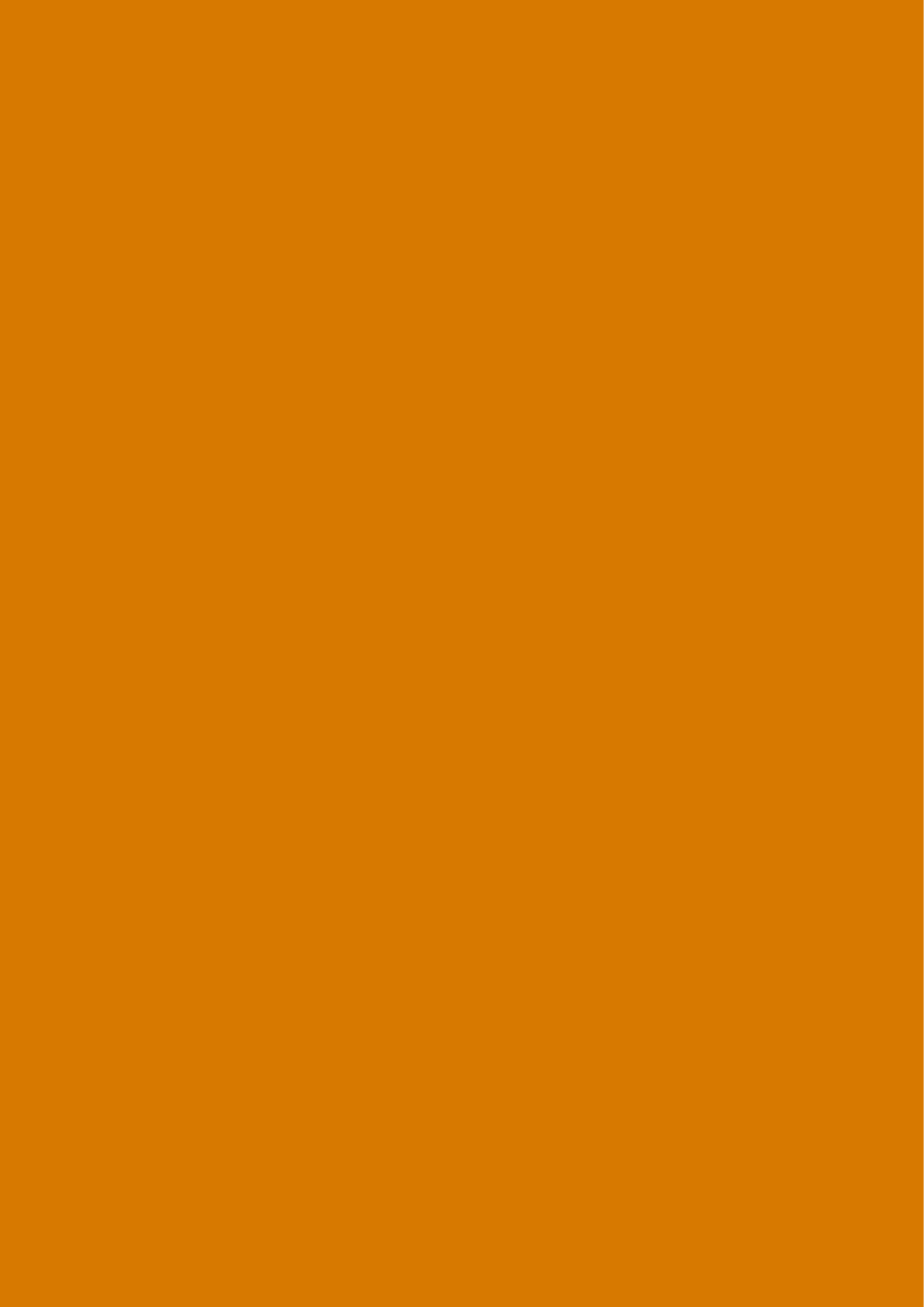

# LEISURE AND LIFESTYLE

### **KEY FINDINGS**

- The leisure time of Croatian youth is predominantly devoted to entertainment and relaxation activities, with considerably less participation in activities contributing to personal growth and development. Especially intriguing in this respect was the finding that almost one-quarter of Croatian youth never engage in sports, suggesting an underdeveloped awareness of the importance of physical activity in health maintenance and life-quality improvement.
- Almost all Croatian youth have everyday access to the Internet, which they mostly use for social networking and to share various content. An indicative finding in this respect was the fact that the majority of youth did not possess enough awareness of potential abuse of personal data, nor had they developed adequate strategies for building their network of virtual friends or turning them into close, real-life friends.

### **INTRODUCTION**

Leisure time is an area of everyday life that is of particular importance to young people due to its socialisation potential. In this respect, what youth and leisure have in common is a pronounced dynamic and openness to new trends. Leisure time is also a very important segment of lifestyle, understood as "the means of satisfying an individual's personal needs in certain group circumstances in social life" and identified in the spheres of consumption, free time, and communication (Pešić 1977: 126).

The dominant theoretical approach in the sociology of leisure understands leisure time as a residual category, that is, as an individual's spare time after performing their socially compulsory

activities (which include formal education and learning). In this respect, true leisure time is characterised by indulging in activities involving one's own free will, apart from the so-called semi-free obligations of society and family (Dumazedier 1967), that is, time primarily characterised by "freedom, choice, and self-determination" (Rojek 2010: 4).

This outline of the relationship between work and leisure reflects scientific studies on leisure that found their starting point over half a century ago: during the rise of the so-called welfare state, material standard and consumption increased considerably, and leisure time gained increasing importance when it came to improving the quality of contemporary life. However, the phenomenon of leisure came to be reconsidered with the neoliberal era that began in the 1980s and the changes brought about by post-industrial society and their intensification due to economic crises. On the one hand, job insecurity, the demands of career-building, and the steady rise of consumerism have contributed to an expansion of working time at the expense of non-working time. On the other hand, the emergence of information technology ushered in "telecommuting" and work being performed outside of established work spaces, blurring the distinction between working and non-working time and requiring a reorganisation of everyday life (Rojek 2010).

In tandem with the changes occurring in the sphere of leisure, the general increase in levels of education and the variety of available leisure venues and content (created by the welfare society itself), particularly mediated by mass media and new technologies, are expected to contribute to even more versatile ways of spending leisure time (Harris 2005). This involves the quality of leisure, which is linked to its functions. These functions have been summarised by J. Dumazedier (1974) into three basic groups: rest and recuperation, entertainment and pastime, and personality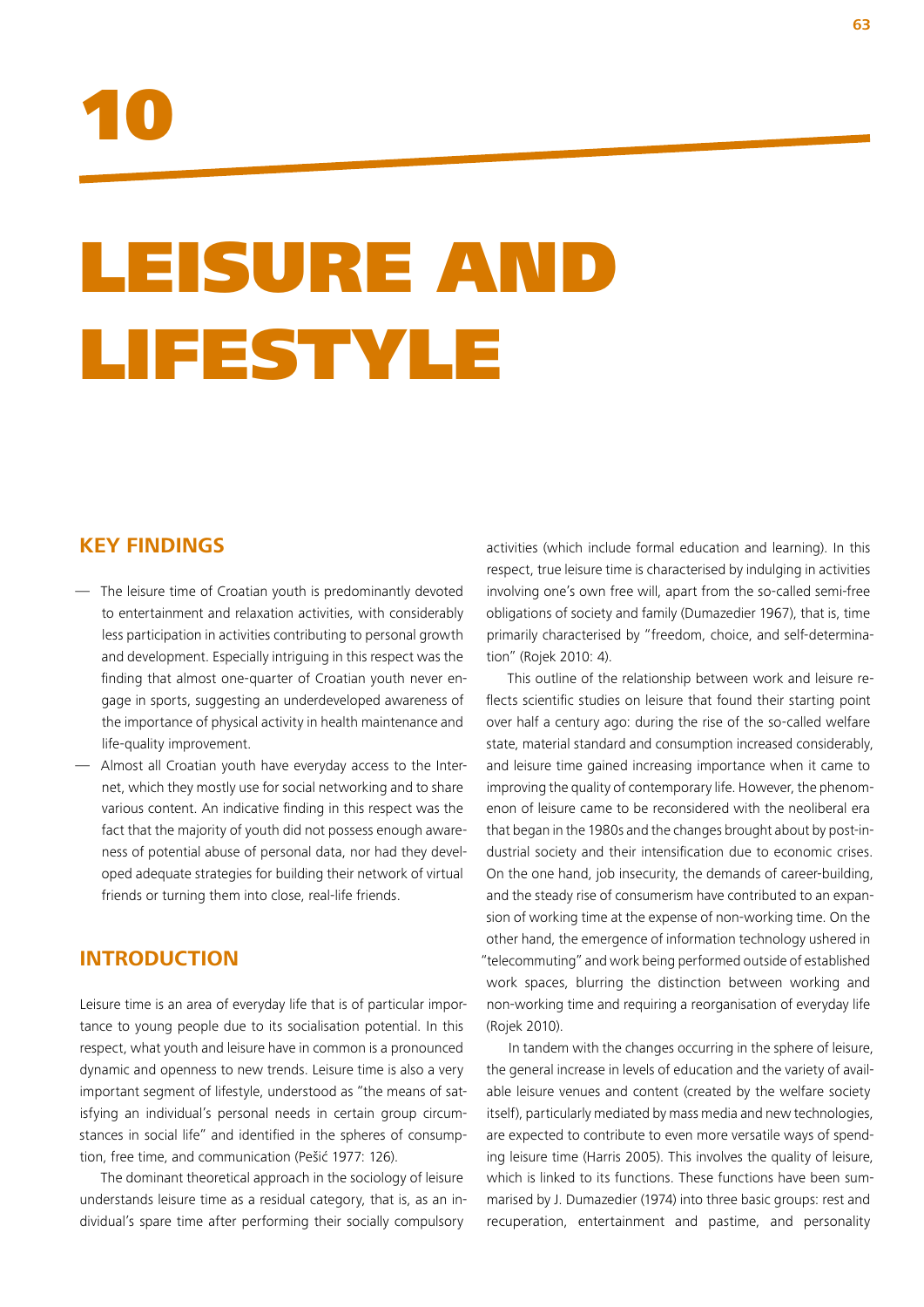cultivation and development. Ways of spending one's leisure time, although primarily observed in relation to socially compulsory work, correlate with a number of other factors. This view is shared by the pluralist approach to leisure (Harris 2005; Rojek 2005; Roberts 2006; Rojek et al. 2006; Shildrick and MacDonald 2006), which holds that the free choice of leisure activities is conditioned by previous socialisation influences as well as existing situational circumstances, i.e., it results from the interaction between subjective and objective factors.

As these theoretical perspectives show, leisure is subjected to a wide variety of requirements, which tend to be even more salient with regard to young people. In this regard, leisure time is understood as a suitable playing field for desirable and long-term socialisation effects because it involves informal (spontaneous) learning in adequate spaces which conform with youth interests (Lefebvre 1991; Zeijl et al. 2002; Wilson et al. 2010; Gammon and Elkington 2015). The fact that the requirements of a cultivating, enriching leisure are difficult to achieve is corroborated by research results, which repeatedly point out that the free time of young people – as well as other population groups – in all contemporary societies is mostly consumed by activities the primary function of which is entertainment and pastimes, which are in turn strongly affected by consumerism<sup>85</sup> (Miles 1998, 2000; Roberts and Fagan 1999; Zeijl et al. 2002; Roberts et al. 2005).

### **HOW LEISURE TIME IS SPENT**

Tendencies regarding leisure time of young people identified in 2018 (Figure 10.1) and the hierarchy of activities examined were consistent with youth affinities established in previous studies. However, a comparison of findings regarding frequent participation in particular activities with results from 2012 (Ilišin et al. 2013: 70) showed a decrease in the frequency of listening to music (from 80 to 73 per cent) and going out with one's friends (from 67 to 57 per cent), an increase in watching films (from 52 to 63 per cent), with the frequency of engaging in sports and reading books and/or newspapers remaining the same.

With respect to the frequency of participation, three groups of youth leisure activities have emerged in 2018. The first group comprises activities in which the majority of young people engage frequently, one-fifth to one-third occasionally, and one to two percent never. In other words, the everyday lives of a majority of Croatian youth are to a large extent preoccupied with family,<sup>86</sup> listening to music, socialising, and relaxing with no other activities.<sup>87</sup> watching films and going out with friends, mostly to cafés/ bars or clubs (which is a frequent activity for 46 per cent, and an occasional one for 47 per cent of youth). These are therefore activities related to entertainment, pastimes, and relaxation. The second group comprises activities in which the majority or the greatest number of youth participate occasionally, one-quarter to one-third frequently, and 12 to 39 per cent never. This includes leisure time spent shopping, engaging in sports, playing video



 $\mathcal{L}_{\mathcal{A}}$ Never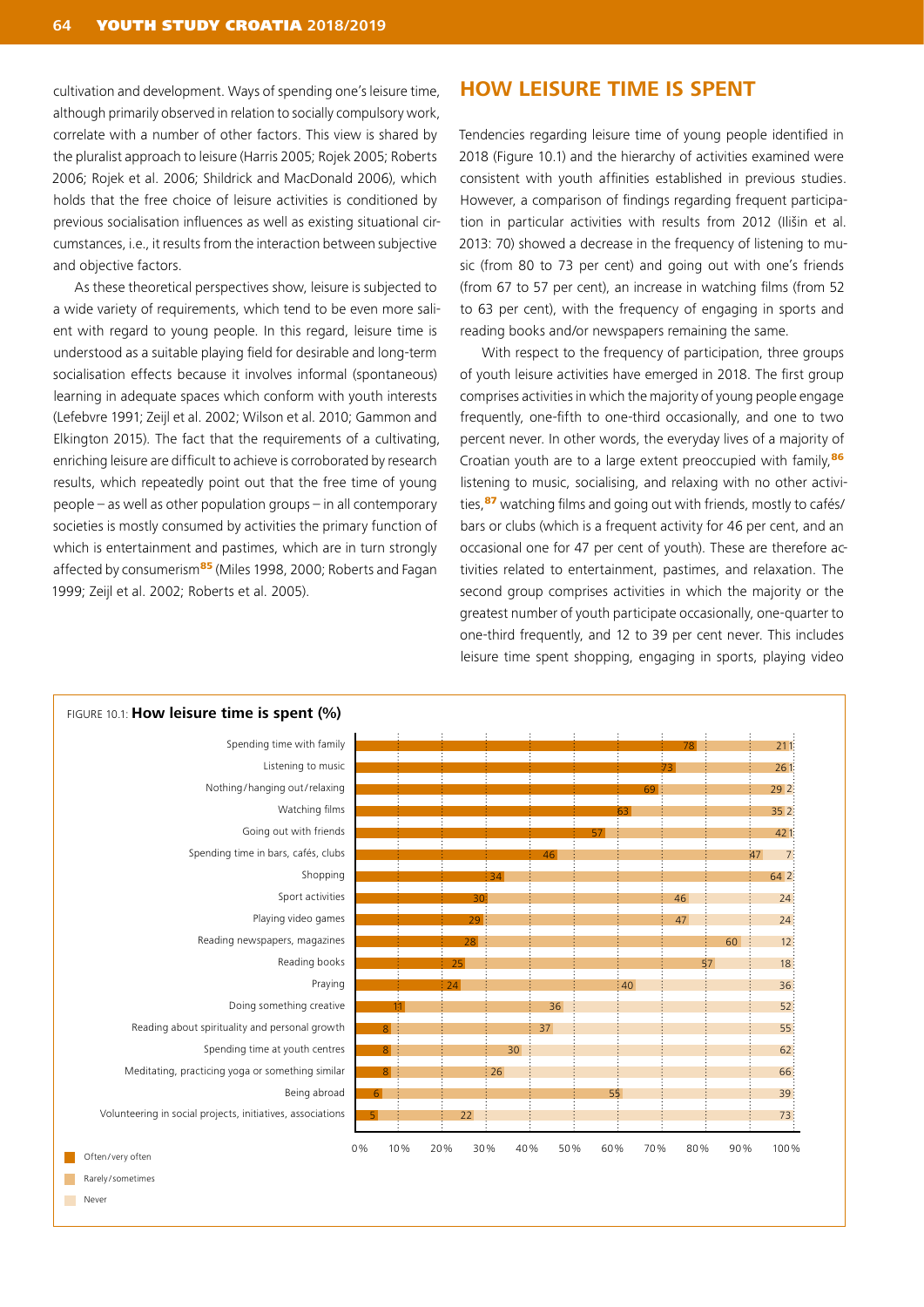games, reading newspapers and books, prayer, and travelling abroad (which was a frequent activity for six per cent of respondents). In this context, it should be noted that as many as 24 per cent of Croatian youth never engage in sports activities and 18 per cent never read books, which is consistent with findings from earlier studies. Evidently, there is a need to stimulate the development of reading habits among young people, as well as a healthy lifestyle based on regular physical activity. The third group of activities are those in which the majority of young people never participate, one-fifth to one-third participate occasionally, and five to eight per cent participate frequently. These are creative activities, reading literature on personal development and spirituality, spending time at youth centres (which are scarce in Croatia to begin with), meditating and practising yoga, and volunteering<sup>88</sup>.

The fairly numerous activities were grouped into five factors through factor analysis: *orientation toward spirituality and social engagement* (factor 1); *entertainment and relaxation* (factor 2); *preoccupation with going out* (factor 3); *orientation toward personal development* (factor 4); and *preoccupation with video games and sports* (factor 5).<sup>89</sup> *Orientation toward spirituality and social engagement* is a free-time pattern characterised by activities and content that contribute to an individual's personal spiritual growth and getting involved with their community. This pattern was present at above-average levels among female respondents (t=4.03) and higher-education-level respondents (F-ratio=6.84), as well as those with higher-education-level fathers (F-omjer=21.97); it was below average among male participants who had completed three-year vocational upper-secondary-level schools whose fathers had the same level of education. *Entertainment and relaxation* is a field filled with activities and content which have now been "typical" of contemporary youth leisure time for decades. As widespread as these activities were, Croatian youth still differed in terms of age (F-ratio=12.75), level of education (F-ratio=6.42), and fathers' level of education (F-ratio=17.53): an above-average inclination to engage in such activities was noted among the youngest survey participants who had completed lower-secondary or three-year vocational upper-secondary-level schools whose fathers had achieved a three-year upper-secondary-level education. Although *preoccupation with going out* was also highly prevalent among Croatian youth, considerable differences were to be found regarding which activities were preferred. Namely, going to cafés with friends was most popular among male respondents (t=-5.02) and those aged 20-24 (F-ratio=23.15), who had completed a four-year upper-secondary-level education (F-ratio=36.63), and least popular among the youngest participants who had completed their lower-secondary-level education. *Orientation toward personal development*, evidenced by dedication to reading and creative activities, was present on an above-average level among female respondents (t-ratio=6.13) and higher-education-level respondents (F-ratio=34.30), with higher-education-level fathers (F-ratio=25.29), and below average among participants who had completed a three-year vocational upper-secondary-level education and those whose fathers had

lower levels of education. *Preoccupation with video games and sports* was, expectedly, particularly widespread among the youngest cohort (F-ratio=68.07) and male respondents (t-ratio=-14.43). those with a lower-secondary-level education (F-ratio=30.91), but also among respondents with higher-education-level fathers (F-ratio=8.46). At the same time, these activities were least popular among respondents with three-year vocational upper-secondary-level education whose fathers had the same, or lower, level of education. In short, there are striking differences in leisure preferences among Croatian youth, who are in turn influenced by the type and conditions of their socialisation<sup>90</sup>.

### **INTERNET USE**

Over the last 15 years, most young people in Croatia have had Internet access, with these numbers growing continuously. 98 per cent of study respondents had everyday Internet access in 2018 (only four per cent more compared to 2012). The fact that the average time of 3.49 hours a day spent online has seen only a mild increase is therefore not surprising. At the same time, the average time of devoted daily to watching television has decreased to 2.26 hours, down from 2.48 six years previously (Ilišin et al. 2013). Accordingly, one hour a day was devoted to watching television by 28 per cent and to Internet use by 15 per cent of youth, whereas four and more hours were spent watching television by 15 per cent and online by 30 per cent of youth. These data are indicative of not only a continuous – although not drastic – retreat of the medium of television in the context of the upsurge in Internet use, but also of the emergence of potential Internet addiction in some youth subgroups. No statistically significant differences were found in this respect with regard to age, gender, level of education of respondents or their fathers, which suggests that Internet use is evenly distributed among Croatian youth. On the other hand, watching television did correlate with the level of education of respondents (F-ratio=15.30) and their fathers (F-ratio=18.01): it was above-average among youth with three-year vocational upper-secondary-level education whose fathers had the lowest levels of education, and below-average among respondents who had completed four-year upper-secondary-level education and those with higher-education-level fathers.

As is shown in Figure 10.2, the predominant purpose of Internet use is to communicate using social networks and Skype, Viber, and the like (which have seen a 28-per cent rise since 2012). Besides communication, most respondents also used the Internet to download or listen to music, for education or work purposes, to read the news or find information (which has seen an 11-per cent decrease in the past six years), sharing pictures, video and music, and sending and receiving e-mail (which has dropped by nine per cent). About one-third of youth stated that they often downloaded or watched videos or films and played games, while one-fifth used the Internet for online banking, and the least share used it to comment on products or services or shop online<sup>91</sup>.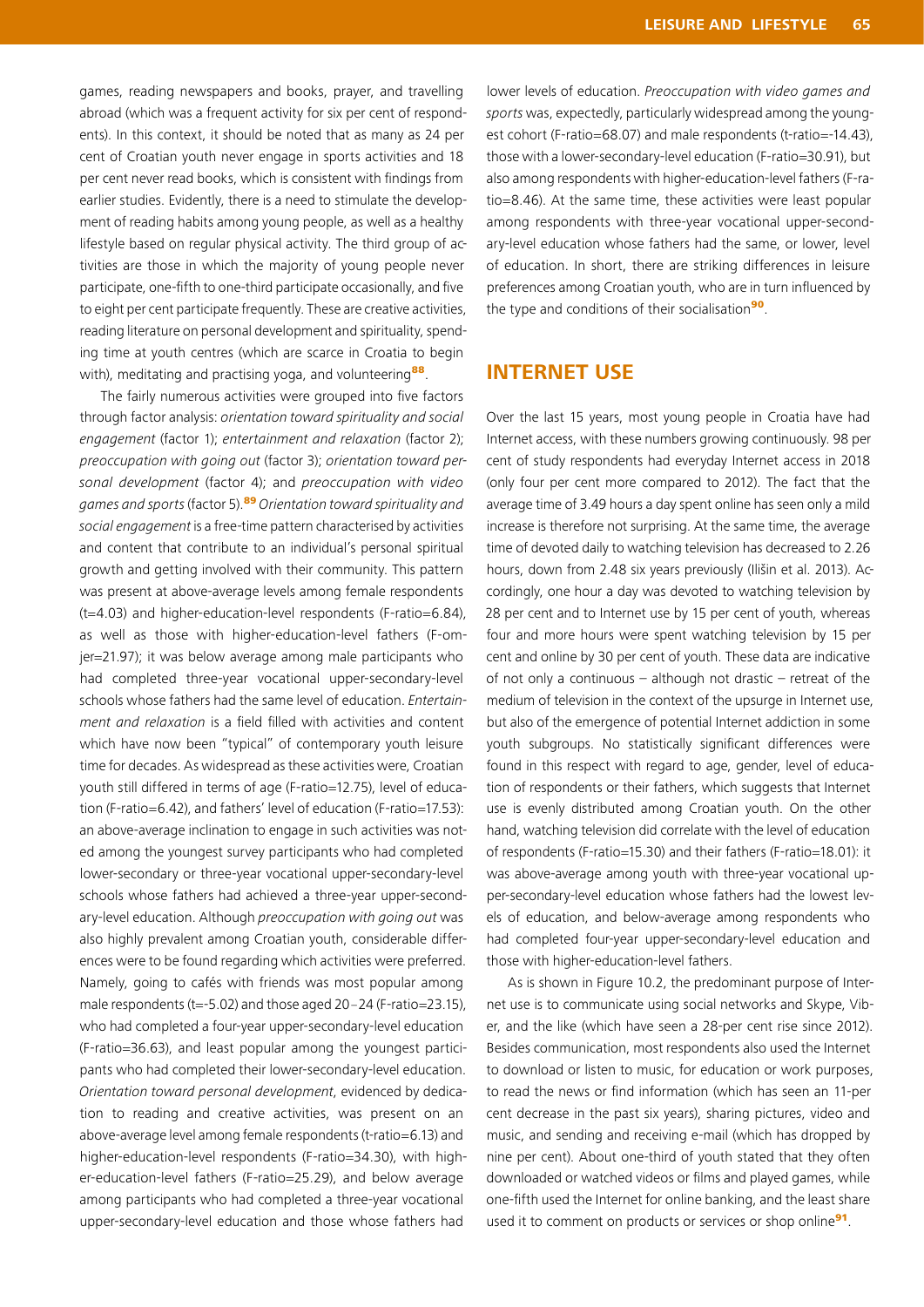![](_page_67_Figure_1.jpeg)

The purposes of Internet use examined were grouped into three categories using factor analysis. Factor 1 was dubbed *utilitarian purposes*, factor 2 *downloading and sharing content*, and factor 3 was called *communication purposes*. <sup>92</sup> *Utilitarian purposes* of Internet use increased with age (F-ratio=50.51), and particularly with the level of education of respondents (F-ratio=124.83) and their fathers (F-ratio=35.77).

*Downloading and sharing content* was above-average among youth who had completed lower-secondary-level education (F-ratio=7.33) and had higher-education-level fathers (F-ratio=6.54), while the opposite was observed among respondents who had completed a three-year vocational upper-secondary-level education and among those whose fathers have the same level of education. This factor was particularly prevalent among male respondents (t-ratio=-6.01), and tended to decline with age (F-ratio=16.79). *Communication purposes* of Internet use were more prevalent among female than male respondents (t=2.75), and below-average among respondents with lowest-educated fathers (F-ratio=7.6). These findings suggest a slightly higher homogeneity of respondents than that in the case of leisure: it can thus be presumed that the level of maturation and education and social background contributes considerably to the formation of a critical outlook and selective use of Internet content.

### **VIRTUAL AND REAL FRIENDS**

In the context of only two per cent of youth never accessing social networks, it is logical to expect that almost all young people have established networks of virtual friends. Research data shows that the least share of youth (ten per cent) had 50 or less social network friends, and the largest share (44 per cent) had 51–200 friends. 26 per cent of respondents had 201–500 friends, 14 per cent had 500 or more, and 19 per cent did not know or did not provide an answer. These results suggest that the majority of Croatian youth are not inclined to create a large circle of virtual friends (200 and above). The number of virtual friends was also found to increase with the level of respondents' education  $(y^2=26.43)$ .

As expected, the number of respondents' virtual friends who also happened to be their (real) friends in everyday life was much smaller. Namely, 19 per cent of respondents had up to five such friends, the same percentage had 6–10, 21 per cent had 11–20, 22 per cent had more than 20 such friends, and 19 per cent did not know or did not have such friends. A calculation of the average number of real-life friends from social networks, which amounted to 23, was another indicator of a "real-life-friends inflation" of sorts. In this case, no variations were found in the number of real-life friends from social networks with regard to respondents' traits. Despite the widespread access to social networks, respondents were divided in their perception of whether these networks handled their personal data responsibly. In this respect, 32 per cent of respondents considered social networks to be completely or mostly untrustworthy, 33 per cent considered them both trustworthy and not, 28 thought that their data was being used responsibly, and seven per cent did not know. This mild inclination to believe that social networks do not behave responsibly also rose slightly with the level of education of respondents ( $\chi^2$ =20.55) and their fathers ( $\chi^2$ =33.38).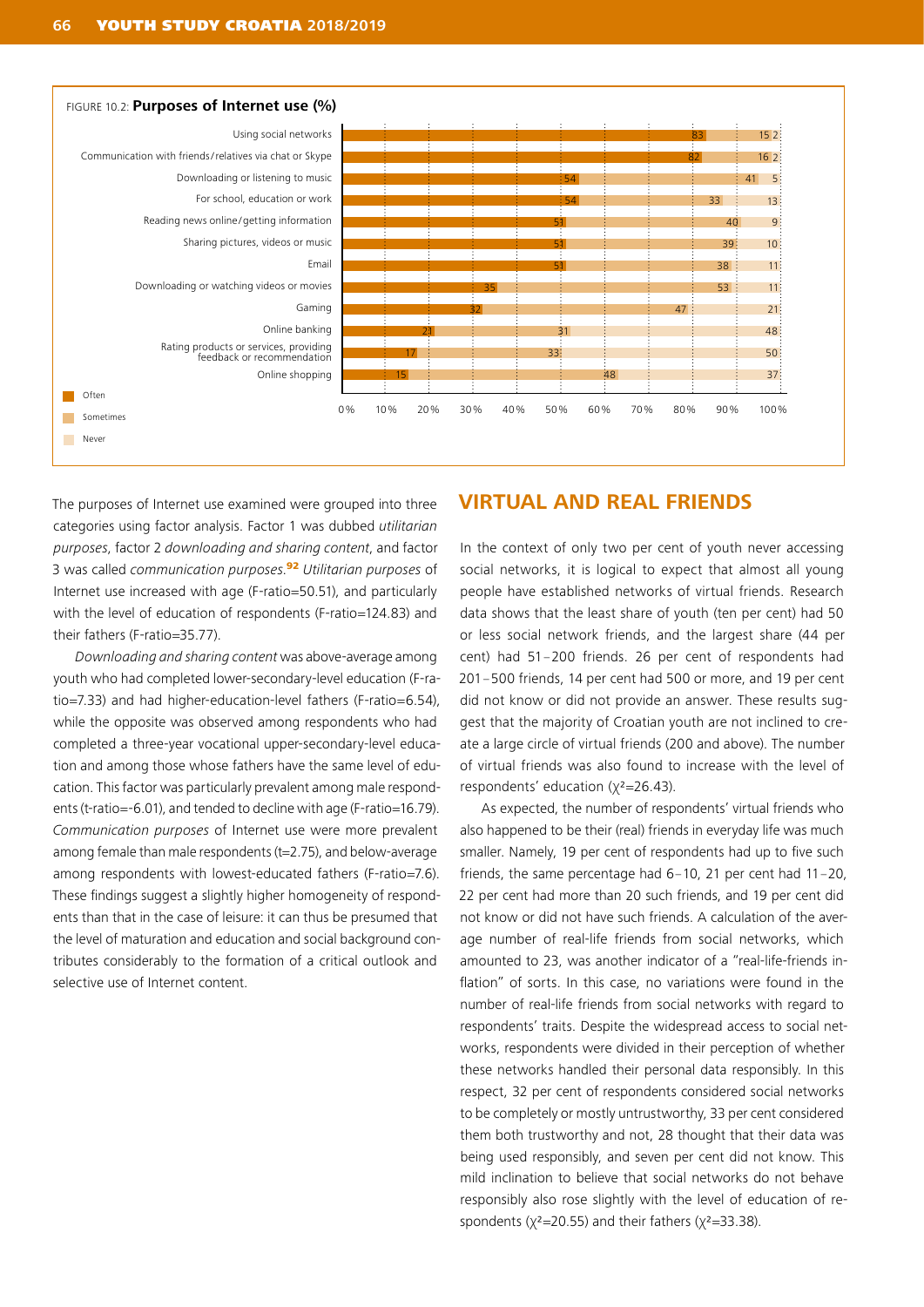### **TRANSITION TRAJECTORIES OF MAJOR LIFE EVENTS**

Transition from youth into adulthood is marked by key events, such as completing one's education, finding employment, and starting a family of one's own. According to this research data, 48 per cent of Croatian youth had completed their formal education (most commonly at the age of 18), 45 per cent had found full-time jobs (at 21), 19 per cent had left their parental home (at 22), 18 per cent had moved in with their partner (at 23), 13 per cent had been married (at 24), and 12 per cent had had at least one child (at the age of 24). Consequently, and consistently with the prolonged youth phenomenon, the majority of Croatian youth had yet to experience their key life events. Table 10.1. shows the most common (median) age of key life events for Croatian youth with respect to gender and level of education.

These stages clearly suggest a synchronised pattern of growing up and social maturation, or entering adulthood. Especially indicative is the tendency for a prolonged education process to also delay other key life events that mark the transition to adulthood. However, a patriarchal matrix also emerged, according to which young women experienced key life events, especially those related to having families of their own (getting married and becoming parents) at a somewhat younger age than their male counterparts. In contrast to this trend, women tend to complete their formal education at a slightly later age than men: this is a consequence of the increased number of women attaining higher levels of education.

#### TABLE 10.1: **Age of key life events by gender and level of education**

| Life events                                                  | <b>Sex</b>    |             | <b>Educational level</b> |                                          |                            |                   |
|--------------------------------------------------------------|---------------|-------------|--------------------------|------------------------------------------|----------------------------|-------------------|
|                                                              | <b>Female</b> | <b>Male</b> | <b>Primary</b><br>school | <b>Vocational</b><br>secondary<br>school | <b>Secondary</b><br>school | <b>University</b> |
| Finished formal education<br>(school / college / university) | 19            | 18          | 16                       | 18                                       | 18                         | 24                |
| Started first temporary job                                  | 21            | 21          | 17                       | 20                                       | 20                         | 24                |
| Completely moved out of parents'<br>household                | 22            | 23          | 17                       | 22                                       | 22                         | 24                |
| Started living with partner                                  | 22            | 24          | 20                       | 22                                       | 22                         | 25                |
| Got married                                                  | 23            | 25          | 22                       | 23                                       | 24                         | 25                |
| Had first child                                              | 23            | 25          | 22                       | 23                                       | 24                         | 26                |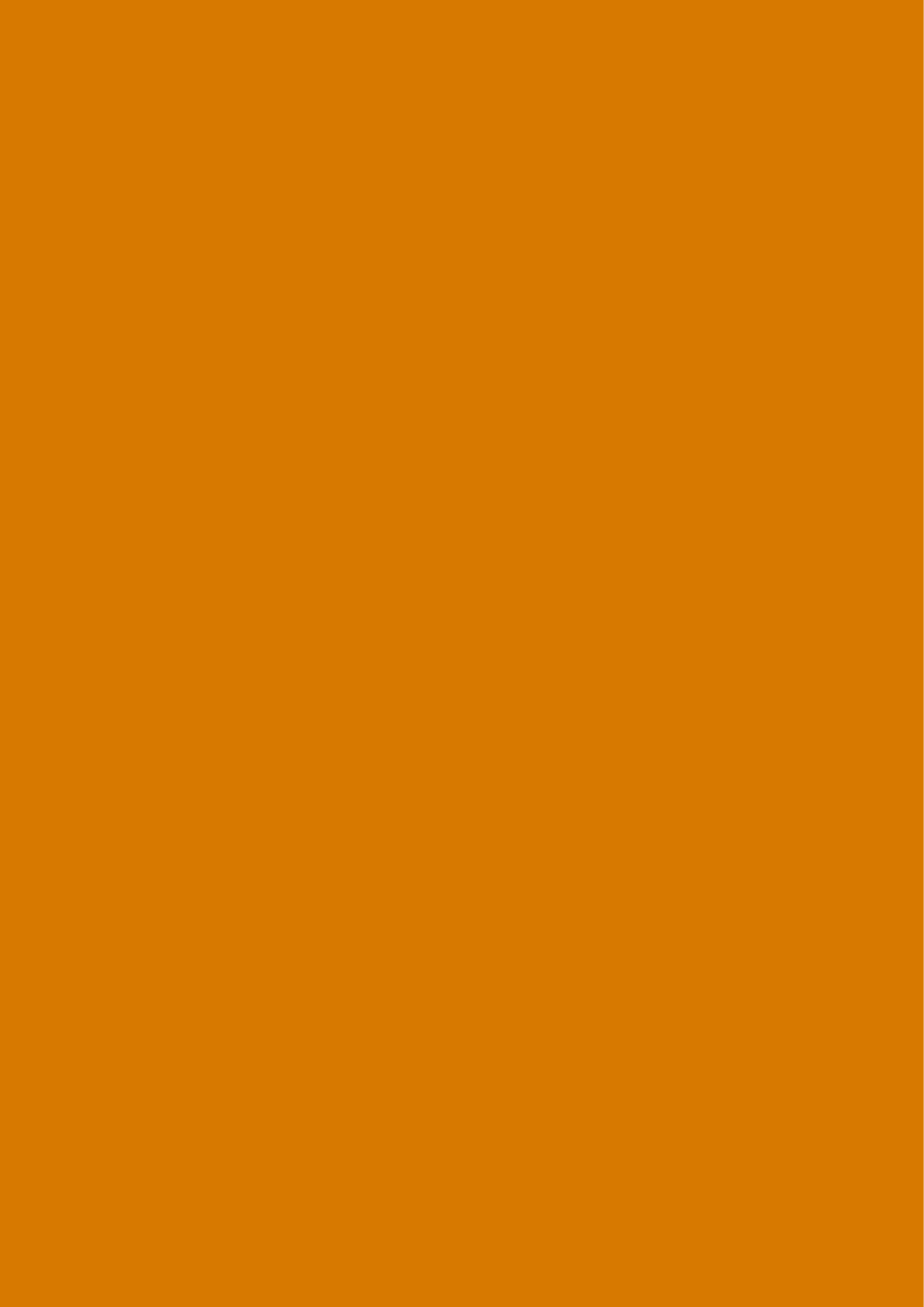# CONCLUSIONS

This *FES Youth Studies Southeast Europe 2018* Croatia report is based on the findings of research conducted on youth 14– 29 years of age, and was carried out in 2018 throughout Croatia. The findings were compared with those from the 2012 round of research (Ilišin et al. 2013), but also with other similar studies, enabling us to track trends as well as establish tendencies in the attitudes and behaviours of youth since the preceding time period.

Research findings were interpreted and presented throughout eight thematic units: this final section aims to summarise and recapitulate the main insights in order to outline the sociological profile of youth in Croatia, as well as the ensuing problems of this generation and how they might be addressed.

This study confirms that young people face various structural obstacles on their way to adulthood, and that their success is more likely to depend on family support and resources than on a social environment conducive to an unobstructed transition from youth to adulthood. Social opportunities, especially educational opportunities, as well as an individual's social standing, are in many ways determined by their social background, all of which suggests impeded social mobility.

A lower-secondary-level education was completed, or in the process of being completed, by one in four respondents in the study, while one in ten had completed three-year upper-secondary-level education. Every second respondent had a four-year upper-secondary level of education, and less than one-fifth had attained a degree at the level of higher education. Respondents mostly lived in urban areas, whereas two-fifths lived in rural parts of the country. With respect to housing, an average respondent's family home had three rooms and four household members, with three-quarters of participants having a room of their own. This percentage was considerably lower compared to the previous round of research, when nine out of ten respondents had a room of their own. In terms of financial resources, a relative majority deemed their household to have enough financial resources to cover basic existential needs, but not enough to be able to afford more expensive items like household appliances: this suggests that

a considerable portion of Croatian youth and their families are experiencing a shortage of financial resources and implies that they live in circumstances of economic insecurity.

Slightly less than three-quarters of respondents were living in their family home; the same living situation was reported by half the participants from the oldest age cohort (25 and above), which suggests difficulties in achieving socioeconomic independence. Two-thirds of respondents considered living with their parents to be the simplest solution, but one-quarter stated that they would move out if a (financial) opportunity presented itself. Consequently, social support for youth in becoming independent and having families of their own should include synchronised and complementary policies in different social sectors, from youth employment and housing policy to a spatial and financial infrastructure required for a good-quality family life, and the like. With regard to family life projections, most youth would prefer to be married with children, whom they would raise in the same way they were raised themselves – in most cases, this means an authoritative style of parenting. Considerable gender differentiation was noted in attitudes on family topics: female respondents turned out to be significantly more permissive with regard to the traditionalist pattern, despite espousing significantly less adherence to patriarchal values than their male peers.

Despite a considerable share of youth being satisfied with the quality of education in Croatia, the country's educational system was for the most part considered ill-adapted to labour market needs; everyday classes in educational institutions were perceived as stressful and demanding. The social structure of those pursuing tertiary education indicates an underrepresented number of youth from less privileged social backgrounds, which in turn suggests a need for structural reform which would facilitate the availability of (particularly tertiary) education to all youth regardless of their socioeconomic background.

High youth unemployment rates in Croatia pose obstacles and challenges in their daily lives, particularly in terms of transitioning toward emancipation. Despite the fact that things have changed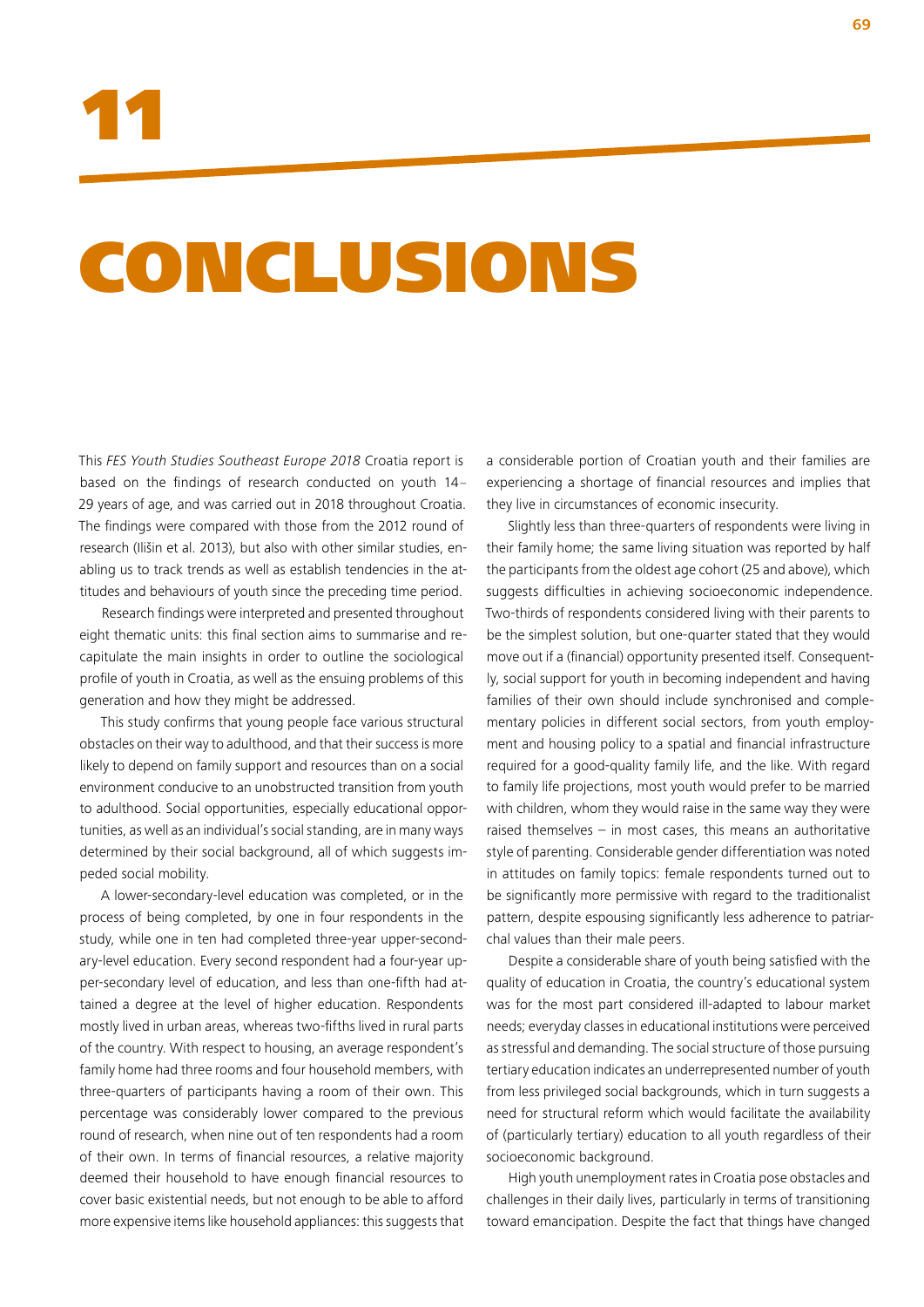for the better since the last round of research six years ago, less than half of young Croatians were working in their profession. Half the respondents did not have a secure or permanent job; their average working weeks were longer than the legal standard, and their salaries were lower than the country's average. In terms of preferred qualities of a current or future job, the top ranking was the exact opposite of the precarious work market, which is expanding at present: job security.

The biggest fear and worry noted among youth was unemployment, and the highest value was independence: this addresses the biggest problem and most pronounced need of youth today. With respect to values, besides a mild increase in religiosity, Croatian youth espouse inclinations toward nationalism and, in slightly greater measure, authoritarianism (especially in the political sense). Exclusive attitudes toward particular social groups remain in place, as do reservations about the idea of Croatia as a multicultural society. Nevertheless, Croatian youth did not support the idea of assimilation, at least not when it comes to potential immigrants. They acknowledged the influence and importance of clientelism, or even corruption, in various spheres of life, such as educational institutions. Influential friends and acquaintances were deemed to be the most important factor in finding a good job and being successful in Croatian society in general. Likewise, not surprisingly, young people espoused a considerable level of tolerance for certain uncivil and opportunistic types of behaviour. Three things are implied by this finding: first, justifying types of behaviour that promote one's own interests at the expense of others who do not use "social shortcuts" is a probable indication of a normative potential for further expansion and perpetuation of this type of uncivil behaviour and tolerance thereof among the new generation of youth. Second, these findings reflect the existing culture of opportunism, which pushes aside the notion of general or public good and prioritises short-sighted, crude self-interest. Third, the prevalence of a benevolent view of clientelism and leveraging one's connections is an indicator of the weakness of social institutions across the board, including political entities, in sanctioning uncivil behaviours. Moreover, it is an indicator of the failure of these institutions in fulfilling their mission toward citizens, who are finding that circumventing institutional procedures and rules to attend to daily matters and needs seems to be a more effective and "normal" option.

Youth attitudes toward political affairs are characterised by a low level of interest and knowledge of political matters, a moderate level of engagement in some segments of formal political life and commensurately poor involvement in various citizens' actions and initiatives, an uneven acceptance of liberal-democratic values, a strong preoccupation with socioeconomic issues and problems, and a pronounced distrust of political institutions. Especially indicative is the finding that two-fifths of Croatian youth felt their generation to be socially discriminated against, whereas the majority also felt it to be politically marginalised. Integral research insight suggests that to a considerable extent youth are distancing themselves from political affairs, which could be inter-

preted as an indicator of their general disenchantment with politics as an activity which is supposed to ensure a good quality life for all members of a given community. Furthermore, young people were dissatisfied with the political system as well as with those in power, who they felt disregarded the needs and opinions of their generation. On the other hand, our research findings also suggest that the civic political culture of youth in Croatia is underdeveloped: in this respect, existing democratic deficits can be traced to inadequate political socialisation of youth. What is needed, therefore, is for young people to be appropriately educated in order to develop their democratic potential and civic competences, as well as for awareness to be raised regarding the importance of formal and informal types of political participation of all citizens, including youth, in order to achieve their goals and thereby improve the quality of democracy in the country. In this respect, it would appear necessary to reconsider an adequate conceptualisation and implementation of civics classes in Croatia's lowerand upper-secondary-level education system. Political actors and civil society organisations ought to create adequate space for increased public participation of youth, targeting them specifically so as to motivate them to take more action in addressing the needs and interests of their generation as well as society in general.

The issue of migrations, especially in the sense of a youth drain abroad, is very widely discussed in Croatia. Almost two-thirds of Croatian youth do not wish to emigrate: compared to 2012, this represents a 20 per cent increase in respondents who see their future primarily in Croatia. At the same time, one-tenth of youth did express a very strong and strong desire to leave the country, which constitutes a potentially solid basis for moving, whereas a similar number were planning to emigrate in the following six months. The main reasons given for moving were primarily economic in nature. In terms of geographical preferences, no significant changes were noted between the 2018 and 2012 rounds of research, as Germany remains the top choice for potential Croatian immigrants. Capacities for keeping youth from leaving the country are low: on the one hand, many economic indicators are working against the socioeconomic position of youth, and on the other, there are ample opportunities available to enter the labour markets of many European Union member states. The main reasons for leaving reported by respondents suggest that Croatia primarily needs structural economic reform to facilitate employment, better jobs, job security and higher income: in short, a better living standard for the young population. It is to be expected that any future insecurity or erosion of the socioeconomic position of youth and their families will result in their being more willing to leave the country. The losses incurred due to their potential emigration can only be offset by policies designed to encourage return migration, particularly of the higher-education-level population, as well as toward opening the country to immigrants and a deliberate immigration policy.

Croatian youth were found to spend their leisure time in patterns similar to those established in earlier studies: this means that most of their free time was still devoted to entertaining and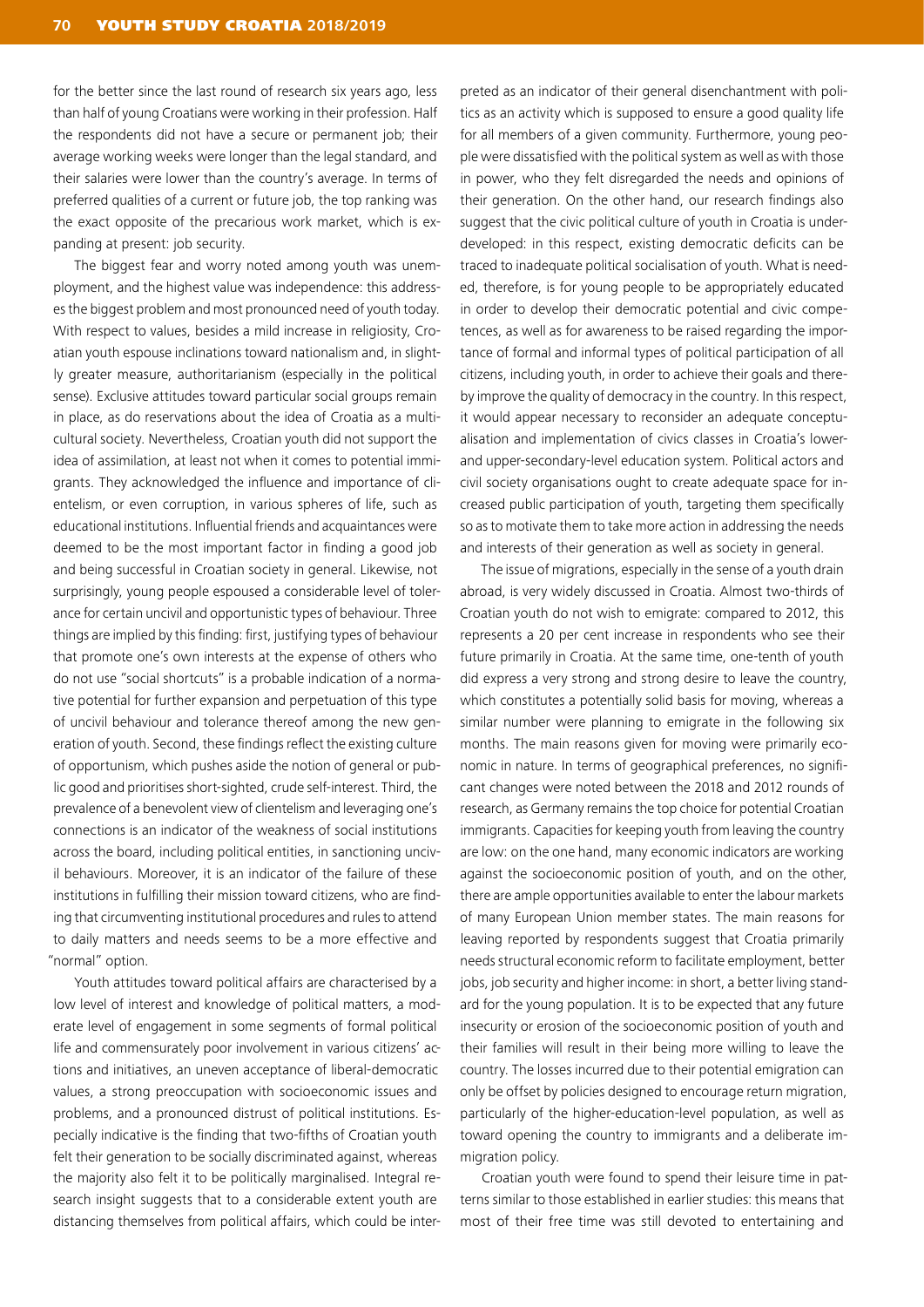relaxing activities, such as spending time with family and friends, listening to music and watching films, and going out to cafés and bars. Only a minority engaged in personal growth and development activities. The relatively high percentage of youth claiming not to engage in any type of sports activities suggests a need to animate and involve youth in various forms of physical recreation, particularly those who completed their formal education and no longer had an established infrastructure for physical activities. Almost all of Croatia's young population have everyday Internet access: they mostly use it to communicate on various platforms and share audio and video content, and slightly less often for utilitarian purposes. As they mature and acquire higher-education skills, young people also develop a more selective and critical relationship toward particular content and activities in their leisure time and the virtual world alike. Their strong orientation toward particular types of Internet content and social networking suggests a need to develop digital literacy in order to increase their Internet competence for a wide array of educational purposes, and to develop a critical stance toward Internet content, especially in terms of a responsible placement of personal data.

Given that youth as a social group are characterised by internal social stratification and varying demographic traits, all of which are reflected in their attitudes and patterns of behaviour, this study examined, along with other characteristics specific for a subject area, intragenerational differentiation with respect to gender differences, maturation (age), social competence (education), and social background or social status (fathers' level of education). Age was found to closely correlate with education, as various levels of

education were also assumed to be correlated with corresponding social competences. As earlier research has shown, this means that respondents with higher levels of education were also more clearly defined and selective when choosing available resources in various spheres of life (Ilišin et al. 2013). This study thus also found that higher-education-level individuals or those coming from more privileged social backgrounds tended to be more liberal, tolerant, critical of the real world, and even more satisfied with life. On the other hand, respondents from younger cohorts and lower levels of education tended to lean toward traditionalism in the most general sense (from their views on gender roles to their attitudes toward immigrants), which was also found to significantly correlate with a lower level of fathers' education or lower social background of respondents. Social background also determined one's social values and level of social sensitivity in general. Namely, respondents from lower social backgrounds were more supportive of notions of social justice and more sensitive to social inequality. In particular issues, gender proved to be a differentiating factor in attitudes and behaviours, particularly in the area of family values and risk behaviours: female respondents were more egalitarian in their views on gender roles.

Finally, research insight re-confirmed the primacy and role of the primary family in the social integration of youth. Socioeconomic and sociocultural conditions surrounding maturation, primarily including family resources in the most general sense, remain the most determining factor in the choices available for young people, and ultimately support existing, and produce new, social inequalities at the societal level.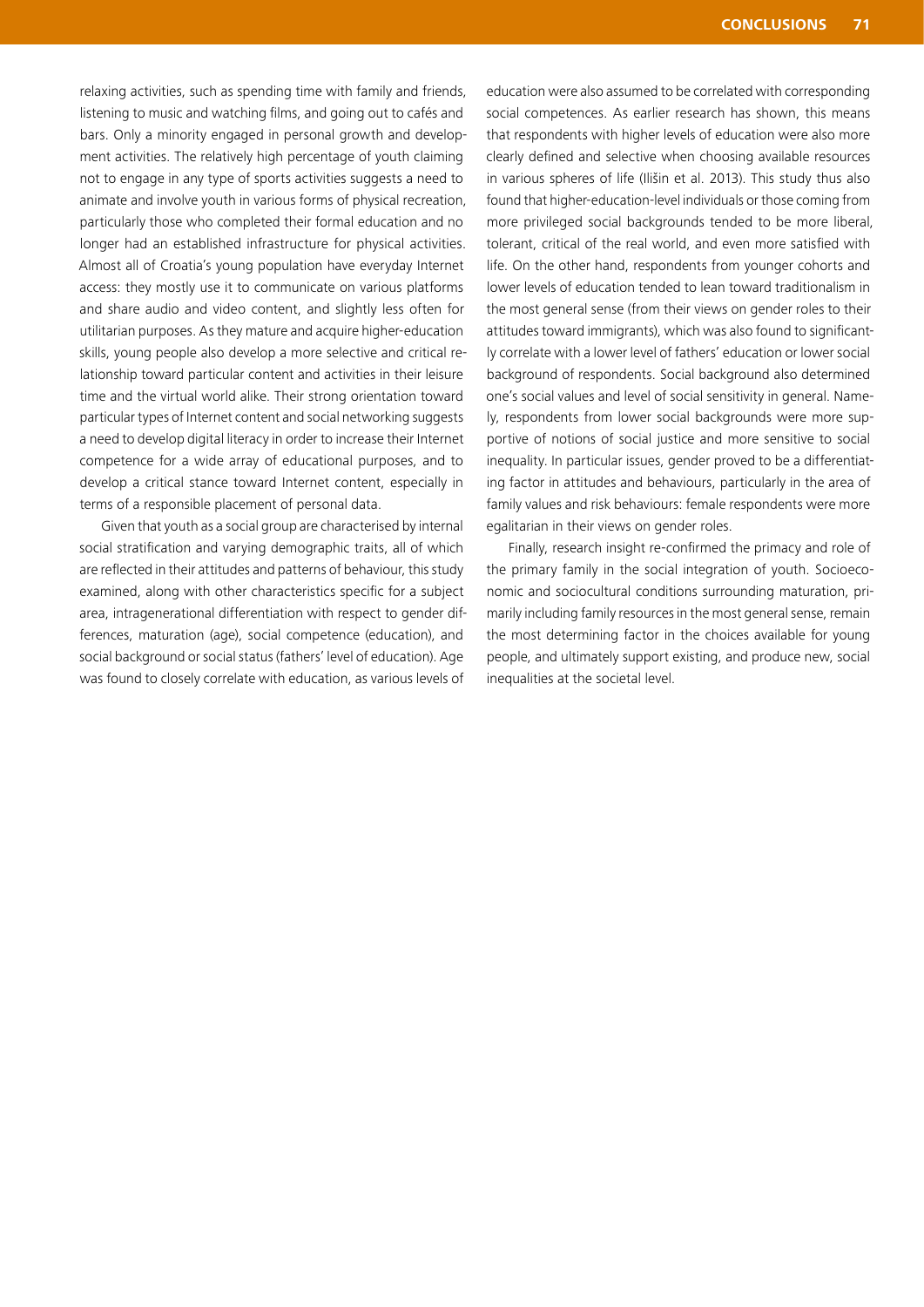## **FOOTNOTES**

[1] The analysis comprised only participants who were no longer enrolled in an educational programme (N=719).

[ 2 ] It should be noted that this indicator does not imply the concrete financial value of things owned on the one hand, but can indicate a lifestyle on the other. For instance, the number of real estate properties or cars owned does not automatically imply their high financial value. Also, owning a car, motorcycle or bicycle also points to a certain lifestyle and not merely to the financial or economic power of a participant and their parents.

[3] According to the Eurostat definition, the indicator of material deprivation or severe material deprivation expresses the inability to pay for or financially secure three or four out of the following nine items: to pay the rent, mortgage or utility bills; to keep the home adequately warm; to face unexpected expenses; to eat meat or proteins regularly; to go on holiday; a television set; a washing machine; a car; a telephone (Eurostat statistic explained http://ec.europa.eu/eurostat/statistics-explained/index.php?title=Glossary:Material\_deprivation).

[4] Ordinal variables of material deprivation or material goods ownership were recoded into binary variables (owns/does not own) and then transformed into an additive index. All ten available questionnaire items were owned by ten per cent of the participents; nine were owned by a quarter; eight were owned by another quarter; seven were owned by 22 per cent; six were owned by ten per cent; and the least number of participants (around six per cent) owned up to five items from the questionnaire. The mean of material goods ownership index was eight.

[5] It should be noted that the concrete question in the youth study referred to material ownership among the respondents as well as their parents, irrespectively of the current family status of the respondents.

[ 6 ] Eurostat [ilc\_mdsd07].

[ 7 ] Eurostat [ilc\_mddd11].

[ 8 ] A methodology note is in order here: the questionnaire item on material ownership referred both to the respondents and their parents, whereas the financial-means assessment question referred to the household in which the participants currently resided, and which did not necessarily correspond to the material situation in the parental home if the participants did not live with their parents (71 per cent of participants did reside with their parents at the time of research).

[ 9 ] Eurostat (2015) http://ec.europa.eu/eurostat/documents/3217494/6776245/ KS-05-14-031-EN-N.pdf/18bee6f0-c181-457d-ba82-d77b314456b9.

[ 10 ] Bearing in mind that one's level of education greatly determines one's position on the social scale, cultural capital continues, in line with Bourdieu's theory, to be a powerful factor of social reproduction, that is, of the preservation of stability or even the above-mentioned "low permeability" of the existing social structure.

[11] The 2012 round of research found all categories, including households with no books whatsoever, to be equally represented, albeit with a greater share of participants with more books as well as those with none at all (in 2012, 15 per cent of participants did not own any books, compared to three per cent in 2018). These discrepancies can be attributed to variations in how the questions were formulated, since the latter round of research emphasised the conditions of socialisation and internalisation of family cultural capital, and not general book ownership at the time of research.

[ 12 ] Eurostat [tessi171].

[13] Compared to 2012, when fewer young people were living with their partners or spouses (11 per cent), there has apparently been an eight per cent increase in the number of cohabitation/marriage-based households.

[ 14 ] It is evident from the trend that Croatia is no exception from the rest of Europe, which displayed a growing number of youth living in their parental homes, especially after the global crisis. However, this European trend did not reach the same proportions as it did in Croatia, where it results from high youth unemployment rates in the past period as well as from the phenomenon of prolonged youth, all of which has hindered young people on their path to independence. At the same time, this is not merely a question of structural issues, but also of culture, as Croatia belongs to the group of countries where one-person households are simply not as common as they are in Northern European countries, where single living has been a trend since the 1950s (*Euronews* 2017). This is corroborated by data, according to which eight per cent of youth paid their rent from their own income, whereas five per cent have embarked on buying their own real estate. This is a low percentage, considering that Croatia holds third place in real-estate ownership at 90.1 per cent in the EU-28 (*Eurostat* 2017) and that buying real estate is a common life decision and a symbolic gesture that an individual has "settled down," "self-actualised," and started living independently. In addition, owning one's own home is "the goal of all goals" in Croatian culture, as evidenced by data indicating a stagnation in Croatia's population (1971-2004), but a simultaneous rise in the number of items of real estate owned (Filipić 2007). As was expected, the majority of respondents aged 19 or younger were living in their parental homes,

as were one-half of participants over 25 years of age ( $\chi^2$  =303.13). Those living with their parents most commonly included lower-secondary school attendees or those with a completed four-year upper-secondary education ( $\chi^2$ =303.13). The category of youth who bought their homes independently mostly included those with the highest levels of education; this cohort also tended to be living on properties which were either gifts, inherited or rented and financed on their own, and were also the least likely to be living with their parents ( $\chi^2$ =153.26). The apparent conclusion from this is that young people of a higher social status are more likely to have an opportunity to achieve an independent life, which is for the most part unattainable for those on the lowest rungs of the social ladder.

[ 15 ] *Authoritative parenting style* scale contains the following variables: Parents explained to me why I should obey rules; I was allowed to take part in creating family rules; My parents were aware of my concerns in school. *Authoritarian parenting style scale* contains following variables: I was slapped if I misbehaved; If I did not meet my parents expectations, I was scolded and criticised; My parents yelled or shouted at me if I misbehaved. The permissive parenting style scale contains the following variables: If I caused a commotion about something, parents usually gave in to my wish; I was given rewards (toys, candies…) in order to behave good; My parents threatened me with punishments that were never implemented in practice.

[ 16 ] In particular, a correlation was found between parenting styles and behavioural disorders, while adolescents who consider their parents' parenting style to be "constructive" have fewer socialisation issues and experience less social exclusion (Chen and Kaplan 2001, after Ferić-Šlehan 2008). This is particularly relevant when it comes to the authoritative parenting style, which presupposes parental boundaries and oversight on the one hand, and provides the child with emotional warmth and support on the other (Čudina-Obradović and Obradović 2006), and which seemed to predominate among the participants in this round of research.

[ 17 ] Furthermore, the study assessed the extent to which parents influence young people in making important life choices. Almost half of the participants (48 per cent) made their decisions jointly with their parents, which was not significantly different from 2012, when 45 per cent reported the same. 42 per cent of youth reported making decisions independently (compared to 46 per cent in 2012), while nine per cent claimed that their parents made all the decisions (compared to six per cent in 2012). Independent decision-makers mostly included respondents from the oldest age cohort ( $\chi^2$ =337.59), those with the highest levels of education and a completed three-year upper-secondary school ( $\chi^2$ =277.40), and those with the lowest-educated fathers ( $\chi^2$ =25.57).

[18] This is an unregistered parthership in which two people cohabitate without being married, but have a relationship which resembles marriage.

[19] However, these are merely projections of future lives: according to their status at the time of research, the majority of the participants were single (61 per cent), while 19 per cent were in relationships. 13 per cent were married, and six per cent were cohabiting. Divorced and widowed participants accounted for less than one per cent of the population, which was to be expected due to their age. Obviously, the majority of the single participants were also among the youngest age cohorts, while those who were married tended to be older (25 and older) (χ2=410.42). When education characteristics are considered, the married cohort of youth mostly comprised those who had completed their process of education (three-year upper-secondary school), probably for that exact reason, while alternative forms of marriage were most likely to be the choice of highest-educated participants ( $\chi^2$ =201.90). Married participants for the most part had fathers with the lowest levels of education ( $\chi^2$ =22.93), while those cohabiting with partners had fathers with the highest levels of education.

[ 20 ] The 2012 study had found 26-29 to be the most desirable marrying age for women and 30 again for men, thus demonstrating that no significant shifts occurred between the two rounds of research. Compared to the average age of marriage for EU-28 youth (2015), data shows that women married at 29.9 years of age on average, while men married at 32.4, both significantly higher (*Eurostat 2017*). The average age of marriage has been increasing year after year, and the last two decades (*Eurostat 2017*) have also seen a constant gap between men's and women's age of marriage.

[21] Female participants who were mothers at the time of research had had their children at an earlier age (M=23.30) than their male counterparts (M=24.97) (t=-4.19), and most participants who were first-time parents were part of the oldest age cohort (F-ratio=29.91). Female respondents who were not mothers at the time of research intended to have their first child at an age different (M=27.72) than their male counterparts (M=29.38) (F-ratio=-7.46), with the preferred age to have one's first child differing between the middle and oldest and youngest age cohort (F-ratio=82.56). The oldest planned age to have a first child was stated by participants who were pursuing or had obtained a higher-education degree (F-ratio=14.41).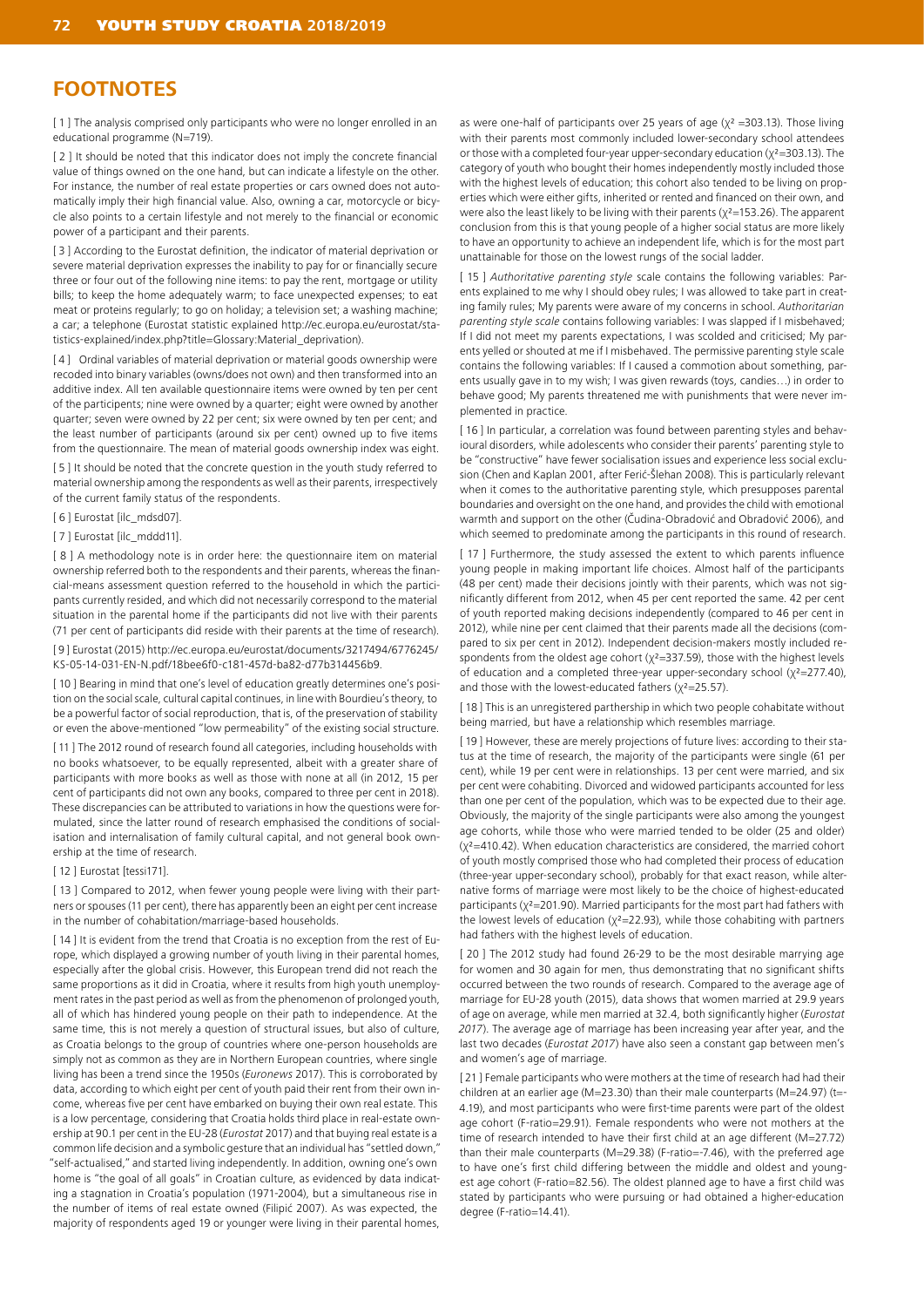[ 22 ] Principal component analysis identified three factors, explaining 65.44 per cent of variance. After varimax rotation, the first factor explained 25.72 percent, the second factor 20.12 and the third factor 19.16 percent of variance of the variables included in the analysis. The factor configuration is as follows: the factor of *traditionalism* includes national origin (0.83) religious beliefs (0.80), family approval (0.71), virginity (0.65); factor of *socioeconomic capital*: economic status (0.84), level of education (0.83) and appearance (0.55); *psychological motivation pattern:* personality (0.86) and common interests (0.86).

[23] In the wider context of choosing one's future spouse/partner, participants' attitudes toward gender roles or normative expectations from women and men indicates the extent to which the young population has accepted and internalised traditional values or gender stereotypes. Some older as well as more recent studies in Croatia suggest that gender equality is, at least based on what respondents state, considered to be a fundamental value accepted by most people, although there are pronounced differences in the extent to which this value is accepted among men and women (Adamović and Maskalan 2017). Women tend to be greater advocates of gender equality because they face greater traditional expectations than men in terms of employment, care-giving for children and the elderly, chores and emotional labour (Milić 2007).

[ 24 ] Principal component analysis extracted one factor that explained 55.20 percent of variables' variance. This factor, referred to as *patriarchalism,* is saturated by the following variables: Family roles of men and women should be different because women should be primarily devoted to household and child care (0.85), It is not good if usual family roles change in the family and women start earning more money than men (0.84), There is no need for more women in positions of power in our society because women's primary role is to take care of the family (0.78), A man is the one who should earn and feed the family (0.76), Women are biologically predestined to be better at working with people such as teachers and caregivers than in technology and computer science (0.74), Women and men should share all household jobs equally such as cooking, ironing and cleaning (0.40). The last variable was negatively saturated; hence, the derived factor score was assigned a reverse effect.

[ 25 ] It should be noted that these data were flagged with a "low reliability" label by EUROSTAT.

[ 26 ] The number of youth who responded to this question was N=531. Multiple answers were an option, with the frequency of responses totalling 593.

[ 27 ] The period between 2012 and 2018 also saw an increase in average study time outside of school or after classes. There was a drop in the share of respondents studying 0-1 hour a day from 31 per cent to 19 per cent and those studying 1-2 hours from 27 per cent to 25 per cent, and a simultaneous rise in the share of respondents studying 2-3 hours from 27 to 33 per cent and those who study more than three hours a day from 15 to 23 per cent. The share of students with average grades of 4-5 went up by five per cent (from 32 per cent in 2012 to 37 per cent in 2018), with a dip in those with average grades of 3-4 (from 49 to 48 per cent) and average grades of 2-3 (from 19 to 15 per cent). Analysis showed the biggest differences between average grade groups to be a direct consequence of the average number of daily study hours among respondents  $(\chi^2=32.12)$ : those who study more than three hours a day also tend to have higher average grades. Differences were observable in gender as well, as young women were more likely to study three or more hours a day than young men  $(\chi^2=26.37)$  and more likely to receive higher average grades than young men  $(y^2=24.72)$  in the academic year preceding the research. In addition to the time spent studying, an increase in stress among the population was also reflected in average grade differences from the academic year preceding the study  $(\chi^2=16.44)$ , as increased levels of stress were correlated with lower average grades. Respondents who found their schooling easy and stressful were more likely to achieve average grades of 4-5, while those who found school to be "hard and stressful to some extent" tended to have average grades of 3-4, and those whose schooling was hard and stressful were likely to have average grades of 2-3.

[ 28 ] These findings are corroborated by similar results produced in the Eurostudent IV (Farnell 2011) and Eurostudent V surveys (Šćukanec and Sinković 2016). These highlight the correlation between parents' attainment of higher-education levels and their children's decision to pursue tertiary education, as well as the overrepresentation of students from families with parents who have completed higher education. Moreover, children of higher-education-level parents have usually completed upper-secondary-level grammar schools, whereas children of parents with basic education tend to graduate from upper-secondary-level vocational schools. A little over a third of students described their financial difficulties as serious or very serious; within this group, over half of the respondents had parents with lower-secondary or the lowest level of education. On the other hand, students who experienced little or no financial difficulties tended to come from families with parents who have completed higher education: about two-fifths had such backgrounds (Šćukanec and Sinković 2016).

[ 29 ] According to this study, as many as 74.5 per cent of Croatian youth still live with their parents, ranking highest in Europe in terms of leaving their family

homes at 31.4 of age on average, which is ten years behind Scandinavian countries (source: Eurostat [yth\_demo\_030] available at http://ec.europa.eu/eurostat/ en/web/products-datasets/-/YTH\_DEMO\_030, accessed on 18 February 2018). According to our research, as many as 82.2 per cent of youth cite financial reasons as the main obstacle to their independence in terms of their dwelling arrangements.

[ 30 ] Source: Eurostat [yth\_empl\_010].

[ 31 ] Source: Eurostat [yth\_empl\_090].

[ 32 ] Source: Eurostat [edat\_lfse\_20].

[33] Other types of associations featured in the questionnaire accounted for less than ten per cent of youth engaging in voluntary work: non-governmental organisations (seven per cent), citizens' initiatives (six per cent), emergency and rescue services (five per cent), political parties (three per cent) and unions (one per cent).

[34] Other religions and denominations were scarcely represented among youth: two percent self-identified as Muslim, and one per cent as Eastern Orthodox.

[ 35 ] Religiosity or religious self-identification has varied among Croatian youth from 1999 onwards: the period between 1999 and 2004 saw a surge (from 66 to 73 per cent), followed by a slump to 60 per cent in 2013 (Ilišin and Radin 2002; Ilišin and Radin 2007; Ilišin and Spajić Vrkaš 2017), and a new ascent to 69 per cent in 2018. In other words, the dynamics of youth religiosity have fluctuated between negative and positive over the past twenty years, being on the rise over the past five years (from 2013) to reach approximately the same level as in 2000.

[ 36 ] Respondents mostly described their parents as moderately religious (37 per cent), followed by predominantly religious (26 per cent) and very religious (20 per cent). Since the scales for religiosity assessment of parents and self-identification of respondents were not the same, it is not possible to establish possible differences between respondents and their parents in this respect.

[ 37 ] The religiosity scale used was from the World Values Survey and contained three variables: the importance of God in respondents' lives; the frequency of attending religious services; and the religiosity of respondents' parents.

[ 38 ] Principal component analysis extracted four factors, however due to variables saturated with more than one factor, the following variables were not subjected to further analysis: Graduating from university, Being faithful to employer and Healthy eating. The final four factors obtained by varimax rotation explained in total of 64.86 percent of variance, of which the first factor – 22.50 percent, second factor – 14.21 percent, and fourth factor – 13.92 percent. The first, the *emancipatory-relational factor,* contains the following variables: Being independent (0.74), Taking responsibility (0.70), Being faithful to friends (0.73), Having a successful career (0.65), Being faithful to partner (0.66). The second factor, *family traditionalism,* consists of: Getting/being married (0.87), Having children (0.83). The third factor, sociopolitical activity, contains: *Participating in civic actions/initiatives* (0.85), *Being active in politics* (0.77), *Doing sports* (0.63). The fourth factor, *materialism and status symbols*: Wearing branded clothes (0.76), Getting/ being rich (0.71), Looking good (0.68).

[ 39 ] By comparison, acceptance of emancipatory-relational values was significantly higher than that of traditional values (t=11.56). Also, an emancipatory-relational value orientation was more prevalent among higher-education-level respondents than among those who had completed a four-year upper secondary-level education (F-ratio=8.02), but also among respondents whose fathers had lower levels of education (three-year vocational upper-secondary schools) more than among those with fathers who had completed higher education (F-ratio=5.24). The latter may be an indicator of a greater ambition toward self-actualisation and realising one's potential among youth who come from less privileged social backgrounds, but who have surpassed their parents' levels of education. In addition, this dimension correlates with religious self-identification (F-ratio=15.84), proving to be significantly more important to non-religious respondents than to those who identified themselves as undecided and religious.

[ 40 ] Analysis of the principal components extracted two factors, which explained a total of 66.50 per cent of the variance in the variables assessed. After rotation, the first factor explained 35.73 per cent, and the second 30.77 per cent.

[41] The first factor *fear of various forms of violence* contains the following variables: Being a victim of physical violence (0.86), Getting robbed by someone (0.84), Terrorist attack (0.78), War in the region / the world (0.73), Getting seriously ill (0.70), Too many immigrants and refugees (0.66); the second factor, *fear of socioeconomic decline,* consisted of: Social injustice (0.79), Corruption (0.79), Increasing poverty in society (0.78), Pollution and climate change (0.73), Having no job (0.54).

 $[42]$  On the three-point scale  $(1 - not at all; 2 - somewhat; 3 - very)$ , the average value of the first scale of fear of various forms of violence was 2, and that of the second scale of socioeconomic decline was 2.2.

[43] Despite existing concerns and fears, the majority of respondents were generally satisfied with their living situation, primarily with their life in general and their family life (78 per cent), and with their circle of friends (74 per cent). The last fiveyear period could be described as seeing a rise in general life satisfaction, since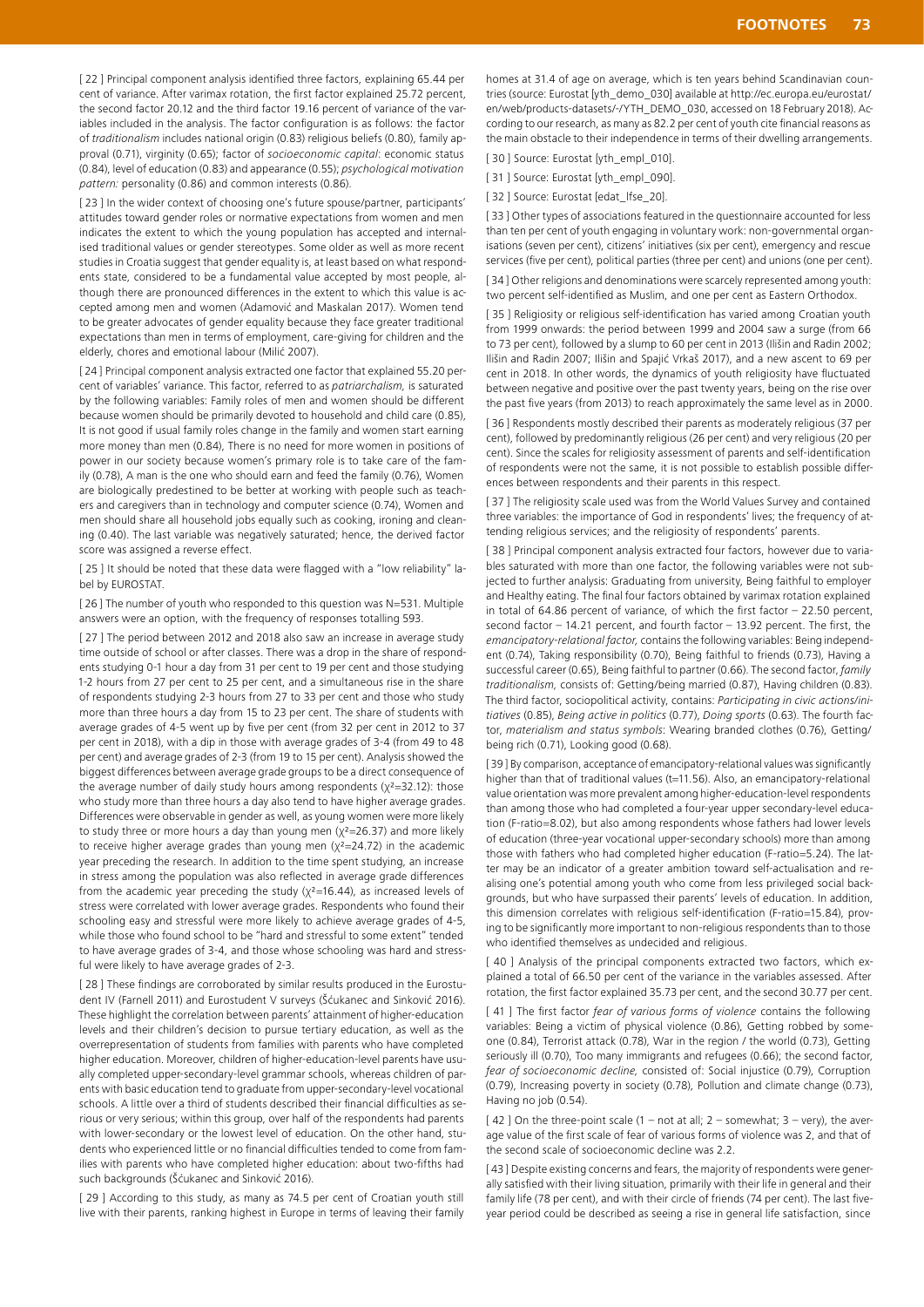66 per cent of respondents were satisfied with their lives in the 2013 study (Ilišin and Gvozdanović 2017). On the other hand, satisfaction with friends or friendships has slumped since 2012 (Ilišin et al. 2013), dropping from a high of 94 per cent to almost 20 per cent less in 2018. Two-thirds of respondents (69 per cent) were satisfied with their education, and more than half (57 per cent) were happy with their jobs. The variables assessed make up a factor of general life satisfaction, which was found to significantly correlate with gender (t=3.17), with female respondents expressing a higher level of life satisfaction. The factor was also significantly correlated with the levels of education of respondents (F-ratio=6.06) and their fathers (F-ratio=6.52), being highest among youth with tertiary education and those whose fathers who had completed a four-year secondary education, especially compared to respondents with lowest-educated fathers. In short, we can conclude that life satisfaction is related to social status and quality of life as its probable effect. Likewise, respondents with lower levels of education (three-year upper-secondary schools) and those coming from lower socioeconomic backgrounds (fathers with lower-secondary education) expressed a significantly lower level of life satisfaction.

[44] As opposed to their own future, young people were somewhat more cautious about the future of society: 45 per cent believed that society would be in better shape ten years down the line, while one-tenth were pessimistic in this respect. Over a third (36 per cent) believed that the future of society would be rather similar to the present, while eight per cent could not say or were not able to. Respondents who had attained higher education had a significantly more pessimistic perspective ( $\chi^2$ =25.39), as did the oldest cohort, aged 25 to 29 ( $\chi^2$ =7.76). [45] Attitudes toward ex-convicts and drug addicts were not featured in the 2012 questionnaire.

[46] In the 2012 round of research, 24 per cent of respondents were accepting of Roma families as neighbours, compared to 16 per cent in 2018, whereas 27 per cent of respondents were accepting of homosexual persons or couples as neighbours, compared to 37 per cent in 2018 (Ilišin et al. 2013).

[ 47 ] Analysis of principal components extracted two factors with 65.20 variance explained. After varimax rotation, the first factor explained 35.86 per cent of the variance, and the second explained 29.34 per cent of the variance of the analysed variables.

[48] The first factor contained the following variables: Retired couple (0.84), Family from Western Europe (0.80), Local family with many children (0.80), Group of students (0.78). The second factor consisted of: Drug addicts (0.87), Ex-prisoners (0.85), Roma family (0.72), Refugees (0.57), Homosexual person or couple (0.52).

[49] The F-scale contains following items on scale from 1 to 5 (1-completely disagree, 5-completely agree): What young people need most of all is strict discipline by their parents (M=3); An insult to one's honour should never be forgotten (M=3.2); Most people who don't get ahead just don't have enough willpower (M=3.3); We should have a leader who rules Croatia with a strong hand for the public good (M=3.5).

[50] The scale of nationalism consists of the following variables on a scale from 1 to 5 (1-completely disagree, 5-completely agree): It would be best if Croatia was inhabited only by real Croats (M=2.6); Non-Croats living in Croatia should adopt Croatian customs and values (M=3.3); The real Croat is only a person who has Croatian blood (M=2.8).

[51] For the sake of simplicity in the factor structure, the following variable was excluded: I can see myself in an amicable relationship with a person of a different race, religion, or nationality. After the exclusion, analysis extracted two factors, with 66.52 per cent variance explained. After varimax rotation, the first factor explained 45.03 per cent of the variance, while the second factor explained 21.50 per cent of the variance.

[ 52 ] The factor *accepting multiculturality* contains: It is good for Croatia to be inhabited by people of different ethnicities, religions and cultures (0.85), Migration of people from other countries to Croatia are benefitial for Croatian economy (0.87), People from other countries who would come to live here would enrich Croatian culture (0.88). The factor of *cultural conservativism* consists of: Preserving the national identity must be one of the main governmental goals (0.77), People who move to Croatia should give up their customs and completely adapt to Croatian customs and traditions. (0.69).

[ 53 ] Thus, 12 per cent of respondents were discriminated against because of their age, eight per cent because of their economic status and gender, and seven per cent because of their educational level. The least frequent experiences of discrimination were due to cultural traits: five per cent of respondents were sometimes discriminated against because of their regional background and political and religious beliefs, respectively; three per cent because of their social engagement and ethnic background, respectively, and a mere one per cent because of their sexual orientation. Analysis of main components extracted one factor, representing the dimension of *discrimination experience*. Those who were more likely to feel or recognise the experience of discrimination were women (t=2.6), those with

higher levels of education (higher education) (F-ratio=3.03), and those from the oldest age cohort (25-25) (F-ratio=6.45).

[ 54 ] The *Declaration on the Homeland War*, adopted by the Croatian National Parliament in 2000 (NN 102/2000), officially described the nature of the War of Independence in the following way: "The Republic of Croatia waged a just and legitimate, defensive and liberating war, and not a war of aggression or conquest toward anyone, in which it defended its territory from Greater-Serbian aggression within its internationally recognised borders," defining the official political discourse on the country's recent past.

[ 55 ] Principal component analysis extracted three factors which explained 58.23 per cent of the variance. However, the item in public debates about Homeland war, the possibility for all citizens to publicly declare their opinions/attitudes should be limited was saturated with two factors and was hence excluded from the analysis. After its exlusion, three factor had an eigenvalue greater than 1, but between the eigenvalues of the second and third factors there was a significant difference and therefore, according to Scree test, two factors were retained. The extracted factors explained in total 50.07 per cent of variance for variables included in the analysis and after varimax rotation, the first factor explained 27.42 per cent, and second factor 22.65 per percent of variance. First factor contains following variables: To me, the Homeland war is sacred and it should not be criticised or questioned (0.81), The biggest sacrifice in war was delivered by Croatian defenders so all of their requirements towards the state should be granted (0.78), Every attempt to persecute Croatian soldiers for possible crimes committed during the Homeland War should be stopped (0.74), The topic of Homeland war is frequently discussed/talked about in my family (0.72), I think I am well aquainted with the events that happened during the Homeland war (0.70), I regularly follow media coverage of Homeland war topics (0.67), All citizens who were victims of war regardless of nationality deserve equal respect (0.40). The second factor contains: Addressing the recent past should only be left up to historians (0.78), I think that in Croatia there is too much discussion about the Homeland War instead of the present and future development of the country (0.71), I am not interested in topics related to the Homeland war and recent past (0.68), Today, the coexistence of Croats and Serbs is possible in areas in Croatia that were once affected by hostilities (0.67), In Croatia, the use of the language and script of national minorities should be allowed in official offices of state institutions (eg, Cyrillic in Vukovar) (0.66), Most of my knowledge about the Homeland war I gained at school (0.60).

[ 56 ] Analysis of principal components extracted two factors, with 69.20 per cent variance explained. After rotation, the first factor explained 41.90 per cent, and the second 27.3 per cent of the variance of assessed variables.

[ 57 ] "Connections" have been perceived as a predominant success factor by youth for over a decade (Ilišin and Radin 2007; Ilišin and Spajić Vrkaš 2017). In comparison, the hierarchy of perceived social values does not seem to have changed dramatically in the past five years. Certain shifts were detected, however, in terms of almost all values registering lower on the scale in 2018 than they did in 2013. These shifts were revealed in rankings, with the following ranking higher than five years ago: fairness to others (11th to sixth place); higher-education degrees (seventh to fourth place), knowledge and skills (fifth to second place). These data seem to outline a shift in perception of social game-changers, but it is up to future studies to determine whether value shifts have occurred or not.

[ 58 ] Principal component analysis identified three factors that explained 63.03 per cent of variance in total. The items Obedience and submission to superiors and Risk-taking were saturated with more than one factor and therefore were excluded from the analysis. Three factors were extracted which explained 64.85 per cent of variance of variables included in the analysis. After varimax rotation, the first factor explained 26.08 per cent, the second factor 21.38 per cent, and the third factor 17.39 per cent. The first factor, *majority group belonging and material resources possession,* consisted of the following variables: Belonging to the ethnic majority (0.78), Belonging to the religious majority (0.74), Personal and/or family wealth (0.70), Resourceful at any cost, cunning (0.70), Luck, favourable circumstances (0.69). The second factor, *personal competences,* contains: Professional responsibility and commitment to work (0.80), Acquired knowledge and skills (0.79), Honesty, justice and fairness to others (0.73), Faculty diploma (0.66). The third factor, *uncivil types of behaviour,* consists of: Bribing influential persons (corruption) (0.84), Personal or family connections (0.74), Political suitability (0.68).

[ 59 ] Group belonging and material resources ownership (M=3.5) differentiated youth with regard to levels of education of respondents (F-ratio=12.14) as well as that of their fathers (F-ratio=5.86): respondents, and fathers, with lower levels of education assigned greater importance to material resources and belonging to an ethnic/religious group as success factors. The importance of personal competences was, on the other hand, significantly more prevalent among the youngest (14-19) than the oldest age cohort (25-29) (F-ratio=6.26), and among respondents whose fathers had completed three-year vocational upper-secondary education than those with higher-education-level fathers (F-ratio=5.06). No characteristics were found to be relevant in differentiating respondents in terms of their perception of uncivil types of behaviour as a success factor, meaning that this conviction was shared across structural and other characteristics of youth.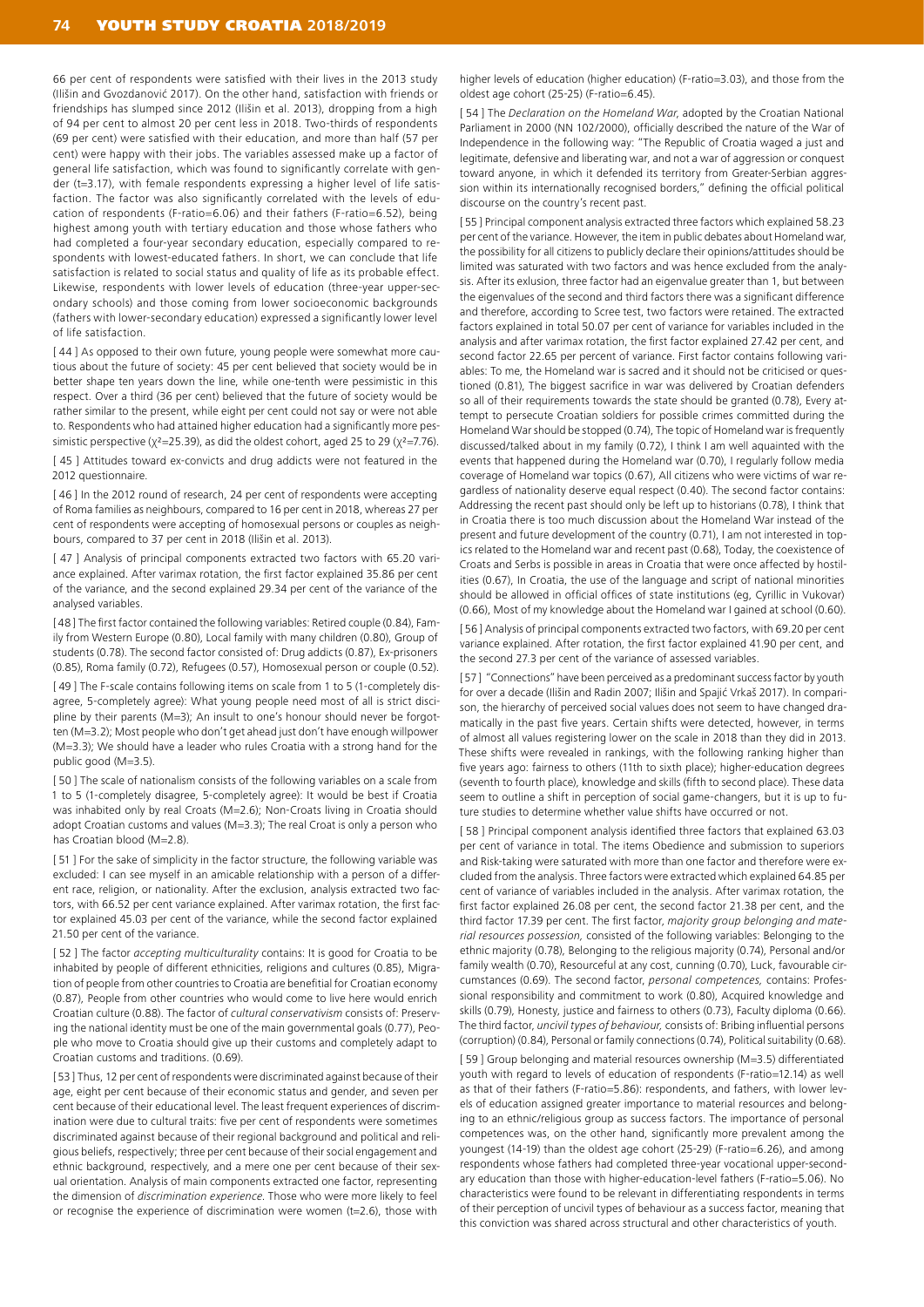[ 60 ] As interesting as it was to note the inclination toward a (potential) authoritarian leader and firm leadership among youth and their simultaneous distrust of political leaders, these findings were not significantly correlated: authoritarian leader proclivities were not related to the level of trust espoused toward current political leaders (whose leadership was perhaps not considered firm enough).

[ 61 ] Analysis of the main components extracted two factors with characteristic values above 1; however, since variables referring to trusting political leaders and classmates/coworkers were saturated with both factors, they were excluded from the analysis. This was resolved with two factors, with a 64.45 per cent variance being explained. After rotation, the first factor explained 37.49 per cent, and the second 29.96 per cent of the assessed variables.

[ 62 ] The social trust factor contains: *People of other nationalities* (0.89), *People of other religions* (0.88), People with different political convictions (0.84), Neighbours (0.51) (mean of social trust scale is M=3.2). The second factor, particularised trust, refers to the following variables: Immediate family members (mother/ father, sister/brother, wife/husband, partner) (0.85), Extended family members (relatives) (0.74), Friends (0.68) (the mean for the particularised trust scale is M=4.2).

[ 63 ] Below-average participation of youth in formal politics necessarily redirects scholarly attention to informal modes of political activism, which were initially observed as a sort of substitute or compensation for institutional political engagement. Research has shown that young people mostly prefer non-institutional political activities (such as demonstrations, boycotts, and petitions), also accompanied by voluntary and humanitarian work and engagement in civil-society organisations, which primarily address particular (concrete) social issues (Norris 2003; Quéniart 2008; Younnis and Levine 2009; Flanagan and Levine 2010; Grasso 2016). This outlined spectrum of social engagement with political connotations has recently been complemented by social network and web-portal activities, which were optimistically recognised as an easily accessible and very open platform for youth political engagement to expand (Benet 2008; Quintelier and Vissers 2008; Collin 2015; Cammaerts et al. 2016). This new context saw the emergence of new approaches based on the pluralisation of forms in contemporary youth political participation (Harris et al. 2010; Hustinx et al. 2012; Amna and Ekman 2013) entailing a combination of traditional and new forms of civic engagement.

[ 64 ] An important indicator of political interest and the role of politics in the everyday life of young people is how frequently political affairs are discussed in their families as well as with friends and acquaintances. The findings were consistent with the above-mentioned lack of political interest among Croatian youth: 54 per cent never discussed politics within their circles, whereas merely 18 per cent discussed politics "often" or "very often." Similar to the general interest in politics, political affairs were least discussed among groups of respondents who had (not) completed a lower-secondary education (χ2=42.10), and most frequently discussed by respondents who had completed bachelors' and masters' studies and had fathers who had attained higher education as well ( $\chi^2$ =44.79).

[ 65 ] Four-dimesional factor structure explained 59.79 per cent of variance in total and this is its configuration: *acceptance of democratic rules* (factor 1) includes attitudes regarding democracy being generally a good form of government (0.73), and that the duty of every citizen in democratic society is to vote (0.72); *acceptance of social conflict and dictatorship* (factor 2) consists of following variables: There are conflicts in every society, which can only be solved by violence (0.80), Under certain circumstances dictatorship is a better form of government than democracy (0.77), I know a lot about politics (0.74); *pointing out democratic deficits* (factor 3) consists of following variables: I don´t think politicians care about young people´s opinions (0.76), A strong party representing the common folk in general is what we need in Croatia right now (0.70), We should have a leader who rules Croatia with a strong hand for the public good (0.63), Young people should have more possibilities to speak out in politics (0.53).

[ 66 ] No statistically significant differences were noted between subgroups with regard to the importance of democracy, equality, and individual freedoms. On the other hand, employment registered as above-average among the oldest respondents ( $\chi^2$ =9.47) and was least present among those aged 20-24 and those who had completed a lower-secondary education ( $\chi^2$ =12.35), which was to be expected because they had the longest way to go before having to think about finding employment. The economic welfare of citizens ( $\chi^2$ =7.60) and human rights  $(\chi^2=6.80)$  had an above-average prevalence among female respondents. At the same time, rule of law registered above average as a value among more educated respondents (χ<sup>2</sup>=20.95) and below average among those with lower levels of education, whereas security was the most prevalent value among respondents who had completed three-year upper-secondary vocational training  $(y^2=20.82)$  and least prevalent among higher-education-level respondents.

[67] The above-mentioned data suggests that Croatian youth primarily perceive socioeconomic issues to be a burden. In this context, it was interesting to learn what they expected in terms of economic development of Croatian citizens ten years down the line. Our research found optimism to be present on a modest scale, with 34 per cent of respondents expecting the economic situation to get better, 40 per cent expecting it to stay the same (i.e. relatively adverse), 16 per

cent believing it would get worse, and ten per cent unable to say. Pessimism and optimism regarding Croatia's economic future were equally distributed among all youth subgroups.

[ 68 ] Principal component analysis extracted two factors with 68.80 per cent of variance in total. *Ensuring economic and democratic development* (factor 1) contains: Reduction of unemployment (0.85), Economic growth and development (0.85), Fight against crime and corruption (0.83), Social justice and social security for all (0.77), Improving the position of young people (0.75), Securing human rights and freedoms (0.72), Preservation of natural environment (0.62), Fostering population growth (0.61); *fostering national security and identity* (factor 2) includes: Strengthening of military power and national security (0.86), Fostering national identity (0.75), Fight against illegal immigration of people (0.73), Improving the position of women (0.60) and Development of private entrepreneurship (0.59).

[ 69 ] The same lowest-ranking entities were identified by the 2012 round of research (as did all other youth studies as well), suggesting a permanent crisis of trust in political institutions among Croatian youth. However, the continued top ranking of trust placed in the armed forces, police, and religious institutions also suggests an authoritarian orientation with certain militarist tendencies. The latter is probably an effect of the country's recent war-torn past, of the involvement of the armed forces in natural disaster relief, and of current police activity in protecting state borders from illegal immigrants, whereas trust in religious institutions is surely a product of the preponderance of religiosity among Croatia's population, and the pervasive presence of the Catholic Church in Croatian social life in general.

[70] The variance of three extracted factors was 63.94 per cent. *Pillars of political and economic power* (factor 1) include: Croatian parliament (0.83), Government (0.83), Political parties (0.82), Local government (0.71), President of the Republic (0.65), Banks (0.59), Judiciary (0.58) Big companies (0.53); *Civil sector and international organisations* (factor 2): Volunteer movements (0.73), NGO (0.70), UN (0.70), OSCE (0.69), IMF (0.61), EU (0.56), NATO (0.55) and Unions (0.55). *Repressive, media, and religious institutions* (factor 3) contains: Police (0.79), Army (0.76), Media (0.68) and Religious institutions (0.64).

[ 71 ] The prominent sense of national/ethnic identity is corroborated by data on the perception of Croatia in the international context. In this respect, 64 per cent of respondents were proud to be Croatian citizens (nine per cent did not emphasise this pride), 50 per cent thought that Croatian national interests were not emphasised enough in global politics (as opposed to 11 per cent of those who disagreed that this was the case), and 31 per cent hoped that Croatia's international importance would grow in the next few years (as opposed to 22 per cent of respondents not affirming this statement). At the same time, and in spite of the highly unfavourable current demographic situation in the country, only 20 per cent of respondents agreed (in contrast with 38 per cent who disagreed) that Croatia should take in more immigrants, whereas an even lesser share of 15 per cent agreed (in contrast with 43 per cent who disagreed) that the country should take in more refugees. All subgroups agreed that Croatian interests were not emphasised enough in global politics in equal measure. On the other hand, hospitality toward refugees ( $\chi^2$ =20.09) and immigrants ( $\chi^2$ =20.09) was least present among respondents who had completed three-year vocational upper-secondary-level education. The sense of pride in being a Croatian citizen was found to decrease in tandem with age ( $x^2$ =14.25), and the conviction that Croatia would assume a more important role on the international stage decreased with the respondents' level of education ( $\chi^2$ =18.09).

[ 72 ] A comparison of Croatian and EU-related data clearly reveals that most respondents deemed the EU to be superior to Croatia in terms of upholding virtually all the values examined, particularly emphasising the low employment and economic welfare of Croatian citizens as opposed to the comparable superiority of the European Union in this category. It should also be noted that, along with security and individual freedom, these values ranked as most important to respondents, meaning that they could be a factor in emigrating from their homeland to more developed European countries. Another value that Croatian youth found very important was security, making this the only exception working in Croatia's favour, which most probably resulted from the fact that, unlike some other European countries, Croatia had not been a target of terrorist attacks. At the same time, the lack of such an immediate traumatic experience could diminish its importance when competing with the need to address socioeconomic issues at the individual level.

[73] Principal component analysis extracted two factors which explained 71.82 per cent of joint variance. *Liberal-democratic values* (factor 1) consists of following variables: Individual freedom (0.84), Security (0.83), Human rights (0.80), Democracy (0.74), Equality (0.69). The second factor, *socioeconomic values,* include: Employment (0.89), Economic welfare of citizens (0.83) and Rule of law (0.64).

[ 74 ] The joint variance of the extracted factor was 62.54 per cent, with a value saturation between 0.84 to 0.69

[ 75 ] Given the predominant perception of positive changes resulting from Croatia's EU integration, the finding that young Croatians support the country's continuing EU membership was not unexpected. According to the research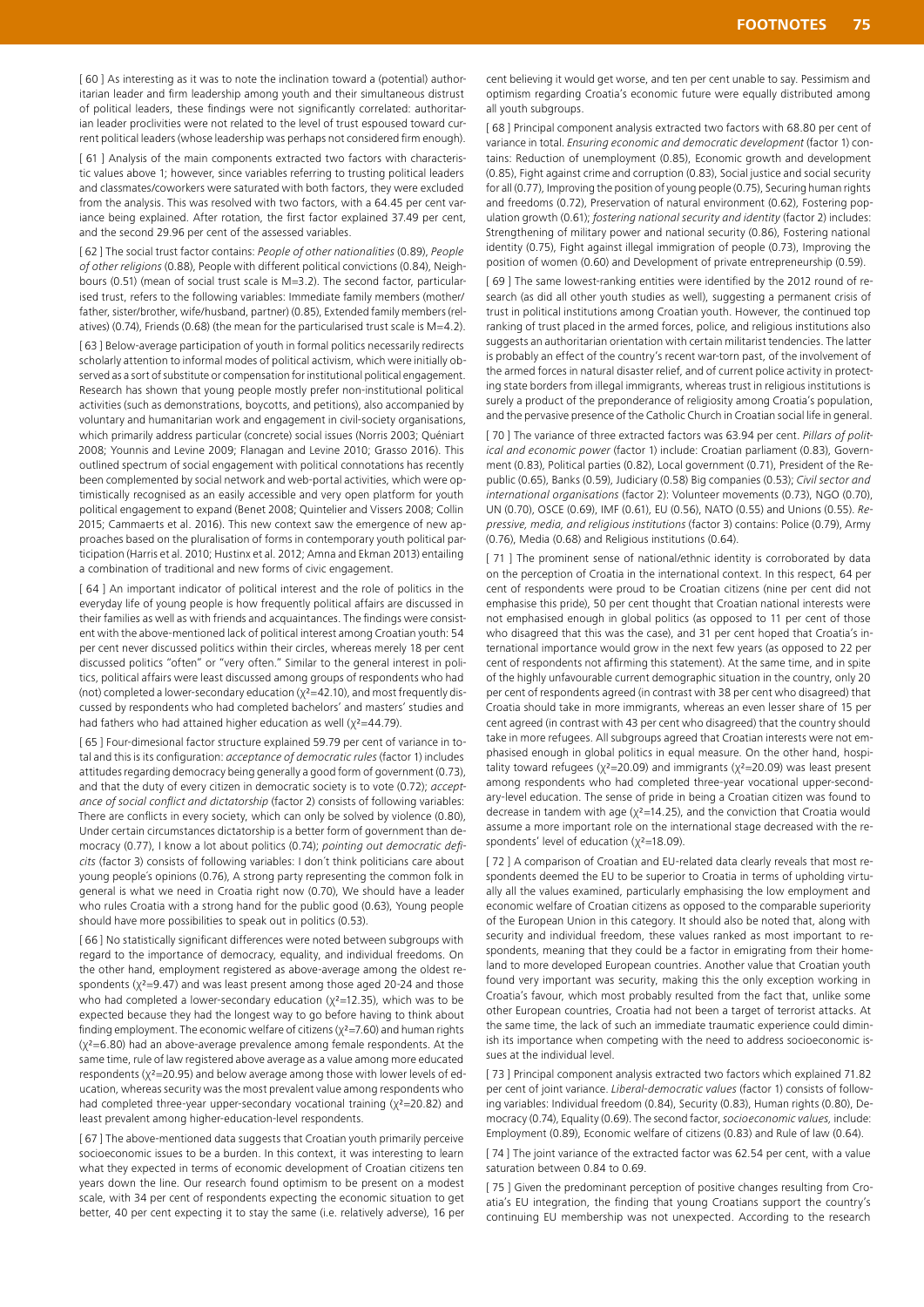results, this support was solid: 67 per cent of respondents thought that the country should not leave the EU, ten percent thought it should, and 23 per cent had not formed any opinion on the matter. This latter opinion was particularly prevalent among the youngest participants ( $\chi^2$ =16.52) with lower-secondary-level education ( $\chi^2$ =19.10), whereas the oldest and higher-education-level cohort were slightly more likely to hold the opinion that Croatia ought to leave the European Union, which was consistent with their previously voiced scepticism regarding how successful Croatia's European integration has been.

[ 76 ] Principal component analysis extracted three factors which explained 57.53 per cent of variance. The first factor, *positive socioeconomic and political effects of integration,* includes: Higher living standards of the people in Croatia (0.81). Better employment opportunities in Croatia (0.81), Better quality and faster economic development of Croatia (0.80), Better quality of education in Croatia (0.75), Faster democratisation of society (0.68), More successful realisation of Croatian interests in European politics (0.66), Better military protection of Croatia (0.61); *negative political and socioeconomic effects of integration* (factor 2): Infringement of the sovereignity of the Croatian state (0.76), Limiting the economic development of Croatia (0.75), Endangering the national identity of the Croatian people (0.72) Dependancy of Croatia on developed European countries (culturally, economically, politically) (0.59); *positive sociocultural effects of integration* (factor 3): Greater opportunities for traveling and making friends (0.48), Gaining better knowledge of cultures and religions of other nations (0.77) Better protection of human and minorities' rights (0.45).

[ 77 ] FES Youth in East Europe (YEE) studies http://projects.ff.uni-mb.si/cepss/index.php/youth-studies/, accessed on 15 February 2018.

[ 78 ] A qualitative study of potential youth migration carried out in 2017 (Adamović and Potočnik 2017) determined that focus-group participants were reluctant to emigrate: a greater number of them would change their minds if they could not fulfil their personal and career goals. Reasons for preferring to stay in Croatia included: satisfaction with their current living situation, familial attachment, (local)patriotism, and perceived difficulties with moving abroad. On the other hand, those more inclined to leave and stay abroad for a longer period of time identified pull factors varying from the influence of friends who have already emigrated, education, employment, all the way to general dissatisfaction with life in Croatia and political reasons. One segment of participants identified living in a "country with more order", where their education and work would be adequately appreciated, as a primary impact of living abroad.

[ 79 ] Book ownership within a household is used as an indicator of respondents' cultural capital.

[80] The scales that were used to assess intentions of young people to move abroad in 2018 and 2012 are not entirely comparable. The 2018 round of research used a five-point scale, whereas a four-point scale was used in 2012; this analysis thus compares the potential to leave/stay, that is, the share of all respondents who expressed a desire to move (total) was compared to the share of those who did not express such a desire.

[ 81 ] The issue of moving abroad deserves to be examined along with the context of the global economic crisis 2008-2009, which was especially severe in transition countries, in light of the fact that the transition did not end with Croatia's ascension to the EU in 2013, but remained incomplete in many aspects (the structure of economy and the influence of politics on the economy; the institutional legacy of the former political system; poorly executed privatisation; insufficient and non-developmental aid from Western countries) (Haramija and Njavro 2016). Due to all these factors, Croatia is now in the company of countries with regressive economies and high levels of youth unemployment (15-24 years of age), which saw a gradual decline in the period between 2013 and 2017 (from an initial 50 per cent to 27 per cent). Emigration aspirations of young people are very much present, as was the case with other new EU Member States (Romania, Slovenia, Bulgaria) (Van Mol 2016), but Croatia has also felt the overall impact of actual population emigration: the annual number of expats has been steadily rising, for example to 9,940 in 2009, 20,858 in 2014 and 36,436 in 2016 (National Statistics Bureau – DZS 2017), adding up to produce a negative migration balance throughout the period from 2009 onwards. Source: https://www.dzs.hr/Hrv\_Eng/publication/2017/07-01-02\_01\_2017.htm (accessed 18 July 2018).

[82] Gender proved to be significantly correlated with planned timelines for emigration, as all categories (with the exception of a plan to move in more than five years) comprised more male than female respondents (χ<sup>2</sup>=18.56). Furthermore, all timelines featured predominantly the oldest respondents, with the exception of plans to move in more than five years, which was dominated by the youngest respondents ( $\chi^2$ =52.64). The fastest preferred timelines (to leave within the ensuing six months or two years) were voiced by respondents who had completed three-year upper-secondary-level schools, whereas those with higher levels of education (four-year upper-secondary-level and higher education) preferred to move within the next five years ( $\chi^2$ =68.68). The first two shorter timelines (to move within the following six months or two years) were most prevalent among respondents whose fathers had completed upper-secondary-level education (threeor four-year schools), while the five-year period was most preferred by those with higher-education-level fathers (χ2=39.64). Two regions emerged as prominent in this respect: Slavonia (the most common region for respondents who wanted to leave soonest, within six months or two years) and Dalmatia, which was more common for respondents who would prefer to leave within five years ( $\chi^2$ =69.68). [ 83 ] Comparisons with findings for 2012 are merely illustrative, as the scale of

main reasons to move abroad was not identical in both questionnaires.

[84] Second-choice countries ranked as follows: Germany (17 per cent), Austria (15 per cent), undecided (ten per cent), United Kingdom (nine per cent), Switzerland (eight per cent), the Netherlands, USA, and Sweden (six per cent each), while other countries were each chosen by less than five per cent of respondents. The top third-choice potential host countries included: Sweden (14 per cent), Switzerland (13 per cent), Germany (nine per cent), United Kingdom and Austria (eight per cent each), the Netherlands and Denmark (seven per cent each), and Norway (six per cent).

[85] Young Croatians are similar to their peers in the region in terms of how they spend their leisure time (Ilišin et al. 2013; Flere et al. 2014; Tomanović and Stanojević 2015; Žiga et al. 2015). Other research carried out during Croatia's transition period (Ilišin 2006, 2007a, 2014, 2017a; Ilišin and Radin 2002; Bouillet 2008; Bouillet et al. 2008; Krolo et al. 2016) has shown that the youth level of participation in almost all leisure activities exceeds that of older generations, especially those that take place outside the home, and that this participation starts to wane after the age of 30. Comparative analyses indicate that the hierarchy and structure of leisure-time activities have remained fairly stable in the past twenty-odd years. However, the intensity of participating in leisure activities has changed for the worse, as most activities are witnessing less youth participation, and merely a few are seeing more. The latter mostly relates to the dramatic growth in new technologies and Internet use (Potočnik 2007, 2014a; Ilišin et al. 2013), particularly in terms of communication and social networks. Established trends suggest that priorities of youth have been reoriented in such a way that passive activities are ascendant precisely among those types of leisure-time pursuits which hold great potential for cultivation of and improvement in quality of life .

[86] Given that from the adolescent period onwards youth become particularly orientated toward their peers, the predominance of spending their free time with their families was an interesting finding. This is, presumably, primarily the result of the fact that 71 per cent of respondents lived with their parents, while an additional 13 per cent lived with families of their own, and living in a joint household presumes everyday gathering of the family and attending to chores. This is so-called semi-free time, less likely to include the family participating in a pastime activity (all the more given the fact that 76 per cent of youth stated that they had a room of their own, where they could engage in activities of their own choice).

[87] The fact that 69 per cent of respondents claimed that they often spent their free time doing nothing, socialising, or relaxing, differed perceptively from previous results, which identified socialising with friends to be the most frequent youth activity (76 per cent), whereas being lazy was a frequent free-time choice for 35 per cent of youth (Ilišin 2017). We can therefore presume that our respondents filled out this questionnaire with primarily socialising and relaxing in mind (regardless of the company and location), and not a completely unstructured pastime.

[ 88 ] In terms of these ways of spending their free time, Croatian youth are rather similar to their peers from other countries participating in the study, with certain notable exceptions. Namely, Croatian youth spend the least amount of time listening to music, going out with friends, and participating in sports and creative activities, whereas in the "never" category they scored the lowest in terms of reading newspapers, playing video games, relaxing and lazing about. These differences suggest that Croatian youth are less inclined to devote their free time to intellectually and physically more demanding activities than their peers in the region.

[ 89 ] Principal component analysis extracted five factors that explained 57.97 per cent of the variance. The first factor, *orientation toward spirituality and social engagement,* contains the following variables: Reading about spirituality and personal growth (0.76), Spending time at youth centers (0.76), Volunteering in social projects, initiatives, associations (0.73), Meditating, practicing yoga or something similar (0.71), Being abroad (0.65). The second factor, *entertainment and relaxation,* includes: Listening to music (0.71), Spending time with the family (0.65), Nothing/ hanging out/ relaxing (0.61), Watching films (on the computer, TV or any other device) (0.58), Shopping (.42); The third factor, *preoccupation with going out,* consists of: Spending time in bars, cafes, clubs (0.73), Going out with friends (0.71). The fourth factor, *orientation toward personal development,* consists of: Reading books (0.70), Reading newspapers/magazines (0.63), Doing something creative (writing, painting, playing music) (0.52). Tbe fifth factor, *preoccupation with video games and sports,* includes Playing video games (0.76), Sports activities (0.58).

[ 90 ] Besides the availability of various activities and free time, the quality and dynamics of spending one's free time depends on financial resources. In this respect, young Croatians' perception of the funds they have available to fulfil their personal needs is indicative. According to the research findings, 67 per cent of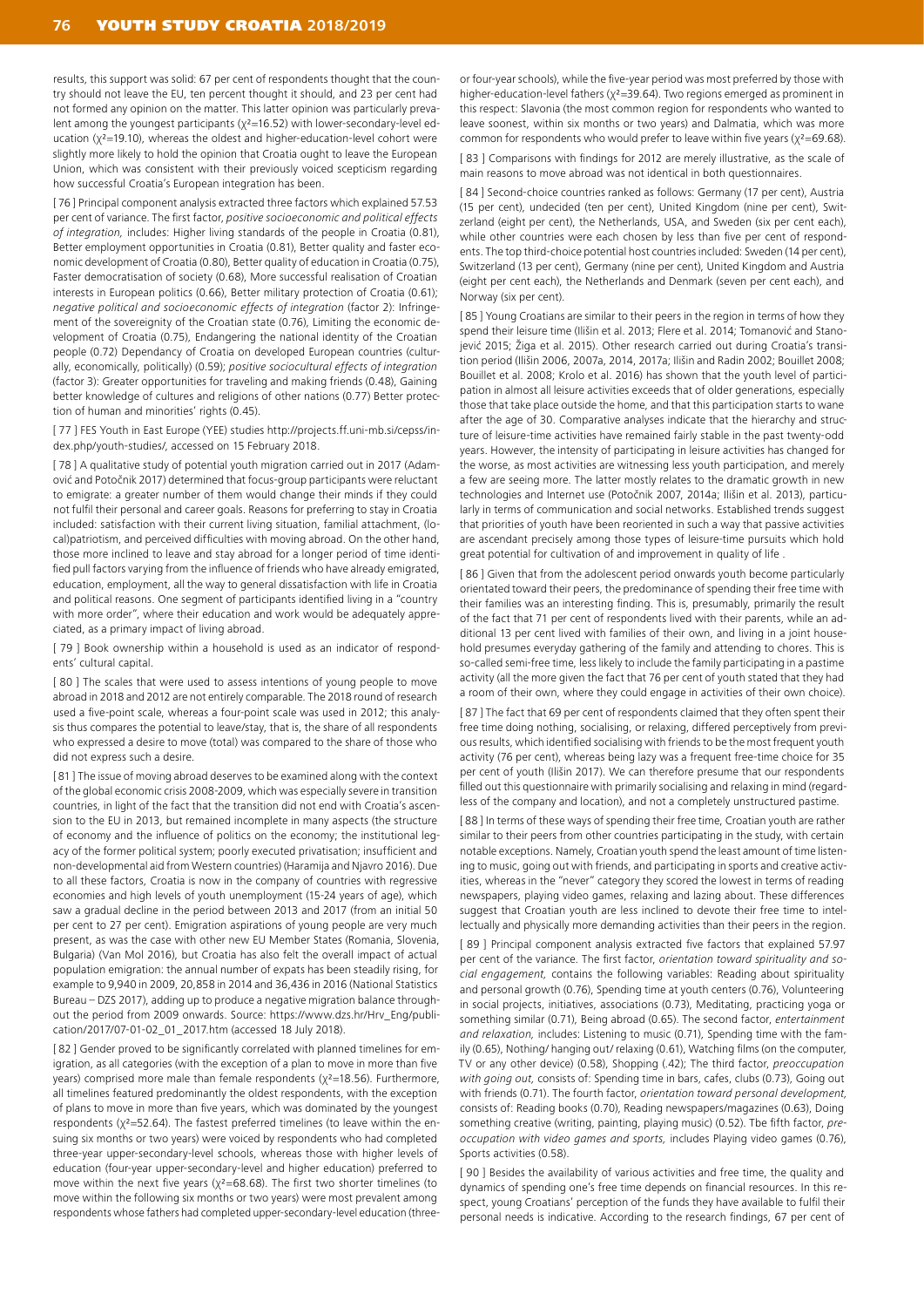respondents estimated that they had the same amount of money as their peers, 15 per cent thought they had somewhat or a lot more, 16 per cent thought they had somewhat or a lot less money than their peers, whereas two per cent did not know or did not provide a response. This means that, on average, one in six respondents were frustrated because they were not able to afford things that were financially available to the majority of their peers. According to analysis, there were more potentially dissatisfied respondents among the youngest cohort  $(\chi^2=25.98)$ , since the estimate that they had below-average funds diminished with age, with a parallel increase in the perception that they had above-average funds to fulfil personal needs. Furthermore, respondents with three-year vocational up per-secondary-level education ( χ 2=76.54) as well as those with lowest-educated fathers (χ<sup>2</sup>=60.17) were most likely to perceive their financial resources to be below-average; in this context, the perception of having above-average resources increased with the level of education.

[ 91 ] Compared to their peers from other countries participating in the study, Cro atian youth were notably more likely to use the Internet for online banking, on line shopping and rating products, least likely to download and watch films, and least likely to never play video games. Based on these differences, young Croa tians seem to be more oriented toward utilitarian uses of the Internet, and pre cisely in areas which are expected to become a dominant way of taking care of certain things in the near future.

[ 92 ] Principal component analysis extracted three factors that explained 53.28 per cent of the variance. The first factor, *utilitarian purposes,* includes the follow ing variables: E-mail (0.77), Online-banking (0.71), Online-shopping (0.69), Read ing news online/ getting information (0.62), Rating products or services, provid ing feedback or recommendations (0.53), For school, education, or work (0.44). The second factor, *downloading and sharing content,* includes: Sharing pictures, videos or music (0.69), Downloading or listening to music (0.68), Downloading or watching videos or movies (0.67), Gaming (0.63). The third factor, *communica tion purposes,* includes: Communication with friends/relatives via chat or Skype, Whatsup, Viber, Facetime (0.79), Using social networks like Facebook, Instagram, Snapchat, Twitter, LinkedIn... (0.79).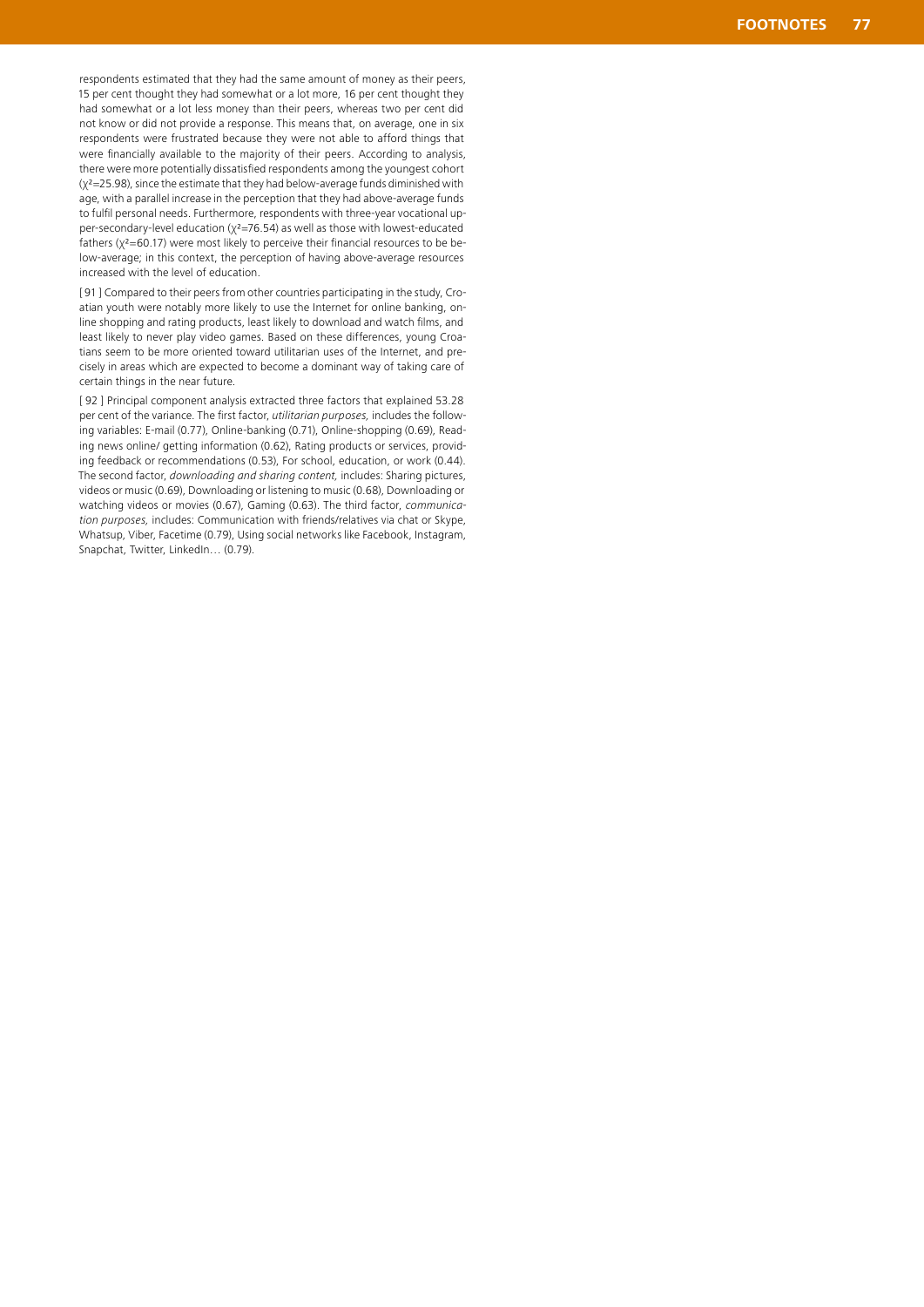#### **REFERENCES**

Adamović, Mirjana; Maskalan, Ana (2017): Pogled iz rodne perspektive na neke vrijednosti i interese mladih, in: Vlasta Ilišin/Vedrana Spajić Vrkaš (eds.): *Generacija osujećenih. Mladi u Hrvatskoj na početku 21. stoljeća.* Zagreb: Institut za društvena istraživanja u Zagrebu, 379–398.

Adamović, Mirjana; Mežnarić, Silva (2003): Potencijalni i stvarni "odljev" znanstvenog podmlatka iz Hrvatske: empirijsko istraživanje. *Revija za sociologiju*,  $34(2)$ :  $143 - 160$ 

Akrap, Anđelko; Čipin, Ivan (2011): *Zaposlenost žena i fertilitet u Hrvatskoj*. Zagreb: Ministarstvo Ministarstvo obitelji, branitelja i međugeneracijske solidarnosti.

Albacete, Gema Garcia (2014): *Young People's Political Participation in Western Europe. Continuity or Generational Change?* London: Palgrave Macmillan.

Altemeyer, Bob (1981): *Right-wing authoritarianism*. University of Manitoba press.

Almond, Gabriel Abraham; Verba, Sidney. (1989): *The Civic Culture: Political Attitudes and Democracy in Five Nations*. Newbury Park: Sage Publications.

Amna, Erik; Ekman, Joakim (2013): Standby citizens: diverse faces of political passivity. *European Political Science Review* 6(2): 261–281.

Baranović, Branislava (2002): Mladi u Hrvatskoj – između nacionalnog identiteta i europske integracije, in: Vlasta Ilišin/Furio Radin (eds.): *Mladi uoči trećeg milenija.* Zagreb: Institut za društvena istraživanja, 125–154.

(ed) (2015): *Koji srednjoškolci namjeravaju studirati?Pristup visokom obrazovanju i odabir studija.* Zagreb: Institut za društvena istraživanja u Zagrebu.

Barkan, Steven E. (2011): *Sociology: Understanding and Changing the Social World*; available at: http://onlinebooks.library.upenn.edu/webbin/book/ lookupid?key=olbp61047 (accessed 15 February 2018)

Benet, W. Lance (2008): Changing citizenship in the digital age. *Civic life online: learning how digital media can engage youth*: 1–24.

Billante, Nicole; Saunders, Peter (2002): *Six Questions about Civility*. CIS Occasional Paper 82, The Centre for Independent Studies.

Blanuša, Nebojša (2011): Euroskepticizam u Hrvatskoj, in: Ivan Šiber (ed.): *Hrvatska i Europa. Strahovi i nade.* Zagreb: Fakultet političkih znanosti, 11–46.

Blanuša, Nebojša; Šiber, Ivan (2011): Nade i strahovi mladih prema Europskoj Uniji, in: Ivan Šiber (ed.): *Hrvatska i Europa. Strahovi i nade.* Zagreb: Fakultet političkih znanosti, 86–119.

Bouillet, Dejana (2008): Slobodno vrijeme zagrebačkih studenata: prilika za hedonizam ili samoostvarenje. *Sociologija i prostor*, 46(3–4): 341–367.

- (2014): Neki aspekti obiteljskog života studenata, in: Vlasta Ilišin (ed.): *Sociološki portret hrvatskih studenata.* Zagreb: Institut za društvena istraživanja u Zagrebu, 29–55.
- (2017): Zdravlje i rizična ponašanja suvremene generacije mladih, in: Vlasta Ilišin/Vedrana Spajić Vrkaš (eds.): *Generacija osujećenih. Mladi u Hrvatskoj na početku 21. stoljeća.* Zagreb: Institut za društvena istraživanja u Zagrebu, 319–346.

Bouillet, Dejana; Ilišin, Vlasta; Potočnik, Dunja (2008): Continuity and Changes in Croatian University Students' Leisure Time Activities (1999–2004). *Sociologija i prostor*, 46(2): 123–142.

Bovan, Kosta; Širinić, Daniela (2016): (Ne)demokratski stavovi maturanata u Hrvatskoj – prisutnost i odrednice, in: Marko Kovačić/Martina Horvat (eds.): *Od podanika do građana: razvoj građanske kompetencije mladih.* Zagreb: Institut za društvena istraživanja u Zagrebu, GONG, 73–89.

Braš Roth, Michelle; Markočić Dekanić, Ana; Markuš Sandrić, Marina (2017): *PISA 2015 – Prirodoslovne kompetencije za život*. Zagreb: Nacionalni centar za vanjsko vrednovanje obrazovanja.

Caliendo, Marco; Schmidl, Ricarda (2016): Youth unemployment and active labor market policies in Europe. *IZA Journal of Labor Policy,* 5(1): 1–30.

Cammaerts, Bart; Bruter, Michael; Banaji, Shakuntala; Harrison, Sarah; Anstead, Nick (2016): *Youth Participation in Democratic Life. Stories of Hope and Disillusion.* London: Palgrave Macmillan.

Castles, Stephen (2010): Why migration policies fail, *Ethnic and Racial Studies*, 27(2): 205–227.

Castles, Stephen; Miller, J. Mark (1993): *The Age of Migration. International population Movements in the Modern World.* New York: The Guilford Press.

Collin, Philipa (2015): *Young Citizens and Political Participation in a Digital Society. Addressing the Democratic Disconnect.* London: Palgrave Macmillan.

Columbus, Alexandra (ed) (2006): *Advances in Psychology Research, Volume 39*. New York: Nova Science Publishers, Inc.

Čudina-Obradović, Mira; Obradović, Josip (2006): *Psihologija braka i obitelji*. Zagreb: Golden marketing-Tehnička knjiga.

Dalton, Rusell J. (2011): *Engaging Youth in Politics. Debating Democracy's Future*. New York & Amsterdam: International Debate Education Association.

Deklaracija o Domovinskom ratu. (NN 102/2000). Hrvatski državni sabor.

DeBardeleben, Joan; Pammett, Jon (2009): *Activating the Citizen. Dilemmas of Participation in Europe and Canada.* Basihgstoke: Palgrave Macmillan.

Doherty, Noeleen; Dickmann, Michael; Mills, Timothy (2010): Mobility attitudes and behaviours among young Europeans. *Career Development International,* 15(4): 378–400.

Dragun, Antonio; Relja, Renata (2006): Akademska mobilnost studenata: stavovi studenata Ekonomskog fakulteta u Splitu. *Revija za sociologiju*, 27(1–2): 63–76. Dumazedier, Joffre (1967): *Towards A Society of Leisure.* New York: Free Press.

— (1974): *Sociology of Leisure*. Amsterdam: Elsevier.

DZS (Državni zavod za statistiku Republike Hrvatske) (2017): https://www.dzs.hr/ Hrv\_Eng/publication/2017/07-01-02\_01\_2017.htm (accessed on 18 July 2018)

Đuranović, Marina (2013): Obitelj i vršnjaci u životu adolescenata. *Napredak – časopis za pedagogijsku teoriju i praksu,* 154(1–2): 31–46.

Elster, Jon (2007): *Explaining Social Behaviour: More Nuts and Bolts for Social Science*. New York: Cambridge University Press.

Eurofound (2017): *Long-term unemployed youth: Characteristics and policy responses*; available at https://www.eurofound.europa.eu/publications/report/2017/long-term-unemployed-youth (accessed on 23 February 2018).

European Commission (2017): *Pregled obrazovanja i osposobljavanja za 2017. – Hrvatska*. https://ec.europa.eu/education/sites/education/files/monitor2017-hr\_ hr.pdf (accessed on 18 June 2018)

Eurostat (2011): Income, Social inclusion and Living conditions. European Commission.

Eurostat (2015): Marriage and birth statistics – new ways of living together in the EU

http://ec.europa.eu/eurostat/statistics-explained/index.php/Marriage\_and\_ birth\_statistics\_-\_new\_ways\_of\_living\_together\_in\_the\_EU#cite\_note-3 (accessed on 22 July 2018)

Eurostat (2015): Being young in Europe today http://ec.europa.eu/eurostat/documents/3217494/6776245/KS-05-14-031-EN-N.pdf/18bee6f0-c181-457dba82-d77b314456b9 (accessed on 15 July 2018)

Eurostat (2017): Being young in Europe today – family and society.

http://ec.europa.eu/eurostat/statistics-explained/index.php/Being\_young\_in\_ Europe\_today\_-\_family\_and\_society (accessed on 15 May 2018)

Eurostat (2017): 7 in 10 people in the EU live in a dwelling they own http://ec. europa.eu/eurostat/web/products-eurostat-news/-/DDN-20171102-1?inheritRedirect=true (accessed on 13 February 2018)

Eurostat (2018): [ilc\_lvps08] http://appsso.eurostat.ec.europa.eu/nui/show.do? dataset=ilc\_lvps08&lang=en, (accessed on 13 July 2018)

Eurostat (2017); available at: http://ec.europa.eu/eurostat/statistics-explained/ index.php/Migration\_and\_migrant\_population\_statistics (accessed on 23 February 2018)

Eurostat Database http://ec.europa.eu/eurostat/data/database (accessed on 23 February 2018)

Eurostat [yth\_demo\_030] available at http://ec.europa.eu/eurostat/en/web/ products-datasets/-/YTH\_DEMO\_030 (accessed on 18 February 2018).

Eurostat [yth\_empl\_010] available at: http://appsso.eurostat.ec.europa.eu/nui/ show.do?dataset=yth\_empl\_010&lang=en, (accessed on 15 February 2018)

Eurostat [tessi171] http://ec.europa.eu/eurostat/web/products-datasets/product?code=tessi171 (accessed on 15 June 2018)

Eurostat [ilc\_mdsd07] http://appsso.eurostat.ec.europa.eu/nui/show.do?dataset=ilc\_mdsd07&lang=en (accessed on 15 June 2018)

Eurostat [ilc\_mddd11] http://appsso.eurostat.ec.europa.eu/nui/show.do?dataset=ilc\_mddd11&lang=en

Eurostat http://ec.europa.eu/eurostat/data/database (accessed on 15 June 2018)

Eurostat [tipslm80]: http://ec.europa.eu/eurostat/tgm/table.do?tab=table&init=1&plugin=1&language=en&pcode=tipslm80&tableSelection=1 cessed on 1 June 2018)

Eurostat database http://ec.europa.eu/eurostat/data/database (accessed on 1 June 2018)

Euronews (2017)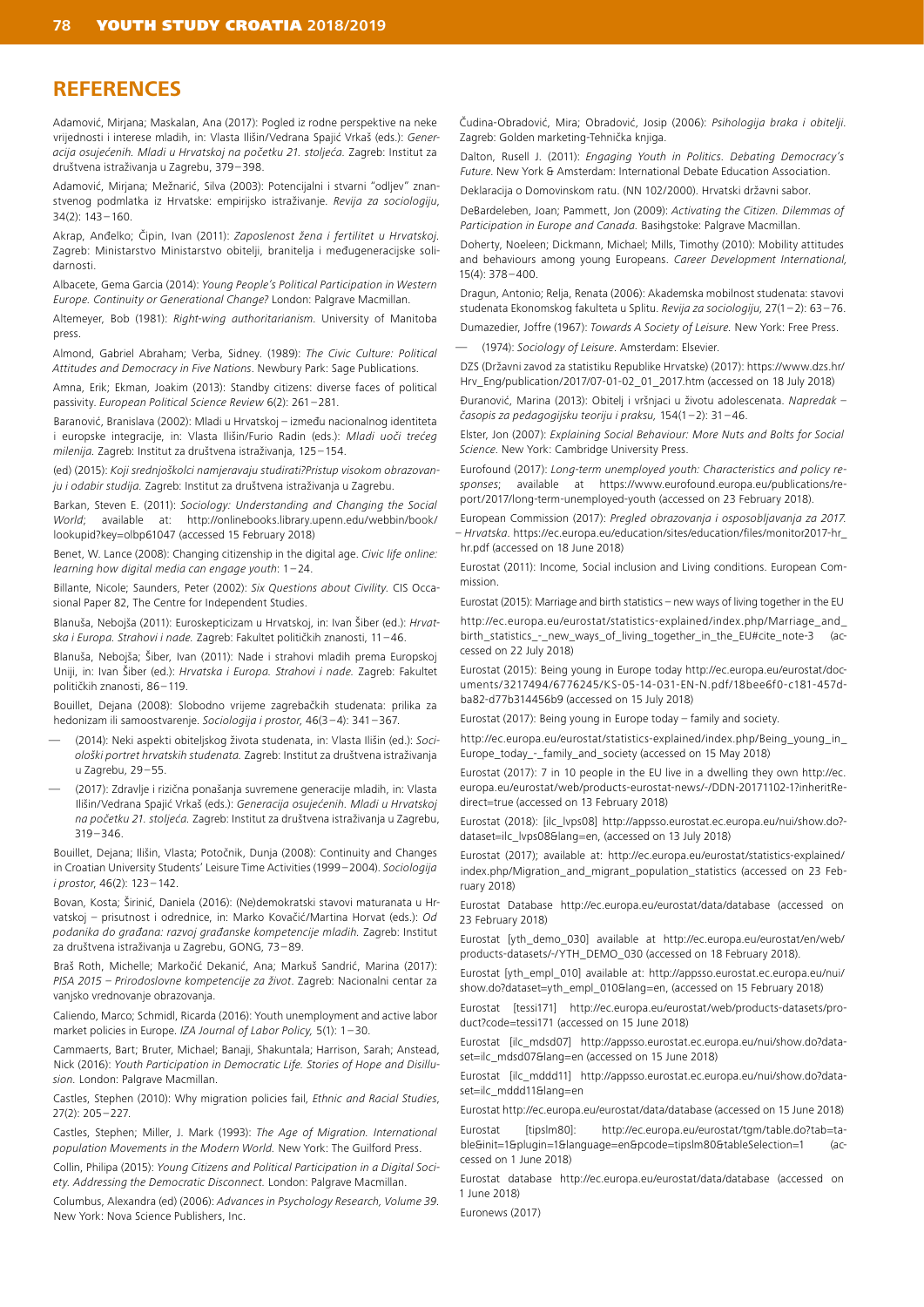http://www.euronews.com/2017/09/05/people-living-alone-europe-solo-living, (accessed on 13 July 2018)

Fahmy, Eldin (2006): *Young Citizens. Young People's Involvement in Politics and Decision Making.* Aldershot: Ashgate.

Farnell, Thomas (ed). (2011): *Socijalna i ekonomska slika studentskog života u Hrvatskoj. Nacionalno izvješće istraživanja EUROSTUDENT za Hrvatsku*. Zagreb: Institut za razvoj obrazovanja.

Farthing, Rys (2010): The politics of youthful antipolitics: representing the 'issue' of youth participation in politics. *Journal of Youth Studies* 13(2): 181–195.

FES Youth in East Europe (YEE) studies; available at: http://projects.ff.uni-mb.si/ cepss/index.php/youth-studies/ (accessed on 23 February 2018)

Filipić, Petar (2007): Uvod u makroekonomiju stanovanja, *Ekonomski pregled*, 58(7–8): 393–420.

Hrvatska u brojkama 2015 (2015) Zagreb: Državni zavod za statistiku.

https://www.dzs.hr/Hrv\_Eng/CroInFig/croinfig\_2015.pdf (accessed on 15 Februar 2018)

Flanagan, Constance; Levine, Peter (2010): Civic engagement and the transtion to adulthood. *Future of Children* 20(1): 159–179.

Flere, Sergej; Klanjšek, Rudi; Lavrič, Miran; Kirbiš, Andrej; Tavčar Krajnc, Marina; Divjak, Marko; Boroja, Tjaša; Zagorc, Barbara; Naterer, Andrej (2014): *Slovenian Youth 2013. Living in times of disillusionment, risk and precarity.* Maribor/ Zagreb: CEPYUS/Friedrich Ebert Stiftung.

Forbrig, Joerg (ed). (2005): *Revisiting Youth Political Participation. Challenges for Research and Democratic Practice in Europe*. Strasbourg: Council of Europe.

Franc, Renata; Međugorac, Vanja (2015): Mladi i (ne) povjerenje u institucije: moguće odrednice i posljedice, in: Vlasta Ilišin/Anja Gvozdanović/Dunja Potočnik (eds.): *Demokratski potencijali mladih u Hrvatskoj*. Zagreb: Institut za društvena istraživanja u Zagrebu / Centar za demokraciju i pravo Miko Tripalo, 47–65.

Franc, Renata; Perasović, Benjamin; Mustapić, Marko (2017): Youth, History and a Crisis of Democracy? Perspectives from Croatia, in: Hilary Pilkington/Gary Pollock/Renata Franc (eds): *Understanding Youth Participation Across Europe*. London: Palgrave Macmillan, 123–153.

Fulgosi, Ante; Radin, Furio (1982): *Stilovi života zagrebačkih srednjoškolaca.* Zagreb: CDD SSOH.

Furlong, Andy; Cartmel, Fred (2012): Social Change and political engagement Among Young People: Generation and 2009/2010 British Election Survey. *Parliamentary Affairs, 65(1): 13–28.*

Galić, Branka (2011): Društvena uvjetovanost rodne diskriminacije, in: Željka Kamenov/Branka Galić (eds.): *Rodna ravnopravnost i diskriminacija u Hrvatskoj. Istraživanje "Percepcija, iskustva i stavovi o rodnoj diskriminaciji u Republici Hrvatskoj"*. Zagreb: Vlada RH, Ured za ravnopravnost spolova, 9–27.

Gammon, Sean; Elkington, Sam (eds) (2015): *Landscapes and Leisure. Space, Place and Identities.* Basingstoke: Palgrave Macmillan.

Gelo, Jakov; Akrap, Anđelko; Čipin, Ivan (2005): *Temeljne značajke demografskog razvoja Hrvatske (bilanca 20. stoljeća)*. Zagreb: Ministarstvo obitelji, branitelja i međugeneracijske solidarnosti.

Georg, Werner. (2016): Transmission of cultural capital and status attainment – an analysis of development between 15 and 45 years of age. *Longitudinal and Life Course Studies*, *7*(2), 106–123.

Gelo, Jakov; Smolić, Šime; Strmota, Marin (2011): Sociodemografske odrednice zaposlenosti žena u Hrvatskoj. *Društvena istraživanja*, 20(111): 69–88.

Golub, Branka (2000): Potencijalni (profesionalni i vanjski) egzodus mladih znanstvenika, in: Prpić, Katarina (ed.): *U potrazi za akterima znanstvenog i tehnološkog razvoja.* Zagreb: Institut za društvena istraživanja u Zagrebu, 129–186.

— (2003): Zašto odlazimo?, *Društvena istraživanja*, 12(1–2): 115–140.

Grasso, Maria T. (2016): *Generations, Political Participation and Social Change in Western Europe.* London: Routledge.

Hammond, Ron; Cheney, Paul; Pearsey, Reawyn (2015): *Sociology of the Family*; available at:

Haramija, Pavle; Njavro, Đuro (2016): Tranzicija i njezini rezultati — zašto tranzicija iz komunističkog u demokratski sustav tržišnog gospodarstva nije ostvarila očekivanja, *Obnovljeni život*, 71(4): 515–528.

Harris, Anita; Win, Johanna; Younes, Salem. (2010): Beyond apathetic or activist youth. 'Ordinary' young people and contemporary forms of participation. *Young* 18(1): 9–32.

Harris, David (2005): *Key Concepts in Leisure Studies.* London: Sage Publications Ltd.

Haworth, John Trevor; Veal, Anthony James (eds). (2004): *Work and Leisure*. New York: Routledge. http://freesociologybooks.com/Sociology\_Of\_The\_Family/02-Studying\_Marriage\_and\_Families.php (accessed 12 February 2018)

Hodžić, Alija (2014): *Konoba u svjetskom kasinu.* Zagreb: Razlog.

Hurrelmann, Klaus; Weichert, Michael (eds.) (2015): *Lost in Democratic Transition? Political Challenges and Perspectives for Young People in South East Europe.* Berlin, Maribor, Skopje: Friedrich Ebert Stiftung.

Hustinx, Lesley; Meijs, Lucas; Handy, Femida; Cnaan, Ram A. (2012): Monitorial Citizens or Civic Omnivores? Repertoires of Civic Participation Among University Students. *Youth & Society* 44(1): 95–117.

Ilišin, Vlasta (ed.) (1999): *Mladi na margini društva i politike*. Zagreb: Alinea.

- (2005)-(ed): *Mladi Hrvatske i europska integracija*. Zagreb: Institut za društvena istraživanja.
- (2006): Slobodno vrijeme i kultura mladih, in: Vlasta Ilišin (ed.): *Mladi između želja i mogućnosti. Položaj, problemi i potrebe mladih Zagrebačke županije*. Zagreb: Institut za društvena istraživanja u Zagrebu / Zagrebačka županija, 299–330.
- (2007a): Slobodno vrijeme i interesi mladih, in: Vlasta Ilišin/Furio Radin (eds.): *Mladi: problem ili resurs*. Zagreb: Institut za društvena istraživanja u Zagrebu, 179–201.
- (2007b): Political values, attitudes and participation of youth: continuity and change, in: Vlasta Ilišin (ed.): *Croatian youth and European integration*. Zagreb: Institute for social research – Zagreb, 69–148.
- (2014) (ed): *Sociološki portret hrvatskih studenata*. Zagreb: Institut za društvena istraživanja.
- (2017a): Neke dimenzije slobodnog vremena mladih, u: Vlasta Ilišin/Vedrana Spajić Vrkaš (eds.): *Generacija osujećenih. Mladi u Hrvatskoj na početku 21. stoljeća*. Zagreb: Institut za društvena istraživanja u Zagrebu, 293–317.
- (2017b): Mladi i politika: trendovi (dis)kontinuiteta, in: Vlasta Ilišin/Vedrana Spajić Vrkaš (eds.): *Generacija osujećenih. Mladi u Hrvatskoj na početku 21. stoljeća*. Zagreb: Institut za društvena istraživanja u Zagrebu, 185–259.

Ilišin, Vlasta; Radin, Furio (eds). (2002): *Mladi uoči trećeg milenija*. Zagreb: Institut za društvena istraživanja / Državni zavod za zaštitu obitelji, materinstva i mladeži.

Ilišin, Vlasta; Mendeš, Ivona (2006): Youth and European Union: perceptions of the consequences of integration, in: Vlasta Ilišin (ed.): *Croatian youth and European integration*. Zagreb: Institute for social research – Zagreb, 209–269.

Ilišin, Vlasta; Bouillet, Dejana; Gvozdanović, Anja; Potočnik, Dunja (2013): *Mladi u vremenu krize.* Zagreb: Friedrich Ebert Stiftung/Institut za društvena istraživanja.

Ilišin, Vlasta; Gvozdanović, Anja; Potočnik, Dunja (eds). (2015): *Demokratski potencijali mladih u Hrvatskoj*. Zagreb: Institut za društvena istraživanja u Zagrebu / Centar za demokraciju i pravo Miko Tripalo.

Ilišin, Vlasta; Gvozdanović, Anja (2016): Struktura i dinamika vrijednosti mladih u Hrvatskoj, in: Sekulić, Duško (ed): *Vrijednosti u hrvatskom društvu*. Zagreb: Centar za demokraciju i pravo Miko Tripalo, 169–197.

Ilišin, Vlasta; Gvozdanović, Anja (2017): Vrijednosti, (ne)zadovoljstvo životom i percepcija budućnosti mladih, in: Vlasta Ilišin/Vedrana Spajić-Vrkaš (eds): *Generacija osujećenih, Mladi u Hrvatskoj na početku 21. Stoljeća*. Zagreb: Institut za društvena istraživanja u Zagrebu, 347–378.

Ilišin, Vlasta; Spajić Vrkaš, Vedrana (eds). (2017): *Generacija osujećenih. Mladi u Hrvatskoj na početku 21. stoljeća*. Zagreb: Institut za društvena istraživanja u Zagrebu.

Inglehart, Ronald (1999): Postmodernization Erodes Respect for Authority but Increases Support for Democracy, in Pippa Norris (Ed.): *Critical citizens: Global support for democratic government*. OUP Oxford, 236–256.

Inglehart, Ronald; Baker, Wayne E. (2000): Modernization, cultural change, and the persistence of traditional values. *American sociological review*, 65(1): 19–51.

Inglehart, Ronald; Welzel, Christian (2005): *Modernization, Cultural Change, and Democracy: The Human Development Sequence*. New York: Cambridge University Press.

Jović, Dejan (2017): *Rat i mit*. Zagreb: Fraktura.

Jokić, Boris and Ristić Dedić, Zrinka (2014): *Postati student u Hrvatskoj*. Zagreb: Agencija za znanost i visoko obrazovanje.

Kamenov, Željka (2011): Stavovi, predrasude i uvjerenja o uzrocima rodne diskriminacije, in: Željka Kamenov/Branka Galić (eds.): *Rodna ravnopravnost i diskriminacija u Hrvatskoj. Istraživanje "Percepcija, iskustva i stavovi o rodnoj diskriminaciji u Republici Hrvatskoj"*. Zagreb: Vlada RH, Ured za ravnopravnost spolova, 92-111.

Kamenov, Željka; Huić, Aleksandra; Jugović, Ivana (2011): Uloga iskustva rodno neravnopravnog tretmana u obitelji u percepciji, stavovima i sklonosti rodnoj diskriminaciji, *Revija za socijalnu politiku*, 18(2): 195–215.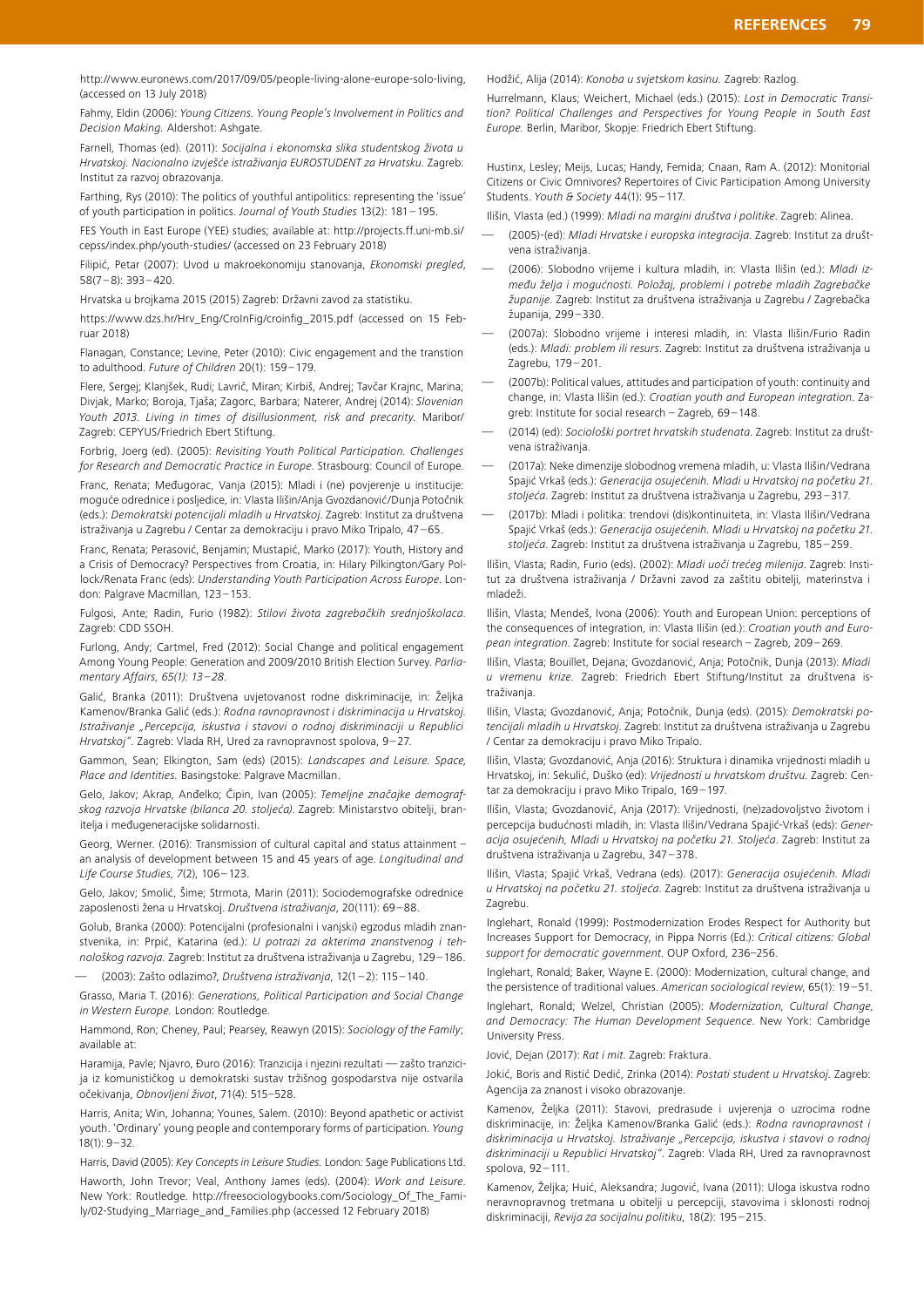Kestilä-Kekkonen, Elina (2009): Anti-party sentiment among young adults: Evidence from fourteen West European countries. *Young* 17(2): 145–165.

Košutić, Iva; (2017). The role of cultural capital in higher education access and institutional choice. *Center for Educational Policy Studies Journal*, *7*(1), 149–169. Košutić, Iva; Puzić, Saša; Doolan, Karin (2015): Društveni i institucionalni aspekti odluke o studiranju i odabira visokoškolske institucije, in: Branislava Baranović (ed.): *Koji srednjoškolci namjeravaju studirati? – Pristup visokom obrazovanju i odabir studija*. Zagreb: Institut za društvena istraživanja: 123–163.

Kovačić, Marko and Horvat, Martina Marko (eds). (2016): *Od podanika do građana: razvoj građanske kompetencije mladih*. Zagreb: Institut za društvena istraživanja u Zagrebu.

Kovačić, Marko; Dolenec, Danijela (2018): Youth participation in Eastern Europe in the age of austerity, in: Sarah Pickard/Judith Bessant (eds): *Young People Re-Generating Politics in Times of Crises.* London: Palgrave Macmillan, 375–394.

Krolo, Krešimir; Marcelić, Sven; Tonković, Željka (2016): Roditeljski kulturni kapital kao odrednica kulturnih preferencija mladih. *Društvena istraživanja*, 25(3): 329–351.

Lee, Everett S. (1966): A Theory of Migration, *Demography*, 3(1): 47–57.

Lefebvre, Henry (1991): *The production of space.* Oxford: Blackwell.

Marien, Sofie; Hooghe, Marc; Quintelier, Ellen (2010): Inequalities in Non-institutionalised Forms of Political Participation: A Multi-level Analysis of 25 countries. *Political Studies* 58: 187–213.

Marsh, David; O'Toole, Therese; Jones, Sue (2007): *Young People and Politics in the UK: Apathy or Alienation?* Basingstoke: Palgrave Macmillan.

Massey, S. Douglas; Arango, Joaquin; Hugo, Graeme; Kouaouci, Ali; Pellegrino, Adela; Taylor, J. Edward (1994): An Evaluation of Internal Migration Theory: The North American Case. *Population and Development Review,* 20(4): 699–751.

Matković, Teo (2011): *Obrasci tranzicije iz obrazovnog sustava u svijet rada u Hrvatskoj.* Doktorska disertacija. Zagreb: Pravni fakultet Sveučilišta u Zagrebu, Studijski centar socijalnog rada.

Miles, Steven (1998): *Consumerism as a way of life*. London: Sage.

— (2000): *Youth Lifestyles in a Changing World*. Buckingham: Open University Press.

Milić, Anđelka (2007): *Sociologija porodice. Kritika i izazovi*. Beograd: Čigoja štampa.

Norris, Pippa (2003): *Young People & Political Activism: From the politics of loyalties to the politics of choice?* Strasbourg: Council of Europe.

— (2011). *Democratic Deficit. Critical Citizens Revisited.* New York: Cambridge University Press.

Pešić, Vesna (1977): Društvena slojevitost i stil života, in: Mihailo Popović/Milosav Janićijević (eds.): *Društveni slojevi i društvena svest.* Beograd: Institut društvenih nauka, 121–196.

Plummer, Ken (1995): *Telling Sexual Stories: Power, Change and Social Worlds*. London: Routledge.

Potočnik, Dunja (2007): Mladi i nove tehnologije, in: Vlasta Ilišin/Furio Radin (eds.): *Mladi: problem ili resurs*. Zagreb: Institut za društvena istraživanja u Zagrebu, 105–136.

- (2011): *Međugeneracijska mobilnost u Hrvatskoj (1984.–2004.): Usporedba socijalističkog i tranzicijskog razdoblja* (doktorska disertacija). Zagreb: Filozofski fakultet Sveučilišta u Zagrebu.
- (2014a): Studenti u umreženom društvu, in: Vlasta Ilišin (ed.): *Sociološki portret hrvatskih studenata*. Zagreb: Institut za društvena istraživanja u Zagrebu, 377–397.
- (2014b): Socijalni status hrvatskih studenata, in: Vlasta Ilišin (ed.): *Sociološki portret hrvatskih studenata*. Zagreb: Institut za društvena istraživanja: 57–96.
- (2017): Obiteljske okolnosti mladih, in: Ilišin, Vlasta/Vedrana Spajić Vrkaš (eds.): *Generacija osujećenih. Mladi u Hrvatskoj na početku 21. stoljeća*. Zagreb: Institut za društvena istraživanja u Zagrebu, 31–73.

People in the EU – statistics on household and family structures (2018)

http://ec.europa.eu/eurostat/statistics-explained/index.php?title=People\_in\_ the EU - statistics on household and family structures#Average household\_size

Pernar, Mirjana (2010): Roditeljstvo, *Medicina Fluminensis*, 46(3): 255–260.

Potočnik Dunja; Spajić Vrkaš, Vedrana (2017): Mladi u Hrvatskoj: sudjelovanje na tržištu rada i prostorna mobilnost, in: Vlasta Ilišin/Vedrana Spajić Vrkaš (eds.): *Generacija osujećenih. Mladi u Hrvatskoj na početku 21. stoljeća*. Zagreb: Institut za društvena istraživanja u Zagrebu, 143–184.

Potočnik, Dunja; Adamović, Mirjana (2018): *Iskustvo migracije i planirani odlasci mladih iz Hrvatske*. Zagreb: Zaklada Friedrich Ebert u Hrvatskoj.

Rojek, Chris (2005): *Leisure Theory. Principles and Practices*. New York: Palgrave Macmillan.

— (2010): *The Labour of Leisure. The Culture of Free Time*. London: Sage.

Quéniart, Anne (2008): The Form and Meaning of Young People's Involvement in Community and Political Work. *Youth & Society* 40(2): 203–223.

Quintelier, Ellen. (2007): Differences in Political Participation between Young and Old People. *Contemporary Politics* 13(2): 165–180.

Quintelier, Ellen; Vissers, Sara (2008): The Effect of Internet Use on Political Participation. *Social Science Computer Review* 26(4): 411–427.

Radin, Furio (2007): National identity and attitudes toward Europe, in: Vlasta Ilišin (ed.): *Croatian youth and European integration.* Zagreb: Institute for social research – Zagreb, 185–208.

Radkiewicz, Piotr (2016): Does authoritarianism imply ethnocentric national attitudes: A revised look at the "authoritarian triad" and right-wing ideology. *European Journal of Social Psychology*, *46*(2), 224–236.

Richmond, H. Anthony (1978): Migration, ethnicity and race relations. *Ethnic and racial Studies*, 1(1): 1–18.

Roberts, Ken; Fagan, Collette (1999): Young people and their leisure in former communist countries: Four theses examined. *Leisure studies,* 13(1): 33–48.

Roberts, Ken (2006): *Leisure in Contemporary Society*. Oxfordshire: CABI Publishing.

Roberts, Ken; Povall, Sue; Tholen, Jochen (2005): Farewell to the Inteligentsia: Political Transformation and Changing Forms of Leisure Consuption in the Former Communist Countries of Eastern Europe. *Leisure Studies,* 24(2): 115–135.

Rojek, Chris; Shaw, Susan; Veal, Anthony James (eds). (2006): *A Handbook of Leisure Studies*. New York: Palgrave Macmillan.

Ross, Alister; Puzić, Saša; Doolan, Karin (2017): Balkan and European? Place Identifications of Young People in Croatia. *Revija za sociologiju* 47(2), 125–150.

Schwab, Klaus – Ed. (2017): *The Global Competitiveness Report 2017–2018*. World Economic Forum. http://www3.weforum.org/docs/GCR2017-2018/05Full-Report/TheGlobalCompetitivenessReport2017%E2%80%932018.pdf (accessed on 18 June 2018)

Schwartz, S. H. (2012). An overview of the Schwartz theory of basic values. *Online readings in Psychology and Culture*, *2*(1), 11.

Šćukanec, Ninoslav and Sinković, Matija (eds). (2016): *Socijalni i ekonomski uvjeti studentskog života u Hrvatskoj. Nacionalno izvješće istraživanja EUROSTU-DENT V za Hrvatsku za 2014*. Zagreb: Ministarstvo znanosti, obrazovanja i sporta.

Štulhofer, Aleksandar (2000): *Nevidljiva ruka tranzicije: ogledi iz ekonomske sociologije*. Zagreb: Hrvatsko sociološko društvo.

Sekulić, Duško (2011): Vrijednosno-ideološke orijentacije kao predznak i posljedica društvenih promjena. *Politička misao*, 48(3): 35–64.

Sekulić, Duško (2014): *Identitet i vrijednosti*. Zagreb: Politička kultura.

Shildrick, Tracy; MacDonald, Robert (2006): In Defence of Subculture: Young People, Leisure and Social Divisions. *Journal of Youth Studies,* 9(2): 125–140.

Sloam, James (2013): 'Voice and Equality': Young People's Politics in the European Union. *West European Politics* 36(4): 836–858.

Spajić Vrkaš, Vedrana and Potočnik, Dunja (2017): Mladi i obrazovanje pred izazovima globalne konkurentnosti, in: Vlasta Ilišin/Vedrana Spajić Vrkaš (eds): *Generacija osujećenih. Mladi u Hrvatskoj na početku 21. stoljeća*. Zagreb: Institut za društvena istraživanja: 75–141f

Stellmacher, Jost,; Petzel, Thomas. (2005): Authoritarianism as a group phenomenon. *Political Psychology*, *26*(2), 245–274.

Tomanović, Smiljka; Stanojević, Dragan (2015): *Mladi u Srbiji 2015. Stanja, opažanja, verovanja i nadanja.* Beograd: Friedrich-Ebert-Stiftung / SeConS.

Tomić, Iva (2015): Zaposlenost i nezaposlenost u Hrvatskoj – stanje, trendovi i okruženje, in: Davorko Vidović (ed.): *ZAPOSLIMO HRVATSKU! Strateške smjernice za rast zaposlenosti*. Zagreb: Hrvatska gospodarska komora, 21–43.

Topolčić, Davor (2001): Muškarci to ne rade: podjela rada u obitelji. *Društvena istraživanja*, 10(4–5): 767–*790.*

(2008): Udio žena na tržištu rada, obrasci radne karijere i uloga države*. Društvena istraživanja,* 17(6): 1023–1046.

Van Mol, Christof (2016): Migration aspirations of European youth in times of crisis, *Journal of Youth Studies*, 19(10): 1303–1320.

Waters, Johanna (2008): *Education, migration, and cultural capital in the Chinese diaspora.* Cambria Press: Hong Kong, Canada.

Weeks, Jeffrey; Heaphy, Brian; Donovan, Catherine (2001): *Same Sex Intimacies: Families of Choice and Other Life Experiments*. London: Routledge.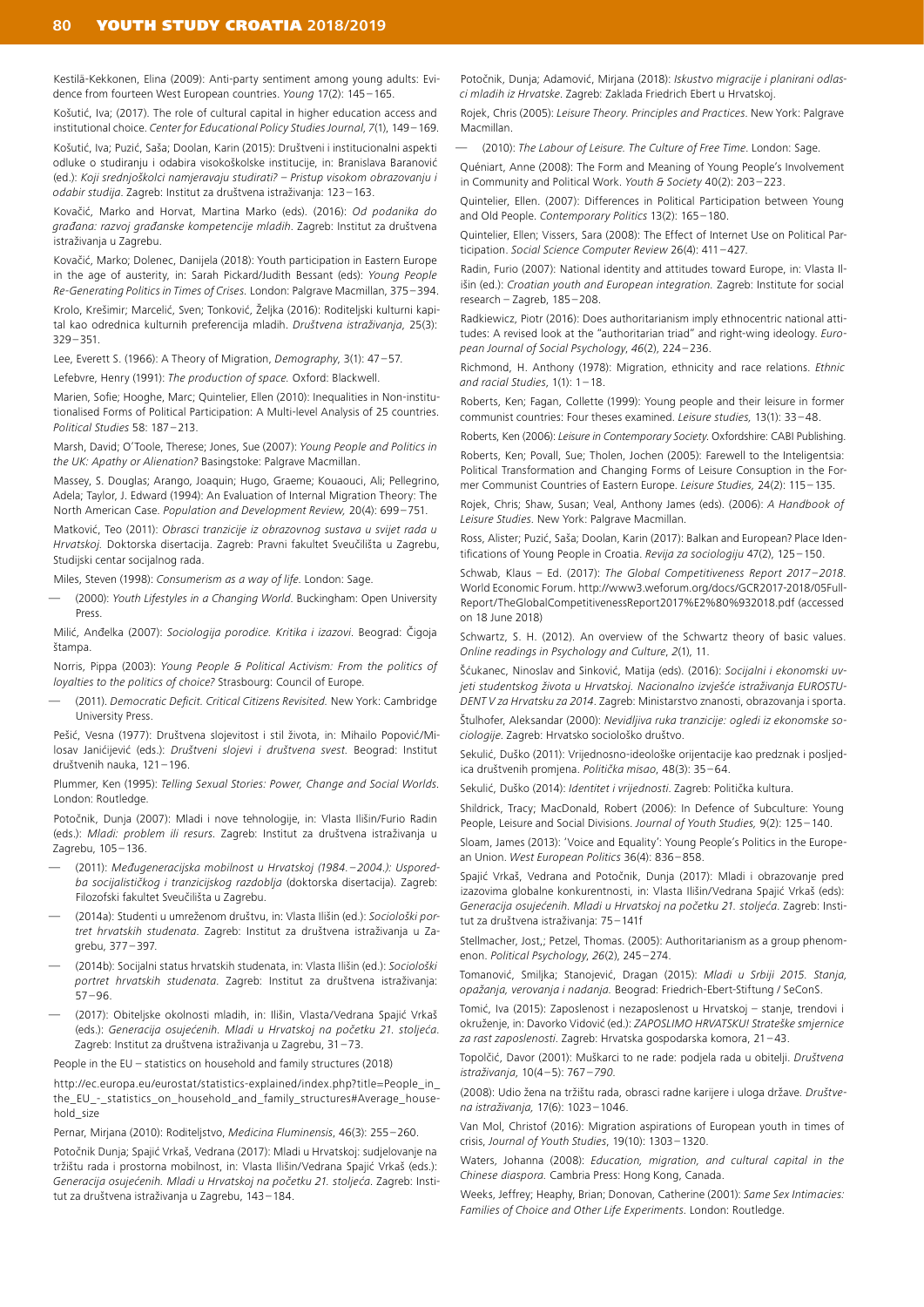Wilson, Denise M.; Gottfredson, Denise C.; Cross, Amanda B.; Rorie, Melissa; Connell, Nadine (2010): Youth Development in After-School Leisure Activities. *The Journal of Early Adolescence,* 30(5): 668–690.

Youniss, James; Levine, Peter (2009): *Engaging young people in civic life*. Nashville: Vanderbilt University Press.

Zeijl, Elke; Du Bois-Reymond, Manuela (2002): Young Adolescents' Leisure Patterns. *Society and Leisure,* 24(2): 379–402.

Žiga, Jusuf; Turčilo, Lejla; Osmić, Amer; Bašić, Sanela; Džananović Miraščija, Nedžma; Kapidžić, Damir; Brkić Šmigoc, Jelena (2015): *Studija o mladima u Bosni i Hercegovini.* Sarajevo: Friedrich-Ebert-Stiftung.

Županov, Josip (1995): *Poslije potopa*. Zagreb: Globus.

Župarić-Iljić, Drago (2016): *Iseljavanje iz Republike Hrvatske nakon ulaska u Europsku uniju*. Zagreb: Friedrich-Ebert-Stiftung.

## **NOTES ON AUTHORS**

**Dr. sc. Anja Gvozdanović**, a research associate in the field of sociology, is affiliated with the Centre for Youth and Gender Studies at the Institute for Social Research in Zagreb. Since 2007 her work has been primarily focused on youth research and youth policy. She is a co-author and a co-editor of four books, and an author of scientific papers, book chapters and expert papers that deal with political culture, social capital, values and social trust of youth, reconciliation and peace-building in Croatia and the western Balkans. She has worked as a principal researcher in three surveys at both the national and international (regional) levels.

Prof. dr. sc. Vlasta Ilišin is a senior research fellow in the fields of political science and sociology and the chair of the Centre for Youth and Gender Studies at the Institute for Social Research, where she served as a director (2007–2011). She is a full professor and co-leader of the academic programme "Youth in Contemporary Society" at University of Rijeka. Her research interests include youth research, as well as study of political culture and participation, leisure time, media, European processes and Croatian political elite. She was a principle researcher in 12 research projects and participated in additional 18 as a researcher, out of which four were international. She has published more than 150 papers, of which 17 have been scientific monographies. She is a member of the Youth Council of the Croatian Government, Research council of the Centre for Democracy and Law Miko Tripalo and the Council of the Faculty of Political Science at the University of Zagreb.

**Dr. sc. Mirjana Adamović,** a senior research associate in the field of sociology, has been working at the Institute for Social Research in Zagreb since 2005. Also, she is an External Associate at the Faculty of Philosophy and Social Sciences at the University of Zagreb and at the Postgraduate (doctoral) University Study of Humanities at the University of Split. She is a co-author of three books and an author of thirty scientific and policy papers related to gender, young women, gender equality policy, migration of young people and culture participation. Her research and policy expertise has developed through collaboration with national and international governmental and non-governmental organisations.

**Dr. sc. Dunja Potočnik** has been working at the Institute for Social Research since 2003, after being employment as an advisor for job-seekers at the Croatian Employment Service. She is a co-author of three books and an author of around 40 scientific and policy papers, a majority of which concern education, employment, social structure and intergenerational mobility. Her research and policy expertise has been developed through cooperation with national and international governmental and non-governmental organisations. She is a member of the Pool of the European Youth Researchers at the Youth Partnership between the European Commission and the Council of Europe since 2011.

**Dr. sc. Nikola Baketa** has been working at the Institute for Social Research since 2016. During his doctoral studies he was a scholar at the NORGLOBAL research project *European Integration in Higher Education and Research at the Western Balkans*. He is a co-author or author of more than 10 scientific and policy papers in areas of education, youth political literacy and civic education. His cooperates with Salto-Youth, national agencies, education institutions and non-governmental organisations. He is a member of PROCSEE National committee for Professional Higher Education Excellence since 2016.

**Marko Kovačić, MSc** is a researcher at the Institute for Social Research in Zagreb, where he is affiliated with the Center for Youth and Gender Studies. Marko specialises in political sociology and youth policy and politics. His education includes the doctoral program in youth public policy at the University of Ljubljana, a master program in political science at Central European University, and a master program in public policy at the University of Zagreb. He is a co-founder and lecturer in the first academic programme on youth at University of Rijeka. Marko is a national correspondent on youth policy for the European Knowledge Center for Youth Policy, administrated by the Youth Partnership between the Council of Europe and the European Commission, as well as an expert on youth policy for the European Commission.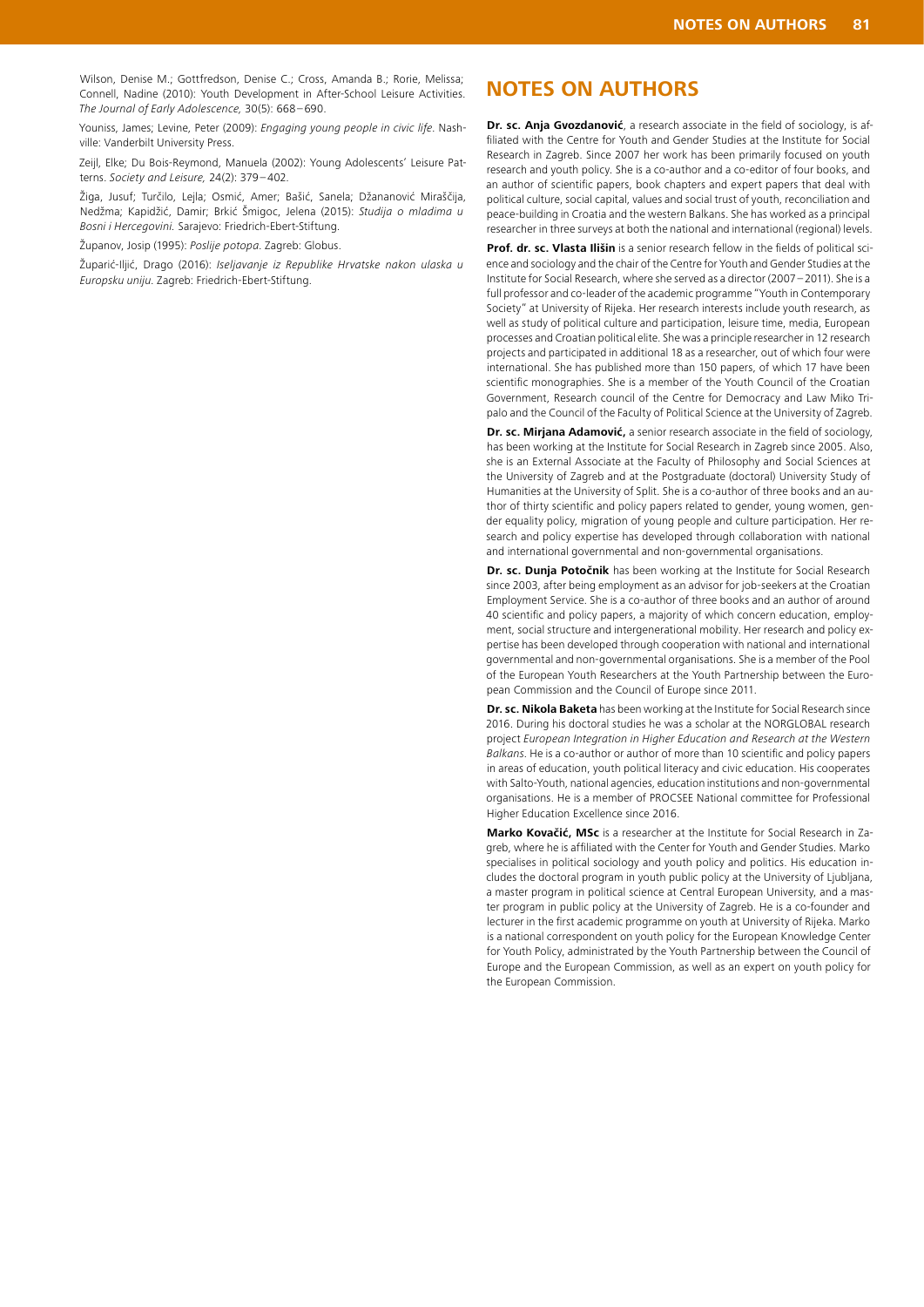## **TABLE OF FIGURES**

| 8  | <b>FIGURE 3.1:</b>                                                                                                                    | 57 | FIGURE 9.2:                                                                                                                 |
|----|---------------------------------------------------------------------------------------------------------------------------------------|----|-----------------------------------------------------------------------------------------------------------------------------|
|    | Comparative graph of educational levels of respondents<br>and their parents (%)                                                       |    | Time period for aspired emigration of young people from<br>Croatia (%)                                                      |
| 15 | FIGURE 4.1:<br>Housing status of youth (%)                                                                                            | 58 | FIGURE 9.3:<br>Main reasons to move abroad in 2012 and                                                                      |
| 16 | FIGURE 4.2:<br>Parenting styles (%)                                                                                                   | 59 | 2018 (%)<br>FIGURE 9.4:                                                                                                     |
| 17 | FIGURE 4.3:<br>The best age of marriage for men and women (%)                                                                         |    | Level of familiarity with immigrant-related<br>opportunities and conditions in the top-choice potential<br>host country (%) |
| 18 | <b>FIGURE 4.4:</b><br>The importance of particular traits when choosing<br>a spouse (%)                                               | 64 | <b>FIGURE 10.1:</b><br>How leisure time is spent (%)                                                                        |
| 19 | FIGURE 4.5:<br>Attitudes on gender roles (%)                                                                                          | 66 | <b>FIGURE 10.2:</b><br>Purposes of Internet use (%)                                                                         |
| 19 | FIGURE 4.6:<br>Friendships with people of different sociocultural<br>backgrounds (%)                                                  |    |                                                                                                                             |
| 22 | <b>FIGURE 5.1:</b><br>Satisfaction of young people with the quality of<br>education (%)                                               |    |                                                                                                                             |
| 22 | <b>FIGURE 5.2:</b><br>Youth perception of the prevalence of buying grades and<br>exams at institutions of higher education (%)        |    |                                                                                                                             |
| 29 | FIGURE 6.1:<br>The position of youth in the labour market (%)                                                                         |    |                                                                                                                             |
| 29 | FIGURE 6.2:<br>The average youth working week (%)                                                                                     |    |                                                                                                                             |
| 29 | FIGURE 6.3:<br>The share of youth working in their fields of education<br>and training (%)                                            |    |                                                                                                                             |
| 30 | FIGURE 6.4:<br>Preferred sectors of employment (%)                                                                                    |    |                                                                                                                             |
| 37 | <b>FIGURE 7.1:</b><br>Youth values ranking: very important and important (%)                                                          |    |                                                                                                                             |
| 37 | FIGURE 7.2:<br>Youth concerns regarding particular life situations and social<br>phenomena (microsocial and macrosocial concerns) (%) |    |                                                                                                                             |
| 38 | <b>FIGURE 7.3:</b><br>Accepting ranking of various social groups as potential<br>neighbours (%)                                       |    |                                                                                                                             |
| 39 | <b>FIGURE 7.4:</b><br>Youth attitudes toward immigrants (%)                                                                           |    |                                                                                                                             |
| 41 | <b>FIGURE 7.5:</b><br>Youth attitudes toward the Homeland War: "agree" and<br>"strongly agree" (%)                                    |    |                                                                                                                             |
| 42 | FIGURE 7.6:<br>A comparative chart of success factors in Croatian society:<br>"important" and "very important", 2013 and 2018 (%)     |    |                                                                                                                             |
| 47 | FIGURE 8.1:<br>Sources of information on political affairs (%)                                                                        |    |                                                                                                                             |
| 50 | FIGURE 8.2:<br>Social and political values of youth (%)                                                                               |    |                                                                                                                             |
| 50 | FIGURE 8.3:<br>Political objectives on which the government should focus (%)                                                          |    |                                                                                                                             |
| 51 | FIGURE 8.4:<br>(Dis)trust in political and social institutions (%)                                                                    |    |                                                                                                                             |
| 52 | FIGURE 8.5:<br>Status of values in Croatia and the EU (%)                                                                             |    |                                                                                                                             |
| 57 | FIGURE 9.1:<br>Youth aspirations to move abroad for a period longer than six<br>months $(%)$                                          |    |                                                                                                                             |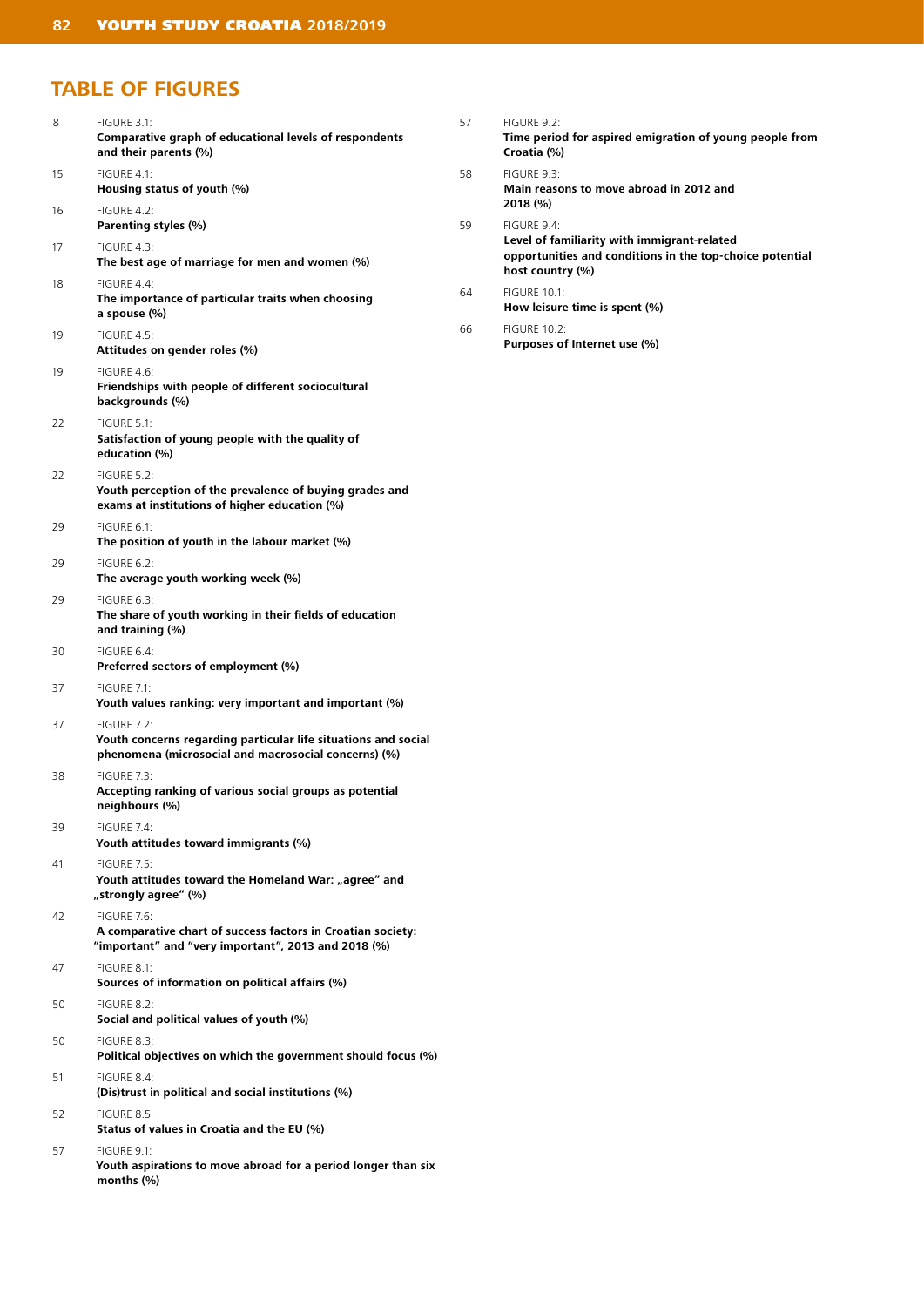# **TABLE OF TABLES**

| 9  | <b>TABLE 3.1:</b><br>Material ownership in participants' households (%) |
|----|-------------------------------------------------------------------------|
| 48 | <b>TABLE 8.1:</b><br>Informal political participation of youth (%)      |
| 49 | <b>TABLE 8.2:</b><br>Attitudes toward the democratic system (%)         |
| 53 | <b>TABLE 8.3:</b><br>Perceived effects of Croatia's EU integration (%)  |

67 TABLE 10.1: **Age of key life events by gender and level of education**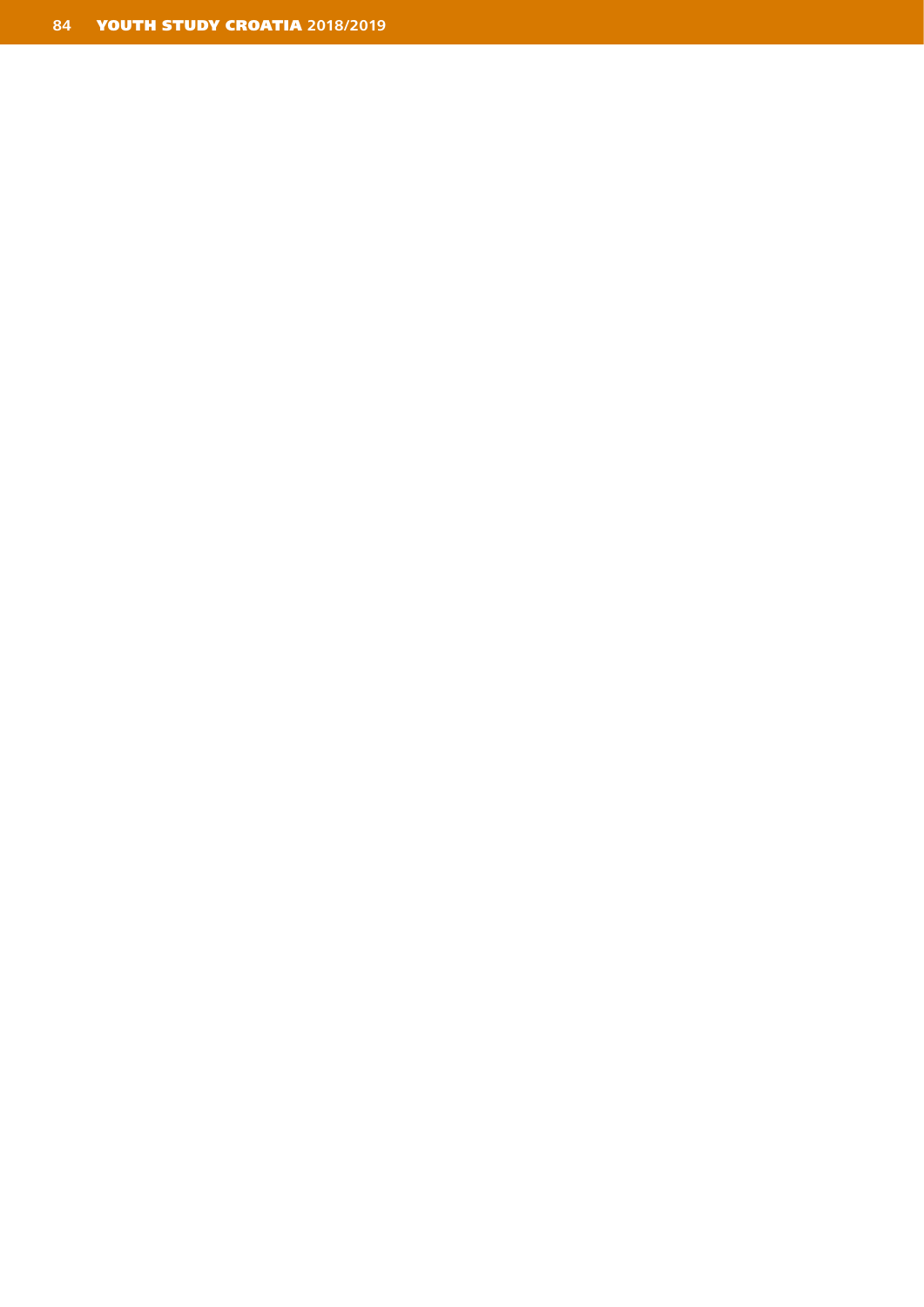#### IMPRINT

**publisher:** Friedrich-Ebert-Stiftung e.V. Referat Mittel- und Osteuropa Hiroshimastr. 28 • 10785 Berlin www.fes.de/referat-mittel-und-osteuropa/ www.fes.de/youth-studies/

**responsible:** Matthias Jobelius, Türkan Karakurt **PROJECT COORDINATOR: Blanka Smoljan contact:** Martin Güttler • martin.guettler@fes.de **editors:** Anja Gvozdanović, Vlasta Ilišin, Mirjana Adamović, Dunja Potočnik,Nikola Baketa, Marko Kovačić **language editing:** James Turner **design:** Andrea Schmidt • Typografie/im/Kontext **printed by:** bub Bonner Universitäts-Buchdruckerei

## **isbn:** 978-3-96250-278-2 **date:** 2019

The views expressed in this publication are not necessarily those of the Friedrich-Ebert-Stiftung (FES), or of the organisation for which the authors work. The FES cannot guarantee the accuracy of all information and data provided in this publication. Commercial use of any media published by the Friedrich-Ebert-Stiftung is not permitted without the written consent of the FES. Any reference made to Kosovo is without prejudice to positions on status, and is in line with UNSCR 1244/1999 and the ICJ Opinion on the Kosovo Declaration of Independence. Any reference made to Macedonia is understood to refer to the Former Yugoslav Republic of Macedonia.